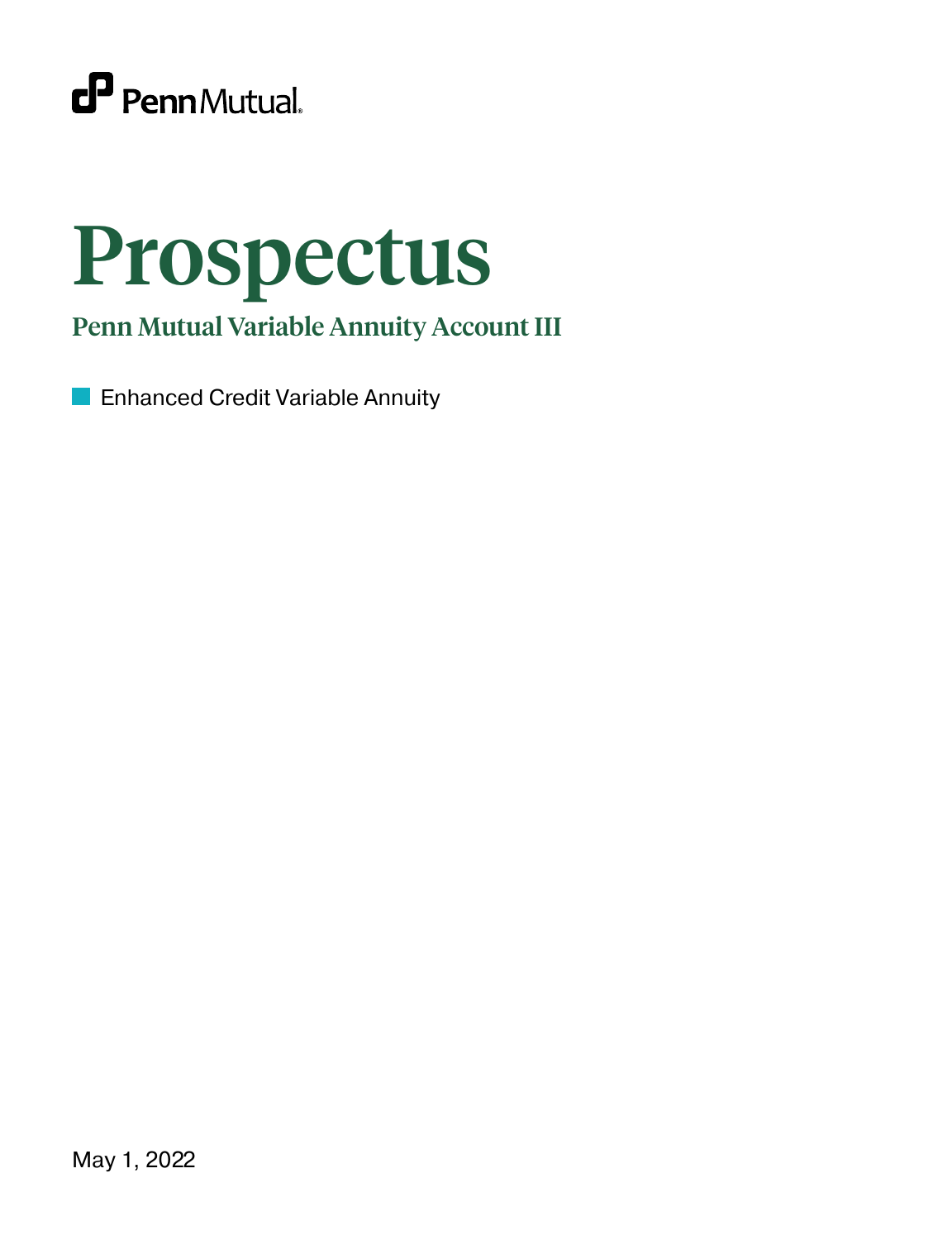# **PROSPECTUS**

# FOR

# ENHANCED CREDIT VARIABLE ANNUITY

an individual variable and fixed deferred annuity contract — flexible purchase payments

issued by

THE PENN MUTUAL LIFE INSURANCE COMPANY

and funded through

PENN MUTUAL VARIABLE ANNUITY ACCOUNT III

 $\cap$ f

The Penn Mutual Life Insurance Company PO Box 178, Philadelphia, Pennsylvania 19105 800-523-0650 May 1, 2022

This prospectus describes an Individual Variable and Fixed Annuity contract with flexible purchase payments contract ("Contract") issued by The Penn Mutual Life Insurance Company ("Penn Mutual", the "Company", "we", "us", or "our"). The prospectus contains information that the Contract Owner ("you") should know about the Contract. Please read it carefully and save it for future reference. This prospectus is not an offering in any state, country, or jurisdiction in which we are not authorized to sell the Contracts. The Contracts described in this prospectus are not currently offered to new investors.

The Contract is an agreement between you and Penn Mutual. You agree to make one or more payments to us and we agree to make annuity and other payments to you at a future date. You choose between the available options of the base contract, which have different surrender periods and charges, and different ongoing base contract expenses. The base Contract:

- has multiple investment options available, including variable investment options which invest in underlying mutual funds and fixed investment options which will earn an interest rate which will vary;
- has a purchase payment enhancement feature, which means that each time you make a purchase payment, Penn Mutual will add an additional credit to your Contract Value;
- allows for flexible purchase payments, on or after the contract date, subject to certain restrictions;
- is tax-deferred, which means that you will not pay income taxes until we begin to make annuity payments to you, or you take withdrawals from the Contract, or until the death benefit is paid to your Beneficiary(ies);
- allows you to choose among the fixed annuitization options that can guarantee income payments for a specified period or for the lifetime of the annuitant(s);
- includes a standard death benefit; and
- offers a selection of optional benefits at an additional charge that may include the Guaranteed Minimum Accumulation Benefit Rider, the Growth & Income Protector Benefit Rider, the Growth & Income Advantage Benefit Rider, and a Purchasing Power Protector Benefit Rider.

*The Securities and Exchange Commission ("SEC") has not approved or disapproved of this security or passed upon the accuracy or adequacy of this prospectus. Any representation to the contrary is a criminal offense.* Additional information about certain investment products, including variable annuities, has been prepared by the Securities and Exchange Commission's staff and is available at Investor.gov.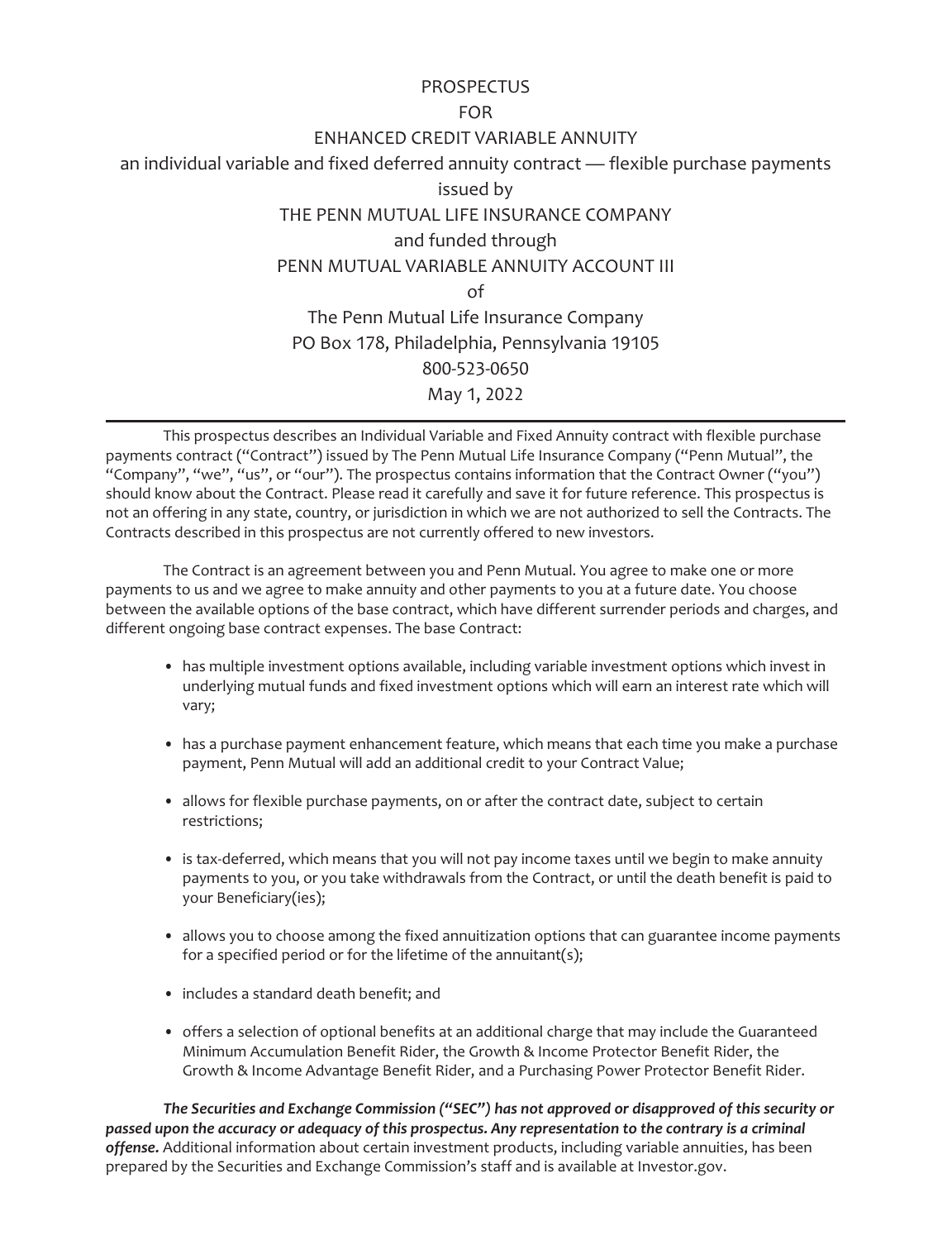The Contracts have risks including risk of loss of the amount invested. Contracts are not deposits of, or guaranteed or endorsed by, any bank and are not federally insured by the FDIC, Federal Reserve Board, or any other agency. An investment in this Contract involves investment risk including the possible loss of principal.

Contract expenses for annuity contracts that credit a Purchase Payment Enhancement are higher than other annuity contracts offered by Penn Mutual without a purchase payment enhancement feature. The benefit of the Purchase Payment Enhancement may be more than offset by the higher expenses, relative to other annuity contract options we offer. Also, Purchase Payment Enhancements may be forfeited upon contract cancellation, withdrawal, or surrender.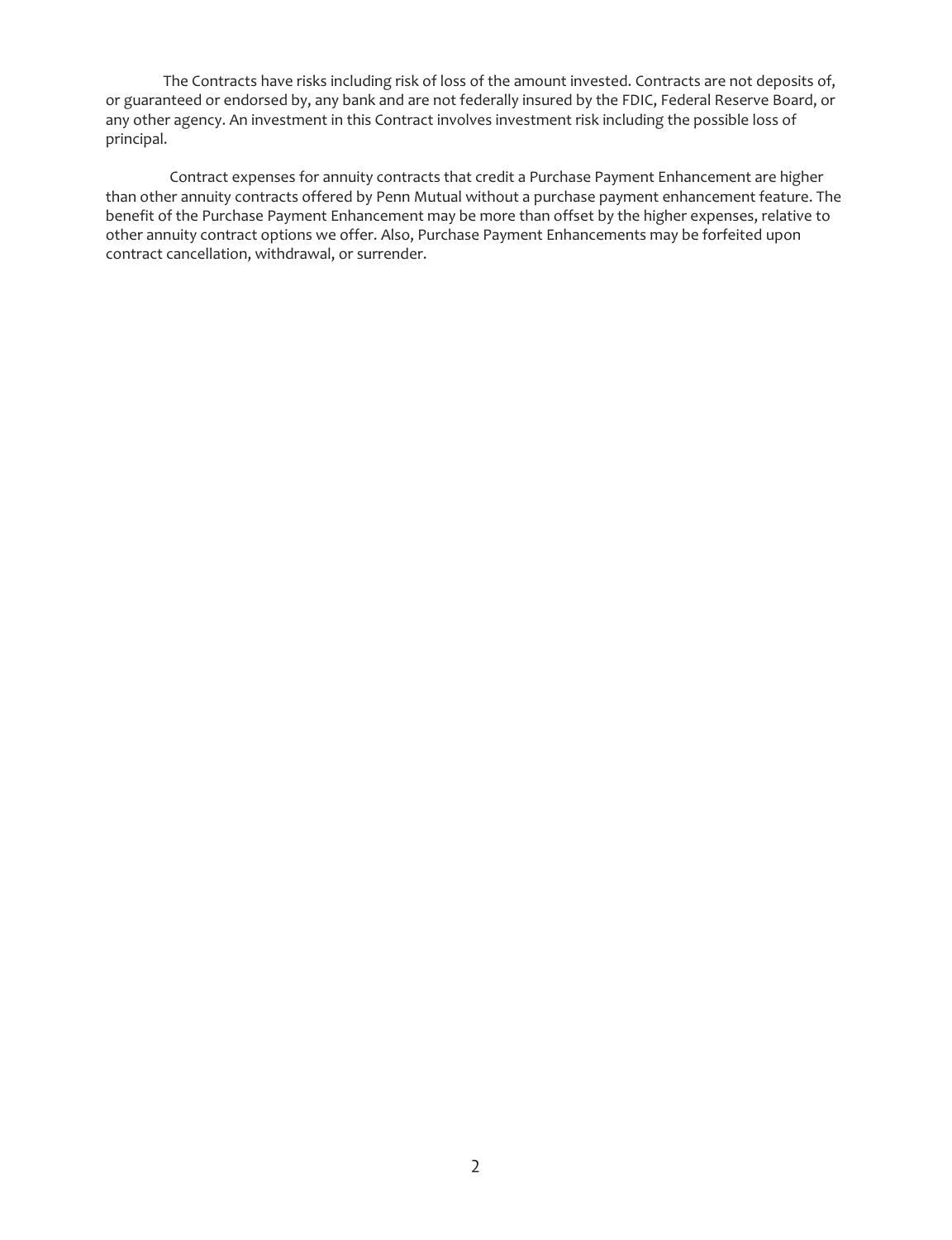## **GUIDE TO READING THIS PROSPECTUS (TABLE OF CONTENTS)**

This prospectus contains information that you should know before you buy the Enhanced Credit Variable Annuity (the "Contract") described in this prospectus or exercise any of your rights under the Contract. The purpose of this prospectus is to provide information on the essential features and provisions of the Contract and the investment options available under the Contract. When you receive your Contract, read it carefully for more information about your rights and obligations under the Contract. The prospectus is arranged as follows:

## **TABLE OF CONTENTS**

| Section<br>Page                                                                   |
|-----------------------------------------------------------------------------------|
|                                                                                   |
| IMPORTANT INFORMATION YOU SHOULD CONSIDER ABOUT THE SMART FOUNDATION VARIABLE     |
|                                                                                   |
|                                                                                   |
|                                                                                   |
|                                                                                   |
|                                                                                   |
|                                                                                   |
|                                                                                   |
|                                                                                   |
|                                                                                   |
|                                                                                   |
| What are the Supplemental Riders and Benefits that Are Available? 43              |
|                                                                                   |
|                                                                                   |
|                                                                                   |
|                                                                                   |
|                                                                                   |
|                                                                                   |
|                                                                                   |
|                                                                                   |
|                                                                                   |
|                                                                                   |
| APPENDIX B — FIXED ACCOUNT OPTIONS (and the contract of the contract of the B-1). |
|                                                                                   |

#### **\*\*\*\*\*\*\*\*\*\***

*The prospectuses of the available Funds contain important information that you should know about the investments that may be made under the Contract. You should read the Fund prospectuses carefully before you invest. You can obtain the Fund prospectuses at www.pennmutual.com/for-individuals-and-businesses/*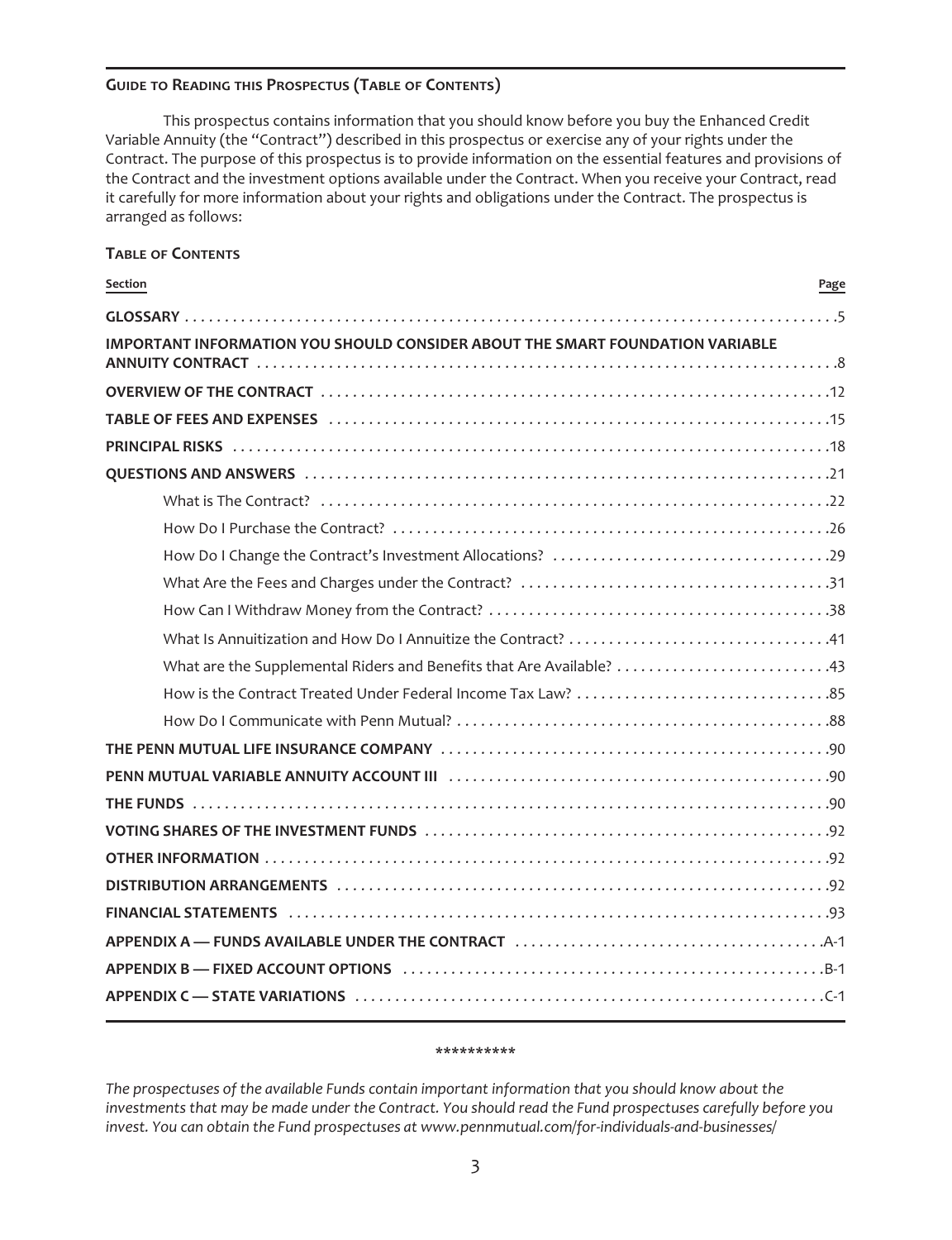*products-and-performance/penn-series-information/prospectuses-and-reports or by calling 1-800-523-0650 or by sending an email request to FundOperations@pennmutual.com.*

*This prospectus (and the variable annuity) is not considered an offering in any jurisdiction where such offering may not be lawfully made. We do not authorize any information or representations regarding the offering described in this prospectus and the Statement of Additional Information ("SAI") other than as contained in these materials or any supplements to them, or in any other materials or supplemental sales material we authorize.*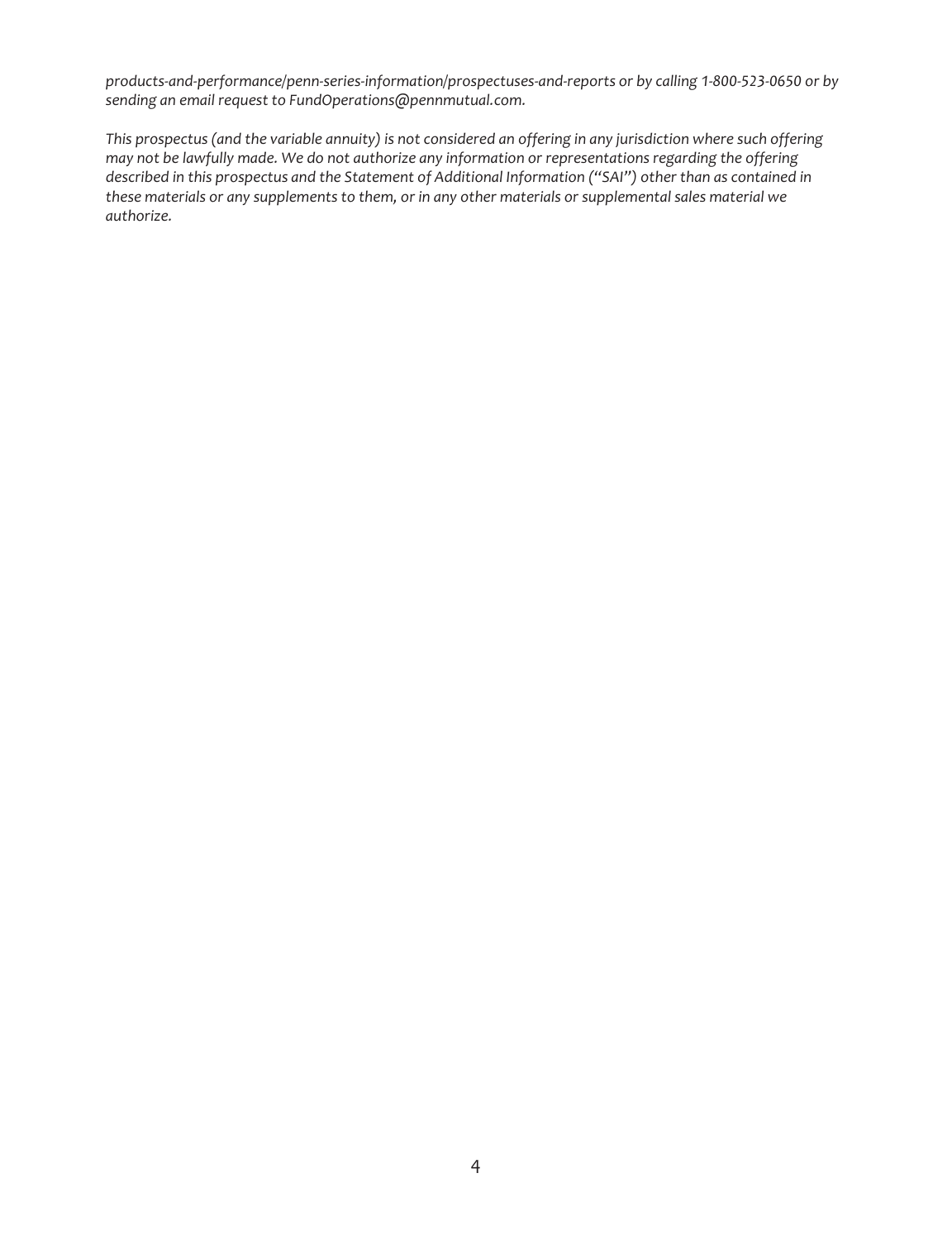#### <span id="page-5-0"></span>**DEFINITIONS**

More detailed information concerning the terms defined below is in the appropriate sections of the Prospectus.

*Accumulation Period:* A period that begins with your first Purchase Payment and ends on the Annuity Date.

*Accumulation Unit:* A unit of measure used to compute the Variable Account Value under the Contract prior to the Annuity Date.

*Actual Age:* True calendar age in exact years (including partial year).

*Administrative Office:* The Penn Mutual Life Insurance Company, Administrative Office, 600 Dresher Road, Horsham, Pennsylvania 19044.

*Age Nearest Birthday:* Age rounded to nearest whole number of years.

*Annuitant:* The individual named in the Contract whose lifetime is used as a measuring life for all annuity options, benefits and features.

*Annuitization:* The process by which you convert your Contract Value into a stream of regular income payments.

*Annuity Date:* The date on which annuity payments begin, and the Contract transitions from the accumulation phase to the annuitization (income) phase. The date annuity payments are scheduled to begin is shown in the Contract and will never be later than the maximum maturity date set by state law.

*Annuity Payout Period:* The period of time, starting on the Annuity Date, during which we make annuity payments.

*Annuity Unit:* A unit of measure used to calculate the amount of each variable annuity payment.

*Beneficiary:* The person(s) named by the Contract Owner to receive the death benefit payable upon the death of the Contract Owner or Annuitant.

*Code:* The Internal Revenue Code of 1986, as amended.

*Company:* The Penn Mutual Life Insurance Company.

*Contingent Deferred Sales Charge:* A fee imposed as a percentage of the amount of the Purchase Payments withdrawn in excess of the Free Withdrawal Amount for the Contract Year during the Contingent Deferred Sales Charge Period.

*Contingent Deferred Sales Charge Basis:* The sum of all Purchase Payments not yet withdrawn.

*Contingent Deferred Sales Charge Period:* The number of Contract Years during which a Purchase Payment is subject to a Contingent Deferred Sales Charge.

*Contract:* The combination variable and fixed annuity Contract described in this prospectus.

*Contract Anniversary:* Any subsequent anniversary date of the Contract Date. All values determined on a Contract Anniversary are based on the next close of regular trading on the NYSE. To the extent the Contract Anniversary falls on a date other than a business day any value to be determined as of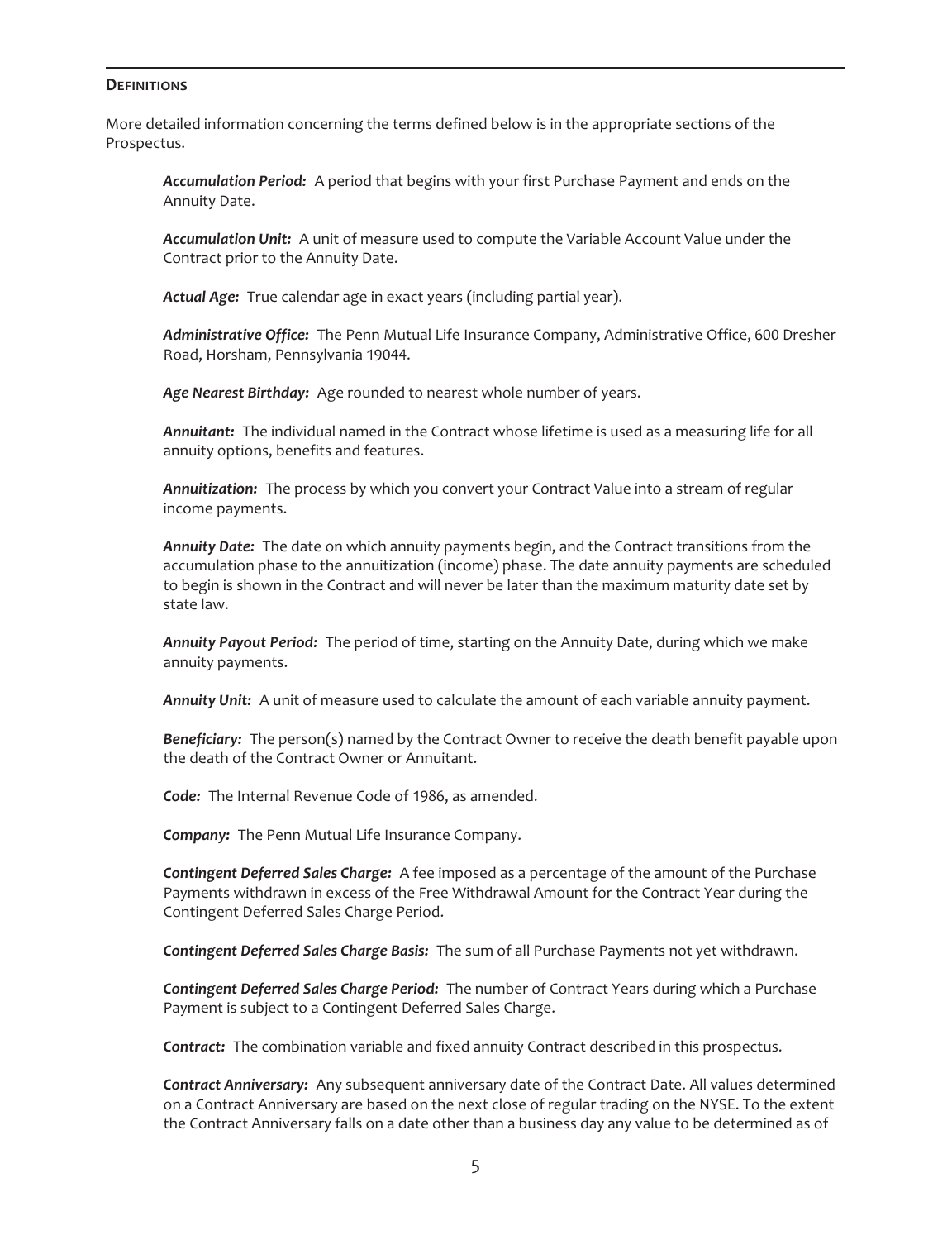the Contract Anniversary will be determined as of the close of regular trading of the NYSE on the next business day.

*Contract Date:* The date the Contract is issued.

*Contract Owner or Owner:* The person or entity, named in the Contract, unless amended by any subsequent change in ownership, entitled to exercise all of the ownership rights under the Contract.

*Contract Value:* The sum of the Variable Account Value and the Fixed Account Value.

*Contract Year:* The time period between Contract Anniversaries; the first Contract Year runs from the Contract Date to the first Contract Anniversary.

*Covered Life:* Person designated in the Contract upon whose age/lifetime the features and benefits of any Rider are based.

*Dollar Cost Averaging Options:* The two fixed account options available under the Contract that are used in conjunction with our dollar cost averaging program. We offer a Six Month Dollar Cost Averaging Account and a Twelve Month Dollar Cost Averaging Account.

*Fixed Account:* The account in which amounts are held for the Contract under all Fixed Account Options prior to the Annuity Date.

*Fixed Account Options:* The investment options available under the Company's fixed account, including the Dollar Cost Averaging Options.

*Fixed Account Value:* The value of the amounts held in all Fixed Account Options of the Fixed Account for this Contract.

*Free Withdrawal Amount:* The amount, expressed as a percentage of Purchase Payments, a Contract Owner may withdraw each year during the Contingent Deferred Sales Charge Period without incurring a Contingent Deferred Sales Charge.

*Funds:* The mutual fund portfolios that are available for investment through the Variable Investment Options of the Separate Account.

*Initial Purchase Payment:* The sum of all deposits made into the Contract on the Contract Date.

*Interest Period:* The period of time for which a Fixed Account interest rate declared by the Company is guaranteed. The period begins on a specified day of the calendar month in which the allocation or transfer is made, as declared by the Company.

*Joint Annuitant:* The individual other than the Annuitant (as designated in the Contract) whose lifetime is also used as a measuring life for all annuity options, benefits and features.

*Joint Life Guarantee:* Type of optional benefit that is added to the Contract at issue which designates that the features and benefits of the Rider will cover two Covered Lives, specified at Contract Issue.

*Maturity Age:* The oldest age at which annuity payments may begin as specified in your Contract (generally Actual Age 95 or higher).

*Monthly Anniversary:* The same day of each month as the Contract Anniversary; if there is no corresponding date in the month, the Monthly Anniversary date will be the last date of such month.

*NYSE:* New York Stock Exchange.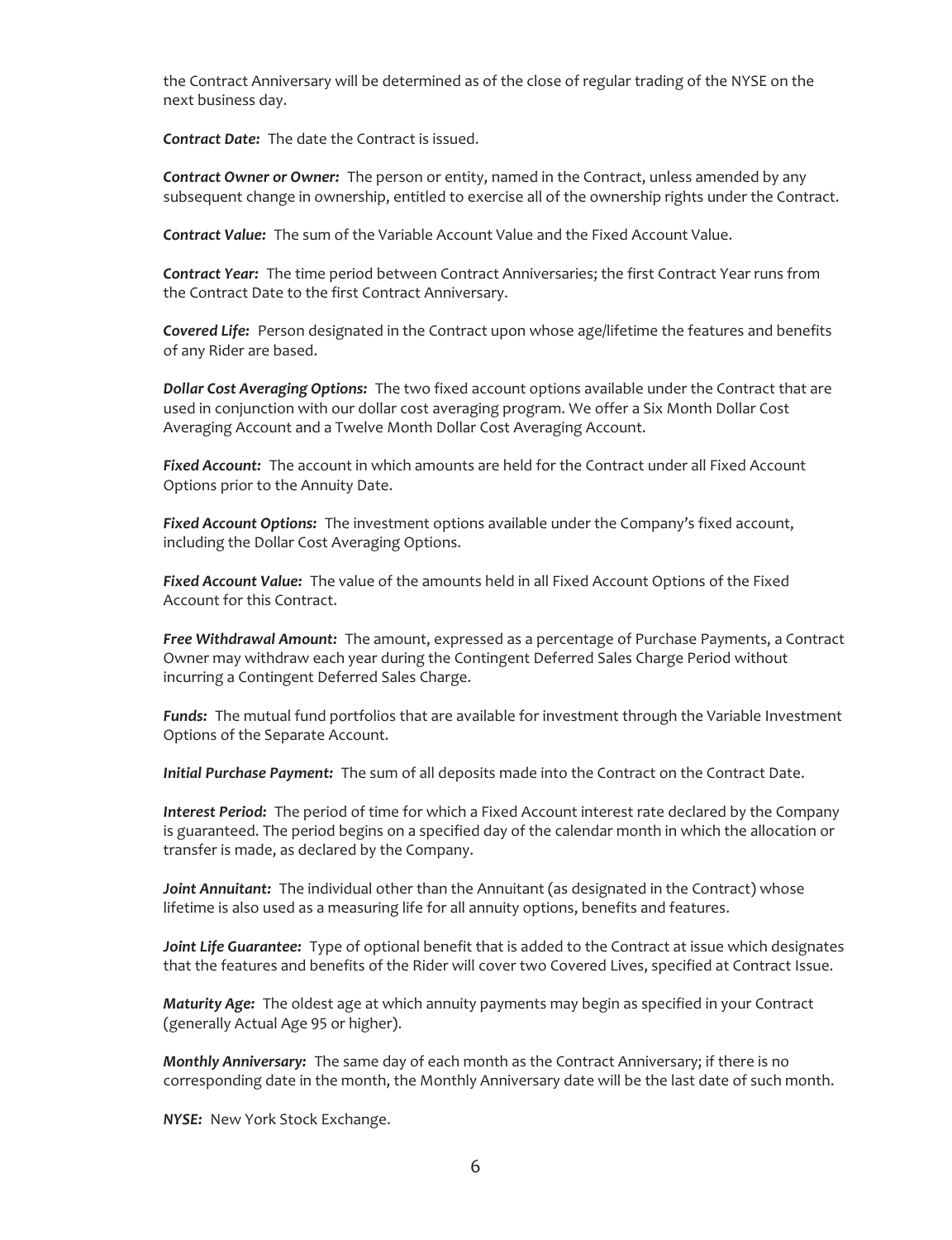*Non-Qualified Contract:* A non-qualified annuity may be purchased by any individual or entity; contributions to non-qualified annuities are made with after-tax dollars.

*Purchase Payment:* Any deposit made into the Contract.

*Purchase Payment Enhancement:* An amount credited to the Contract Value when a Purchase Payment is made under the Contract. The amount credited is considered earnings in the Contract.

*Qualified Contract:* A qualified annuity is purchased as part of, or in conjunction with, an employer provided retirement plan such as a defined benefit pension plan or an individual retirement arrangement such as an Individual Retirement Annuity (IRA). Penn Mutual does not issue contracts through 401(k) or similar defined contribution pension plans.

*Rider:* Optional benefit (or combination of benefits) that adds to, alters, or amends the Contract to provide additional features to the Contract — available Riders may include the Guaranteed Minimum Accumulation Benefit, the Growth & Income Protector Benefit Rider, a Growth & Income Advantage Benefit Rider, and a Purchasing Power Protector Benefit Rider.

*Rider Effective Date:* The date the Rider becomes effective.

*Separate Account:* Penn Mutual Variable Annuity Account III, a segregated asset account of the Company. The Separate Account is divided into subaccounts — the Variable Investment Options. Each subaccount corresponds to, and invests exclusively in, a particular Fund.

*Single Life Guarantee:* Type of optional benefit that is added to the Contract at issue which designates that the features and benefits of the Rider will cover one Covered Life, specified at Contract Issue.

*Spousal Step-In:* Under Code Section 72(s), upon Contract Owner's death, a spouse who is sole primary Beneficiary of a Contract may take the Contract as their own.

*Standard Death Benefit:* The amount of the death benefit under the Contract, calculated as described under "Benefits Available under the Contract – Death Benefit."

*Subsequent Purchase Payment:* Any deposit made into the Contract after the Contract Date.

*Surrender Value:* Contract Value less any charges and fees imposed upon surrender, and less any forfeited Purchase Payment Enhancements.

*Variable Account:* The account under which amounts are held for the Contract Owner under all Variable Investment Options prior to the Annuity Date.

*Variable Account Value:* The sum of the values of the Accumulation Units held in the Variable Investment Options for this Contract.

*Variable Investment Options:* The subaccounts of the Separate Account, each of which invests exclusively in a specified Fund.

*Valuation Period:* The period from one valuation of Separate Account assets to the next. Valuation is performed on each day the NYSE is open for trading.

*We (Our, Us):* The Penn Mutual Life Insurance Company (the **"Company"**).

*You, Your:* The Contract Owner, who can make decisions regarding allocation of Purchase Payments, transfers, withdrawals, surrender, naming beneficiary(ies), electing riders, and other matters (all within the Contract limits).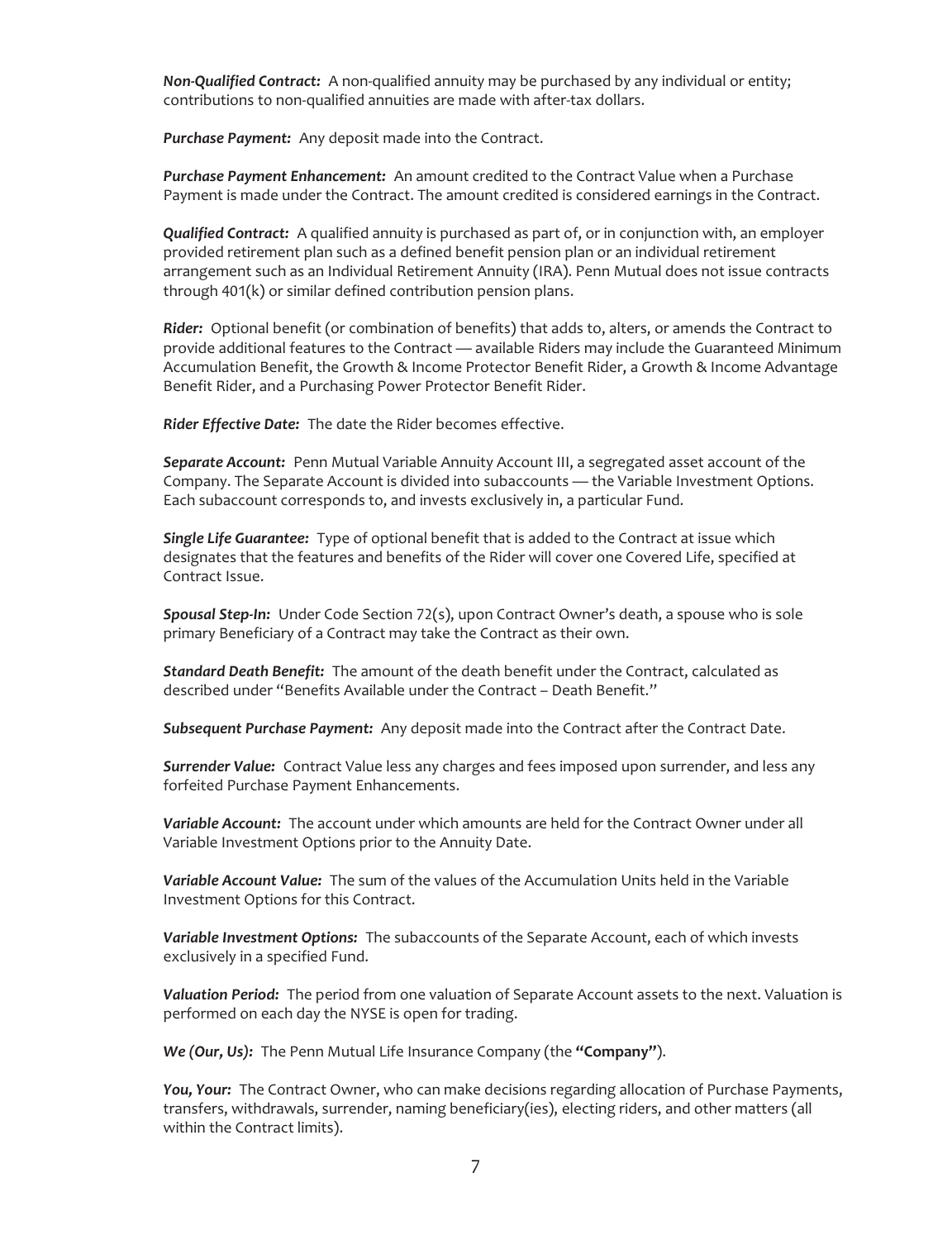# <span id="page-8-0"></span>**IMPORTANT INFORMATION YOU SHOULD CONSIDER ABOUT THE ENHANCED CREDIT VARIABLE ANNUITY CONTRACT**

| <b>Fees and Expenses</b>                                                                                                                                                                                                                                                                                                                                                                                                              |                                                                                                                                                                                                                                                                                                                                                                                                  |         |         |  |  |
|---------------------------------------------------------------------------------------------------------------------------------------------------------------------------------------------------------------------------------------------------------------------------------------------------------------------------------------------------------------------------------------------------------------------------------------|--------------------------------------------------------------------------------------------------------------------------------------------------------------------------------------------------------------------------------------------------------------------------------------------------------------------------------------------------------------------------------------------------|---------|---------|--|--|
| <b>Charges for</b><br>Early<br>Withdrawals                                                                                                                                                                                                                                                                                                                                                                                            | If you surrender your Contract or withdraw money from within 9 years following your last<br>Purchase Payment, you will be assessed a contingent deferred sales charge of up to 8% of<br>Purchase Payments withdrawn.                                                                                                                                                                             |         |         |  |  |
|                                                                                                                                                                                                                                                                                                                                                                                                                                       | For example, if you make a withdrawal in the first year, you could pay a Contingent<br>Deferred Sales Charge of up to \$8,000 on a \$100,000 withdrawal.                                                                                                                                                                                                                                         |         |         |  |  |
|                                                                                                                                                                                                                                                                                                                                                                                                                                       | For more detailed information, see "Contingent Deferred Sales Charge" under "What Are<br>the Fees and Charges Under the Contract?" in the prospectus.                                                                                                                                                                                                                                            |         |         |  |  |
| <b>Transaction</b><br>Charges                                                                                                                                                                                                                                                                                                                                                                                                         | In addition to contingent deferred sales charges, you may also be charged for other<br>transactions, such as transfers between investment options. The transfer fee is currently<br>\$0.                                                                                                                                                                                                         |         |         |  |  |
|                                                                                                                                                                                                                                                                                                                                                                                                                                       | For more detailed information, see "Table of Fees and Expenses"; "What are the Fees<br>and Charges Under the Contract?"                                                                                                                                                                                                                                                                          |         |         |  |  |
| <b>Ongoing Fees</b><br>and Expenses<br>(annual<br>charges)                                                                                                                                                                                                                                                                                                                                                                            | The table below describes the fees and expenses that you may pay each year, depending<br>on the options you choose. Please refer to your Contract specifications page for<br>information about the specific fees you will pay each year based on the options you have<br>elected.                                                                                                                |         |         |  |  |
|                                                                                                                                                                                                                                                                                                                                                                                                                                       | <b>Annual Fee</b>                                                                                                                                                                                                                                                                                                                                                                                | Minimum | Maximum |  |  |
|                                                                                                                                                                                                                                                                                                                                                                                                                                       | Base Contract <sup>1</sup>                                                                                                                                                                                                                                                                                                                                                                       | 1.40%   | 1.40%   |  |  |
|                                                                                                                                                                                                                                                                                                                                                                                                                                       | Investment Options (Fund fees and expenses) <sup>2</sup>                                                                                                                                                                                                                                                                                                                                         | 0.34%   | 1.25%   |  |  |
|                                                                                                                                                                                                                                                                                                                                                                                                                                       | Optional benefits available for an additional charge (for a<br>single optional benefit, if elected) <sup>3</sup>                                                                                                                                                                                                                                                                                 | 0.20%   | 1.25%   |  |  |
|                                                                                                                                                                                                                                                                                                                                                                                                                                       | <sup>1</sup> Expressed as an annual percentage of Contract Value.<br><sup>2</sup> Expressed as an annual percentage of daily net assets in the Fund. This range is for the<br>year ended December 31, 2021 and could change from year to year.<br><sup>3</sup> Expressed as an annual percentage of the applicable benefit base or Variable Account<br>Value, depending on the optional benefit. |         |         |  |  |
| Because your Contract is customizable, the choices you make affect how much you will<br>pay. To help you understand the cost of owning your Contract, the following table shows<br>the lowest and highest cost you could pay each year, based on current charges. The<br>estimate assumes that you do not take withdrawals from the Contract, which could add<br>contingent deferred sales charges that substantially increase costs. |                                                                                                                                                                                                                                                                                                                                                                                                  |         |         |  |  |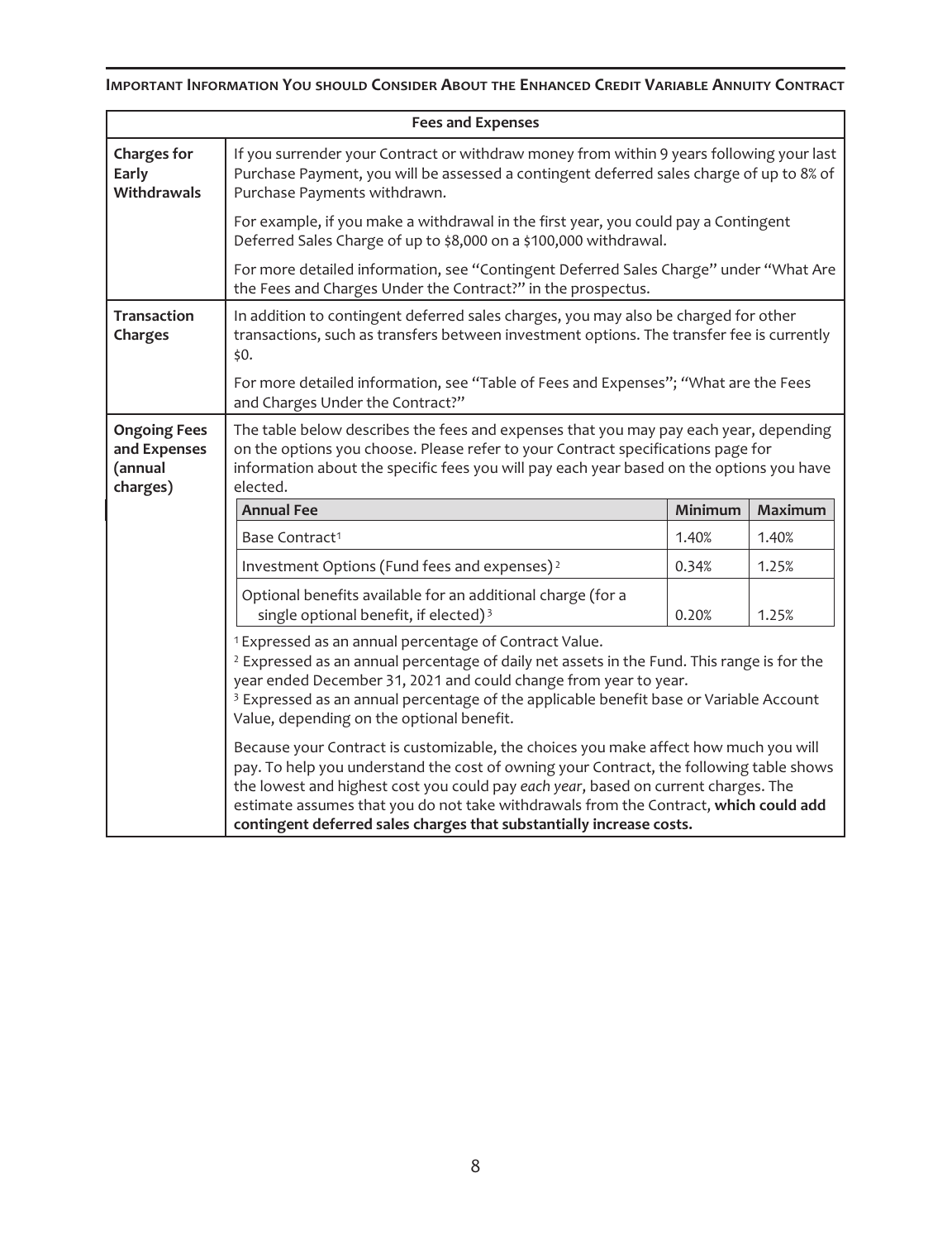| <b>Fees and Expenses</b>                                                  |                                                                                                                                                                                                                                                                                                                                                                                                                                                                                                                                                                                                                                                                                                               |                                                                                                                                                                                                                                                                         |  |  |  |
|---------------------------------------------------------------------------|---------------------------------------------------------------------------------------------------------------------------------------------------------------------------------------------------------------------------------------------------------------------------------------------------------------------------------------------------------------------------------------------------------------------------------------------------------------------------------------------------------------------------------------------------------------------------------------------------------------------------------------------------------------------------------------------------------------|-------------------------------------------------------------------------------------------------------------------------------------------------------------------------------------------------------------------------------------------------------------------------|--|--|--|
|                                                                           | <b>Lowest Annual Cost:</b><br>\$1,844                                                                                                                                                                                                                                                                                                                                                                                                                                                                                                                                                                                                                                                                         | <b>Highest Annual Cost:</b><br>\$4,441                                                                                                                                                                                                                                  |  |  |  |
|                                                                           | Assumes:                                                                                                                                                                                                                                                                                                                                                                                                                                                                                                                                                                                                                                                                                                      | Assumes:                                                                                                                                                                                                                                                                |  |  |  |
|                                                                           | Investment of \$100,000<br>5% annual appreciation<br>Least expensive combination of<br>Contract and Fund fees and<br>expenses<br>No optional benefits<br>No sales charges<br>No additional Purchase Payments<br>or Purchase Payment<br>Enhancements, transfers or<br>withdrawals                                                                                                                                                                                                                                                                                                                                                                                                                              | Investment of \$100,000<br>5% annual appreciation<br>Most expensive combination of<br>Contract, optional benefits and Fund<br>fees and expenses<br>No sales charges<br>No additional Purchase Payments or<br>Purchase Payment Enhancements,<br>transfers or withdrawals |  |  |  |
|                                                                           | <b>Risks</b>                                                                                                                                                                                                                                                                                                                                                                                                                                                                                                                                                                                                                                                                                                  |                                                                                                                                                                                                                                                                         |  |  |  |
| <b>Risk of Loss</b>                                                       | You can lose money by investing in this Contract, including loss of your Purchase<br>Payments (principal).                                                                                                                                                                                                                                                                                                                                                                                                                                                                                                                                                                                                    |                                                                                                                                                                                                                                                                         |  |  |  |
|                                                                           | For more detailed information, see "Summary of Principal Risks of Investing in the<br>Contract."                                                                                                                                                                                                                                                                                                                                                                                                                                                                                                                                                                                                              |                                                                                                                                                                                                                                                                         |  |  |  |
| Not a Short-<br>Term<br>Investment                                        | The Contract is not designed for short-term investing and is not appropriate for an<br>investor who needs ready access to cash. The Contract is designed to provide for the<br>accumulation of retirement savings and income on a long-term basis. As such, you should<br>not use the Contract as a short-term investment or savings vehicle. A contingent deferred<br>sales charge may apply in certain circumstances and any withdrawals may also be subject<br>to forfeiture of Purchase Payment Enhancements, potentially significant reduction in the<br>Standard Death Benefit, potentially significant reduction in or loss of optional benefits,<br>federal and state income taxes and tax penalties. |                                                                                                                                                                                                                                                                         |  |  |  |
|                                                                           | For more detailed information, see "Summary of Principal Risks of Investing in the<br>Contract."                                                                                                                                                                                                                                                                                                                                                                                                                                                                                                                                                                                                              |                                                                                                                                                                                                                                                                         |  |  |  |
| <b>Risks</b><br><b>Associated</b><br>with<br>Investment<br><b>Options</b> | An investment in the Contract is subject to the risk of poor investment performance<br>of the Funds you choose, and the value of an investment can vary depending on the<br>performance of the Funds.<br>Each investment option (the Variable Investment Options and the Fixed Account<br>Options) has its own unique risks. You should review these investment options<br>before making an investment decision. The performance of the Funds will vary, and<br>some are riskier than others.                                                                                                                                                                                                                 |                                                                                                                                                                                                                                                                         |  |  |  |
|                                                                           | A discussion of the risk of allocating your investment to one or more Funds can be<br>٠<br>found in the prospectuses for the Funds. You should review the prospectuses for the<br>Funds before making an investment decision.                                                                                                                                                                                                                                                                                                                                                                                                                                                                                 |                                                                                                                                                                                                                                                                         |  |  |  |
|                                                                           | For more detailed information, see "Summary of Principal Risks of Investing in the<br>Contract"; "Appendix A - Funds Available Under the Contract"; "Appendix B - Fixed<br>Account Options."                                                                                                                                                                                                                                                                                                                                                                                                                                                                                                                  |                                                                                                                                                                                                                                                                         |  |  |  |
| Insurance<br><b>Company Risks</b>                                         | An investment in the Contract is subject to the risks related to The Penn Mutual Life<br>Insurance Company (the Company), including:                                                                                                                                                                                                                                                                                                                                                                                                                                                                                                                                                                          |                                                                                                                                                                                                                                                                         |  |  |  |
|                                                                           | ٠<br>subject to the claims-paying ability and financial strength of the Company.                                                                                                                                                                                                                                                                                                                                                                                                                                                                                                                                                                                                                              | Any obligations, guarantees, and benefits of the Contract (including the Fixed<br>Account Options, the Standard Death Benefit, and the optional rider benefits), are                                                                                                    |  |  |  |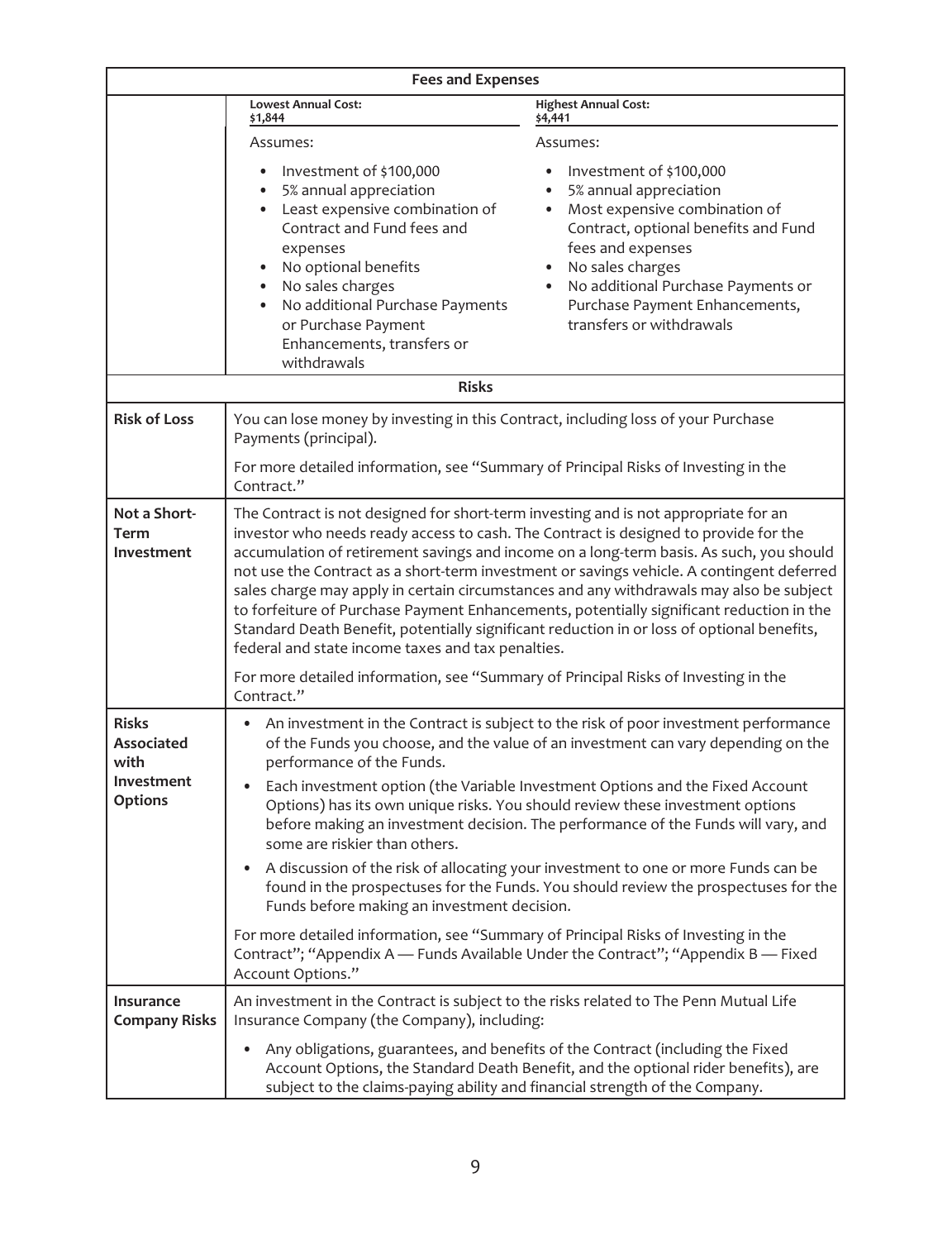| <b>Risks</b>               |                                                                                                                                                                                                                              |  |  |  |
|----------------------------|------------------------------------------------------------------------------------------------------------------------------------------------------------------------------------------------------------------------------|--|--|--|
|                            | There are risks relating to the Company's administration of the Contract, including<br>cybersecurity and infectious disease outbreak risks.<br>If the Company experiences financial distress, it may not be able to meet its |  |  |  |
|                            | obligations to you.                                                                                                                                                                                                          |  |  |  |
|                            | More information about the Company, including its financial strength ratings, is<br>$\bullet$<br>available upon request from the Company at 1-800-523-0650.                                                                  |  |  |  |
|                            | For more detailed information, see "The Penn Life Insurance Company"; "Financial<br>Statements"; "Summary of Principal Risks of Investing in the Contract - Insurance<br>Company Risks"; "Other Information."                |  |  |  |
|                            | <b>Restrictions</b>                                                                                                                                                                                                          |  |  |  |
| <b>Investments</b>         | You can allocate your Purchase Payments to the Variable Investment Options (that<br>invest in the Funds) and the Fixed Account Options.                                                                                      |  |  |  |
|                            | The minimum amount that may be transferred is \$250 or, if less, the total amount<br>held in the Investment Option.                                                                                                          |  |  |  |
|                            | The Company reserves the right to remove or substitute any of the Funds as<br>investment options that are available under the Contract.                                                                                      |  |  |  |
|                            | In addition, we may limit your ability to make transfers involving the Variable<br>Investment Options if a transfer may disadvantage or potentially harm or hurt the<br>rights or interests of other contract owners.        |  |  |  |
|                            | We will also reject or reverse a transfer request if for any reason any of the Funds<br>do not accept the purchase of its shares.                                                                                            |  |  |  |
|                            | Purchase Payment Enhancements may be forfeited upon contract cancellation,<br>$\bullet$<br>withdrawal, and surrender.                                                                                                        |  |  |  |
|                            | For more detailed information, see "How Do I Change the Contract's Investment<br>Allocations?", "Appendix B - Fixed Account Options", and "What is the Contract?"                                                            |  |  |  |
| Optional                   | The Contract offers a selection of optional benefits.                                                                                                                                                                        |  |  |  |
| <b>Benefits</b>            | Optional benefits may limit or restrict the investment options that you may select<br>under the contract. We may change these restrictions in the future.                                                                    |  |  |  |
|                            | Withdrawals may reduce the value of an optional benefit by an amount greater<br>$\bullet$<br>than the value withdrawn or result in termination of the benefit.                                                               |  |  |  |
|                            | We may modify or stop offering an optional benefit at any time.                                                                                                                                                              |  |  |  |
|                            | For more detailed information, see "What Are the Supplemental Riders and Benefits<br>That Are Available?"                                                                                                                    |  |  |  |
| <b>Taxes</b>               |                                                                                                                                                                                                                              |  |  |  |
| Tax<br><b>Implications</b> | Consult with a tax professional to determine the tax implications of an investment<br>$\bullet$<br>in and payments received under this Contract.                                                                             |  |  |  |
|                            | If you purchase the Contract through a tax-qualified plan or individual retirement<br>account (IRA), you do not get any additional tax benefit.                                                                              |  |  |  |
|                            | Withdrawals from your Contract are taxed at ordinary income tax rates and may be<br>$\bullet$<br>subject to a tax penalty before age 59 $\frac{1}{2}$ .                                                                      |  |  |  |
|                            | For more detailed information, see "Summary of Principal Risks of Investing in the<br>Contract - Tax Risks"; "How Is the Contract Treated Under Federal Income Tax Law?"                                                     |  |  |  |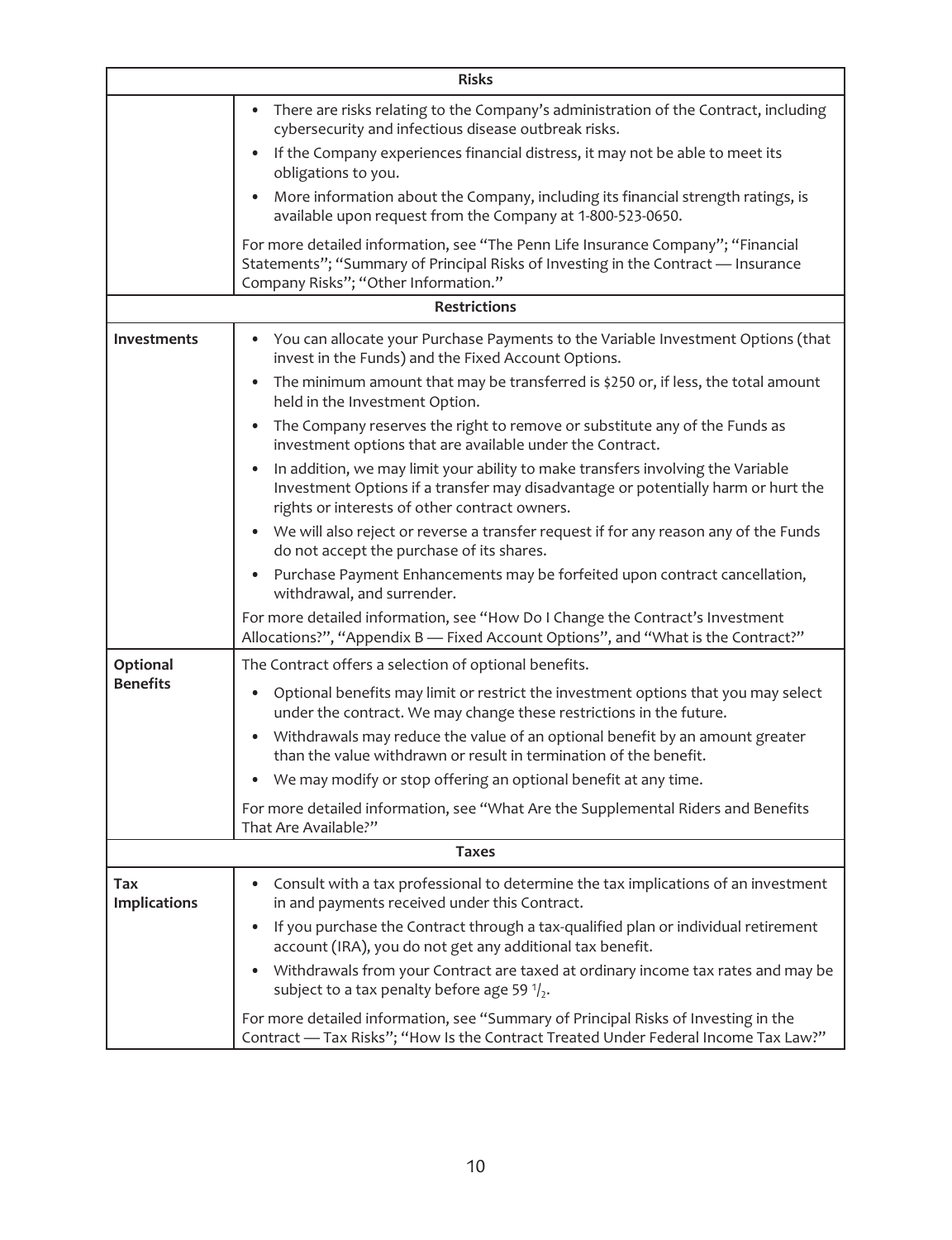| <b>Conflicts of Interest</b>               |                                                                                                                                                                                                                                                                                                                                                                                                                            |  |  |  |
|--------------------------------------------|----------------------------------------------------------------------------------------------------------------------------------------------------------------------------------------------------------------------------------------------------------------------------------------------------------------------------------------------------------------------------------------------------------------------------|--|--|--|
| Investment<br>Professional<br>Compensation | Your investment professional may receive compensation for selling this Contract to you,<br>in the form of commissions, asset-based compensation, allowances for expenses, and<br>other compensation programs, and the Company may share the revenue it earns on this<br>Contract with the professional's firm. (Your investment professional may be your<br>broker, investment adviser, insurance agent, or someone else). |  |  |  |
|                                            | For these reasons, these investment professionals may have a financial incentive to<br>recommend this Contract over another annuity contract or investment.                                                                                                                                                                                                                                                                |  |  |  |
|                                            | For more detailed information, see "Distribution Arrangements."                                                                                                                                                                                                                                                                                                                                                            |  |  |  |
| <b>Exchanges</b>                           | Some investment professionals may have a financial incentive to offer you a new<br>contract in place of the one you own. You should only exchange your contract if you<br>determine, after comparing the features, fees, and risks of both contracts, that it is<br>preferable for you to purchase the new contract rather than continue to own your<br>existing contract.                                                 |  |  |  |
|                                            | For more detailed information, see "How Do I Purchase the Contract - Tax Free<br>'Section 1035' Insurance Contract Exchanges."                                                                                                                                                                                                                                                                                             |  |  |  |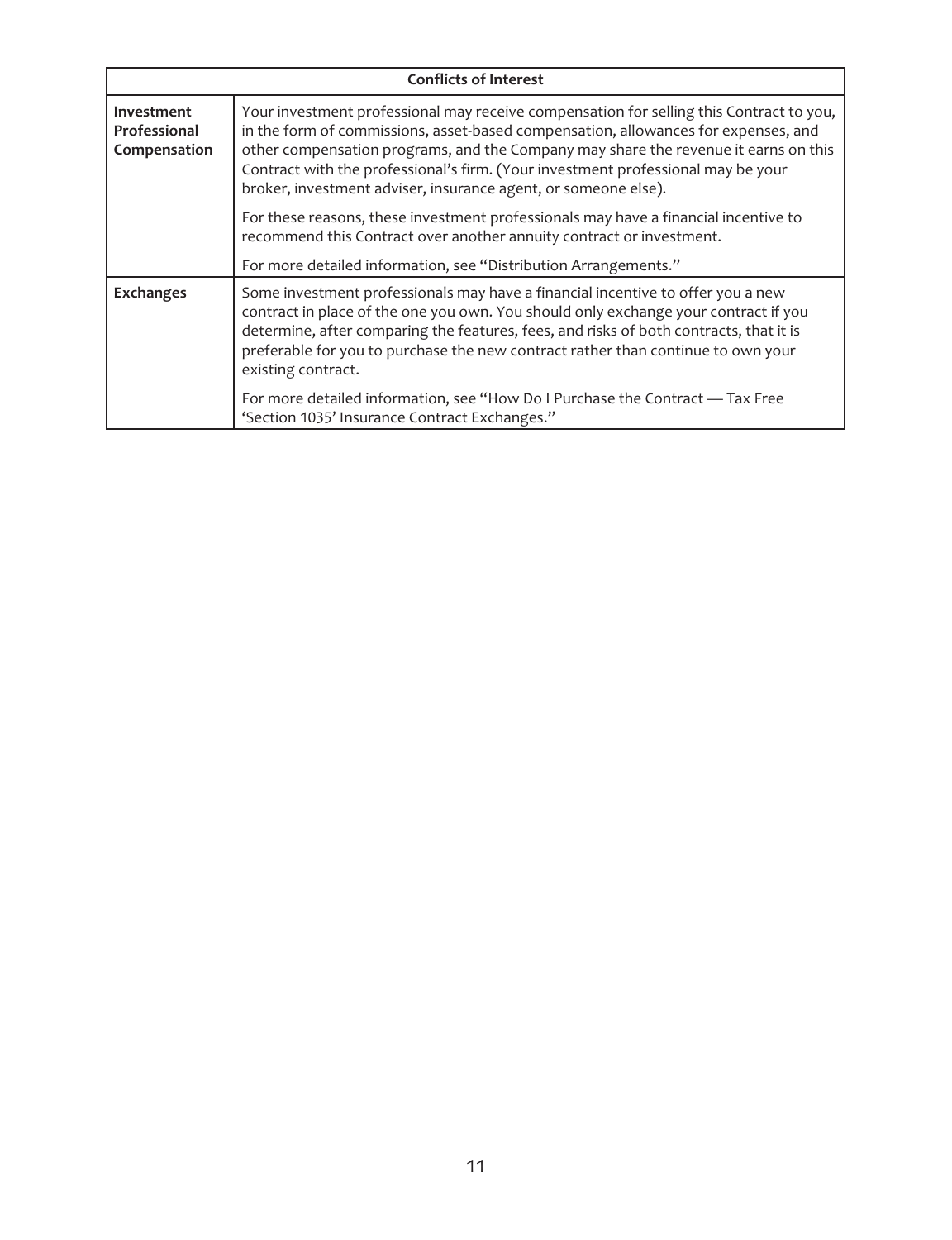# <span id="page-12-0"></span>**OVERVIEW OF THE ENHANCED CREDIT VARIABLE ANNUITY CONTRACT**

The following provides an overview of the Contract's primary features. Please read the full descriptions in the rest of this prospectus, and your Contract, for more information regarding these features and other provisions of the Contract.

# *1. Purpose of the Contract*

The Enhanced Credit variable annuity contract is designed to accumulate Contract Value and to provide income over a certain period of time or for life subject to certain conditions. The Contract can supplement your retirement income by providing a stream of income payments during the Annuity Payout Period. The benefits offered under the contract may be a variable or fixed amount, if available, or a combination of both. The Contract also offers a Death Benefit payable to your designated Beneficiaries upon the death of the Contract Owner or Annuitant.

This Contract may be appropriate if you have a long investment time horizon. It is not intended for people who may need to make early or frequent withdrawals or intend to engage in frequent trading in the Variable Investment Options.

# *2. Phases of the Contract*

Your contract has two phases: (1) an accumulation (savings) phase called the Accumulation Period, prior to the Annuity Date; and (2) a payout (income) phase called the Annuity Payout Period, after the Annuity Date.

# **Accumulation (Savings) Period**

To help you accumulate assets during the Accumulation Period, you can invest your payments and earnings in different Investment Options as follows:

- The Contract allows you to allocate among the different Variable Investment Options which each invest in a specified mutual fund portfolio (each, a "Fund"). Your Contract Value will increase *or decrease* to reflect the investment performance of the Funds you select; you bear the investment risk and you can lose money invested in the Funds. *Appendix A of this prospectus lists the Funds currently available in the Contract and includes additional information about the Funds.*
- In addition to the Variable Investment Options, the Contract allows you to allocate your Contract Value to the Fixed Account Options. The Fixed Account Options are designed to be safe investments that provide fixed returns, where the Company pays a fixed rate of interest (that it declares periodically, subject to a minimum) and where the Company bears the investment risk. *The Fixed Account Options are described in Appendix B to this prospectus.*
- You can change the Investment Options in which you invest throughout the life of the Contract.

# **Annuity (Income) Payout Period**

You can elect to annuitize your Contract and turn your Contract Value into a stream of income payments (called annuity payments), at which time the Accumulation Period of the Contract ends. These payments may continue for a fixed period of years, for your entire life, or for the longer of a fixed period or your life. If you annuitize, your investments will be converted to income payments and you may no longer be able to choose to make withdrawals from your Contract. All benefits (including death benefits and optional benefits) terminate upon annuitization.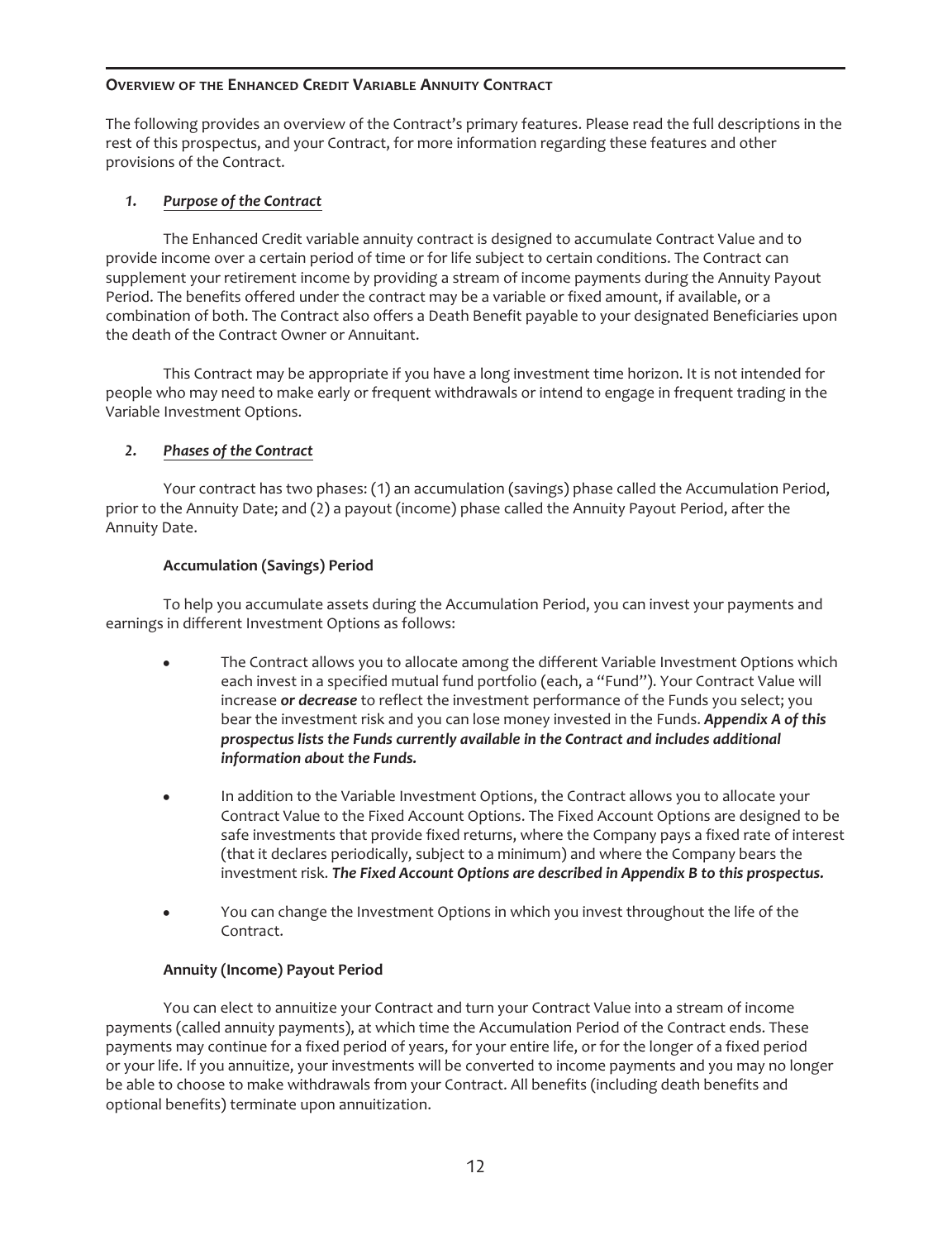However, several optional benefit riders offered under the Contract provide guaranteed payments that may last for life, and still allow you to make withdrawals and be eligible for a Death Benefit. Withdrawals that exceed specified limits under an optional benefit will reduce and could eliminate the income payments and other benefits of the optional benefit, including access to a Death Benefit.

# *3. Contract Features*

# **Base Contract**

The Enhanced Credit Variable Annuity Contract offers a 9-year contingent deferred sales charge period and separate account expenses of 1.40% on an annual basis. We will credit a Purchase Payment Enhancement to your Contract every time you make a Purchase Payment. Contract expenses are higher for this Contact than other annuity contracts we offer without a purchase payment enhancement feature. The benefit of the Purchase Payment Enhancement may be more than offset by the higher expenses, relative to other annuity contracts we offer. The Purchase Payment Enhancement may be forfeited upon Contract cancellation, withdrawal, and surrender. Please see *"Base Contract"* in "*What is the Contract?"* for more details.

# **Transfers**

Within limitations, you may transfer Contract value from one Variable Investment Option to another and to and from the Fixed Account Options. In addition, the Contract offers two automated transfer programs — a dollar cost averaging program and an asset rebalancing program. You can elect to have your account value automatically rebalanced at no additional charge. We offer rebalancing programs that you can use to automatically reallocate your account value among your Variable Investment Options. You can also elect to allocate your investments using a dollar cost averaging program at no additional charge. Generally, you may not elect both a dollar cost averaging program and a rebalancing option.

# **Contract Value**

The contract value includes the amount in the Variable Investment Options and the Fixed Account Options. The value of your Contract will increase or decrease based upon the investment performance of the Variable Investment Options you choose, your premium payments, interest credited to the Fixed Account Options, any partial withdrawals, and the charges we deduct.

## **Surrenders and Withdrawals**

During the Accumulation Period you can surrender the Contract or withdraw part of the Contract Value. However, the Contract is generally not a liquid investment. If you withdraw early, you may forfeit any Purchase Payment Enhancements that were credited, a Contingent Deferred Sales Charge, and federal and state taxes may apply and/or you may incur a tax penalty if you are younger than 591⁄2. Withdrawals will also generally reduce your guaranteed benefits and the amount of the reduction may be greater than the dollar amount of the withdrawal.

## **Death Benefits**

Your contract includes a Death Benefit equal to the greater of Contract Value or Purchase Payments less adjusted withdrawals, that will be paid upon the death of either the Contract owner or the Annuitant. You can also purchase an optional Estate Enhancement Death Benefit Rider which offers a death benefit enhancement to your Contract.

# **Optional Benefit Riders**

You may purchase certain available optional benefits for an additional fee with the Enhanced Credit Variable Annuity:

Guaranteed Minimum Accumulation Benefit Rider — provides for a return of a minimum value at the end of the benefit period;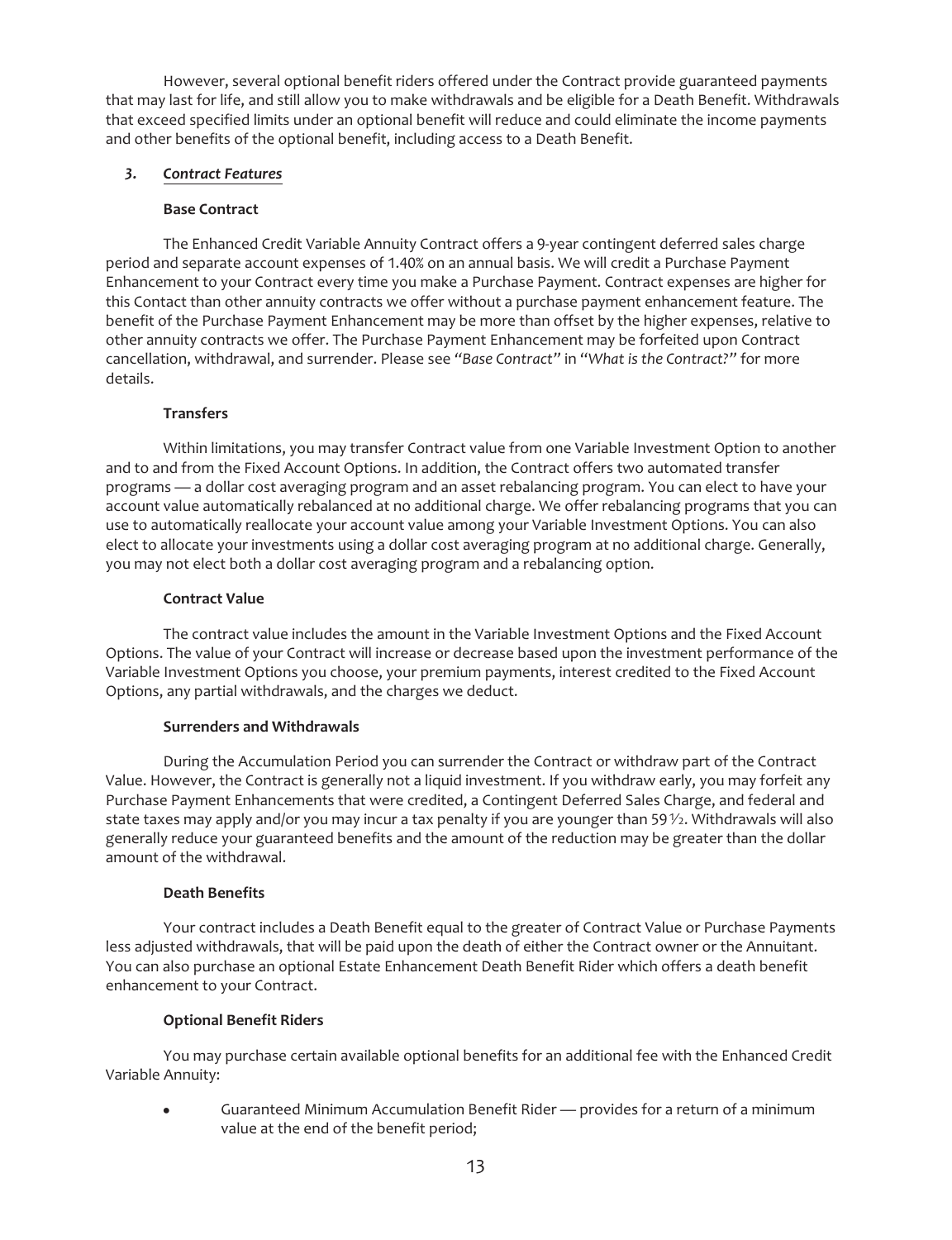- Growth & Income Protector Benefit Rider provides for a return of a minimum value at the end of the benefit period and guaranteed living benefit withdrawals;
- Growth & Income Advantage Benefit Rider provides for guaranteed living benefit withdrawals and an enhanced death benefit;
- Purchasing Power Protector Benefit Rider provides for guaranteed living benefit withdrawals that are adjusted for inflation increases;

Check with your financial professional to determine the optional benefits that may currently be available to you.

These Optional Benefit Riders provide different methods to take income from your Contract Value or receive lifetime payments and provide certain guarantees, regardless of the investment performance of the Contract. These guarantees are subject to certain conditions, as set forth elsewhere in the prospectus.

Withdrawals that exceed specified limitations under certain Riders may result in a reduction or premature termination of those benefits or of those riders.

## **Taxes**

You can transfer money between investment options without tax implications, and earnings (if any) on your investments are generally tax-deferred. You are taxed only when: (1) you make a surrender or withdrawal; (2) you receive an income payment from the Contract; or (3) upon payment of a Death Benefit. That means Contract owners enjoy tax-deferred growth, which provides greater earnings potential compared to a fully taxable investment.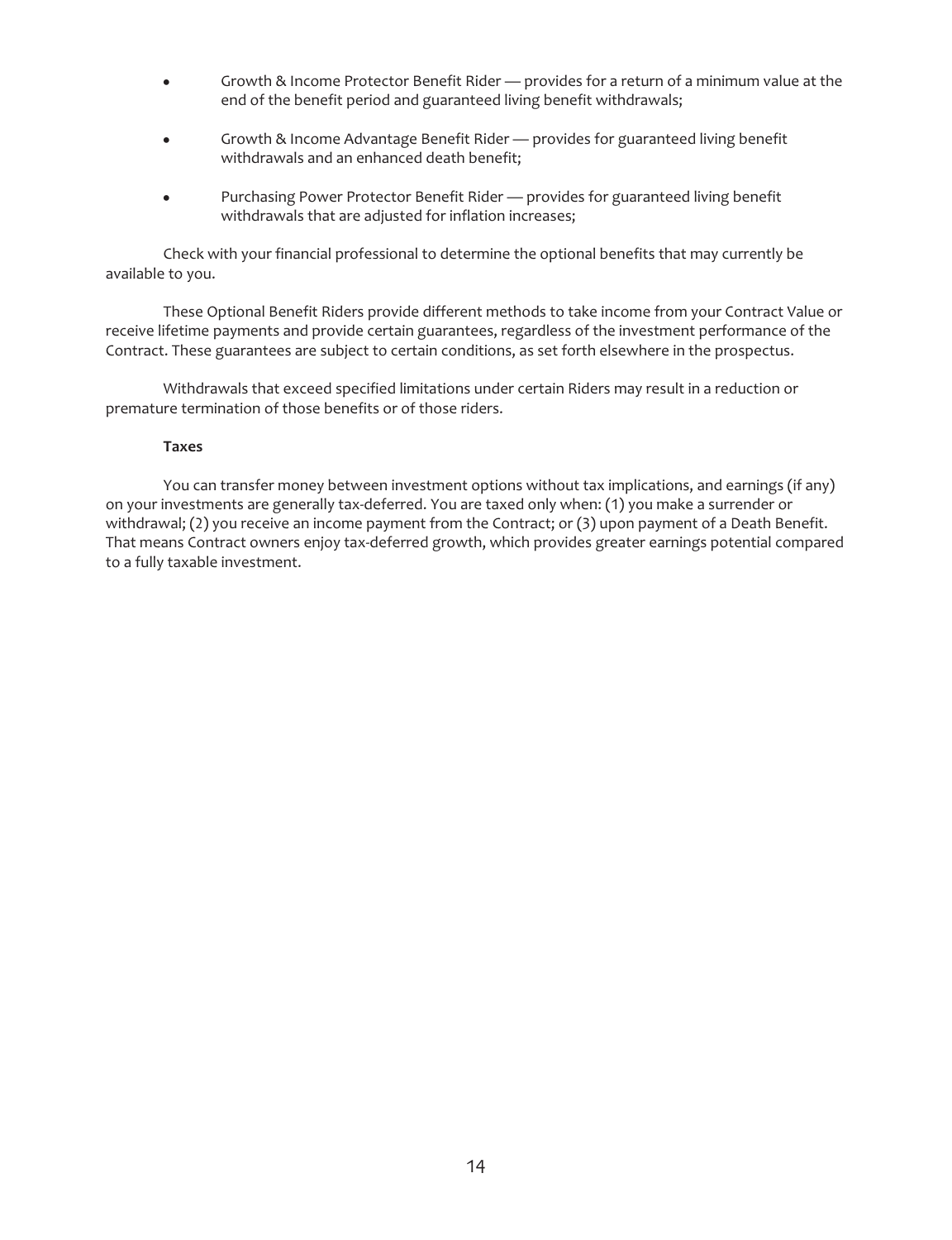#### <span id="page-15-0"></span>**TABLE OF FEES AND EXPENSES**

The following tables describe the fees and expenses that you will pay when buying, owning, and surrendering or making withdrawals from the Contract. Please refer to your Contract specifications page for information about the specific fees you will pay each year based on the options you have elected.

The first table describes the fees and expenses that you will pay at the time that you buy the Contract, surrender or make withdrawals from the Contract, or transfer Contract Value between Investment Options. State premium taxes may also be deducted<sup>(1)</sup>.

# *Transaction Expenses*

| Sales Load Imposed on Purchases (as a percentage of Purchase Payments) None                    |  |
|------------------------------------------------------------------------------------------------|--|
| Maximum Contingent Deferred Sales Charges <sup>(3)</sup> (as a percentage of Purchase Payments |  |
|                                                                                                |  |
|                                                                                                |  |

(1) As of the date of this prospectus state premium taxes range from 0% to 3.5%.

(2) Contingent Deferred Sales Charges are expressed as a percentage of the amount of the Purchase Payment surrendered. The percentage charge we use is determined by the number of years since receipt of the Purchase Payment to which the charge relates if you make a withdrawal or surrender your Contract to receive its cash value.

| Number of full years<br>since Purchase Payment | <b>Contingent Deferred<br/>Sales Charge</b> |
|------------------------------------------------|---------------------------------------------|
|                                                | 8.0%                                        |
|                                                | 8.0%                                        |
| 3                                              | 8.0%                                        |
| 4                                              | 8.0%                                        |
| 5                                              | 7.0%                                        |
| 6                                              | 6.0%                                        |
| 7                                              | 5.0%                                        |
| 8                                              | 3.0%                                        |
| 9                                              | 3.0%                                        |
| 10                                             | 0.0%                                        |

(3) The Transfer Fee currently is \$0. The Company reserves the right to restrict frequency of transfers or market timing at its sole discretion, and to impose a transfer fee in the future.

**The next table describes the fees and expenses that you will pay** *each year* **during the time that you own the Contract (not including Fund fees and expenses).**

**If you choose to purchase an optional benefit, you will pay additional charges, as shown below.**

## *Annual Contract Expenses*

| Separate Account Annual Expenses (as a percentage of Variable Account Value) $(2)$             | 1.40% |
|------------------------------------------------------------------------------------------------|-------|
| Optional Benefit Expenses (as a percentage of benefit base, Contract Value allocated to the    |       |
| Variable Investment Options or Variable Account Value, as applicable):                         |       |
| Estate Enhancement Death Benefit Rider (for Annuitants Age 60 and Under)  0.20% <sup>(3)</sup> |       |
| Estate Enhancement Death Benefit Rider (for Annuitants Age 61 to 70)  0.30%(4)                 |       |
| Estate Enhancement Death Benefit Rider (for Annuitants Age 71 to 80)  0.60% <sup>(5)</sup>     |       |
| Guaranteed Minimum Accumulation Benefit Rider (for Annuitants to Age 80)  1.00% <sup>(6)</sup> |       |
| Growth & Income Protector Benefit Rider (for Annuitants Ages 35 to 80)  1.00% <sup>(7)</sup>   |       |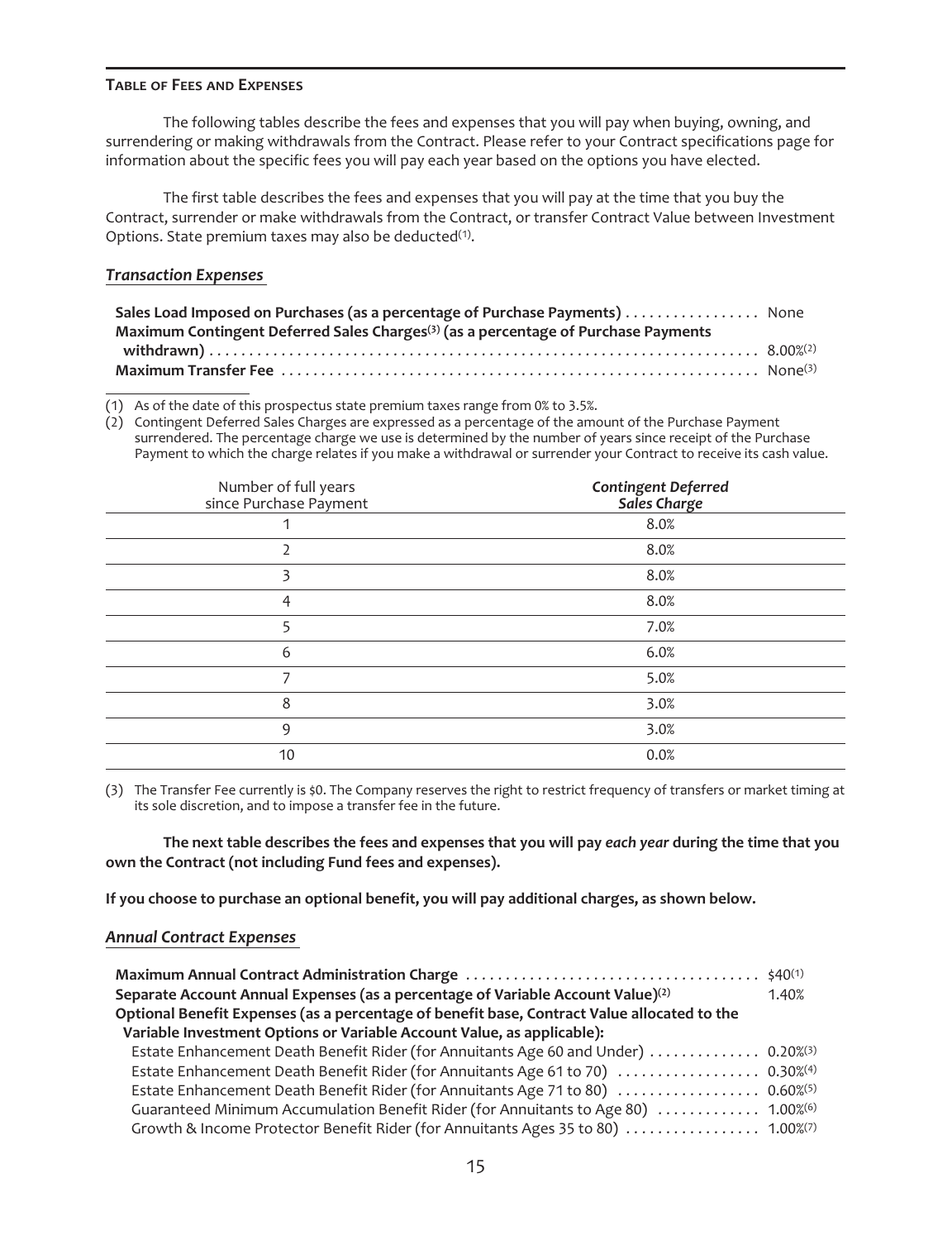#### **Optional Step-Up Plus Death Benefit Enhancement Rider(10)**

| Monthly Charge Per \$1,000 of Benefit |          |  |
|---------------------------------------|----------|--|
| Minimum                               | Maximum  |  |
| \$0.208                               | \$17.292 |  |

<sup>(1)</sup> You pay \$40 or 2% of the Variable Account Value, whichever is less. You do not pay this charge if your Variable Account Value is \$100,000 or more.

- (2) Amount shown does not include any Optional Benefit Riders.
- $(3)$  The current annual charge for this rider is 0.15% (as a percentage of the average Contract Value) and may not be increased beyond the maximum of 0.20%.
- (4) The current annual charge for this rider is 0.25% (as a percentage of the average Contract Value) and may not be increased beyond the maximum of 0.30%.
- (5) The current annual charge for this rider is 0.55% (as a percentage of the average Contract Value) and may not be increased beyond the maximum of 0.60%.
- (6) The current annual charge for this rider is 0.60% (as a percentage of the monthly average Contract Value allocated to the Variable Investment Options) and may not be increased beyond the maximum of 1.00%.
- (7) The current annual charge for this rider is 0.90% (as a percentage of the monthly average Contract Value allocated to the Variable Investment Options) for a single life guarantee and 1.00% for a joint life guarantee and neither may be increased beyond the maximum of 1.00%.
- (8) The current annual charge for this rider is 0.90% (as a percentage of the monthly average Contract Value allocated to the Variable Investment Options) for a single life guarantee and 1.00% for a joint life guarantee and neither may be increased beyond the maximum of 1.00%.
- (9) The current annual charge for this rider is 1.15% (as a percentage of the monthly average of the Withdrawal Base) for a single life guarantee and 1.25% for a joint life guarantee assessed as a percent of the Withdrawal Base, and neither may be increased beyond the maximum of 1.25%.
- (10) A Contract Owner may elect the Optional Step-Up Plus Death Benefit Enhancement Rider. The charge for the rider depends on the attained age of the Annuitant and on the amount of the Death Benefit Enhancement. It will be assessed on a pro rata basis on the Variable Investment Options. See "*What Are the Fees and Charges under the Contract*?" in this prospectus.

#### **Funds' Annual Operating Expenses**

**The next table shows the minimum and maximum total operating expenses charged by the Funds that you may pay periodically during the time that you own the Contract. A complete list of Funds available under the Contract, including their annual expenses, may be found in Appendix A at the back of this document.**

| Annual Fund Expenses <sup>1</sup>                                                                                                                                                       | Minimum | <b>Maximum</b> |
|-----------------------------------------------------------------------------------------------------------------------------------------------------------------------------------------|---------|----------------|
| <b>Total Annual Fund Operating Expenses</b><br>(expenses that are deducted from fund assets, including<br>management fees, distribution (12b-1) fees, and other                         |         |                |
| <b>Net Annual Fund Operating Expenses</b>                                                                                                                                               | 0.34%   | 1.25%          |
| (expenses that are deducted from fund assets, including<br>management fees, 12b-1 fees, and other expenses, after any<br>expense reimbursement or fee waiver arrangements) <sup>2</sup> | 0.34%   | 1.25%          |
|                                                                                                                                                                                         |         |                |

1 Expressed as a percentage of average net assets for the fiscal year ended December 31, 2021. Fund expenses may be higher or lower in the future. This information is provided by the Funds and their agents.

2 The range of Net Annual Fund Operating Expenses takes into account contractual arrangements for the Funds that require a Fund's investment adviser to reimburse or waive Fund expenses through at least April 30, 2023.

#### **Examples**

**These examples are intended to help you compare the cost of investing in the Contract with the cost of investing in other variable annuity contracts. These costs include transaction expenses, annual Contract expenses, and Annual Fund Expenses.**

**The Examples assume that you invest \$100,000 in the Contract for the time periods indicated. The Example also assumes that your investment has a 5% return each year. The Example assumes that a 3.00% Premium**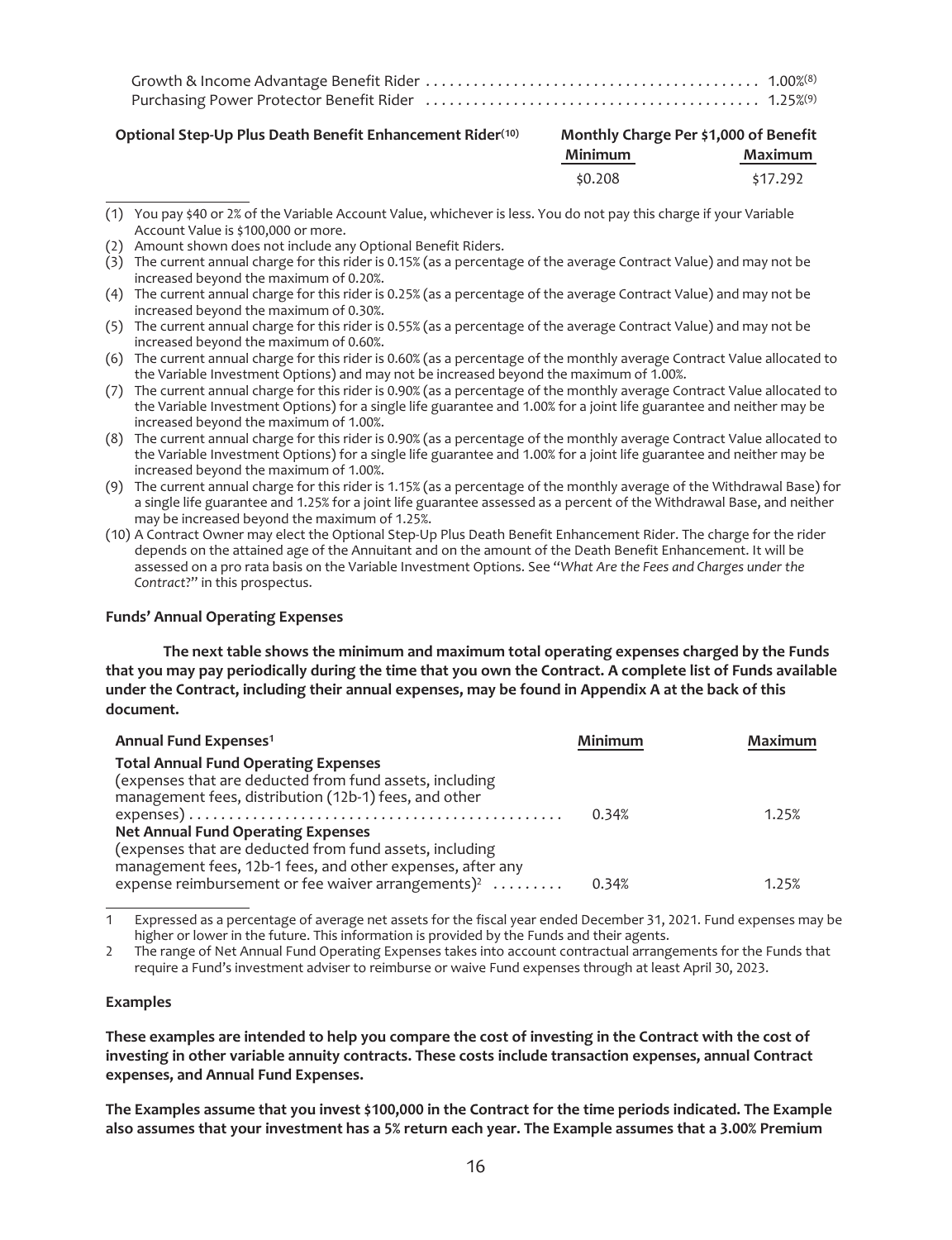**Bonus percentage was applies to the Contract Value at the time of issue. The Maximum Expenses Examples assume the most expensive combination of Annual Fund Expenses and optional benefits available for an additional charge. The Minimum Expenses Examples assume the least expensive Annual Fund Expenses and that no optional benefits are purchased. Although your actual costs may be higher or lower based on these assumptions, your costs would be:**

## **Maximum Expenses Examples**

If you surrender your Contract at the end of the applicable time period and have purchased optional benefits with maximum charges $(1)$ :

|                                                                       | One Three Five<br>Year Years Years Years | Ten |
|-----------------------------------------------------------------------|------------------------------------------|-----|
| Enhanced Credit Variable Annuity  \$11,575 \$20,682 \$29,002 \$45,931 |                                          |     |

If you do not surrender your Contract or if you annuitize at the end of the applicable time period and you have purchased optional benefits with maximum charges<sup>(1)</sup>:

|                                                                      | One Three Five Ten<br>Year Years Years Years |  |
|----------------------------------------------------------------------|----------------------------------------------|--|
| Enhanced Credit Variable Annuity  \$4,441 \$13,423 \$22,539 \$45,931 |                                              |  |

#### **Minimum Expenses Examples**

If you surrender your Contract at the end of the applicable time period and have not purchased any optional benefits(2):

|                                                                      | One Three Five Ten<br>Year Years Years Years |  |
|----------------------------------------------------------------------|----------------------------------------------|--|
| Enhanced Credit Variable Annuity  \$9,187 \$13,624 \$17,291 \$21,386 |                                              |  |

If you do not surrender your Contract or if you annuitize at the end of the applicable time period and have not purchased any optional benefits<sup>(2)</sup>:

|                                                                   | One Three Five Ten<br>Year Years Years Years |  |
|-------------------------------------------------------------------|----------------------------------------------|--|
| Enhanced Credit Variable Annuity \$1,844 \$5,713 \$9,839 \$21,386 |                                              |  |

1 Combining the Estate Enhancement Death Benefit (for Annuitants Age 71 to 80) Rider and the Guaranteed Minimum Accumulation Benefit Rider will result in the highest possible maximum Rider Charges of 1.60%. This Example also assumes maximum Fund expenses of 1.25%.

2 Assumes that no optional benefit riders are purchased and minimum Fund expenses of 0.34%.

The Examples do not reflect charges for the Optional Step-Up Plus Death Benefit Enhancement Rider because the Examples assume a 5% rate of return. There is no charge for the Optional Step-Up Plus Death Benefit Enhancement Rider for any month if cumulative prior performance has been positive and there is no Death Benefit Enhancement payable.

Certain Contract charges are currently assessed at less than their maximum levels. We may increase these current charges in the future up to the guaranteed maximum levels, as determined in the Company's sole discretion. Without limiting the foregoing, the Company may increase current charges due to the Company's experience with respect to mortality, expenses, taxes, persistency, capital requirements, reserve requirements, and changes in applicable laws. Although some underlying Funds may have expense limitation agreements, the operating expenses of the underlying Funds are not guaranteed and may increase or decrease over time.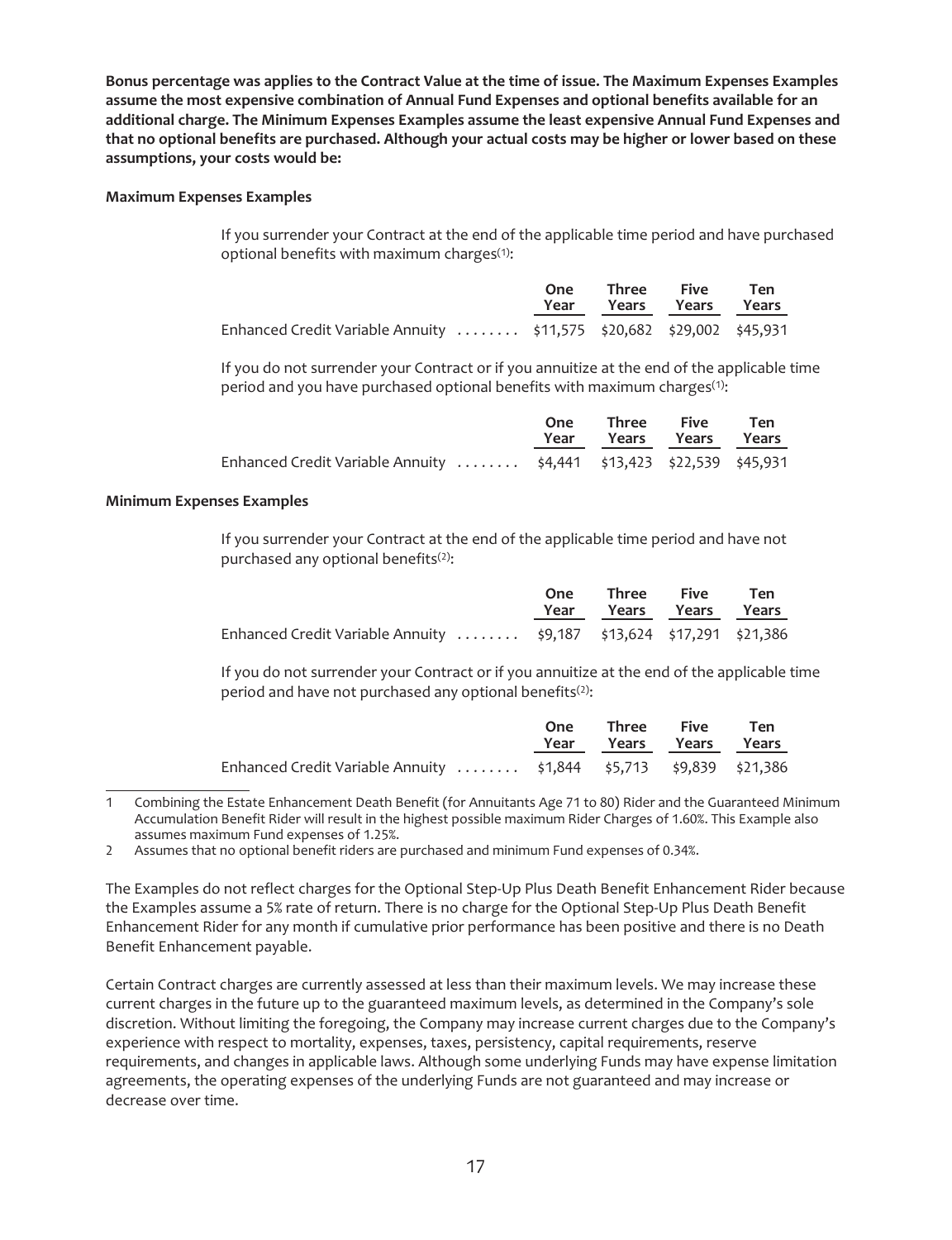## <span id="page-18-0"></span>**SUMMARY OF PRINCIPAL RISKS OF INVESTING IN THE CONTRACT**

Many benefits of the Enhanced Credit Variable Annuity Contract have a corresponding risk, and both benefits and risks should be considered before you purchase a Contract. More complete and detailed information about these features is provided later in this prospectus and in the SAI.

#### **Investment Risk**

The value of your Contract, which may be invested in Variable Investment Options, will vary with the investment performance of the options you select. There is a risk that the investment performance of the Variable Investment Options may be unfavorable or may not perform up to your expectations, which may decrease the amount of your Contract Value. If the Variable Investment Options you select for your Contract perform poorly you could lose money, including some or all of the premiums paid. Each Variable Investment Option invests in an underlying Fund, and a comprehensive discussion of the investment risks of each of the underlying Funds may be found in the prospectus for each of the Funds.

Each underlying Fund has its own investment objective and investment strategy. The performance of each will vary, and some Funds are riskier than others. We do not guarantee the investment performance of the Variable Investment Options or Funds. You bear the entire investment risk for all amounts allocated to the Variable Investment Options. Your investment allocation choices should be consistent with your personal investment objective and your risk tolerance. Before allocating money to a Variable Investment Option, please read the prospectus for the underlying Fund carefully.

The value of your Contract may also be invested in Fixed Account Options. Purchase Payments and Contract Value allocated to the Fixed Account Options may be kept there for an extended period of time due to restrictions on transfers out of the Fixed Account Options. There is a risk that other investment options will perform more favorably than the Fixed Account Options while your Contract Value remains there. There is also the risk that the Fixed Account Options will not be credited with an interest rate higher than the Minimum Guaranteed Interest Rate.

In addition, a variable annuity is designed to provide for the accumulation of retirement savings or to help meet other long-term financial objectives. Substantial fees, expenses, and tax implications generally make variable annuities unsuitable as a short-term savings vehicle.

#### **Liquidity Risk; Limitations on Access to Contract Value**

The Contract is generally not a liquid investment. Depending on the Contract you select, contingent deferred sales charges will apply for up to 9 years following your last Purchase Payment. The Contract is designed for long-term investment. It is not suitable as a short-term investment vehicle. There are limitations on your ability to access your Contract Value through surrenders and partial withdrawals, including contingent deferred sales charges, possible tax consequences, adverse impacts on Contract benefits, and administrative requirements.

You should carefully consider the risks associated with taking a withdrawal or surrendering the Contract. The proceeds of your withdrawal or surrender may be subject to ordinary income taxes, including a tax penalty if you are younger than age 59 $\frac{1}{2}$ . You should also consider the impact that a withdrawal may have on the standard and optional benefits under your Contract. For example, under the Standard Death Benefit as well as certain optional benefit riders, excess or early withdrawals may reduce the value of the guaranteed benefit by an amount greater than the amount withdrawn and could result in termination of the benefit. Withdrawals and surrender may result in the forfeiture of Purchase Payment Enhancements.

#### **Risks Relating to Purchase Payment Enhancements**

We will credit a Purchase Payment Enhancement to your Contract every time you make a Purchase Payment. Contract expenses are higher for this Contract than other annuity contracts we offer without a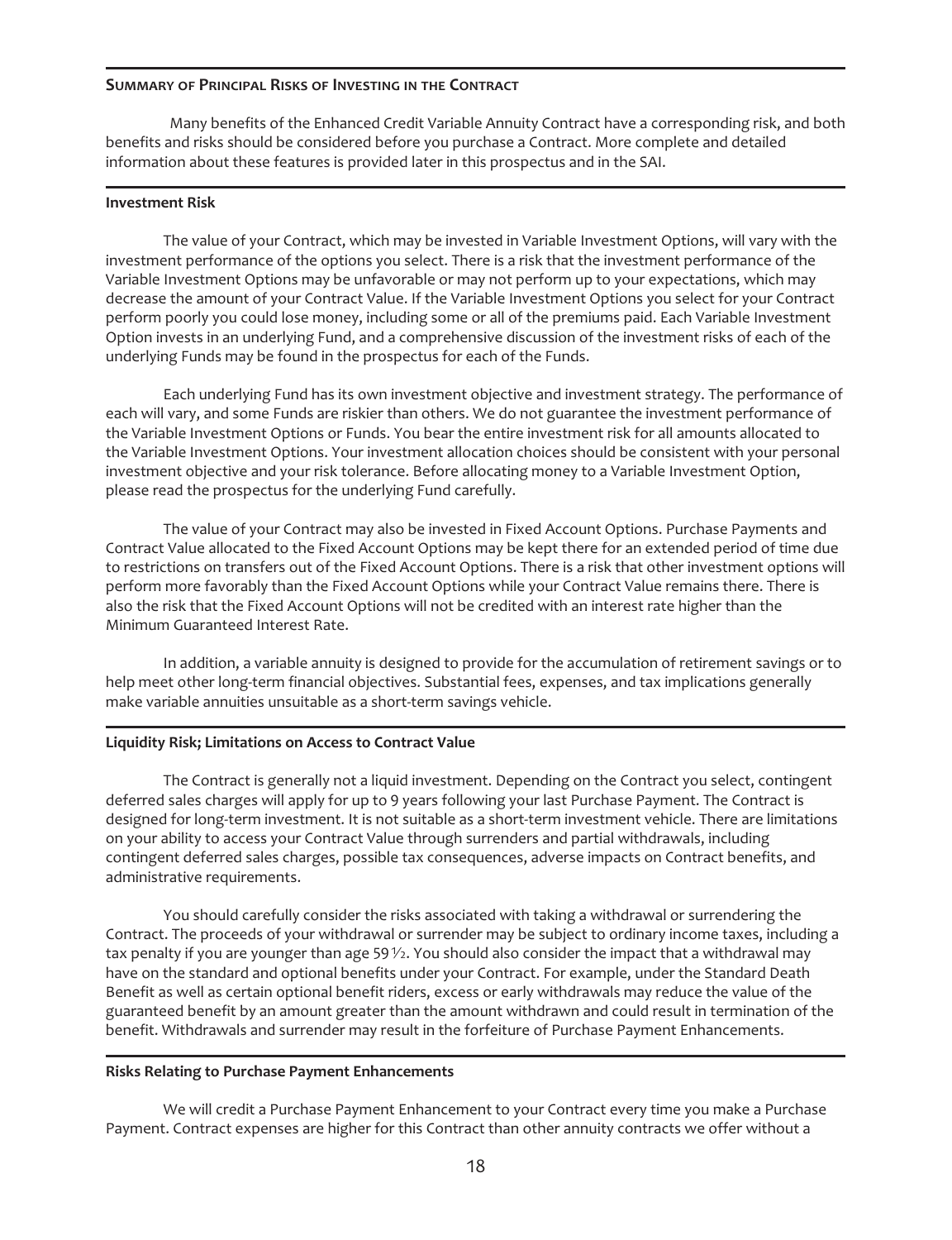purchase payment enhancement feature. The benefit of the Purchase Payment Enhancement may be more than offset by the higher expenses, relative to other annuity contracts we offer. The Purchase Payment Enhancement may be forfeited upon Contract cancellation, withdrawal, and surrender.

## **Risk of an Increase in Fees and Expenses**

Certain insurance charges are currently assessed at less than their maximum levels. We may increase these current charges in the future up to the guaranteed maximum levels, as determined in the Company's sole discretion. (See "*Table of Fees and Expenses*" above for more information.) Without limiting the foregoing, the Company may increase current rider charges due to the Company's experience with respect to mortality, expenses, reinsurance costs, taxes, persistency, capital requirements, reserve requirements, and changes in applicable laws, or for any other reason.

In addition, the operating expenses of the underlying Funds are not guaranteed and may increase (or decrease). Although some underlying Funds may have expense limitation agreements, those agreements are temporary.

# **Taxes and Tax Risks**

The federal income tax law that applies to life insurance companies and to the Contract is complex and subject to change. The tax considerations discussed in this prospectus are general in nature and describe only federal income tax law (not state, local, foreign or other federal tax laws). Moreover, the tax aspects that apply to a particular person's Contract may vary depending on the facts applicable to that person. Tax rules may change without notice. Changes in the law could adversely affect the current tax advantages of purchasing the Contract.

The information in this prospectus is based on our understanding of the present federal income tax laws as they are currently interpreted by the Internal Revenue Service. We reserve the right to make changes in the Contract in the event of a change in the tax law for the purpose of preserving the current tax treatment of the Contract. You may wish to consult counsel or other competent tax advisers for more complete information.

# **Potentially Harmful Transfer Activity**

This Contract is not designed as a vehicle for market timing. Accordingly, your ability to make transfers under the Contract is subject to limitation if we determine, in our sole opinion, that the exercise of that privilege may disadvantage or potentially hurt the rights or interests of other Contract owners. We have limitations and restrictions on transfer activity but we cannot guarantee that these limitations and restrictions will be effective in detecting and preventing all transfer activity that could potentially disadvantage or hurt the rights or interests of other Contract owners. Potentially harmful transfer activity could result in reduced performance results for one or more Variable Investment Options, due to among other things:

- portfolio management decisions driven by the need to maintain higher than normal liquidity or the inability to sustain an investment objective;
- $\bullet$  increased administrative and fund brokerage expenses; and/or
- dilution of the interests of long-term investors.

An underlying Fund may reject any order from us if it suspects potentially harmful transfer activity, thereby preventing us from implementing your request for a transfer.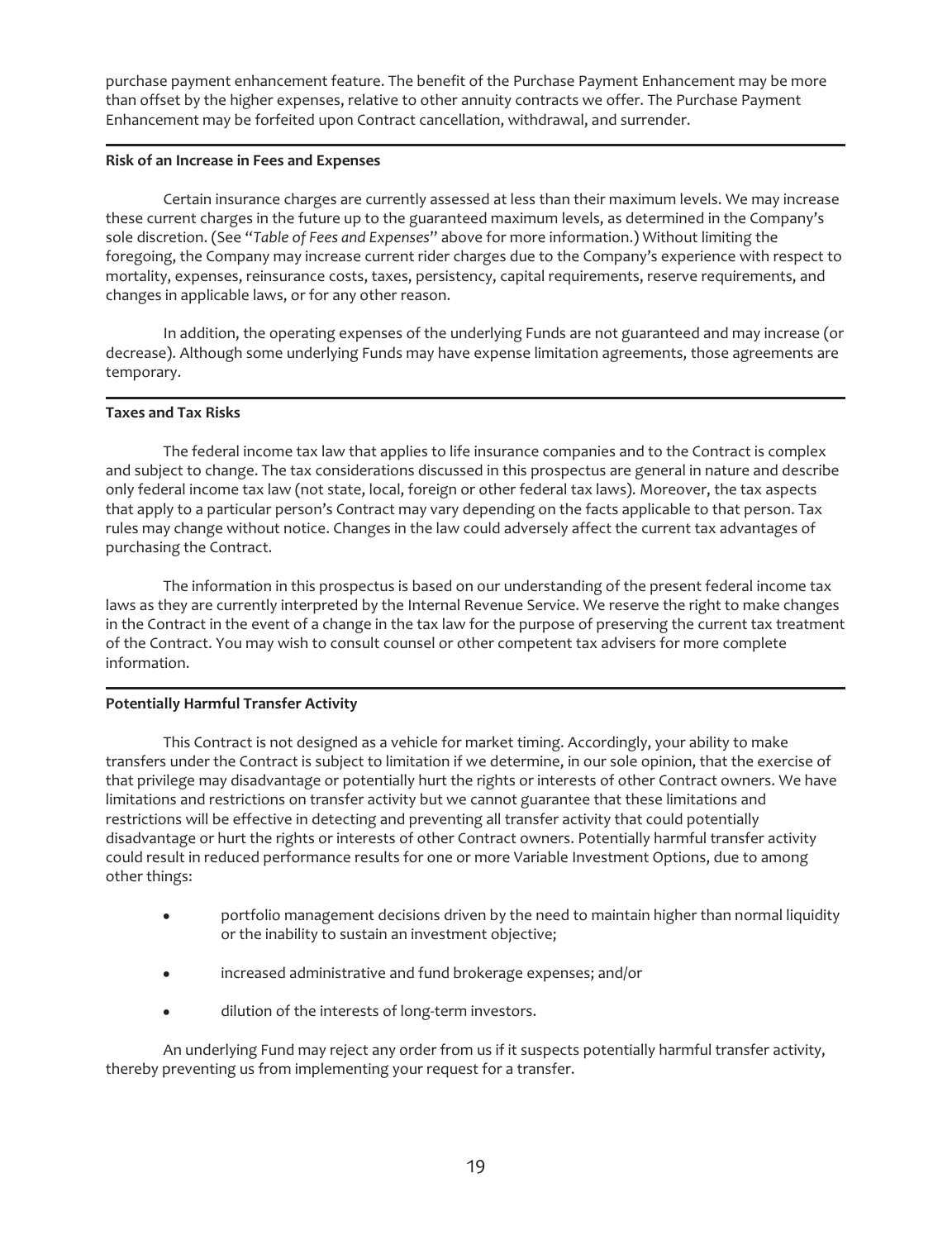## **Insurance Company Risks**

Our business activity and operations, and/or the activities and operations of our service providers and business partners, are subject to certain risks, including, those resulting from information systems failures, cyberattack, or current or future outbreaks of infectious diseases, epidemics or pandemics ("serious infectious disease outbreaks"). These risks are common to all insurers and financial service providers and may materially impact our ability to administer the Contract (and to keep Contract owner information confidential).

Unlike the assets in our Separate Account, the assets in our general account (including all of the Fixed Account Options) are subject to liabilities arising from any of our other business. Our ability to pay general account guarantees, including amounts under the Fixed Account Options, the death benefit, optional rider benefits, and other insurance guarantees, is subject to our financial strength and claims paying ability.

#### **Optional Benefit Risks**

There are a variety of optional benefits under the Contract that are designed for different financial goals and to protect against different financial risks. If you elect an optional benefit, Penn Mutual reserves the right, in the future, to apply investment restrictions, which means you may not be permitted to invest in certain investment options or you may be permitted to invest in certain investment options only to a limited extent. Failing to satisfy applicable investment restrictions may result in the termination of your optional benefit. Optional benefits are designed to provide a minimum guarantee, and the likelihood of the Company paying this minimum may be reduced given the restrictions under the Rider, including those that may relate to investment restrictions.

There is a risk that you may not choose the benefit or benefits that are best suited for you based on your present or future needs and circumstances. If you take a withdrawal from your Contract, the withdrawal may significantly reduce the benefits under the rider, perhaps by more than the amount of the withdrawal, and could terminate the optional benefit. In addition, if you elect an optional benefit and do not use it, or if the contingencies upon which the benefit depend never occur, you will have paid for a benefit that did not provide a financial return. There is also a risk that a financial return of an optional benefit, if any, will ultimately be less than the amount you paid for the benefit. You should consult with your financial professional to determine which optional benefits (if any) are appropriate for you.

## **Information Systems, Technology Disruption and Cyber Security Risks**

We rely heavily on interconnected computer systems and digital data to conduct contract activity. As such, contract activity is highly dependent upon the effective operation of our internal computer systems and those of our service providers. All systems are vulnerable to disruptions as the result of natural disasters, man-made disasters, hacking, criminal activity, pandemics, utility outages and other events beyond our control and are susceptible to operational and information security risks resulting from information systems failure, including hardware and software malfunctions and cyberattacks. Cyberattacks may interfere with contract transaction processing, or cause the release and/or destruction of contract owner or business information including the securities in which the underlying funds invest, which may cause the underlying funds to lose value. There can be no assurance that we, the underlying funds or our service providers will avoid losses affecting policies that result from cyberattacks or information security breaches in the future. These risks also apply to other insurance and financial services companies and businesses.

We have established policies, standards, procedures and practices to limit the effect of business interruptions and protect the confidentiality, integrity, availability and privacy of contract owner information. Safeguards are maintained to reasonably protect our systems and information against anticipated threats or hazards. Controls have been implemented to safeguard data in transit, at rest, and to restrict access to contract owner data including, but not limited to, antivirus and anti-malware software, periodic vulnerability assessments and penetration tests, and, comprehensive business continuity planning. There can be no assurance that these policies, procedures and controls will be effective or successful.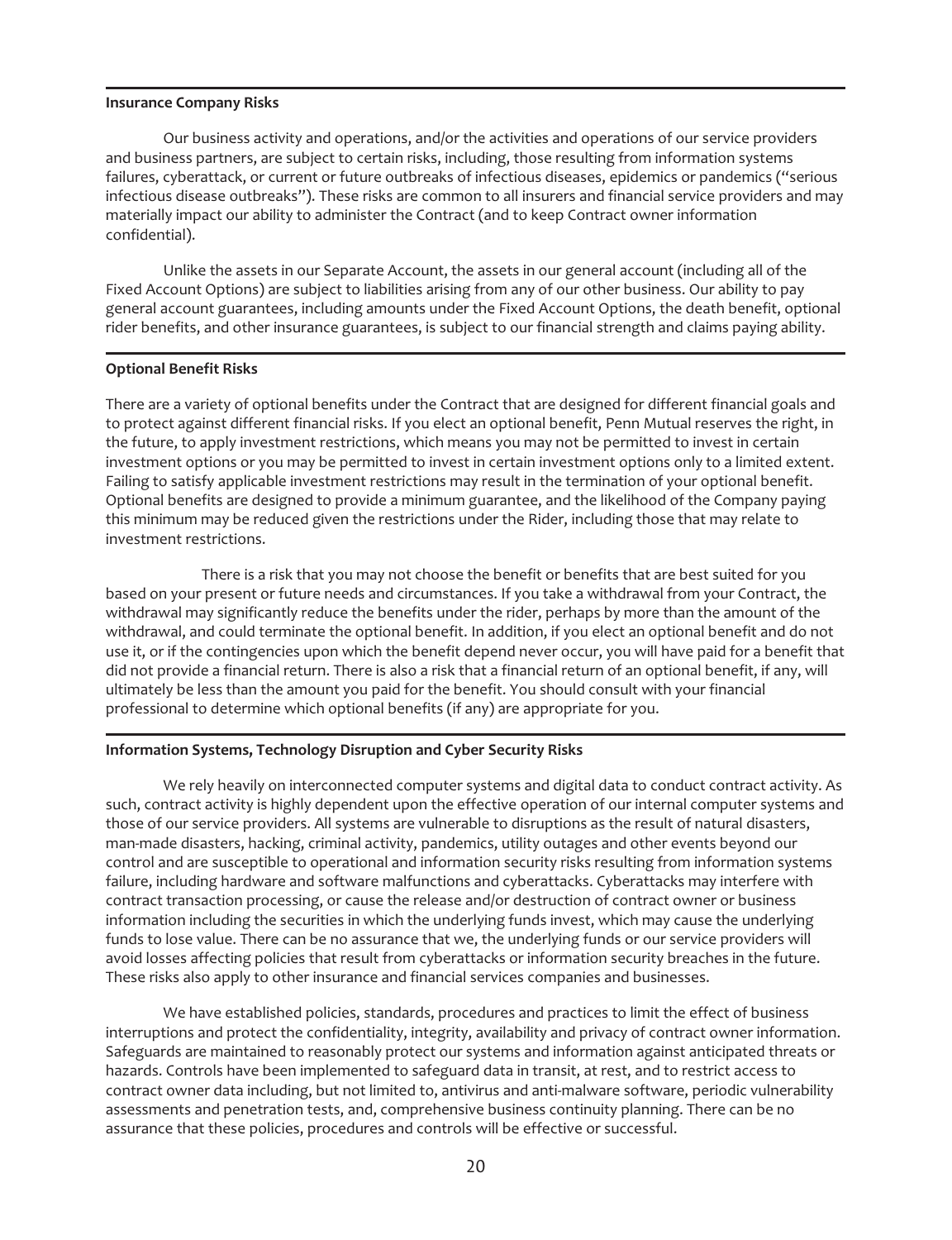# <span id="page-21-0"></span>**QUESTIONS AND ANSWERS**

This part of the prospectus provides answers to important questions about the Contract. The questions, and answers to the questions, are on the following pages.

| Question | Page |
|----------|------|
|          |      |
|          |      |
|          |      |
|          |      |
|          |      |
|          |      |
|          |      |
|          |      |
|          |      |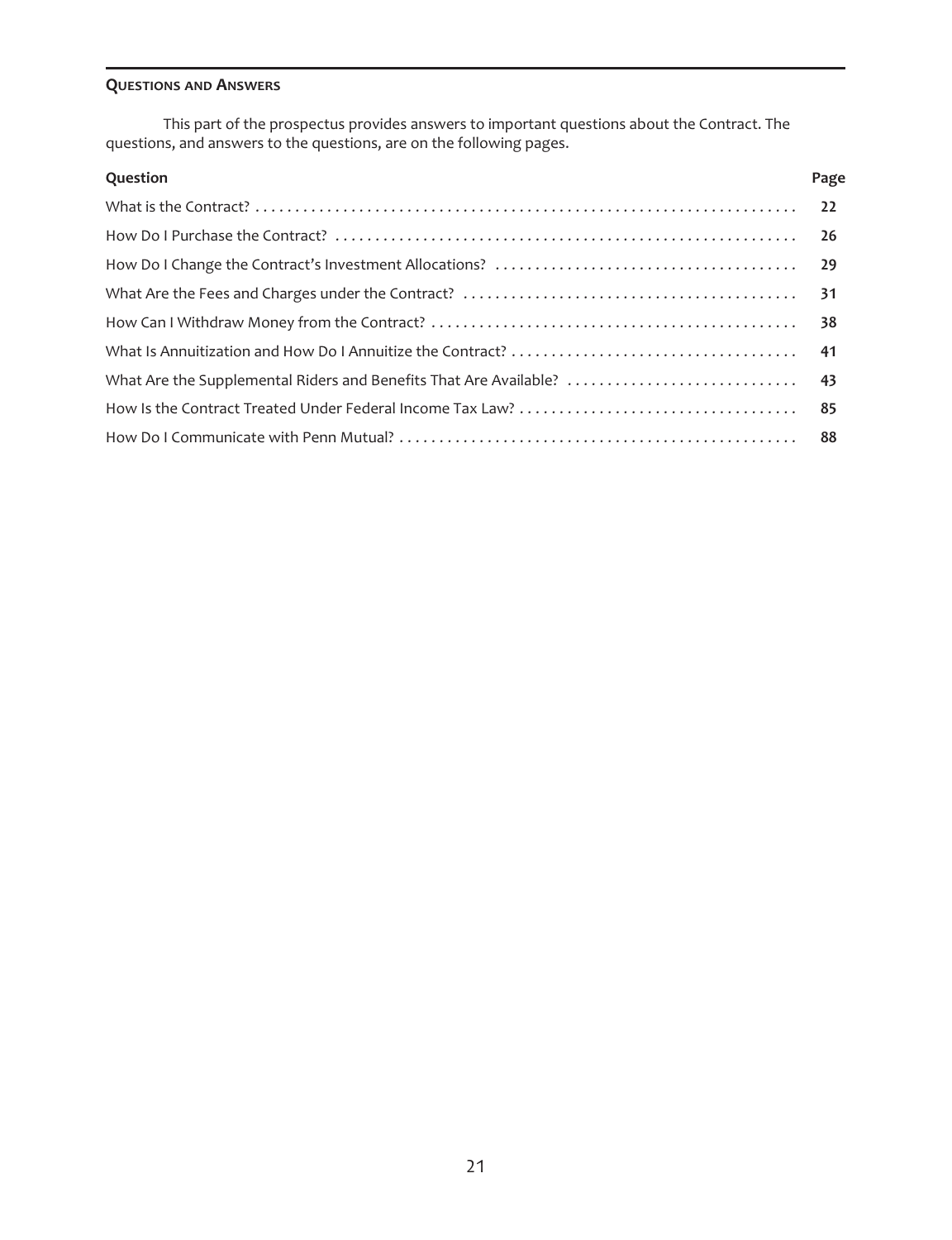#### <span id="page-22-0"></span>**What Is the Contract?**

This prospectus primarily describes Contracts issued on or after the date of this prospectus. Contracts issued before the date of this prospectus may have different features and charges.

Your Contract is an Individual Variable and Fixed Deferred Annuity with flexible purchase payments, which provides for tax-deferred accumulation of Purchase Payments, annuitization options that can guarantee income payments for a specified period or for the lifetime of the Annuitant(s), and a Standard Death Benefit.

Your Contract has:

- an Accumulation Period, during which you make one or more Purchase Payments and we invest your payments as you direct us; and
- an Annuity Payout Period, during which we make annuity payments to you. Your Annuity Payout Period begins on your Annuity Date.

The Contract allows you to invest in:

- the Separate Account, through which you may invest in one or more of the available Funds; and
- the Fixed Account Options. The Fixed Accounts are guaranteed and funded by Penn Mutual through its general account.

You decide, within Contract limits,

- how often you make a Purchase Payment and how much you invest (subject to minimum and maximum limits of the Contract);
- the Variable Investment Options and/or the Fixed Account Options into which your Purchase Payments are invested;
- whether or not to transfer money among the available Variable Investment Options and/or the Fixed Account Options (subject to limitations of the Contract);
- the type of annuity that we pay and who receives the annuity payments;
- the Beneficiary or Beneficiaries to whom we pay a death benefit (subject to limitations of the Contract and the presence of an optional benefit); and
- the amount and frequency of withdrawals from the Contract Value (subject to limitations of the Contract).

We may amend your Contract at any time to comply with legal requirements. State law may require us to obtain your approval for any Contract amendment. We reserve the right to add, combine, or remove any Variable Investment Options when permitted by law. We may, with any required approval of the SEC and the governing state insurance department, substitute another mutual fund for any of the Funds currently available. In the event of a Fund merger, any future Purchase Payments will be allocated to the successor or acquiring Fund. In the event of the liquidation of a Fund, you will be required to provide a new allocation to one of the available Funds for future Purchase Payments. We will notify you of any material contract amendment and any mutual fund substitutions, liquidations, or mergers.

The Contract is available to individuals, business entities and trusts. The Contract may be issued as an individual retirement annuity (IRA) on a contributory and rollover basis. The Contract may be suitable for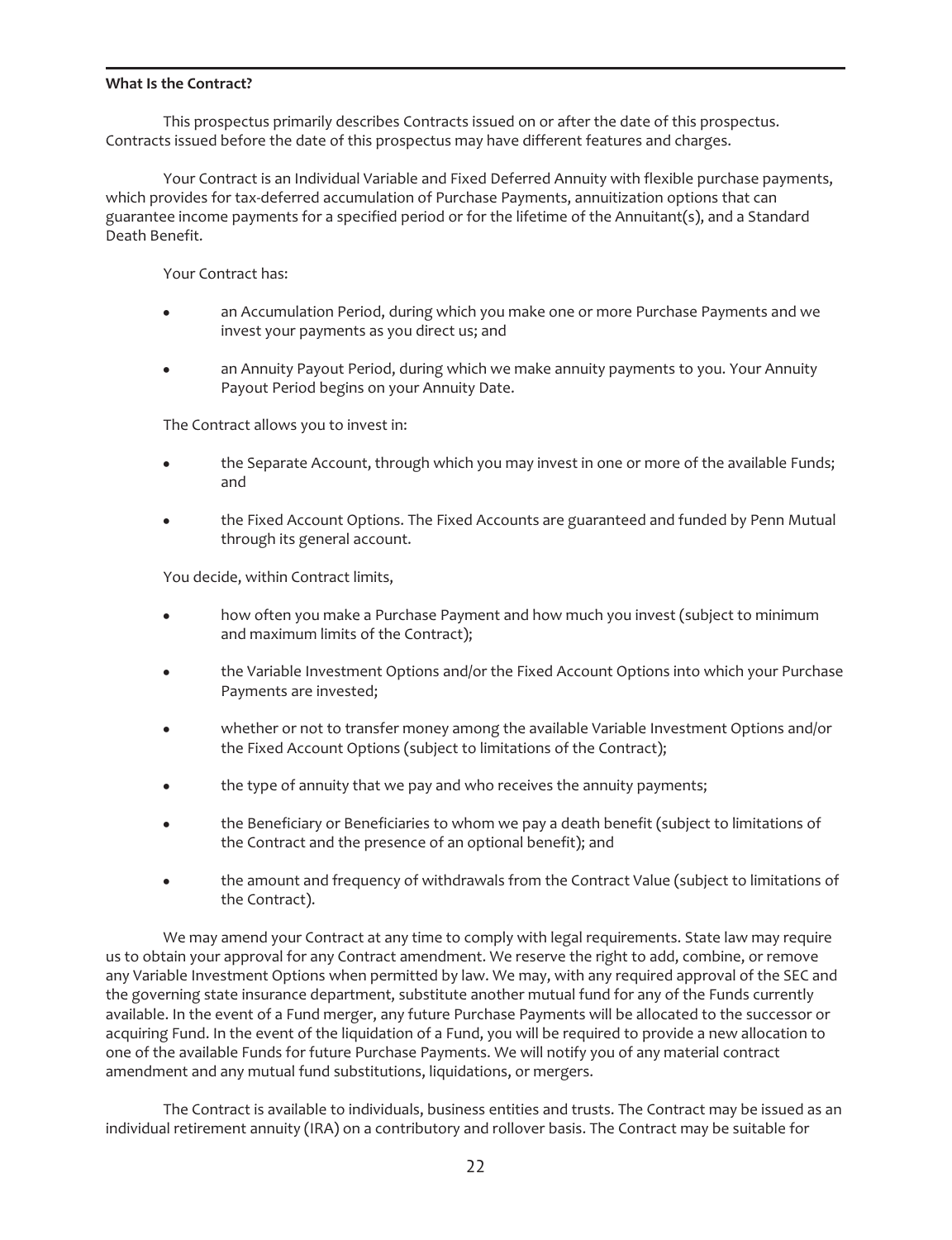certain qualified plans, where a separate individual annuity is issued per participant, and each participant is a single Annuitant. It is not suitable for group qualified plans because it is an individual annuity, not a group Contract.

#### *Contract Changes*

Written notice from the Contract Owner(s) is required to process any Contract change. You may request the following changes to your Contract:

## *Annuity Date Change*

Approval of your request will be subject to the waiting period described in the Contract and maximum maturity date determined by state law.

**Beneficiary Change —** Approval of your request will be subject to provisions of the Contract, as well as any transactions made by the Contract Owner or actions taken by the Company prior to receipt of this notice; the change form is provided by the Company.

**Ownership Change (Absolute Assignment) —** Upon written notice to the Company, and upon receipt of all the information required to process the request, you may assign the Contract to a new Contract Owner. A service form that indicates the required information will be provided by the Company for your convenience. Approval of your request is subject to restrictions. Changes in Contract Owner designation, unless specified otherwise, shall take effect on the date the Contract Owner(s) sign the notice of change. Approval of any ownership change is subject to any transactions that you make or actions taken by the Company prior to receipt of this notice. The Company shall not be liable for the validity of the assignment. The Contract will allow a maximum of two natural persons as Owner(s) and Annuitant(s). The new Contract Owner(s) and Annuitant(s) must meet the issue age requirements and all other requirements specified in the Contract at the time of designation. We may restrict the Contract Owner designation change if required for purposes of satisfying applicable laws or regulations. If there are any optional benefits attached to your Contract, they may be terminated as a result of the change of ownership (please, see the termination provisions section of the optional benefit that applies to you). Change of ownership can also have tax consequences and you should consult your tax advisor prior to requesting a change.

Annuitant cannot be changed, except when the Contract Owner becomes the Annuitant as a result of such change, or as a consequence of Annuitant's death (when Joint Annuitant becomes Annuitant) or divorce (when Annuitant or Joint Annuitant is replaced with a new spouse or removed from the Contract).

#### *Base Contract*

The Base Contract offers a nine-year Contingent Deferred Sales Charge Period (based on each Purchase Payment) and Purchase Payment Enhancements. With the Purchase Payment Enhancement feature, each time you make a Purchase Payment, Penn Mutual will credit your Contract Value with an additional Purchase Payment Enhancement amount. Contract expenses may be higher than other annuity contracts offered by Penn Mutual without a Purchase Payment Enhancement feature. The benefit of the Purchase Payment Enhancement may be more than offset by the higher expenses for this option, relative to other annuity contracts we offer, especially if withdrawals are made in the early years of the Contract.

The Contract provides no specific charge for providing the Purchase Payment Enhancement. Penn Mutual pays the Purchase Payment Enhancement from its surplus which reflects revenues from multiple sources, including the administrative, mortality and expense risk, and deferred sales charges made under the Contract. The charges are expected to produce a profit or return to Penn Mutual's surplus, in addition to covering the cost of issuing and administering the Contract.

**Purchase Payment Enhancements —** When you make a Purchase Payment, we will determine your Purchase Payment Enhancement by multiplying the amount of the Purchase Payment by the applicable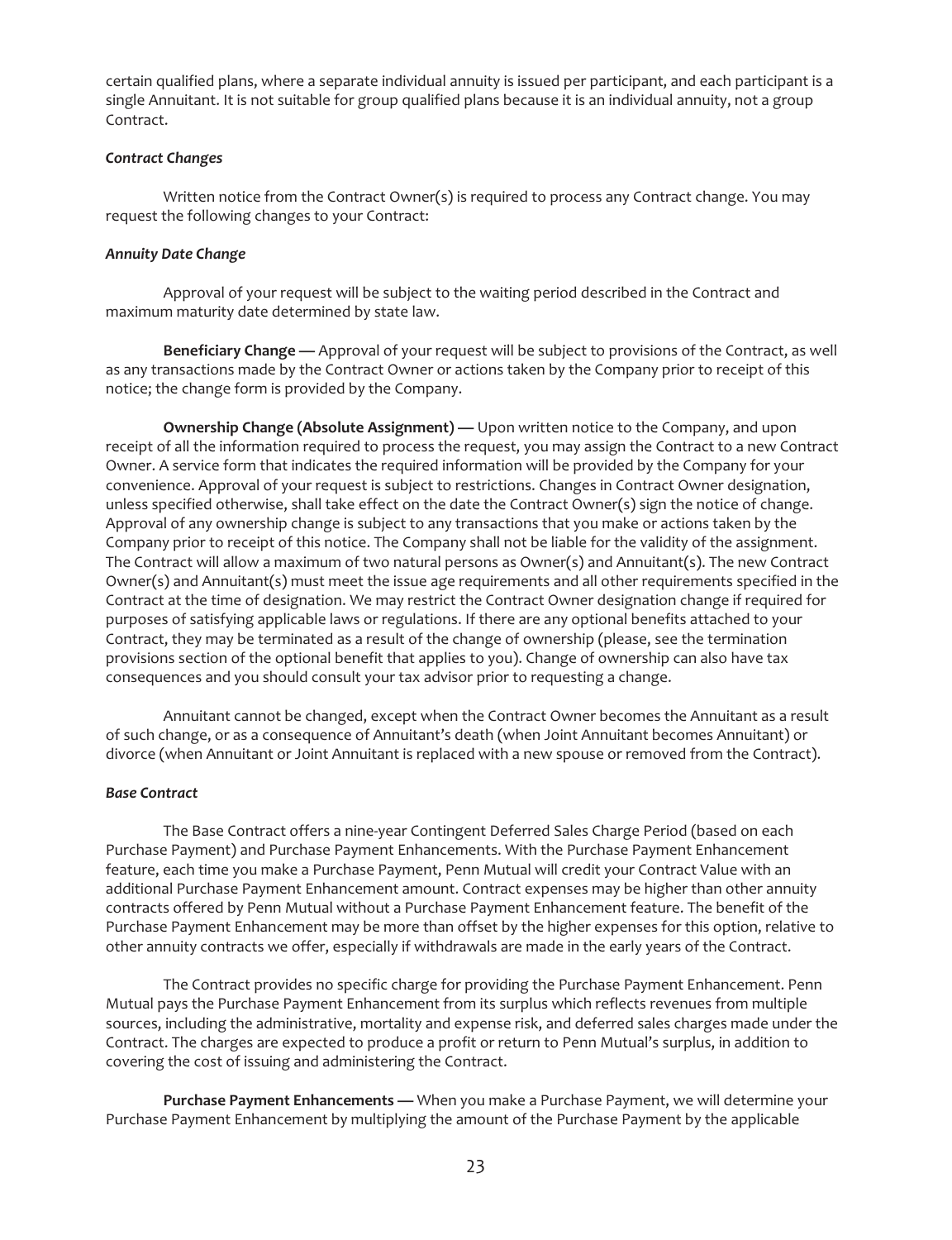Purchase Payment Enhancement Rate set forth in the table below. The Purchase Payment Enhancement Rate is based on the Cumulative Net Purchase Payments, *i.e.,* the cumulative total of Purchase Payments received (including the Purchase Payment being processed) less total withdrawals.

We will credit the Purchase Payment Enhancement to your Contract and allocate it to the Variable Investment Options and/or the Fixed Account Options, along with your Purchase Payments, in accordance with your direction. Any portion of the Purchase Payment Enhancement that is credited to the Contract Value is not considered a premium payment, but is considered part of earnings. The Purchase Payment Enhancement will be credited to the Contract Value on the date the associated Purchase Payment is made. Withdrawals and charges will be processed after the Purchase Payment(s) and any applicable Purchase Payment Enhancement(s) are credited to your Contract Value.

**Purchase Payment Enhancement Rate Table —** Each Purchase Payment made in the first Contract Year will receive the Purchase Payment Enhancement at a rate set forth in the table below. Purchase Payment Enhancements are not included in the determination of Cumulative Net Purchase Payments.

## *Purchase Payment Enhancement Rate Table*

| <b>Cumulative Net Purchase Payments</b><br>(Cumulative Total of Purchase Payments Less<br>Withdrawals) | 1st Year Purchase Payment Enhancement Rate |
|--------------------------------------------------------------------------------------------------------|--------------------------------------------|
| $<$ \$50,000                                                                                           | 3.0%                                       |
| $>=$ \$50,000 but < \$150,000                                                                          | 4.0%                                       |
| $>=$ \$150,000 but < \$2,000,000                                                                       | 5.0%                                       |
| \$2,000,000                                                                                            | $6.0%$ *                                   |

**\*** The purchase payment on the initial application must be equal to \$2,000,000 for a 6% Purchase Payment Enhancement to be applied.

## *Qualifying For a Higher Purchase Payment Enhancement Rate*

## *First Contract Year*

If you make additional Purchase Payments during the first Contract Year, your Cumulative Purchase Payments may reach the threshold to receive a higher Purchase Payment Enhancement rate. If so, we will determine if any additional Purchase Payment Enhancements will be credited for the prior Purchase Payments you have made by taking the difference between:

- (1) the prior cumulative Purchase Payments paid during the first Contract Year multiplied by the Purchase Payment Enhancement Rate applied to the current Purchase Payment, and
- (2) the prior cumulative Purchase Payment Enhancements credited to the Contract during the first Contract Year.

If the result exceeds zero, the excess will be credited to the Contract as a Purchase Payment Enhancement at the same time the additional Purchase Payment is credited.

If an additional Purchase Payment is received within the first Contract Year and does not cause the Cumulative Purchase Payments to cross a Purchase Payment Enhancement tier threshold, then the Purchase Payment Enhancement to be applied with that current Purchase Payment will be the product of the payment amount and the applicable Purchase Payment Enhancement rate for the appropriate threshold set forth in the table above.

If withdrawals are made in the first Contract Year, and thus any prior Purchase Payment Enhancements are forfeited (please see "*Forfeiture of Purchase Payment Enhancements*" below), then no additional Enhancement for prior Purchase Payments will apply if an additional Purchase Payment made in the first Contract Year causes Cumulative Net Purchase Payments to reach a new threshold.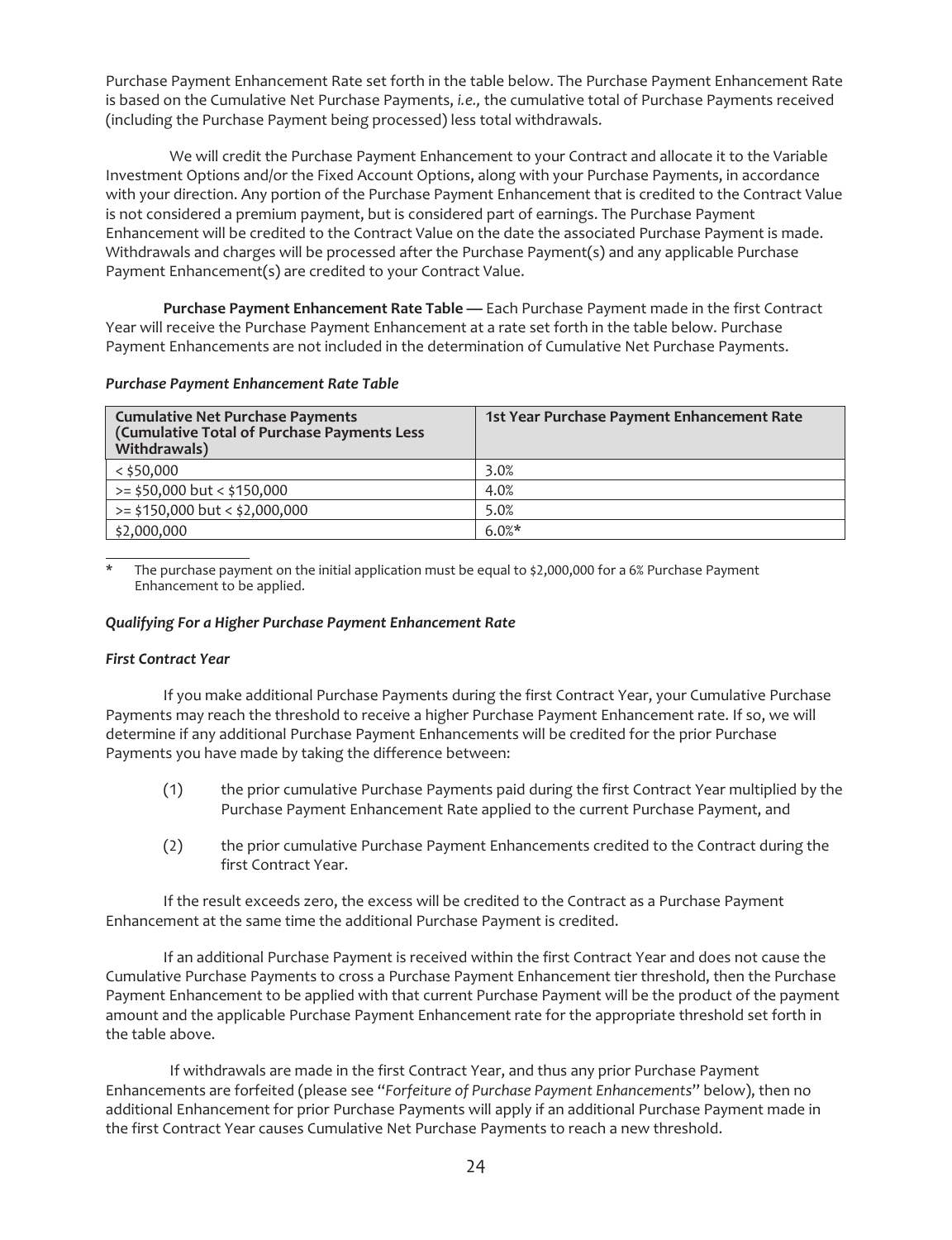## *Second and Subsequent Contract Years*

When a Purchase Payment is allocated to the Contract in the second and subsequent Contract Years, I will receive a purchase Payment Enhancement applicable as set forth in the Renewal Rate Table below and the cumulative total of net Purchase Payments now received. When a new cumulative total of net Purchase Payments moves the Contract into a new tier, there is no look back/adjustment Purchase Payment Enhancements previously allocated.

# *Renewal Bonus Rate Table*

| <b>Cumulative Net Purchase Payments</b><br>(Cumulative Total of Purchase Payments Less<br>Withdrawals) | 2nd and Subsequent Year Purchase Payment<br><b>Enhancement Rate</b> |
|--------------------------------------------------------------------------------------------------------|---------------------------------------------------------------------|
| $<$ \$50,000                                                                                           | 3.0%                                                                |
| $>=$ \$50,000 but < \$150,000                                                                          | 4.0%                                                                |
| >= \$150,000                                                                                           | 5.0%                                                                |

# *Forfeiture of Purchase Payment Enhancements*

You will not always get to keep the Purchase Payment Enhancements credited to your Contract. You will forfeit some or all of the Purchase Payment Enhancements under certain circumstances:

- If you cancel your Contract during the "Right to Review" period described in your Contract, the dollar amount of the Purchase Payment Enhancement will be forfeited from the Contract Value.
- If you take a withdrawal from your Contract where a Contingent Deferred Sales Charge is applied or surrender your Contract during the Contingent Deferred Sales Charge Period, any Purchase Payment Enhancement credited to your Contract within 12 months of the withdrawal or surrender will be forfeited (your Contract Value will be reduced by the amount of the Purchase Payment Enhancement forfeited). No Purchase Payment Enhancement will be forfeited when you take the Free Withdrawal Amount. See *"Contingent Deferred Sales Charge-Free Withdrawals."* No Purchase Payment Enhancement will be forfeited after the end of the Contingent Deferred Sales Charge Period for the associated Purchase Payment.

Purchase Payment Enhancements are not subject to forfeiture upon annuitization of your Contract.

# *Advantages and Disadvantages of Purchase Payment Enhancements*

Penn Mutual issues a variety of individual variable and fixed annuity contracts designed to meet different retirement planning and investment goals. We issue contracts with no Purchase Payment Enhancement, lower base contract expenses, lower Contingent Deferred Sales Charges and/or shorter Contingent Deferred Sales Charge Periods. You should consider various factors when determining which annuity contract is appropriate for you, including the following:

- The length of time that you plan to continue to keep the Contract in force.
- The frequency, amount and timing of withdrawals you plan to make.
- The amount and timing of Purchase Payments you plan to make.
- Whether you might experience an event that results in the loss of some or all of the Purchase Payment Enhancements (see *"Forfeiture of Purchase Payment Enhancements"* above).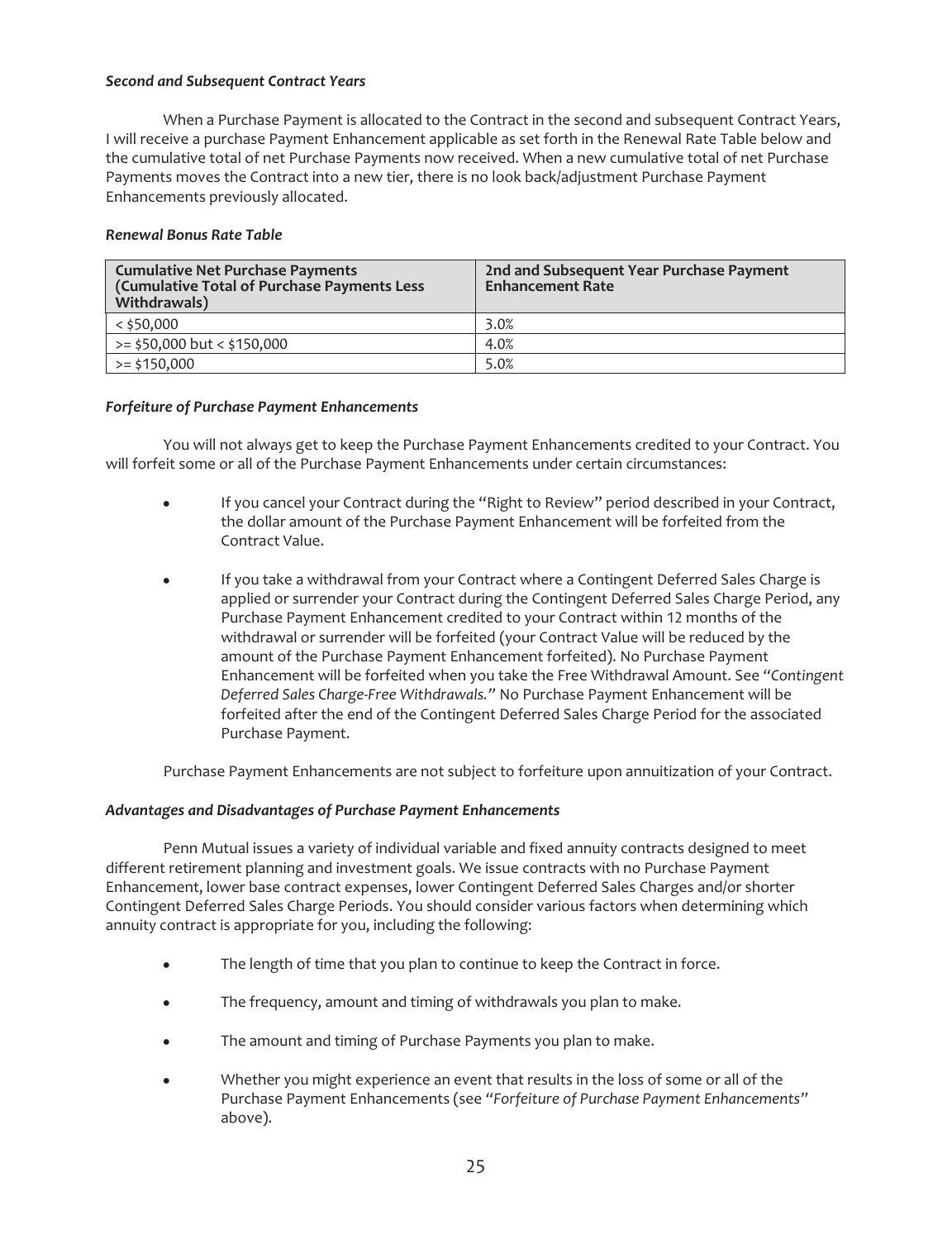The Purchase Payment Enhancement feature may be disadvantageous to you if you do not want to pay higher expenses in return for this feature. The Purchase Payment Enhancement feature would be disadvantageous to a purchaser who takes a withdrawal, subject to a Contingent Deferred Sales Charge, within 12 months of making a Purchase Payment. If a withdrawal is taken during the first Contract Year, the Contingent Deferred Sales Charge would be higher than in other contracts we offer, and any Purchase Payment Enhancement will be forfeited. Also, in a declining market, the purchaser would bear the loss on the Purchase Payment Enhancement.

## *Purchase Payment Enhancements and the Contingent Deferred Sales Charge*

Purchase Payment Enhancements are treated as earnings under the Contract for purposes of the Contingent Deferred Sales Charge. Earnings are not subject to Contingent Deferred Sales Charges.

# *Accumulation / Annuity Payout Period*

Your Contract has an Accumulation Period, during which you make one or more Purchase Payments and we invest your payments as you direct us, and an Annuity Payout Period, during which we make annuity payments to you. Your Annuity Payout Period begins on your Annuity Date. Please see *"What is Annuitization and How Do I Annuitize the Contract?"* below for more information.

# *Contract Termination*

The Contract will terminate when one or more of the following events occur, unless otherwise specified in any Endorsement or Rider attached to the Contract:

- the Death Benefit is paid,
- the Annuity Payments end,
- there is a full surrender of the Contract or if a withdrawal is made that falls under the conditions of "Withdrawals Treated as Surrenders" provision of the Contract.

In addition, the Company reserves the right to terminate the Contract and any applicable Death Benefit by initiating a payment of the Surrender Value to the Contract Owner, if, before the Annuity Date, no Purchase Payments are made during the last two Contract Years, and the Contract Value is less than the Minimum Remaining Balance (see *"Withdrawals Treated as Surrenders"* paragraph under *"How Can I Withdraw Money From the Contract?"* for more information). The Company will notify the Contract Owner 60 days prior to taking any action pertaining to this provision.

## <span id="page-26-0"></span>**How Do I Purchase the Contract?**

The Contracts described in this prospectus are not currently offered to new investors.

All Subsequent Purchase Payments should be sent to the address specified in *"Additional Information — Contact Information."*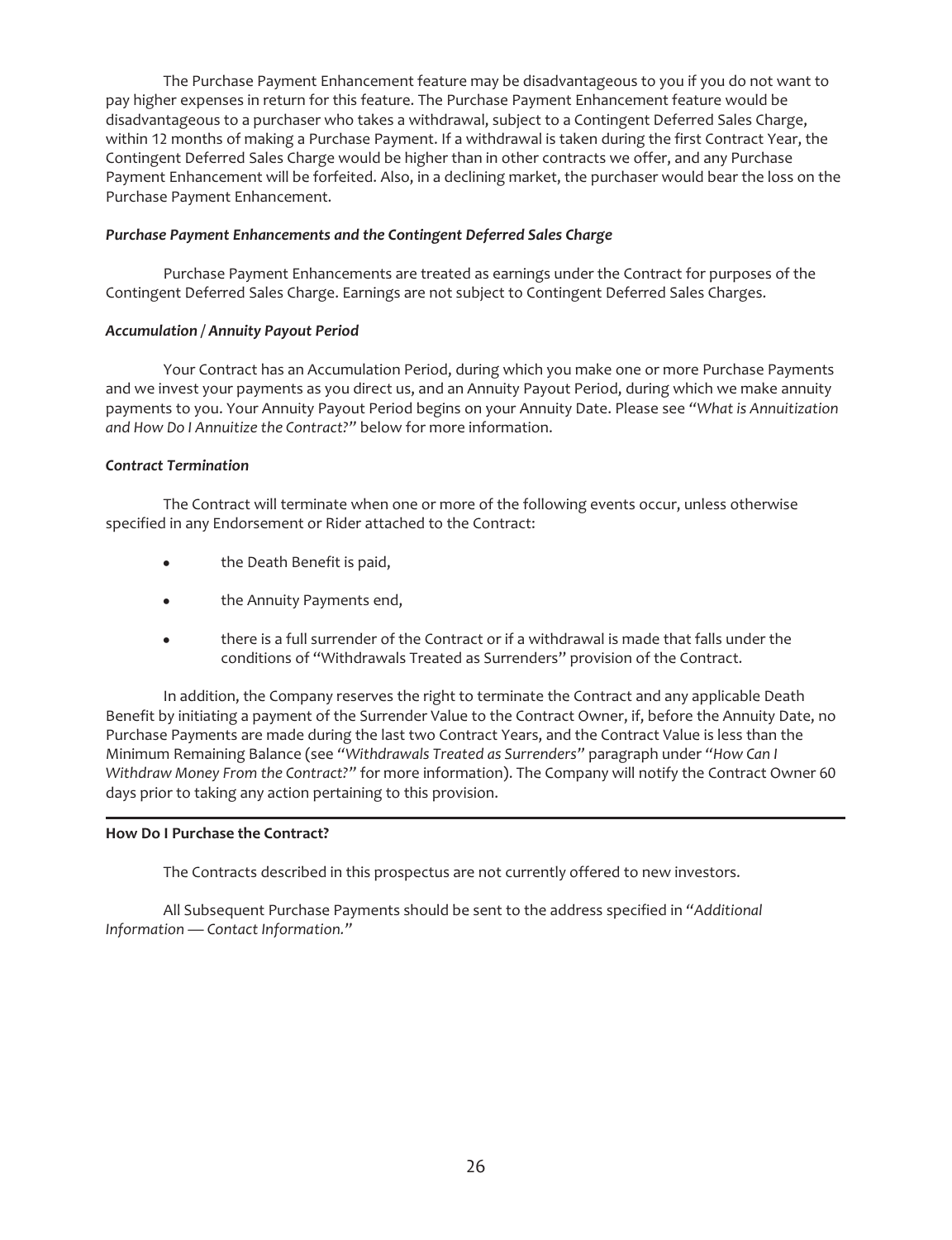#### *Purchase Payment Requirements*

#### *Minimum Purchase Payment*

The Contract will not be issued until Penn Mutual has received the minimum payment required to open the contract. The table below summarizes the minimum Initial and Subsequent Purchase Payment requirements by Market Type.

| <b>Market Type</b>                             | Payment Type                        | <b>Enhanced</b><br>Credit<br>Variable<br>Annuity |
|------------------------------------------------|-------------------------------------|--------------------------------------------------|
| Non-Qualified / Traditional Stretch IRA / Roth | Minimum Initial Purchase Payment    | \$25,000                                         |
| Stretch IRA                                    | Minimum Subsequent Purchase Payment | \$5,000                                          |
| Traditional IRA / Roth IRA / SEP IRA / Simple  | Minimum Initial Purchase Payment    | \$25,000                                         |
| IRA / ERISA Defined Benefit Plan               | Minimum Subsequent Purchase Payment | \$1000                                           |

#### *Maximum Purchase Payment*

We will accept up to \$2,000,000 in cumulative Purchase Payments. This limit applies across all variable annuity contracts issued by the Company for the same Contract Owner (if natural person) or Annuitant.

We reserve the right to decline any Purchase Payment for any reason.

#### *Allocation of Initial and Subsequent Purchase Payments*

Your Initial and Subsequent Purchase Payments will be allocated to the Variable Investment Options and to the Fixed Account as you specify in the application for the Contract, unless you direct that the Subsequent Purchase Payments be allocated otherwise. Subsequent Purchase Payments may be made at any time without prior notice to the Company. All Purchase Payments are subject to the minimum and maximum amount limitations.

## *Owner / Annuitant Requirements*

You must specify the Owner and Annuitant information at the time of application, and the name(s) of Owner(s) and Annuitant(s) that you specify will be displayed on your Contract's specifications page. Designation of Contract Owner(s) and Annuitant(s) will be effective on the Contract Date.

No more than two natural persons may be named in the Contract as Owner(s) and/or Annuitant(s).

If you are the sole Owner of the Contract, you may designate yourself as an Annuitant, or an Annuitant other than yourself. However, if you designate Joint Annuitants, you must be one of the Annuitants.

If your Contract is owned by an entity, joint ownership is not permitted, and there can only be one Annuitant.

If your Contract is jointly owned, both Contract Owners must be natural persons. If the Contract is jointly owned and there is one Annuitant, he/she must be a Contract Owner. If the Contract is jointly owned and there are Joint Annuitants, Annuitants must be the Contract Owners.

If you are not the Annuitant, you can designate yourself as Joint Annuitant in the Contract, and become the Annuitant in the event that the Annuitant dies before the Contract is terminated or annuitized.

If you purchase an optional benefit in addition to your Base Contract, additional Contract Owner/ Annuitant requirements may apply.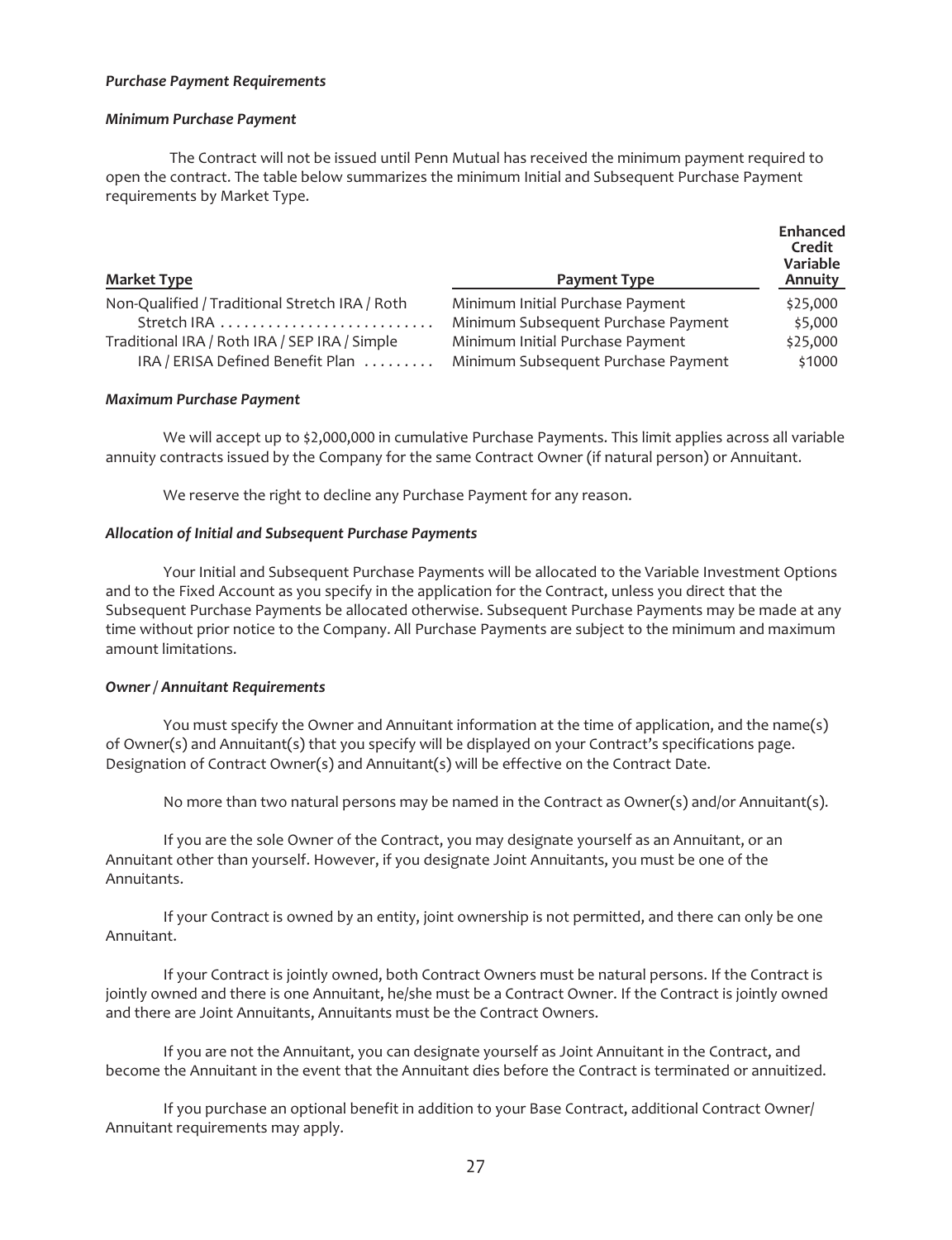#### *Issue Age Requirements*

Issue age represented in the Contract is based on the age of the Owner and is determined by Age Nearest Birthday. Age Nearest Birthday is the age rounded to nearest whole number of years. If the Contract is jointly owned, both Owners must meet the issue age requirements. If the Owner is an entity, then the issue age represented in the Contract is based on the age of the Annuitant(s).

Annuitant(s) must also meet the issue age requirements of the Contract.

If you have not elected any available optional benefits under your Contract, the issue age requirements are as follows:

|                       | Enhanced<br>Credit<br>Variable |
|-----------------------|--------------------------------|
| <b>Base Contract</b>  | Annuity                        |
| Acceptable Issue Ages | $0 - 85$                       |

If you wish to elect any available optional benefit, the issue age requirements may be different from the above table. Please, see the issue age requirements of the appropriate optional benefit section that applies to you. With the presence of an optional benefit, you will be subject to the strictest age requirement of your Base Contract/optional benefit combination.

#### *Tax Free "Section 1035" Insurance Contract Exchanges*

Generally, you can exchange one annuity contract for another in a "tax-free exchange" under Section 1035 of the Internal Revenue Code. Before making an exchange, you should compare both contracts carefully. Remember that if you exchange another contract for the one described in this prospectus, you might have to pay a Contingent Deferred Sales Charge on your old contract. Also, some charges may be higher (or lower), and the benefits may be different. If the exchange does not qualify for Section 1035 treatment, you may have to pay federal income and penalty taxes on the exchange. In addition, Treasury regulations provide that an exchange of a policy may be treated as a reportable policy sale, resulting in the death benefit under the new policy being partially taxable, unless you have a substantial family, business, or financial relationship with the insured at the time of the exchange. You should not exchange another policy for this one unless you determine, after knowing all of the facts, that the exchange is in your best interest.

The final surrender value of your existing contract may be impacted by increases or decreases in contract values that result from market fluctuations during the period between submission of the exchange request and actual processing. The final surrender value may be calculated (by the existing contract issuer) sometime after we receive your exchange request in good order. In addition, as we will not issue the new contract until we have received an initial premium from your existing insurance company, the issuance of the policy in an exchange could be delayed.

# *The Variable Account Value*

Your assets in the Separate Account are held as Accumulation Units of the Variable Investment Options that you select. An Accumulation Unit is a unit of measure used to compute the Variable Account Value under the Contract prior to the Annuity Date. The Variable Account Value is the sum of the values of the Accumulation Units held in the Variable Investment Options for this Contract.

## *Accumulation Units — Valuation*

We value Accumulation Units as of the close of regular trading on the NYSE (generally, 4:00 p.m. ET). When you invest in, withdraw from, or transfer money to a Variable Investment Option, you receive the Accumulation Unit value next computed after we receive and accept your Purchase Payment or your withdrawal or transfer request at our Administrative Office. Allocation, withdrawal and transfer instructions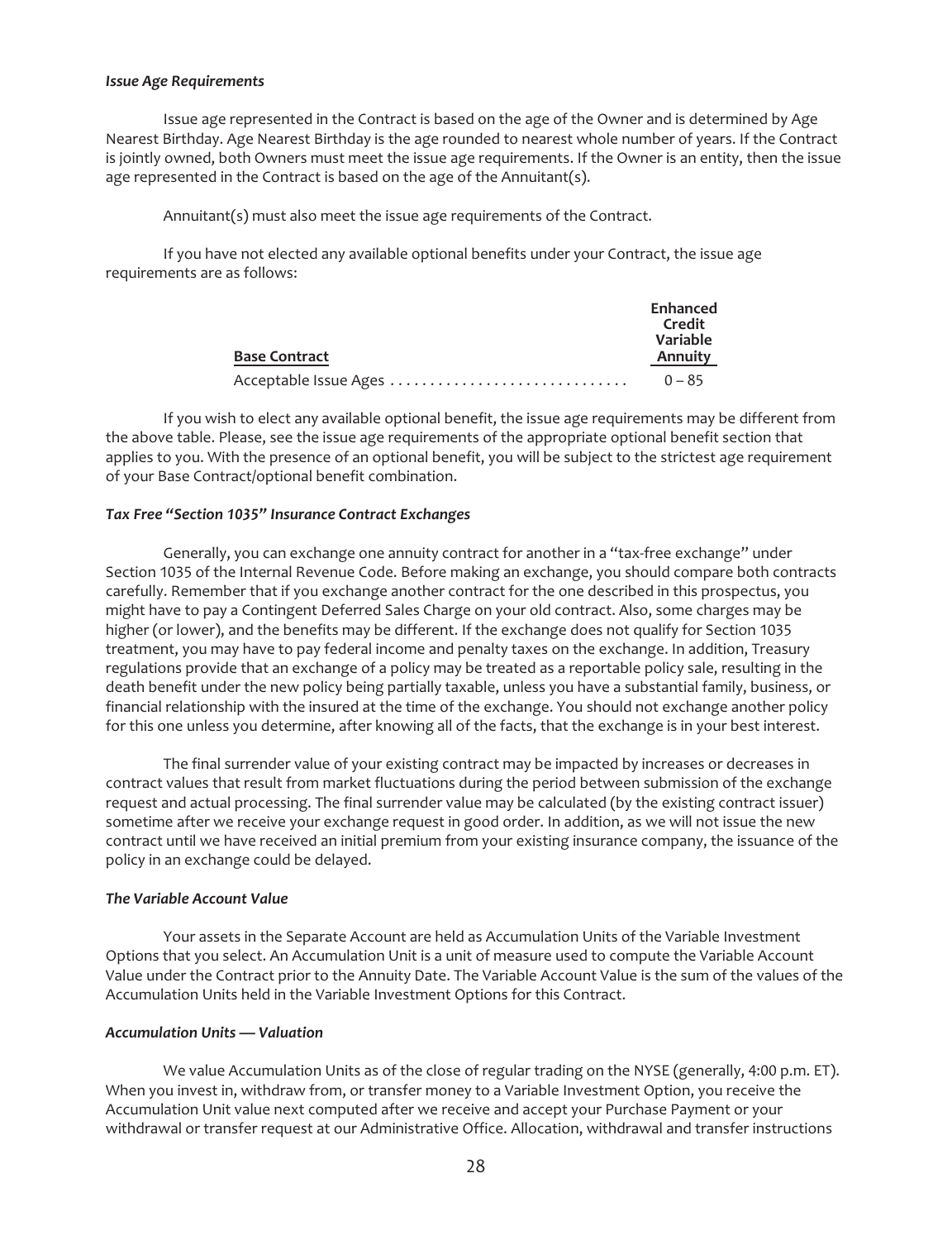received from you or the agent of record (pursuant to your instruction) at our Administrative Office after the close of regular trading on the NYSE will be valued based on the Accumulation Unit value computed as of the close of regular trading on the next NYSE business day. In the case of your first Purchase Payment, you receive the price next computed after we accept your application to purchase a Contract.

The value of an Accumulation Unit varies and is determined by multiplying its last computed value by the net investment factor for the Variable Investment Option for the current Valuation Period. The net investment factor measures (1) investment performance of Fund shares held in the Variable Investment Option, (2) any taxes on income or gains from investments held in the Variable Investment Option, and (3) the base contract expenses assessed against the Variable Investment Option. Therefore, the investment performance of the Funds, expenses and deduction of certain charges with affect the Accumulation Unit value and the number of Accumulation Units.

# *The Fixed Account Value*

The Fixed Account Value is determined by the total amount of premium allocated to the Fixed Account Options, adjusted by partial withdrawals, transfers, charges and expenses, and accumulated at effective annual rates declared by the Company, but at no less than the minimum guaranteed interest rate as described in Appendix B and specified in your Contract.

## *Contract Value*

Your Contract Value is the sum of the Variable Account Value and the Fixed Account Value. Variable Account Value is the sum of the values of the Accumulation Units held in the Variable Investment Options. Fixed Account Value is the value of amounts held in all Fixed Dollar Cost Averaging Options of the Fixed Account for this Contract.

# <span id="page-29-0"></span>**How Do I Change the Contract's Investment Allocations?**

## *Transfer Among Variable Investment Options and Fixed Account Options*

*Before the Annuity Date.* You may transfer your Contract Value among Variable Investment Options.

- The minimum amount that may be transferred is  $\frac{1}{2}$  250 or, if less, the total amount held in the Variable Investment Option. In the case of partial transfers, the amount remaining in the Variable Investment Option must be at least \$250.
- You may transfer from the Six Month Fixed Dollar Cost Averaging Account or the Twelve Month Fixed Dollar Cost Averaging Account to a Variable Investment Option as described under *"Dollar Cost Averaging"* below.
- You may not transfer from a Variable Investment Option to the Six Month Dollar Cost Averaging Account or the Twelve Month Dollar Cost Averaging Account.

*After the Annuity Date.* You or the Beneficiary (upon your death or the death of the Annuitant) may transfer your Contract Value among Variable Investment Options.

- The minimum amount that may be transferred is \$250 or, if less, the total amount held in the Variable Investment Option. In the case of partial transfers, the amount remaining in the Variable Investment Option must be at least \$250.
- Transfers are currently limited to the Variable Investment Options selected at the time of annuitization.

Transfers will be based on values at the end of the Valuation Period in which the transfer request is received at our Administrative Office. A transfer request must be received at our Administrative Office from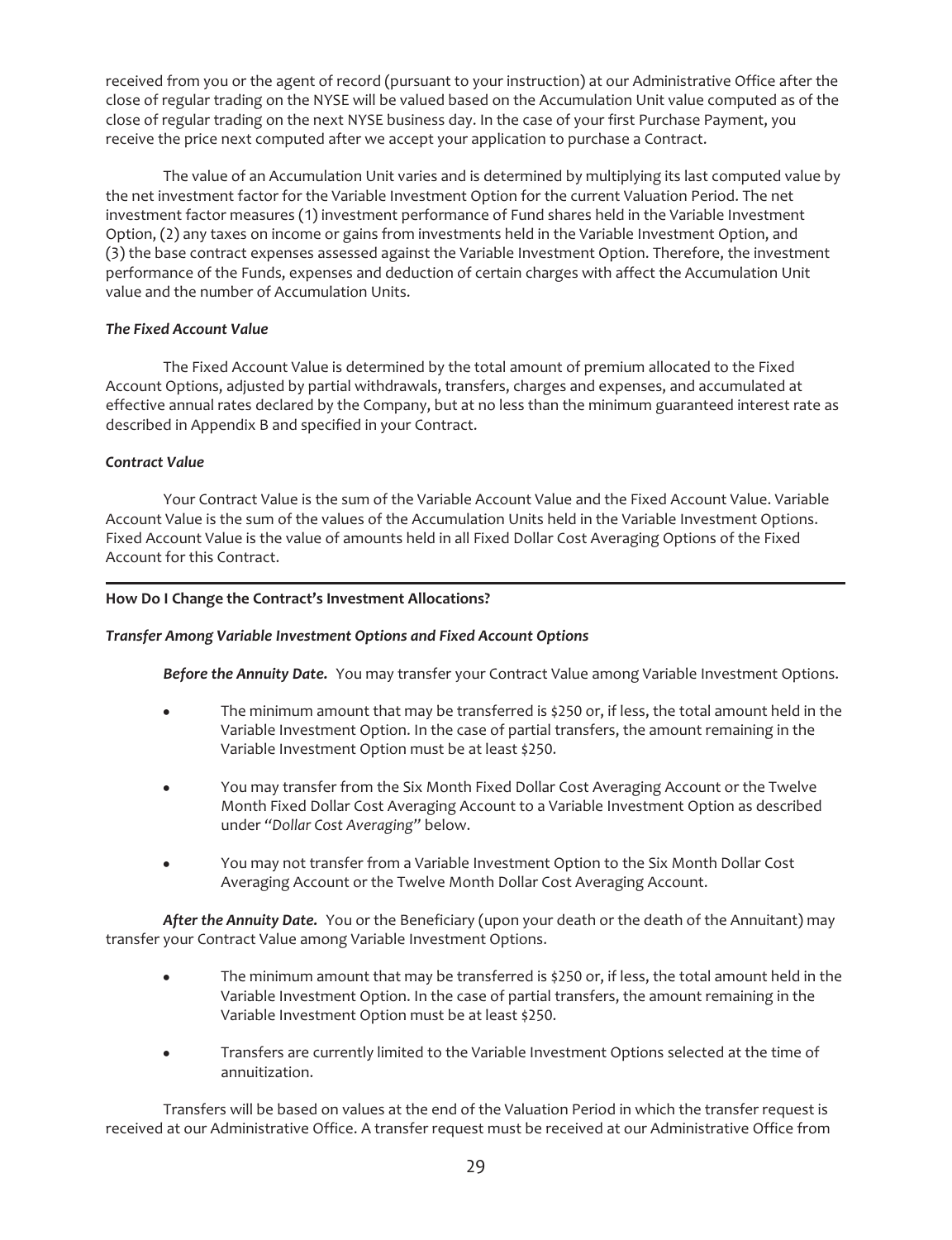you or the agent of record (pursuant to your instruction), and all other administrative requirements must be met to make the transfer. We will not be liable for following instructions, including instructions from the agent of record, communicated by telephone that we reasonably believe to be genuine. In certain circumstances, such as periods of market volatility, severe weather, and emergencies, you may experience difficulty providing transaction instructions by telephone. We do not guarantee that we will be able to accept transaction instructions via telephone at all times. We require certain personal identifying information to process a request for transfer made over the telephone. For transfers other than Dollar Cost Averaging and Automatic Asset Rebalancing, we reserve the right to charge a fee, although we have no present intention of doing so.

#### *General Information on Market Timing*

The Contract is not designed for individuals and professional market timing organizations that use programmed and frequent transfers among investment options. We therefore reserve the right to change our telephone and internet transaction policies and procedures at any time to restrict the use of telephone and internet transfers for market timing and to otherwise restrict market timing, up to and including rejecting transactions we reasonably believe are market timing transactions, when we believe it is in the interest of all of our Contract owners to do so. However, we may not be able to detect all market timing and may not be able to prevent frequent transfers, and any possible harm caused by those we do detect. We will notify you of any actions we take to restrict your ability to make transfers.

*Frequent Trading Risks.* Frequent transfers (exchanges) among the Variable Investment Options and market timing by contract owners can reduce the long–term returns of the underlying Funds. The reduced returns could adversely affect the contract owners, annuitants, insureds or beneficiaries of any variable annuity or variable life insurance policy issued by any insurance company with respect to values allocated to the underlying Fund. Frequent exchanges may reduce the Fund's performance by increasing costs paid by the Fund (such as brokerage commissions); they can disrupt fund management strategies; and they can have the effect of diluting the value of the shares of long term shareholders in cases in which fluctuations in markets are not fully priced into the Fund's net asset value.

The Funds available through the Variable Investment Options (the subaccounts of the Separate Account) generally cannot detect individual contract owner exchange activity because they are owned primarily by insurance company separate accounts that aggregate exchange orders from owners of individual policies. Accordingly, the Funds are dependent in large part on the rights, ability and willingness of the participating insurance companies to detect and deter short-term trading by contract owners. We have entered into an agreement with the Funds that requires us to provide the Funds with certain contract owner transaction information to enable the Funds to review the individual contract owner transaction activity involving the Funds.

*Frequent Trading Policies and Procedures.* We have adopted policies and procedures designed to discourage excessive trading and market timing activities. Transaction reporting has been implemented to monitor activity to identify and detect potential excessive trading and/or marketing timing. Transactions that exceed certain predefined parameters, such as frequency of exchanges, will be evaluated to determine if such activity constitutes excessive trading and/or market timing activity. If activity is determined to be excessive in nature, communication is sent to the Contract Owner and certain account privileges, such as the ability to trade online, may be suspended for a certain period of time requiring subsequent requests to be mailed.

If requested by the investment adviser and/or sub-adviser of a Fund, we will consider additional steps to discourage excessive trading and market timing activities. In addition, we reserve the right to reject any premium payment or transfer request at any time for any reason.

## *Deferment of Payments and Transfers*

Transfers and distributions of withdrawals from the Variable Account and distribution of the portion of the Standard Death Benefit allocated to the Variable Account will generally be made within seven days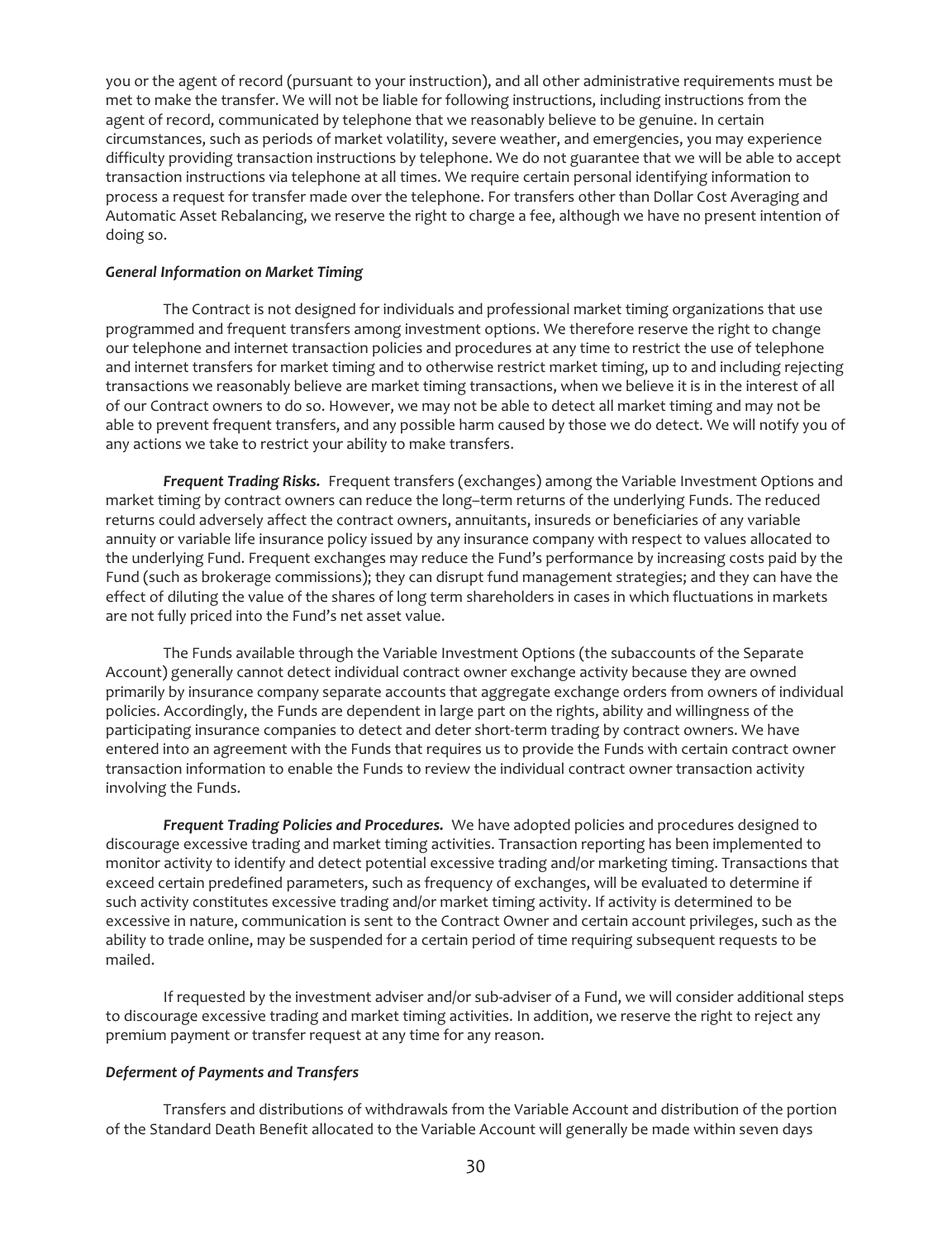after receipt by the Company of all documents required for such transfer or distribution. However, we reserve the right to defer a withdrawal, or a transfer of Contract Value, or annuity payments funded by the Separate Account if:

- (a) The NYSE is closed (other than customary weekend and holiday closings);
- (b) Trading on the NYSE is restricted;
- (c) An emergency exists that makes it impractical for us to dispose of securities held in the Separate Account or to determine the value of its assets; or
- (d) The SEC by order so permits for the protection of investors.

Conditions described in (b) and (c) will be decided by, or in accordance with rules of, the SEC.

#### <span id="page-31-0"></span>**What Are the Fees and Charges Under the Contract?**

This section explains the fees and expenses you might incur. The *"Table of Fees and Expenses"* section of this prospectus summarizes all charges and fees that may be imposed on your Contract. Please, refer to these tables for a quick summary. You also pay expenses of the Funds that you select as investment options in the Separate Account. See the prospectus of Penn Series Funds, Inc. for additional information on Fund expenses.

## *Transaction Expenses*

## *Contingent Deferred Sales Charge*

If you wish to withdraw more than the Free Withdrawal Amount or decide to surrender your Contract within the first nine years of the effective date of the Purchase Payment, you may be assessed a Contingent Deferred Sales Charge. This charge is used to pay our sales expenses. Sales expenses that are not covered by the Contingent Deferred Sales Charge are paid from the surplus of the Company, which may include proceeds from Base Contract charges.

The Contingent Deferred Sales Charge declines gradually over a period of nine years. Contingent Deferred Sales Charges will be deducted from all withdrawals (including living benefit withdrawals guaranteed under optional benefit riders), which are not "Contingent Deferred Sales Charge-Free Withdrawals." You can request the Surrender Charge be taken from the amount withdrawn or the remaining Contract Value. If the charge is taken from the remaining Contract Value, it will be taken pro-rata from the Variable Investment Options, and then any remaining amount will be taken from the Fixed Accounts beginning with the one having the shortest interest period.

Each Purchase Payment is tracked separately and the amount of the Contingent Deferred Sales Charge depends upon the length of time since we received your Purchase Payment. The sum of all Purchase Payments not yet withdrawn will constitute a "Contingent Deferred Sales Charge Basis." The Contingent Deferred Sales Charge Basis will be reduced by the full amount of each withdrawal, including the Free Withdrawal Amount.

Earnings accumulated during the life of the Contract will not be subject to a Contingent Deferred Sales Charge. Purchase Payment Enhancements are considered earnings and will not be subject to the Contingent Deferred Sales Charge. For purposes of calculating the Contingent Deferred Sales Charge, Purchase Payments shall be treated as withdrawn prior to any available earnings. Available earnings equal the difference, if any, between the Contract Value at the time of a withdrawal and the Purchase Payments to which the Contract Value is attributable.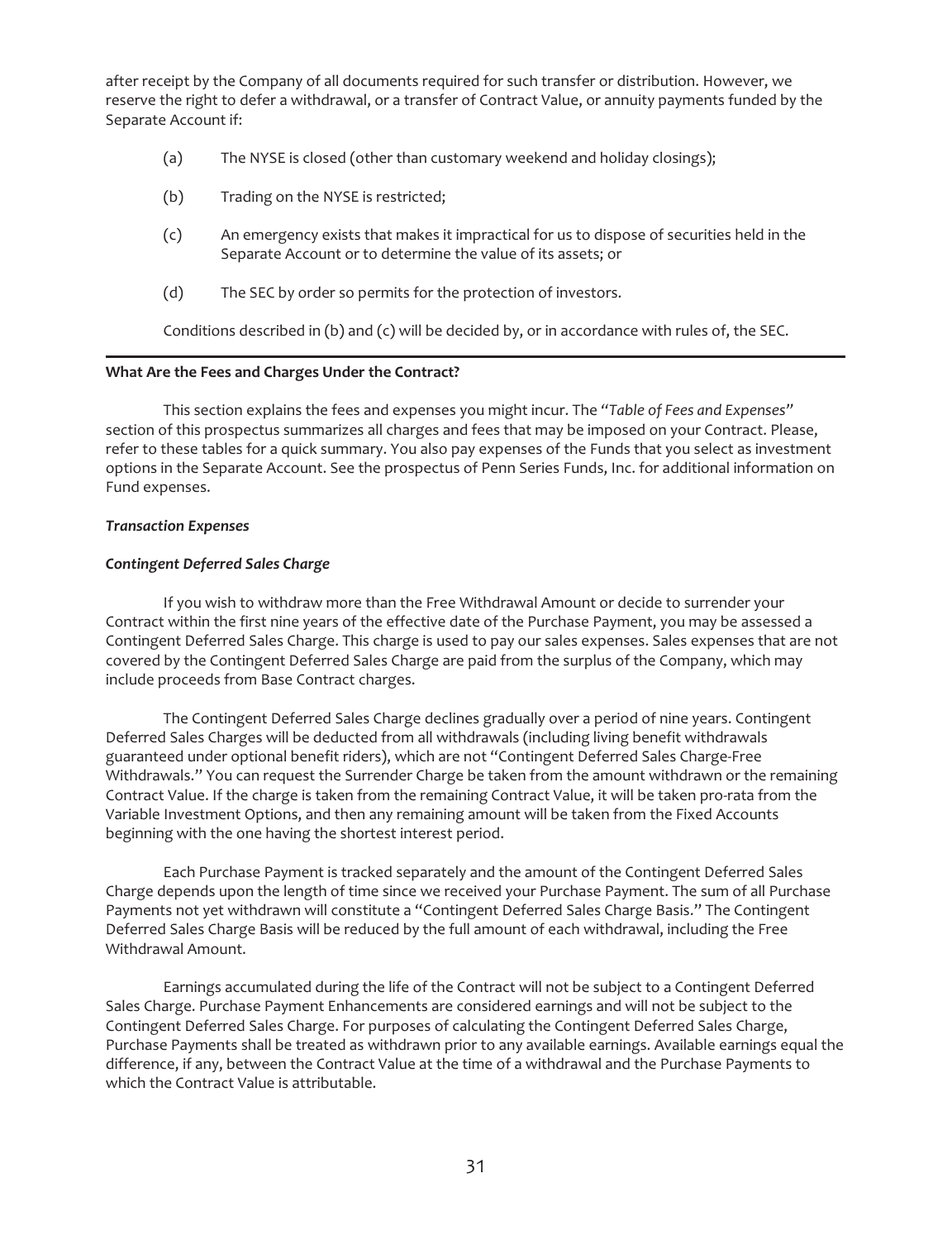The Free Withdrawal Amount will be applied to the Purchase Payments with the earliest effective date. The withdrawal amount subject to charges will be taken out following the Free Withdrawal Amount, from the oldest Purchase Payment remaining in the Contingent Deferred Sales Charge Basis first. It will thus receive the Contingent Deferred Sales Charge associated with the Purchase Payment from which it is being withdrawn. This is called a first-in, first-out basis. There will be no Contingent Deferred Sales Charge on amounts withdrawn that exceed the total Purchase Payments of the Contract.

When you request a withdrawal, we will first determine whether any portion of the requested amount is subject to the Contingent Deferred Sales Charge. Once the amount subject to charges is determined, we will follow the first-in, first-out principle (described above) to assess the charges. The Contingent Deferred Sales Charges are expressed as a percentage of each Purchase Payment withdrawn as follows:

| Number of full years<br>since Purchase Payment | <b>Contingent Deferred<br/>Sales Charge</b> |
|------------------------------------------------|---------------------------------------------|
|                                                | 8.0%                                        |
|                                                | 8.0%                                        |
| 3                                              | 8.0%                                        |
| 4                                              | 8.0%                                        |
| 5                                              | 7.0%                                        |
| 6                                              | 6.0%                                        |
| ⇁                                              | 5.0%                                        |
| 8                                              | 3.0%                                        |
| 9                                              | 3.0%                                        |
| 10                                             | 0.0%                                        |

# *Schedule of Contingent Deferred Sales Charges*

The contingent deferred sales charge may be reduced on Contracts sold to a trustee, employer or similar party pursuant to a retirement plan or to a group of individuals, if such sales are expected to involve reduced sales or other expenses. The amount of reduction will depend upon such factors as the size of the group, any prior or existing relationship with the purchaser or group, the total amount of purchase payments and other relevant factors that might tend to reduce expenses incurred in connection with such sales. The reduction will not unfairly discriminate against any Contract Owner.

## *Contingent Deferred Sales-Charge Free Withdrawals*

The following withdrawals may be taken free of the Contingent Deferred Sales Charge:

- Free Withdrawal Amount;
- Required Minimum Distributions, if larger than Free Withdrawal Amount;
- Medical- and/or disability-related withdrawals;
- Purchase Payments out of the Contingent Deferred Sales Charge Period; and
- Earnings, after all Purchase Payments have been withdrawn or are out of Contingent Deferred Sales Charge Period.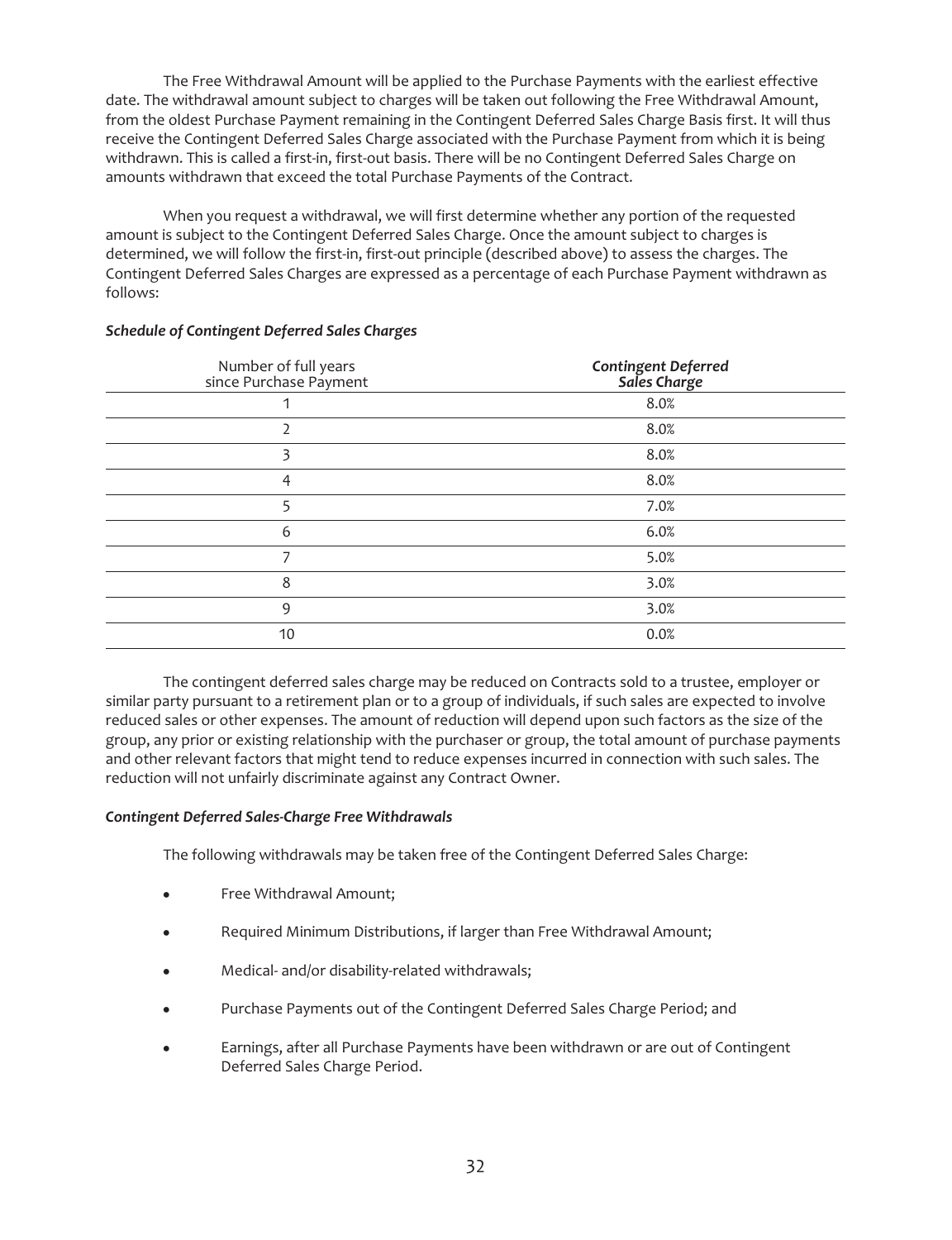## *Free Withdrawal Amount*

You can access up to a maximum of 15% of your total Purchase Payments each Contract Year during the Contingent Deferred Sales Charge Period, without incurring Contingent Deferred Sales Charges. This is referred to as the "Free Withdrawal Amount" (income taxes may apply). The Free Withdrawal Amount first becomes available on the last day of the first Contract Year.

The amount available for free withdrawal at any point during a Contract Year is 15% of all Purchase Payments as of the date of the request less the amount of all prior free withdrawals made during that Contract Year. The Free Withdrawal Amount, and then the amounts in excess of the Free Withdrawal Amount, will be applied to Purchase Payments on a first-in, first-out basis as described in the "Co*ntingent Deferred Sales Charge"* paragraph under *"What are the Fees and Charges under the Contract?"*

You can take your Free Withdrawal Amount via Partial Withdrawal or Systematic Withdrawal. The entire Free Withdrawal Amount is available on the last day of the first Contract Year. The Free Withdrawal Amount may be taken in multiple withdrawals during the Contract Year, and each withdrawal (Systematic or Partial) will reduce the Free Withdrawal Amount remaining for the Contract Year. You may not carry forward to the next Contract Year any Free Withdrawal Amount remaining at the end of the current Contract Year.

Required Minimum Distributions receive special treatment under the Contingent Deferred Sales Charge provisions. See *"Required Minimum Distributions"* below for details.

Withdrawals under the Growth & Income Protector Benefit Rider, Growth & Income Advantage Benefit Rider and Purchasing Power Protector Benefit Rider will count towards the annual Free Withdrawal Amount. If the withdrawal amount exceeds the Free Withdrawal Amount, Contingent Deferred Sales Charges will apply. Withdrawals under these optional benefit riders will significantly reduce future payments under the Riders. Carefully consider this before taking any withdrawals if you have purchased the Growth & Income Protector Benefit Rider, Growth & Income Advantage Benefit Rider and Purchasing power Protector Benefit Rider.

# *Partial and Systematic Withdrawals in the Same Contract Year*

If you have set up and are receiving Systematic Withdrawals that are free of Contingent Deferred Sales Charges, and then request a Partial Withdrawal during the same Contract Year, the Partial Withdrawal will be subject to Contingent Deferred Sales Charges.

# *Purchase Payments out of the Contingent Deferred Charge Period*

You may withdraw any Purchase Payment that was made more than nine years before the withdrawal without incurring the Contingent Deferred Sales Charge. All withdrawals will be deducted from the oldest Purchase Payments first (first in first out basis). A Contingent Deferred Sales Charge Period applies to each Purchase Payment separately.

## *Waiver of Contingent Deferred Sales Charges*

Waiver of Contingent Deferred Sales Charges is available for the following withdrawals:

- Medically Related Withdrawal
- Disability Related Withdrawal

Waiver of Contingent Deferred Sales Charges under the Medically Related Withdrawal or Disability Related Withdrawal provision is available after the first Contract Year and before the Annuity Date. Waiver of Contingent Deferred Sales Charges is not available if Contract Owner (or Annuitant for entity-owned Contracts) at Contract issue is age 75 or older.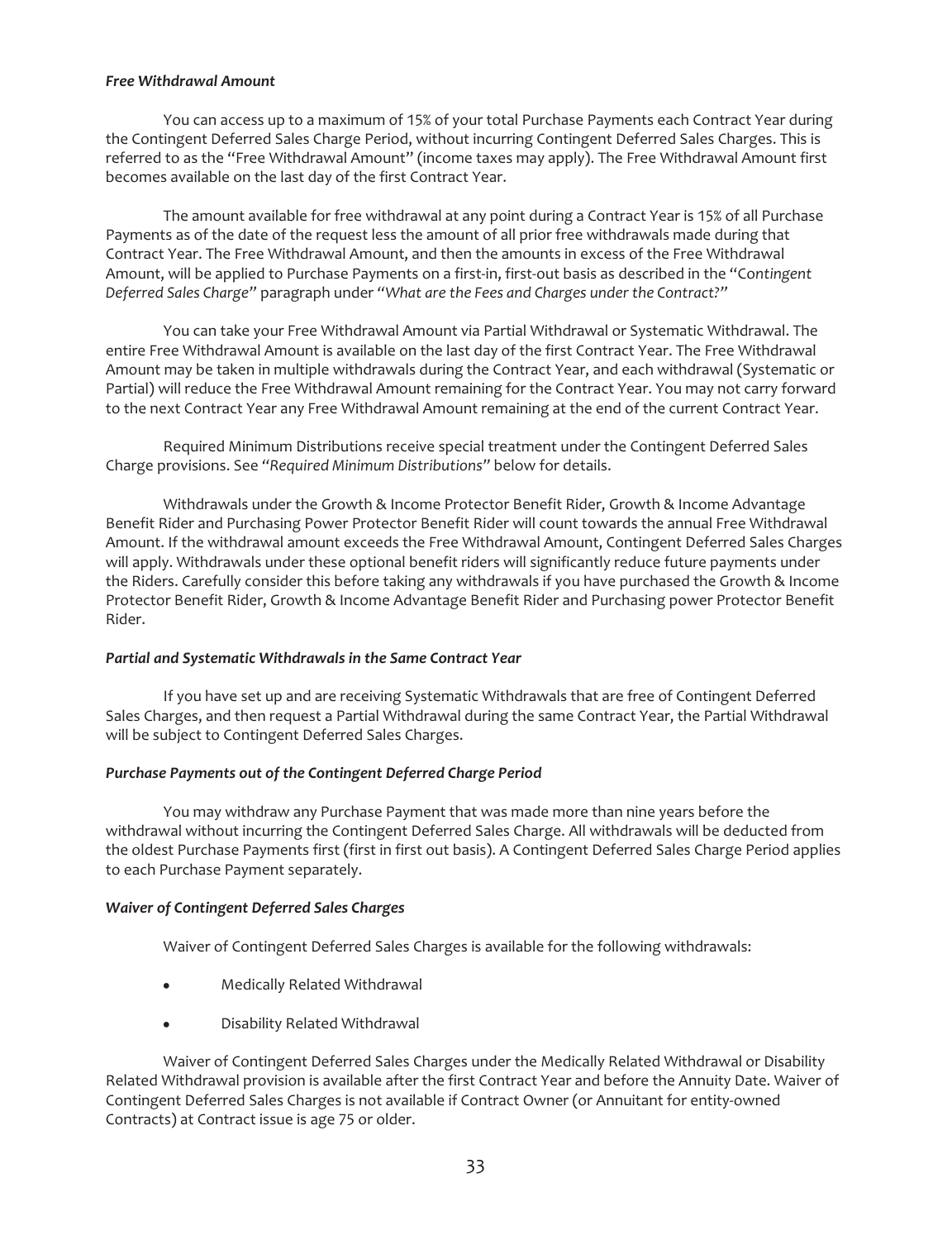The maximum amount for which the Contingent Deferred Sales Charges will be waived is \$500,000, including amounts withdrawn from other annuity contracts containing a comparable waiver provision issued by us and our affiliates for the Contract Owner.

You must send us a written request to waive the Contingent Deferred Sales Charges before your withdrawal is processed. We will then evaluate your request and may ask for additional information, and/or necessary proof of the medical/disability condition. Your withdrawal will be processed and Contingent Deferred Sales Charges will be waived upon the approval of your waiver request by the Company and receipt of all necessary documents and/or proof of medical condition. If the request to waive the Contingent Deferred Sales Charges is denied by the Company, the withdrawal proceeds will not be disbursed until you are notified of the denial and provided with the opportunity to accept or reject the withdrawal proceeds, including any Contingent Deferred Sales Charges.

# *Medically Related Withdrawal*

You may request the waiver of Contingent Deferred Sales Charges for your Medically Related Withdrawal of all or part of your Contract Value if certain medically related contingencies occur. The waiver of Contingent Deferred Sales Charges is available if either of the following events occurs:

- (1) The Contract Owner is first confined in a nursing home or hospital while this Contract is in force and remains confined for at least 90 days in a row.
- (2) The Contract Owner is first diagnosed as having a fatal illness (an illness expected to result in death within 2 years for 80% of diagnosed cases) while this Contract is in force.

In the event of a qualifying medical condition, you must notify the Company of the intent to request a Waiver of Contingent Deferred Sales Charge. We must receive the waiver request forms along with the due proof of the confinement or fatal illness in writing (including certification by a licensed physician). Waiver request forms will be provided to you upon request. You must be living as of the date the Medically Related Withdrawal proceeds are paid.

## *Disability Related Withdrawal*

You may request the waiver of Contingent Deferred Sales Charges for your Disability Related Withdrawal of all or part of your Contract Value if:

- (1) The Contract Owner (or Annuitant for qualified Contracts) becomes totally disabled as defined in section 72(m)(7) of the Code and as applied under the Social Security Act,
- (2) The disability began after the Contract Date, and
- (3) The disability has continued without interruption for four months.

## *Required Minimum Distributions*

There is no Contingent Deferred Sales Charge imposed upon withdrawals taken to satisfy the Required Minimum Distributions ("RMD") which are required by the Code under qualified contracts, even if this amount exceeds the Free Withdrawal Amount (only applies to Required Minimum Distributions taken from your Penn Mutual Contract). If Required Minimum Distributions taken are based on any contract other than your Penn Mutual Contract, from which you are taking a distribution, the Contingent Deferred Sales Charge will apply as described in the Contract. You can take RMDs as Systematic Withdrawals if you have not exhausted your Free Withdrawal Amount in the current Contract Year.

RMDs reduce the Free Withdrawal Amount during the Contract Year. If you take any additional withdrawals in the same Contract Year as you receive RMD payments, these withdrawals will be subject to a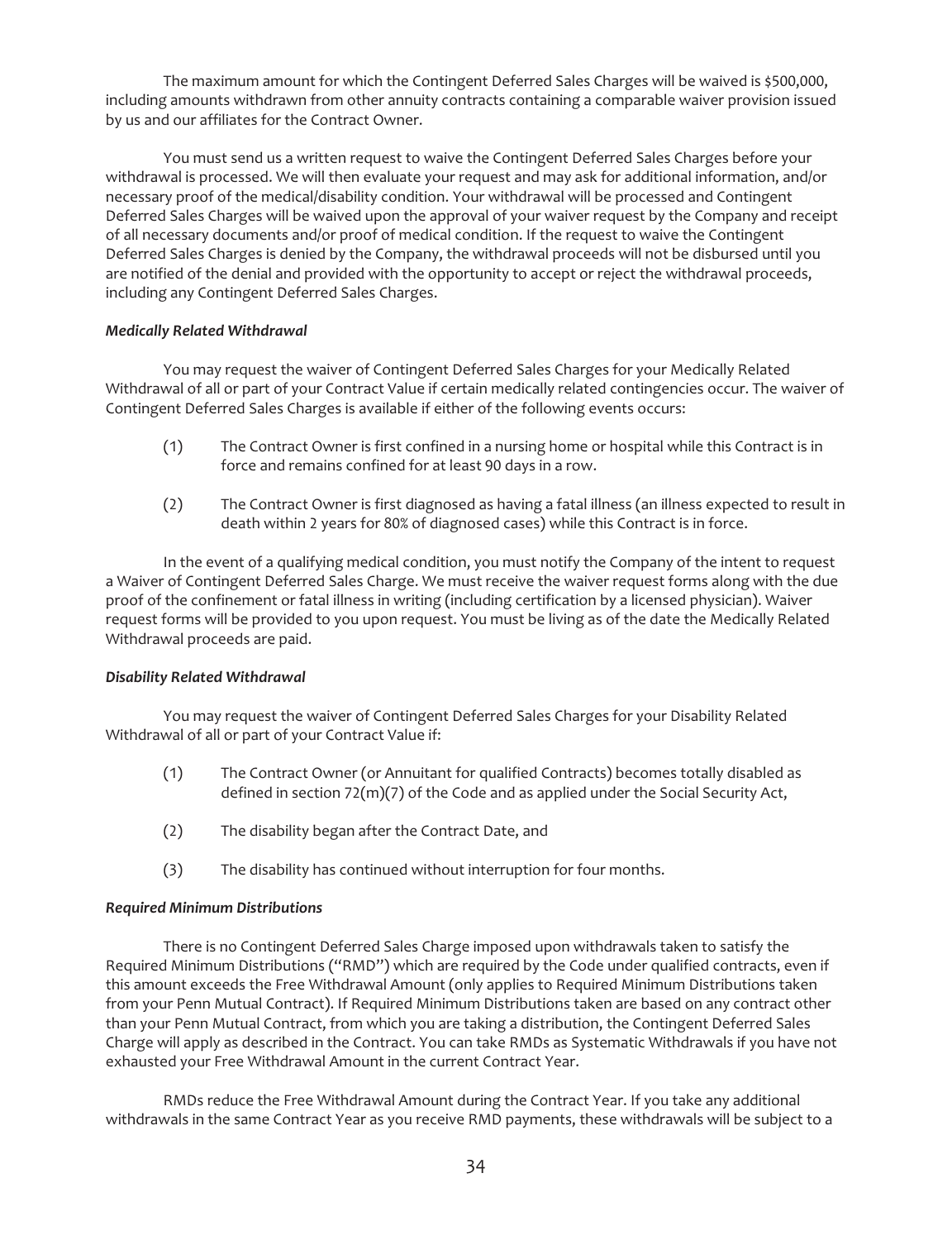Contingent Deferred Sales Charge. However, during any given Contact Year, you are entitled to receive, free of Contingent Deferred Sales Charge, the entire Required Minimum Distribution Amount, or the entire Free Withdrawal Amount, whichever is greater, but not both.

You must indicate (at the time of request) that you are taking a withdrawal for the purpose of satisfying RMDs for this contract in order for the withdrawal to be Contingent Deferred Sales Charge free.

**Default Liquidity Order.** If you do not tell us otherwise, the withdrawal will be taken pro-rata from the Variable Investment Options; if the partial withdrawal exhausts your Variable Account Value, then any remaining withdrawal will be taken from the Fixed Accounts beginning with the one having the shortest interest period.

### *Effect of Required Minimum Distributions on Optional Benefits*

Treatment of RMDs for the purpose of adjusting the optional benefit features for withdrawals will vary based on your benefit election. If you purchased an optional benefit with your Contract, please refer to the appropriate optional benefit section for details on RMD treatment under your optional benefit.

#### *Transfer Fee*

We reserve the right to charge a transfer fee, although no charges currently exist.

#### *Annual Contract Expenses*

#### *Annual Contract Administration Charge*

We deduct from your Variable Account Value an Annual Contract Administration Charge that is the lesser of \$40 or 2% of your Variable Account Value on the deduction date, which is the last day of each Contract Year. This charge will also be deducted if the Variable Account Value is withdrawn or transferred in full on a date other than the deduction date. We will not deduct this charge if, when the deduction is to be made, your Variable Account Value is \$100,000 or more. The charge will not be deducted upon annuitization, or after the Annuity Date. To assess this charge, we cancel Accumulation Units credited to your Contract, pro-rata among the Variable Investment Options in which you invest.

## *Base Contract Expenses*

We deduct from the net asset value of the Separate Account, a daily contract expense to cover the costs of administering the Contract and the Separate Account and to pay for the mortality-related guarantees we make under the Contract (*e.g.,* the death benefit and the guarantee that the annuity factors will never be decreased even if mortality experience is substantially different than originally assumed) and for the risk that this charge will be insufficient to cover administration expenses over the life of the Contract. This charge is expressed on an annual basis and will be assessed as a percentage of the daily net asset value of the Separate Account. The following table summarizes the total daily Separate Account charges for the Base Contract. These charges will not be increased for the life of your Contract.

|                      | Enhanced<br>Credit<br>Variable<br>Annuity |
|----------------------|-------------------------------------------|
| <b>Base Contract</b> |                                           |
|                      | 1.40%                                     |

The Base Contract Expenses will be computed and deducted from each Variable Investment Option of the Separate Account in which the Contract Owner is invested. These deductions will be made daily.

The Base Contract Expenses are paid during both the accumulation and variable annuity payout phases of the Contract.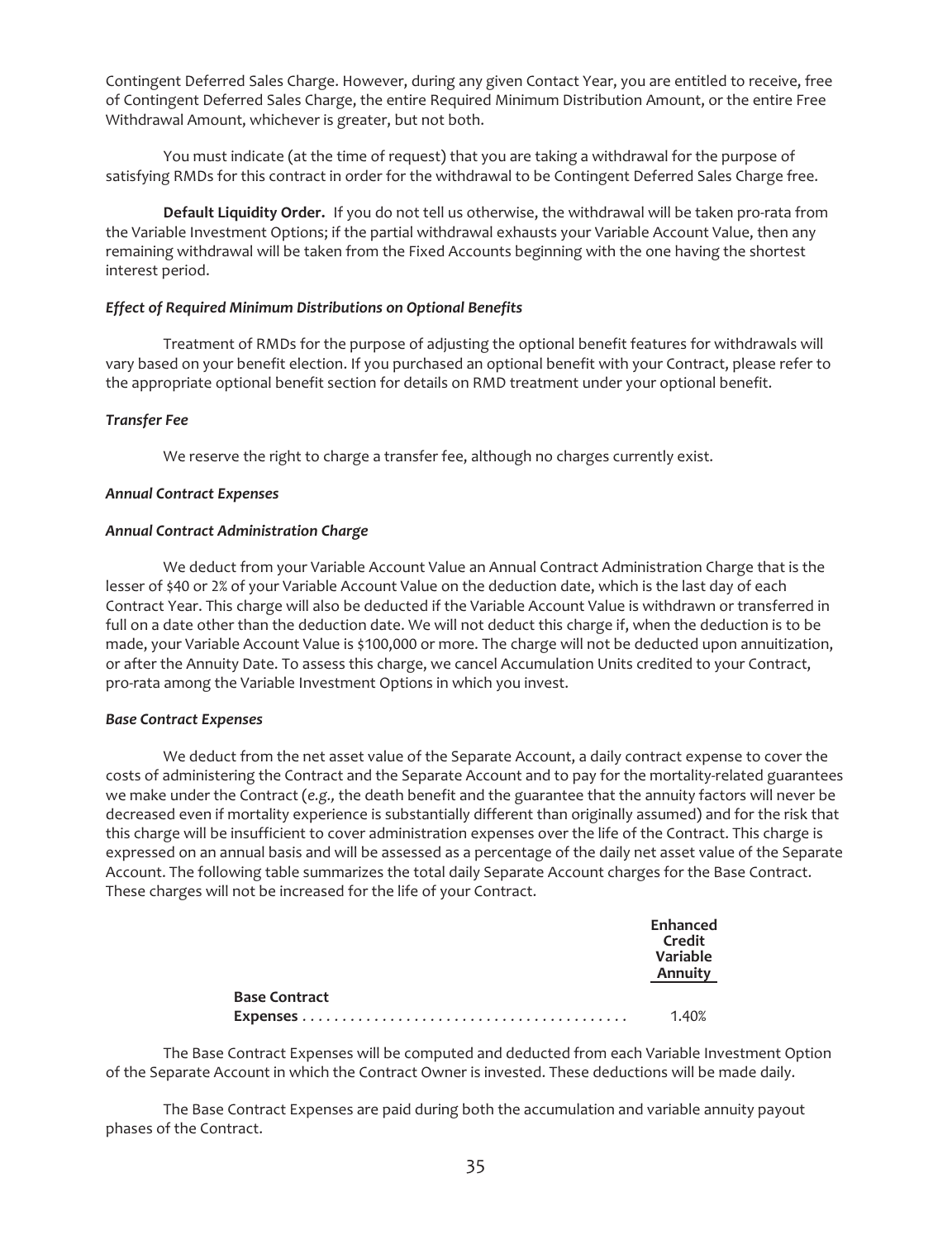#### *Optional Benefit Expenses*

You can purchase optional benefits ("Riders") with your Contract for an additional charge ("Rider Charge"). If you make a full surrender of your Contract before the charges for any Riders have been deducted, your Contract Value will be reduced by the accrued Rider Charges, plus any applicable Contingent Deferred Sales Charge. **In addition, upon payment of the Death Benefit associated with the Contract, the Death Benefit payable will be reduced by the accrued Rider Charges.** No Rider Charge will be imposed upon Annuitization.

Depending on the type and/or combination of the Riders that you purchase, the Rider Charge will be expressed as an annual percentage of the Contract Value or the Withdrawal Base (Purchasing Power Protector Benefit Rider) and will be deducted from the Contract Value annually. The Rider Charge will be deducted, by canceling Accumulation Units, from the Variable Investment Options pro-rata, based on the Fund allocation at the time of deduction.

Current and Maximum Rider Charges are summarized in the table below. The current charge for any Rider will not exceed the Maximum Rider Charge, and the increase to the charge may not be greater than the Maximum Rider Charge Increase.

More information about the Rider Charges and the Rider Charge increases is available in the applicable optional benefit section.

#### *Current and Maximum Rider Charges*

#### *Optional Step-up Plus Death Benefit Enhancement Rider*

We will calculate a charge on the first day of each calendar month but only if the Death Benefit Enhancement is greater than zero on that day. The monthly charges will be accumulated during a Contract Year and deducted on the last day of each Contract Year. In addition, we will deduct any uncollected rider charges on the date we pay the death benefit under your Contract, the date you elect to begin taking annuity payments or the date you surrender your Contract.

The charge for any month will be the rate from the tables shown below based on the attained age of the Annuitant as of the prior Contract Anniversary multiplied by the Death Benefit Enhancement. There is no charge for any month if cumulative prior performance has been positive and there is no Death Benefit Enhancement payable.

We will deduct the charge by canceling Accumulation Units credited to your Contract, with the charge allocated pro rata among the Variable Investment Options comprising the Variable Account Value.

| <b>Attained Age</b> | Monthly Charge per \$1,000 of Benefit |
|---------------------|---------------------------------------|
| Less than 40        | \$0.208                               |
| 40-44               | 0.208                                 |
| 45-49               | 0.333                                 |
| 50-54               | 0.458                                 |
| 55-59               | 0.708                                 |
| 60-64               | 1.083                                 |
| 65-69               | 1.667                                 |
| 70-74               | 2.708                                 |
| 75-79               | 4.250                                 |
| 80-84               | 7.083                                 |
| 85-89               | 11.000                                |
| 90-94               | 17.292                                |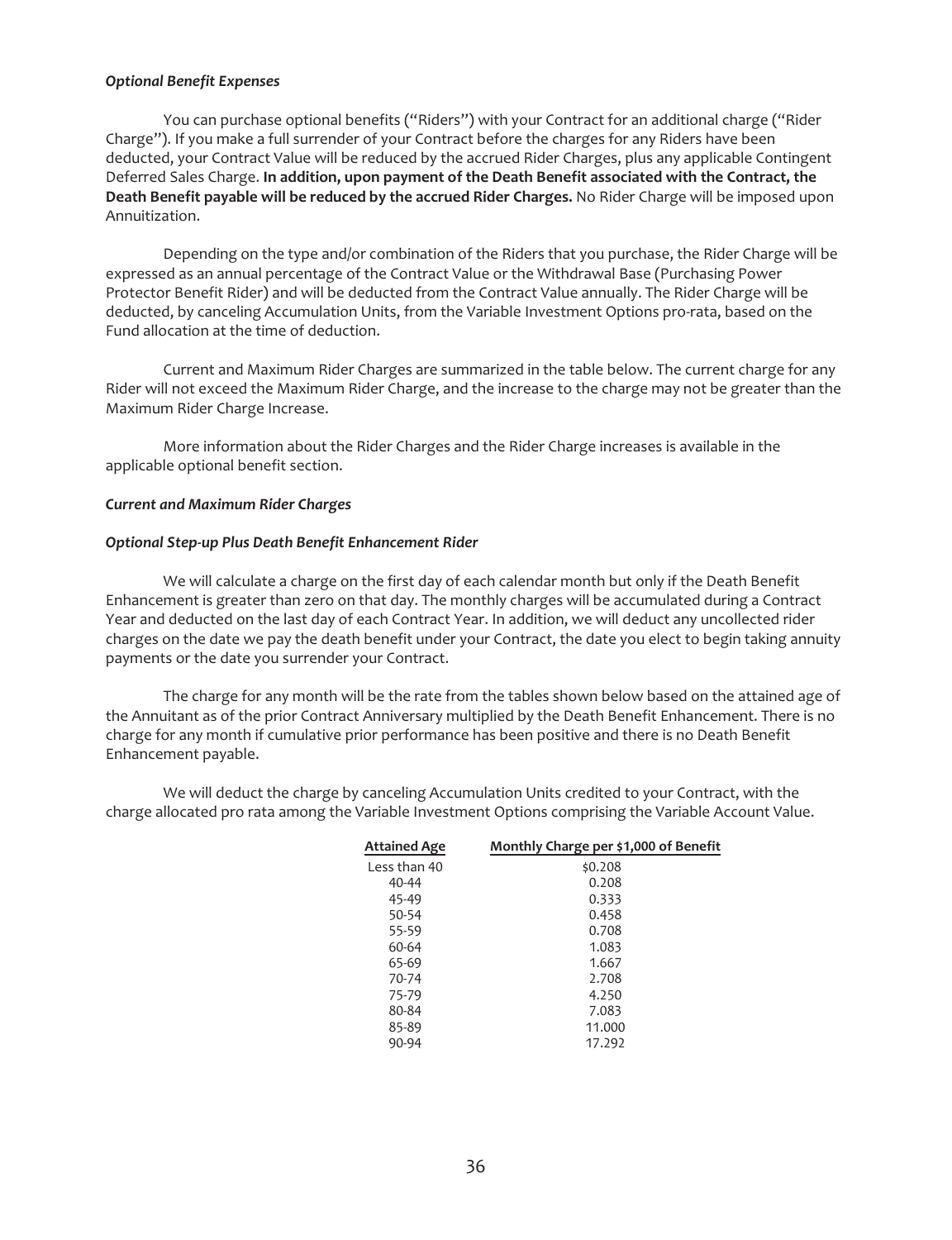#### *Estate Enhancement Death Benefit Rider*

| Age at Date of Issue                       | Current Rider Charge* | Maximum Rider Charge* |
|--------------------------------------------|-----------------------|-----------------------|
| <b>Annuitants Age 60 or Less</b>           | 0.15%                 | 0.20%                 |
| Annuitants Between the Age of 61<br>and 70 | 0.25%                 | 0.30%                 |
| Annuitants between the age of 71<br>and 80 | 0.55%                 | 0.60%                 |

Expressed as a percentage of the average Contract Value. The charge will be made on the last day of each Contract Year and at any time the Variable Account Value is withdrawn or transferred in full. The charge will be deducted by cancelling Accumulation Units credited to your Contract, with the charge allocated pro rata among the Variable Investment Options comprising the Variable Account Value.

#### *Guaranteed Minimum Accumulation Benefit Rider*

| Date of Contract Issue   | Current Rider Charge* | Maximum Rider Charge* |
|--------------------------|-----------------------|-----------------------|
| <b>After May 4, 2009</b> | 0.60%                 | 1.00%                 |
| Prior to May 4, 2009     | 0.50%                 | 1.00%                 |

The rider charge for this benefit, to be assessed annually, will be a percentage of the monthly average Contract Value that is allocated to the Variable Investment Options. If a Step-Up Benefit is elected, the monthly charge may be increased, but not above the then current charge applicable to the class of Contract Owners then electing such benefit.

#### *Growth & Income Protector Benefit Rider*

| <b>Guarantee Type</b> | Current Rider Charge* | Maximum Rider Charge* |
|-----------------------|-----------------------|-----------------------|
| Single Life Guarantee | 0.90%                 | 1.00%                 |
| Joint Life Guarantee  | 1.00%                 | 1.00%                 |

The rider charge for this benefit, to be assessed annually, will be a percentage of the monthly average Contract Value that is allocated to the Variable Investment Options. If a Step-Up Benefit is elected, the monthly charge may be increased, but not above the then current charge applicable to the class of Contract Owners then electing such benefit. If you elected to participate in this rider prior to May 4, 2009 but after March 31, 2009, the current effective annual charge for this agreement remains at 0.85% of monthly average Contract Value for a Single Life Guarantee and 0.95% of monthly average Contract Value for a Joint Life Guarantee and may not be increased beyond the maximum of 1.00%. If you elected to participate in this rider prior to April 1, 2009, the current effective annual charge for this agreement remains at 0.65% of monthly average Contract Value for a Single Life Guarantee and 0.85% of monthly average Contract Value for a Joint Life Guarantee and may not be increased beyond the maximum of 1.00%.

#### *Growth & Income Advantage Benefit Rider*

| <b>Guarantee Type</b>        | <b>Current Rider Charge*</b> | Maximum Rider Charge* |
|------------------------------|------------------------------|-----------------------|
| <b>Single Life Guarantee</b> | 0.90%                        | 1.00%                 |
| Joint Life Guarantee         | 1.00%                        | 1.00%                 |

The rider charge for this benefit, to be assessed annually, will be a percentage of the monthly average Contract Value that is allocated to the Variable Investment Options. If an automatic step-up in the Withdrawal Base is scheduled to occur, the monthly charge may be increased, but not above the then current charge applicable to the class of Contract Owners then electing this rider. The Contract Owner can opt out of any future rider charge increases by sending, at least 30 days prior to a Contract Anniversary, a written request to the Company to do so. No future increases in the current charge for the rider will be made and all future Automatic Annual Step-Ups will be suspended. The Contract Owner may send a written request to the Company, at least 30 days prior to a subsequent Contract Anniversary, to reinstate the Automatic Annual Step-Ups of the Withdrawal Base. The reinstatement will be effective on the following Contract Anniversary. Future current charges will be the same as the charges applied to the class of Contract Owners electing the benefit at that time, not to exceed the maximum Rider Charge of 1.00%. If you elected to participate in this rider prior to April 1, 2009, the current effective annual charge for this agreement is 0.70% of monthly average Contract Value for a Single Life Guarantee and 0.90% of monthly average Contract Value for a Joint Life Guarantee and may not be increased beyond the maximum of 1.00%.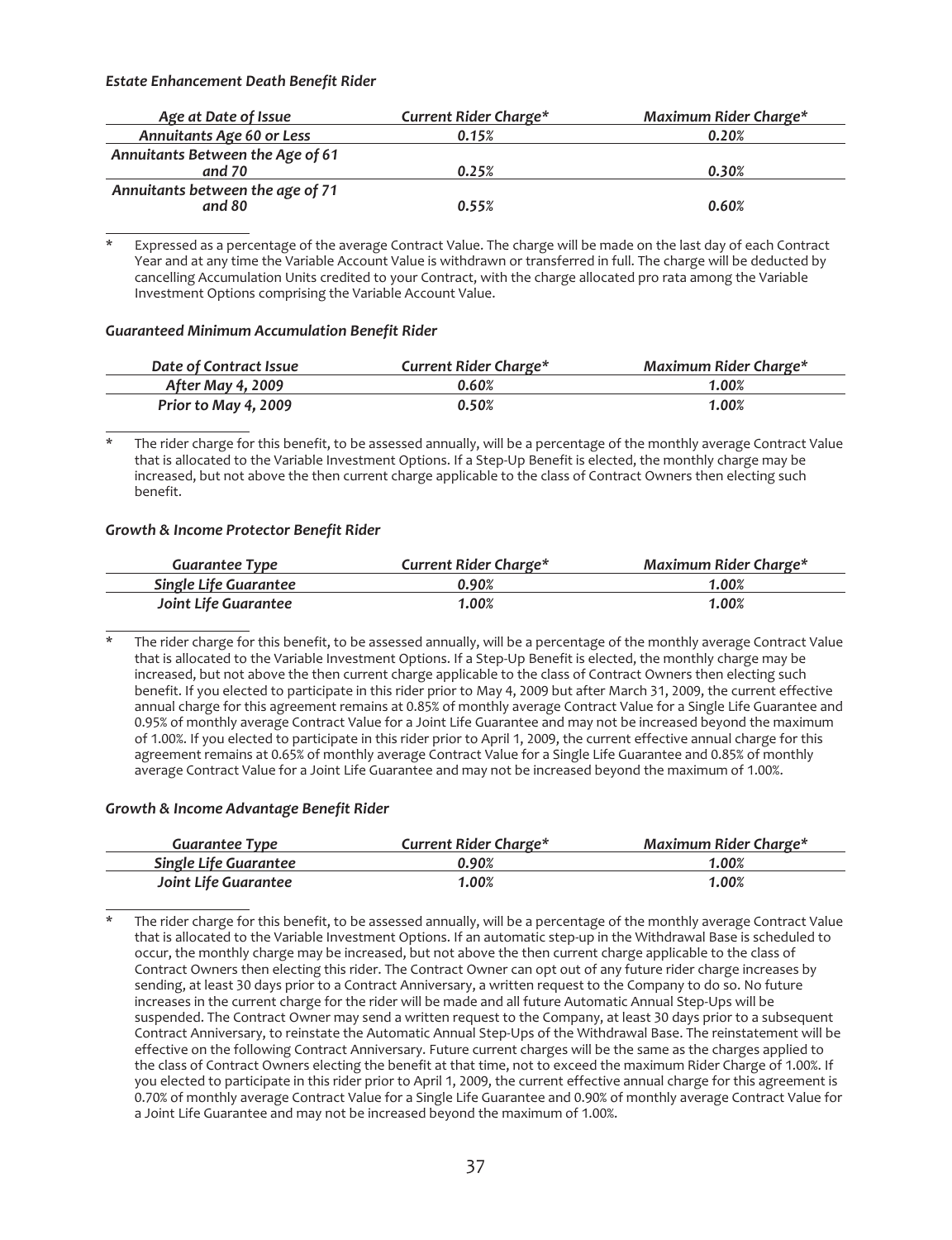#### *Purchasing Power Protector Benefit Rider*

| <b>Guarantee Type</b> | Current Rider Charge* | Maximum Rider Charge* |
|-----------------------|-----------------------|-----------------------|
| Single Life Guarantee | 1.15%                 | 1.25%                 |
| Joint Life Guarantee  | 1.25%                 | 1.25%                 |

On an annual basis the Rider Charge will be a percentage of the monthly average of the Withdrawal Base and will be deducted from the Contract Value annually on each Contract Anniversary until the Annuity Date. If an automatic step-up in the Withdrawal Base is scheduled to occur, the monthly charge may be increased, but not above the then current charge applicable to the class of Contract Owners then electing this rider. The Contract Owner can opt out of any future rider charge increases by sending, at least 30 days prior to a Contract Anniversary, a written request to the Company to do so. No future increases in the current charge for the rider will be made and all future Automatic Annual Step-Ups will be suspended. The Contract Owner may send a written request to the Company, at least 30 days prior to a subsequent Contract Anniversary, to reinstate the Automatic Annual Step-Ups of the Withdrawal Base. The reinstatement will be effective on the following Contract Anniversary. Future current charges will be the same as the charges applied to the class of Contract Owners electing the benefit at that time, not to exceed the Maximum Rider Charge of 1.25%. If you elected to participate in this rider prior to May 4, 2009 but after March 31, 2009, the current effective annual charge for this agreement remains at 0.95 % of monthly average Withdrawal Base for a Single Life Guarantee and 1.05% of monthly average Withdrawal Base for a Joint Life Guarantee and may not be increased beyond the maximum of 1.25%. If you elected to participate in this rider prior to April 1, 2009, the current effective annual charge for this agreement remains at 0.65% of monthly average Withdrawal Base for a Single Life Guarantee and 0.85% of monthly average Withdrawal Base for a Joint Life Guarantee and may not be increased beyond the maximum of 1.25%.

## *Description of Underlying Fund Charges*

The Funds underlying the Variable Investment Options must pay investment management fees and other operating expenses. These fees and expenses are different for each Fund and reduce the investment return of each Fund. Therefore, they also indirectly reduce the return you will earn on any Variable Investment Options you select. Expenses of the underlying Funds are not fixed or specified under the terms of your Contract, and those expenses may vary from year to year. Please see *Appendix A* to this prospectus (and the applicable Fund's Prospectus) for more information on fees and expenses of the Funds.

The Company or an affiliate may receive asset-based compensation from the Funds' advisors or their affiliates for, among other things, customer service and recordkeeping services with respect to those assets. These payments are not charges under your Contract and do not increase the underlying Fund or Contract charges described in this section or in the Table of Fees and Expenses.

#### *Premium Taxes*

Some states and municipalities impose premium taxes on Purchase Payments received by insurance companies. Generally, any premium taxes payable will be deducted upon Annuitization, although we reserve the right to deduct such taxes when due in jurisdictions that impose such taxes on Purchase Payments. Currently, state premium taxes on Purchase Payments range from 0% to 3.5%.

#### **How Can I Withdraw Money from the Contract?**

#### *General Information on Surrenders and Withdrawals*

You may access your Contract Value in one of the following ways:

- by surrendering your Contract and receiving the Contract Value,
- by taking a partial withdrawal,
- by taking Systematic Withdrawals,
- by taking Required Minimum Distributions (Qualified Contracts only),
- when you start the Annuity Payments based on your Contract Value.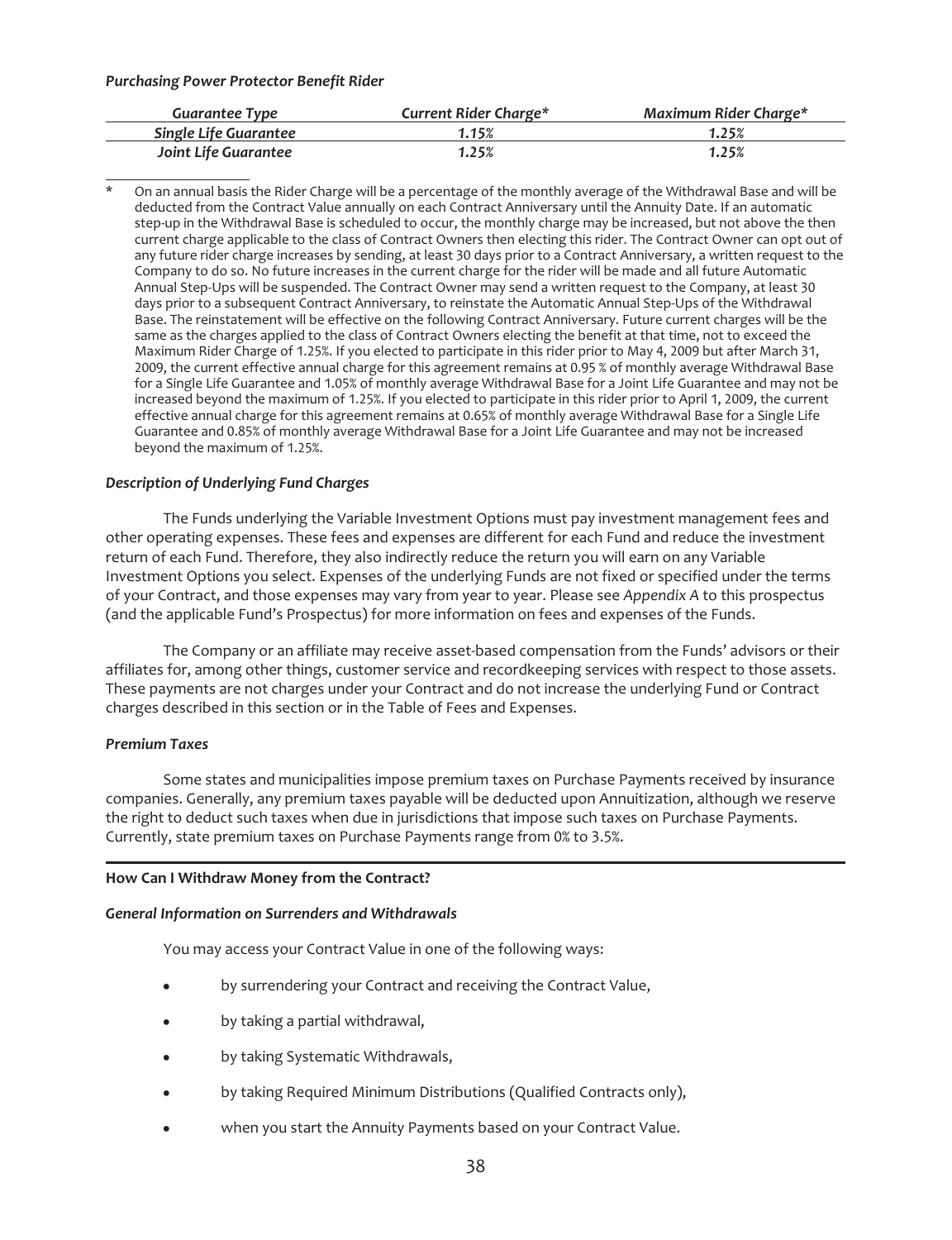Before the end of the Contingent Deferred Sales Charge Period, you can access a portion of the money in the Contract each Contract Year without being assessed a Contingent Deferred Sales Charge. This is called a Free Withdrawal Amount (see *"Contingent Deferred Sales Charge-Free Withdrawals*" above). However, if you decide to withdraw more than the Free Withdrawal Amount or surrender the Contract during the Contingent Deferred Sales Charge Period, you may be assessed a Contingent Deferred Sales Charge, as further described above.

Withdrawals will reduce the Contract Value and may have a negative impact on certain optional living benefits and on the death benefit, and the impact could be significant. A withdrawal may reduce or even terminate certain benefits. See *"What Are the Supplemental Riders and Benefits That Are Available?"*

You may also be subject to tax in the tax year in which you take a withdrawal from your Contract, including a 10% penalty tax under certain circumstances. See *"How Is the Contract Treated under Federal Income Tax Law?"* for details.

## *Full Surrender*

You can choose to surrender your Contract for its Contract Value at any time before the death of the Contract Owner or Annuitant, and before the Annuity Date by sending a written request to our Administrative Office. Upon your request to surrender the Contract, all benefits under the Contract, including any optional benefits, will terminate as of the date of receipt of your written request by the Company. You will receive the Contract Value reduced by any applicable charges, such as: Contingent Deferred Sales Charge, Rider Charges, and Annual Contract Administration Charge. We base this value on your Contract Value next determined after we receive proper authorization from the Contract Owner at our Administrative Office.

## *Partial Withdrawal*

You may take a partial withdrawal from your Contract Value before the Annuity Date and the death of the Contract Owner or Annuitant. We base your withdrawal on your Contract Value next determined after we receive proper authorization from the Contract Owner at our Administrative Office. We will pay you within seven days, except in limited circumstances. Please see "*Deferment of Payments and Transfers*" for more information on these limited circumstances. You may pay a Contingent Deferred Sales Charge when you withdraw part of your Contract Value. See the *"Contingent Deferred Sales Charge"* paragraph under *"What Are the Fees and Charges Under the Contract?"* for details. You may also forfeit any Purchase Payment Enhancement credited to the Contract and be subject to tax in the tax year in which you make a withdrawal, including an additional 10% tax under certain circumstances. See *"How is the Contract Treated Under Federal Income Tax Law?"* below.

The following rules and restrictions apply to partial withdrawals:

- Minimum Withdrawal. The minimum withdrawal is \$500. If it is your first withdrawal in a Contract Year, the minimum withdrawal is the lesser of the following:
	- 1) Free Withdrawal Amount (as further described under *"Contingent Deferred Sales Charge-Free Withdrawals"*),
	- 2) Required Minimum Distribution amount, or
	- 3)  $$500.$
- **Minimum Remaining Balance.** You may take a partial withdrawal only if the amount remaining in the Contract after the withdrawal is at least equal to the Minimum Remaining Balance of \$5,000 and the balance remaining in the Variable Investment Option or Fixed Account Option from which the withdrawal is made is at least \$250: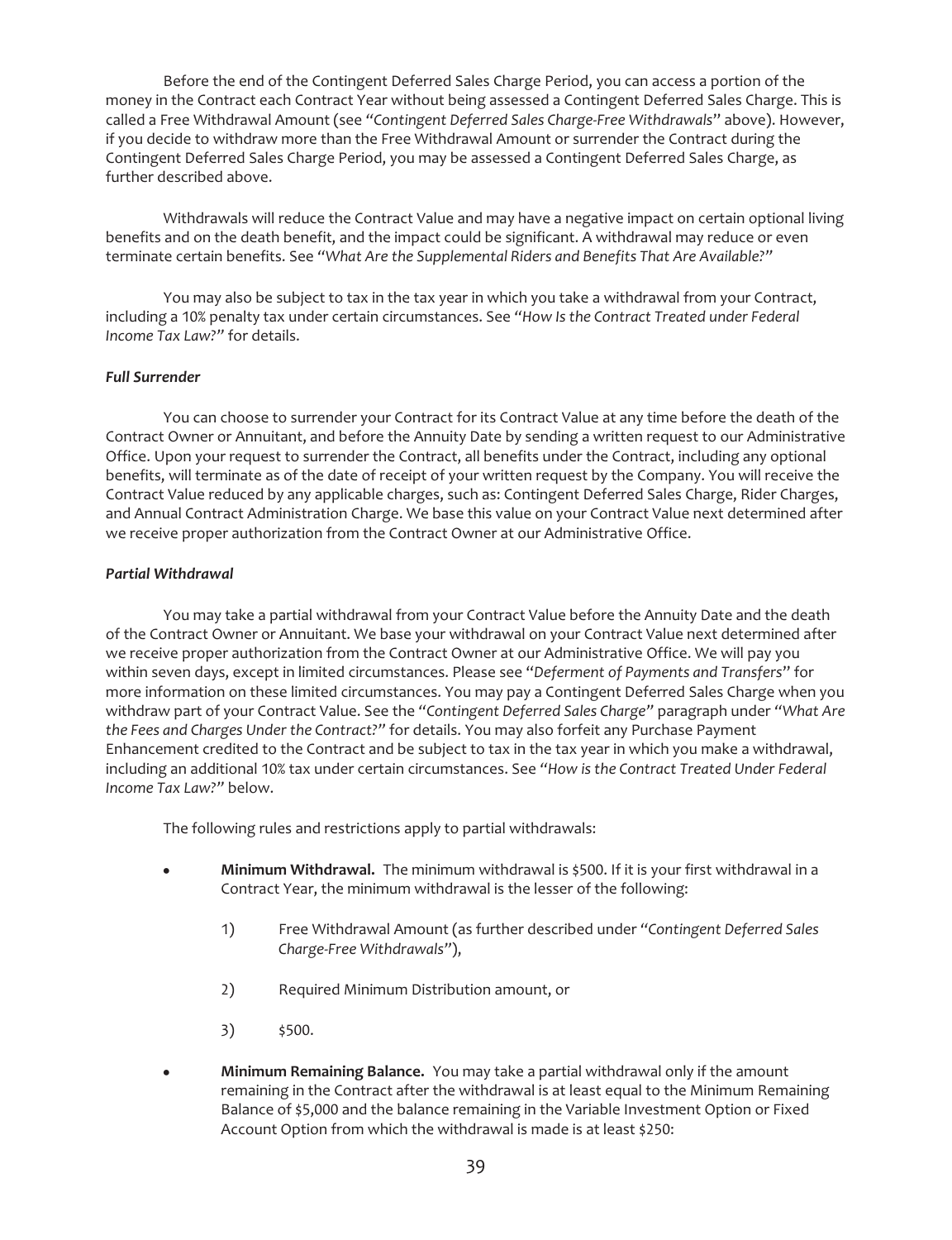- Zero Contract Value. If you take a withdrawal that brings the Contract Value to zero, your Contract will be terminated (unless certain optional riders are present).
- Default Liquidity Order. If you do not tell us otherwise, the withdrawal will be taken pro-rata from the Variable Investment Options; if the partial withdrawal exhausts your Variable Account Value, then any remaining withdrawal will be taken from the Fixed Accounts beginning with the one having the shortest interest period.

#### *Systematic Withdrawals*

Systematic Withdrawals are regular payments that we make to you on a monthly, quarterly, semiannual or annual basis. It is a convenient way for you to withdraw your annual Free Withdrawal Amount without incurring a Contingent Deferred Sales Charge, as well as to take Required Minimum Distributions or available elective living benefits with this product. Systematic Withdrawals are available if you have not exhausted your Free Withdrawal Amount in the current Contract Year. In addition, any Purchase Payment Enhancement credited to the Contract may be forfeited as a result of the withdrawal.

The withdrawals can be taken on a monthly, quarterly, semi-annual or annual basis, and the minimum amount of each withdrawal payment is \$100. We will adjust the frequency of your payments so that payments are at least \$100 each. For example, if you would like to withdraw \$100 a year, you can set up annual withdrawals, but not semi-annual, quarterly or monthly. Your payments will begin on the next withdrawal date following one modal period after we receive your request. For example, if we receive your request for quarterly withdrawals on January 3<sup>rd</sup>, and the next withdrawal date is the 8<sup>th</sup> of the month, your quarterly withdrawals will begin on April 8th. Please note that no confirmations will be sent on Systematic Withdrawals but will be reflected on statements. For information on the tax treatment of withdrawals, see *"How Is the Contract Treated under Federal Income Tax Law?"* below.

In the Contract Year when the Systematic Withdrawals are elected for the first time, the entire amount of the withdrawal requested will be disbursed among the remaining Systematic Withdrawal payments to be made prior to the next Contract Anniversary. Systematic Withdrawal amounts will then be recalculated upon the next Contract Anniversary to reflect the annual withdrawal amount requested and a full year of systematic payments. For example, if you request your Free Withdrawal Amount be withdrawn with monthly Systematic Withdrawals and there are four months remaining in your Contract Year, you will receive the entire Free Withdrawal Amount divided by the four payments remaining in your Contract Year. Upon your next Contract Anniversary, your monthly Systematic Withdrawal payment will be recalculated to be 1/12 of the annual Free Withdrawal Amount. This could result in lower Systematic Withdrawal payments in your second year of withdrawal. The Free Withdrawal Amount will not be recalculated to reflect Subsequent Purchase Payments until the next Contract Anniversary.

**Default Liquidity Order.** If you do not tell us otherwise, the withdrawal will be taken pro-rata from the Variable Investment Options; if the partial withdrawal exhausts your Variable Account Value, then any remaining withdrawal will be taken from the Fixed Accounts beginning with the one having the shortest interest period.

**Termination of Systematic Withdrawals.** To stop the Systematic Withdrawals or to change the amount or the frequency of the withdrawals once Systematic Withdrawals are initiated, you must submit a request by sending a written notice to our Administrative Office or calling Customer Service. The Systematic Withdrawals will terminate upon the earlier of the death of the Contract Owner or the Annuitant, or upon Contract Owner's request. Systematic Withdrawals will be subject to a Contingent Deferred Sales Charge if the annual amount withdrawn exceeds the Free Withdrawal Amount. All withdrawals during the Contract Year are considered in the determination of the Free Withdrawal Amount withdrawn and the point at which the Contingent Deferred Sales Charge will be assessed for additional withdrawals.

#### *Substantially Equal Periodic Payments under Code Section 72(q) or 72(t)*

If a withdrawal is taken from the annuity before age 59 $1/2$ , the IRS generally imposes a 10% early withdrawal penalty on such distributions. However, substantially equal periodic payments under IRC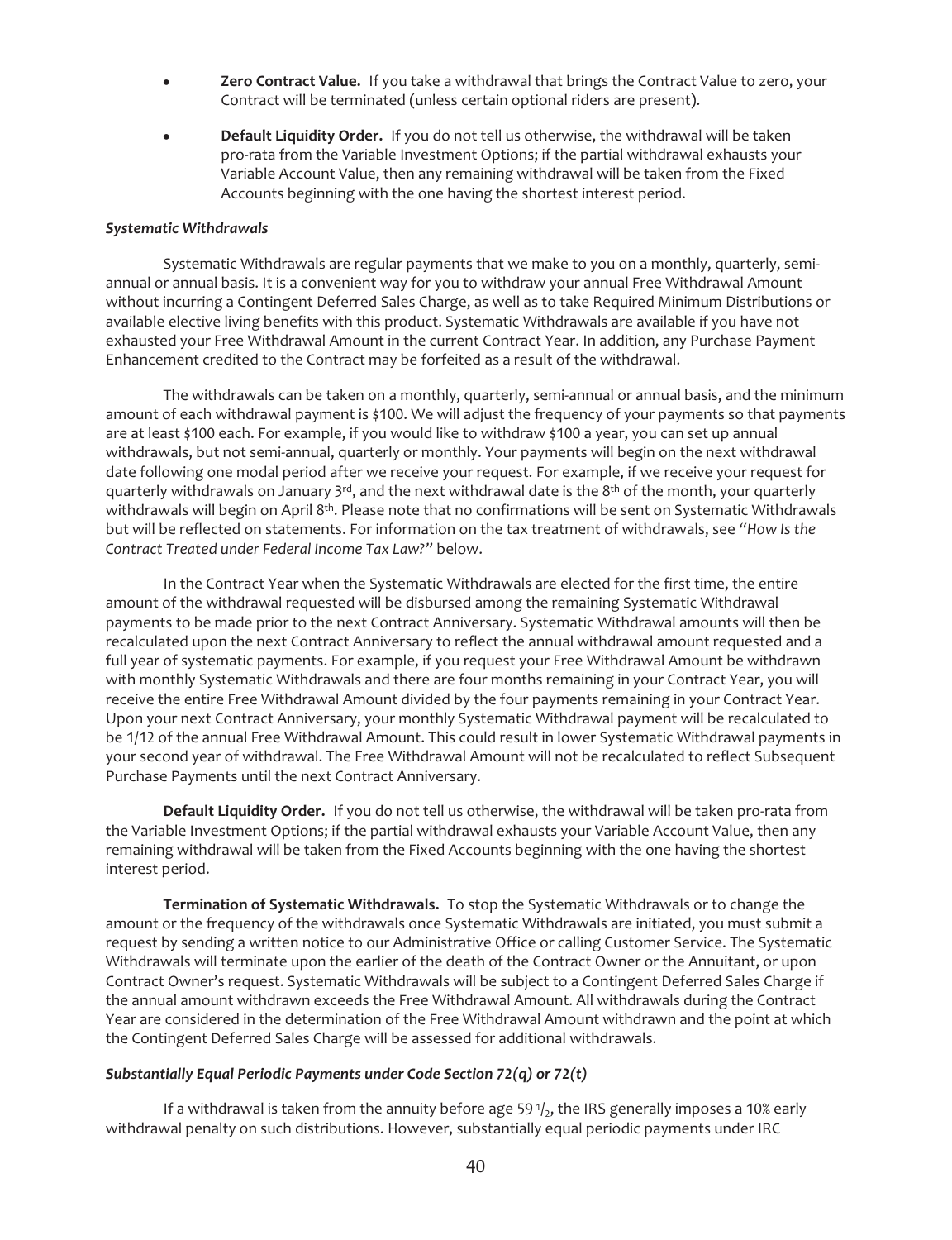Section 72(q)/72(t) are exempt from the 10% penalty tax on early distributions. If you choose to exercise this option, you will be required to irrevocably choose one of the three acceptable methods (as defined by IRS regulations) and receive these payments until the later of five years or attainment of age 59 $\frac{1}{2}$ .

If you wish to take withdrawals under the Code Sections 72(q) or 72 (t) (prior to age 59 $\frac{1}{2}$  of the Contract Owner, or Annuitant for entity owned Contracts), you may do so systematically. 72 (q)/(t) withdrawals do not receive any special treatment under the Contingent Deferred Sales Charge provisions. If your withdrawal exceeds the annual Free Withdrawal Amount, you will be subject to Contingent Deferred Sales Charges as shown in the *"Contingent Deferred Sales Charge"* section under *"What are the Fees and Charges under the Contract?"* If you purchased an optional benefit with your Contract, please refer to the appropriate optional benefit section for details on the treatment of withdrawals under your optional benefit.

## *403(b) Withdrawals*

There are restrictions on withdrawals from Contracts qualifying under Section 403(b) of the Code. Generally, withdrawals may be made only if the Contract Owner is over the age of 59 1/2, leaves the employment of the employer, dies, or becomes disabled as defined in the Code. Withdrawals (other than withdrawals attributable to income earned on purchase payments) may also be possible in the case of hardship as defined in the Code. The restrictions do not apply to transfers among Variable Investment Options and may also not apply to transfers to other investments qualifying under Section 403(b).

## *Revocation Rights*

You may cancel the Contract within 10 days after its receipt. If the Contract is a Replacement Contract (*i.e.*, it has been purchased with the proceeds from the surrender of another annuity contract you own), it may be cancelled within 30 days of receipt. In either situation, simply mail the contract to the Company or the financial professional through whom it was purchased, along with a written request to cancel the Contract based on this provision. The Company will refund the amount calculated in accordance with state law, which is generally the Contract Value as of the date the notification and the Contract are received. You will forfeit any Purchase Payment Enhancement credited to the Contract. You may have longer than 10 days to obtain a refund in some states.

## **What is Annuitization and How Do I Annuitize the Contract?**

#### *Annuitization*

Annuitization is a process by which your Contract Value is converted into a stream of regular income payments. You may choose to annuitize your Contract after the first Contract Anniversary.

#### *Annuity Date*

The Annuity Date is the date on which annuity payments begin, transitioning from the accumulation phase to the annuitization phase, based on the elected Annuity Option or the default option.

#### *Annuity Options*

After the first Contract Anniversary date, you may choose:

- An annuity for a set number of years Annuity payments will continue for a specified number of years, which may not be for less than 5 nor more than 30;
- A life annuity Annuity payments will continue until the Annuitant's death (If the Annuitant dies before the first payment has been made, then no payments will be made under this option);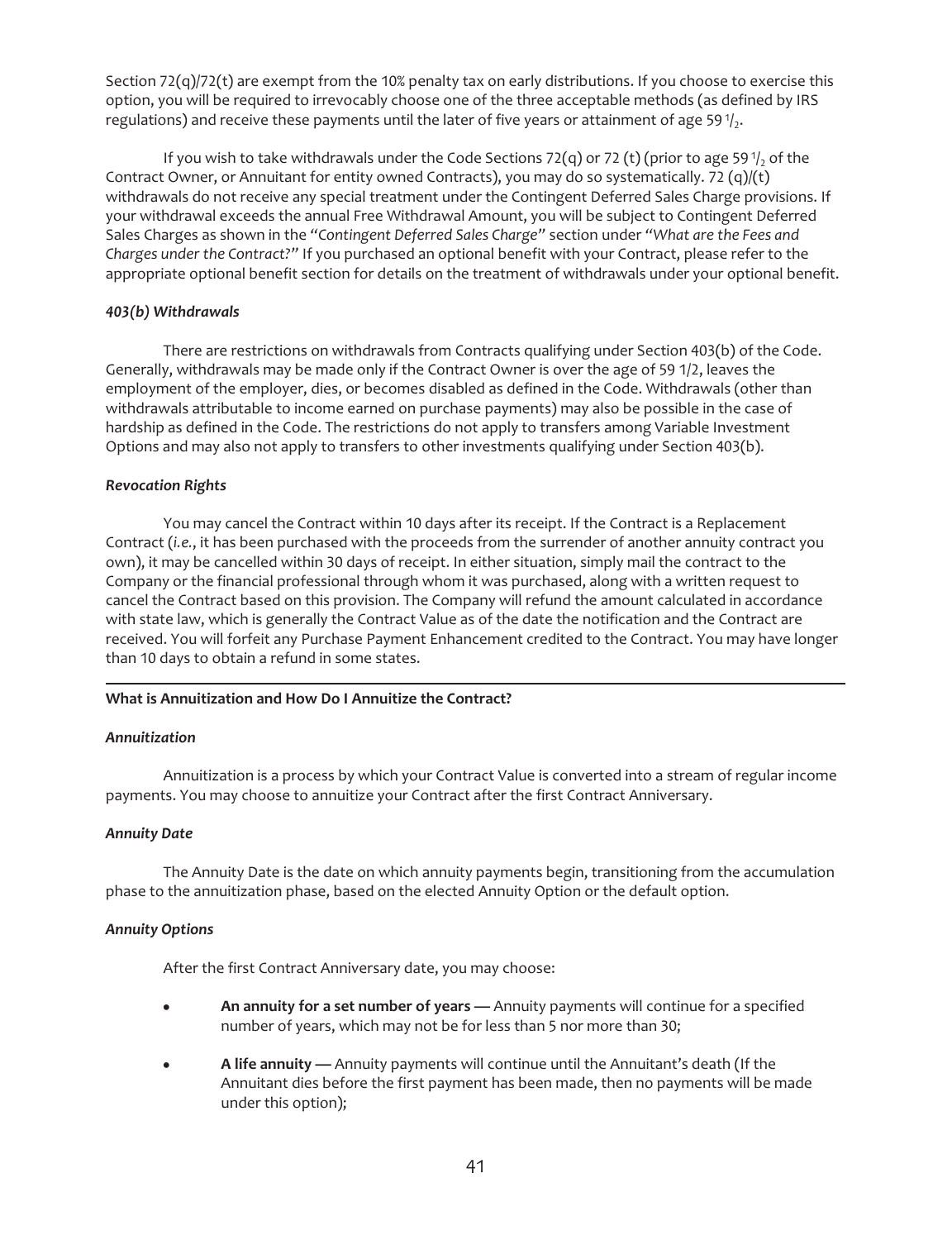- <sup>Š</sup> **A life annuity with payments guaranteed for 10 or 20 years** Annuity payments will continue until the Annuitant's death with payments for 10 or 20 years guaranteed regardless of when the Annuitant dies;
- A joint and survivor life annuity Annuity payments will continue until the death of the surviving joint Annuitant (If both Annuitants die before the first payment has been made, then no payments will be made under this option); or
- Any other form of annuity that we and you may agree upon.

If the maximum maturity date has been reached, and an Annuity Option has not been specified by the Contract Owner, the Contract Value will be annuitized on the Annuity Date based on a Life Annuity with Period Certain of 10 years unless otherwise provided under the Internal Revenue Code.

## *Annuity Payments*

You may choose a variable annuity (except for the set number of years option), a fixed annuity, or a combination of both. You may choose a person other than yourself to be the Annuitant. The shorter the expected length of the Annuity Payout Period, the larger each payment will be. Currently, during the Annuity Payout Period, your variable annuity may not be allocated to more than four Variable Investment Options.

*Variable Annuity Payments*. The size of your variable annuity payments will vary depending upon the performance of the Variable Investment Options that you choose for the Annuity Payout Period. Your payments also will depend on the size of your investment, the type of annuity you choose, the expected length of the annuity period, the frequency with which you receive payments, and the annuity purchase rates and charges in your Contract.

When you purchase a variable annuity, you will pick an assumed interest rate of 3% or 5%. If the annual net investment return during the Annuity Payout Period is greater than the assumed rate, your annuity payments will increase. If the annual net investment return is less, your payments will decrease. Choosing a higher assumed interest rate would mean a higher first annuity payment but more slowly rising or more rapidly falling subsequent payments. Choosing a lower assumed interest rate would have the opposite effect.

During the Variable Annuity Payout Period, you (or your Beneficiary in the event of death) may transfer your Annuity Unit values among four Variable Investment Options of the Separate Account that you choose on the Annuity Date. You may not select other Variable Investment Options after the Annuity Date.

*Fixed Annuity Payments*. The size of your fixed annuity payments will not change. The size of these payments is determined by a number of factors, including the size of your investment, the form of annuity chosen, the expected length of the annuity period, and a guaranteed 3% rate of return.

Unless you tell us otherwise:

- you will receive a life annuity with payments guaranteed for 10 years (except if your Contract is issued under Section 403(b) of the Code you will receive a joint and survivor annuity).
- your annuity payments will begin on the later of (1) the first day of the next month after the Annuitant's 95th birthday, or (2) 10 years after the Contract Date, unless state law requires an earlier Annuity Date.

You may change the Annuity Date or your annuity option by giving us written notice at our Administrative Office at least 30 days prior to the current Annuity Date. If your Contract Value is less than \$5,000 (\$2,000 for Contracts sold in New York), we may pay you in a lump sum. We usually make annuity payments monthly, starting with the Annuity Date, but we will pay you quarterly, semiannually or annually, if you prefer. The less frequently we make payments, the larger each payment will be. If necessary, we will adjust the frequency of your payments so that payments are at least \$50 each (\$20 for Contracts sold in New York).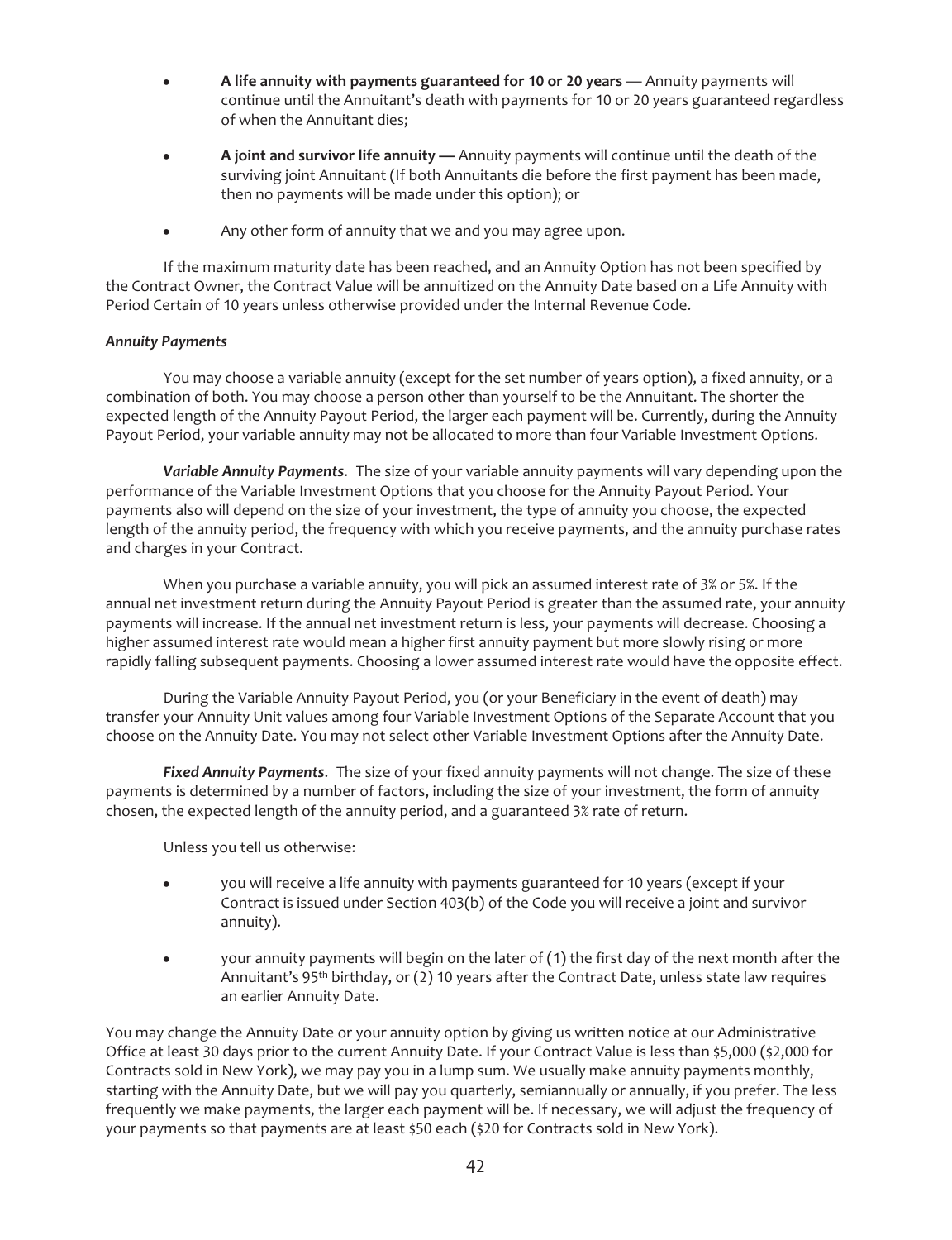## **What are the Supplemental Riders and Benefits That Are Available?**

# *Summary of Benefits*

| <b>Name of Benefit</b>                                                                        | Purpose                                                                                                                        | Is Benefit<br>Standard or<br>Optional | <b>Maximum Fee</b>                                      | <b>Brief Description of</b><br>Restrictions/<br><b>Limitations</b>                                                                                                                                                                                                                                                                                                                                                                                                                                                                                                                                                                         |
|-----------------------------------------------------------------------------------------------|--------------------------------------------------------------------------------------------------------------------------------|---------------------------------------|---------------------------------------------------------|--------------------------------------------------------------------------------------------------------------------------------------------------------------------------------------------------------------------------------------------------------------------------------------------------------------------------------------------------------------------------------------------------------------------------------------------------------------------------------------------------------------------------------------------------------------------------------------------------------------------------------------------|
| <b>Standard Death</b><br><b>Benefit</b>                                                       | Guarantees<br>beneficiaries will<br>receive a benefit at<br>least equal to your<br>Contract Value                              | Standard                              | No additional<br>charge                                 | Withdrawals<br>$\bullet$<br>could<br>significantly<br>reduce benefit                                                                                                                                                                                                                                                                                                                                                                                                                                                                                                                                                                       |
| <b>Optional Step-Up</b><br><b>Plus Death</b><br><b>Benefit</b><br>Enhancement<br><b>Rider</b> | Provides a Death<br>Benefit<br>Enhancement by<br>locking in market<br>gains on each<br>Contract<br>Anniversary until<br>age 80 | Optional                              | Monthly charge of<br>\$17.292 per \$1,000<br>of benefit | $\bullet$<br>Available only at<br>Contract<br>purchase<br>Available only if<br>$\bullet$<br>Annuitant is age<br>75 or less<br>May only be<br>$\bullet$<br>purchased in<br>combination with<br>the Optional<br>Estate<br>Enhancement<br>Death Benefit<br>Rider and may<br>not be purchased<br>with any other<br>rider described in<br>this prospectus<br>(subject to the<br>terms described<br>in "Optional<br>Step-Up Plus<br>Death Benefit<br>Enhancement<br>Rider" below)<br>The Death<br>Benefit<br>Enhancement is<br>limited to<br>\$1 million<br>Withdrawals<br>$\bullet$<br>could<br>significantly<br>reduce or<br>terminate benefit |

The following table summarizes information about the benefits available under the Base Contract: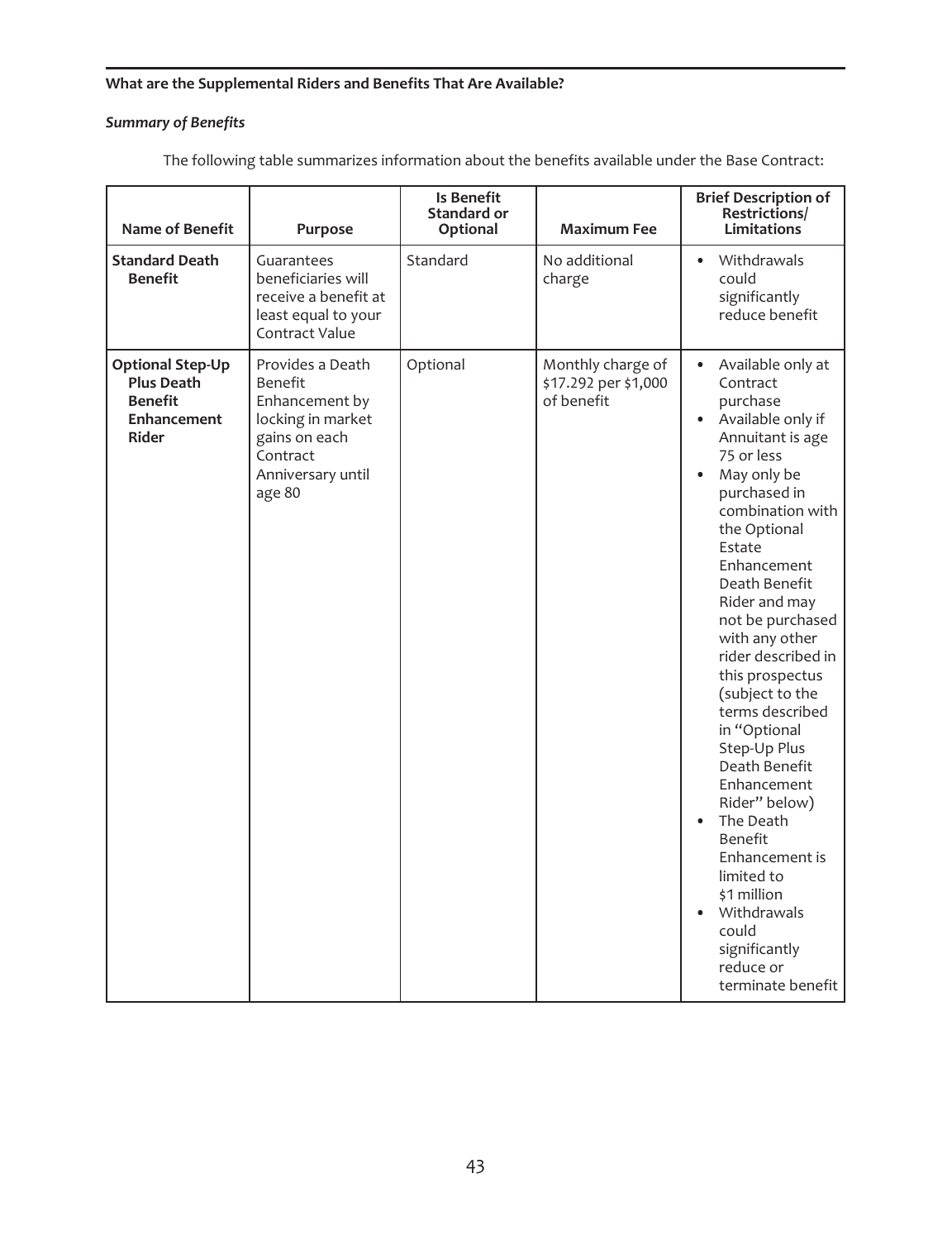| <b>Name of Benefit</b>                                         | Purpose                                                                                                        | Is Benefit<br>Standard or<br>Optional | <b>Maximum Fee</b>                                                                                                                                       | <b>Brief Description of</b><br>Restrictions/<br><b>Limitations</b>                                                                                                                                                                                                                                                                                    |
|----------------------------------------------------------------|----------------------------------------------------------------------------------------------------------------|---------------------------------------|----------------------------------------------------------------------------------------------------------------------------------------------------------|-------------------------------------------------------------------------------------------------------------------------------------------------------------------------------------------------------------------------------------------------------------------------------------------------------------------------------------------------------|
| Estate<br>Enhancement<br><b>Death Benefit</b><br><b>Rider</b>  | Provides an Estate<br><b>Enhancement Death</b><br>Benefit that is in<br>addition to any<br>other death benefit | Optional                              | 0.20% (for ages 60<br>and under)<br>0.30% (for ages 61<br>to 70)<br>0.60% (for age 71<br>to 80)<br>(as a percentage of<br>the average<br>Contract Value) | Available only at<br>Contract<br>purchase<br>May not be<br>purchased in<br>combination with<br>any other rider in<br>this prospectus<br>(subject to the<br>terms described<br>in "Estate<br>Enhancement<br>Death Benefit<br>Rider" below)                                                                                                             |
| Guaranteed<br>Minimum<br><b>Accumulation</b><br><b>Benefit</b> | Provides a<br>guaranteed<br>minimum Contract<br>Value at the end of<br>the benefit period                      | Optional                              | $1.00%$ (as a<br>percentage of the<br>monthly average<br>Contract Value<br>allocated to the<br>Variable<br>Investment<br>Options)                        | Available only at<br>Contract<br>purchase or on<br>any Contract<br>Anniversary and<br>purchase must be<br>at least 10 years<br>prior to the<br><b>Annuity Date</b><br>May not be<br>purchased in<br>combination with<br>any other Rider<br>described in this<br>Prospectus<br>Withdrawals<br>could<br>significantly<br>reduce or<br>terminate benefit |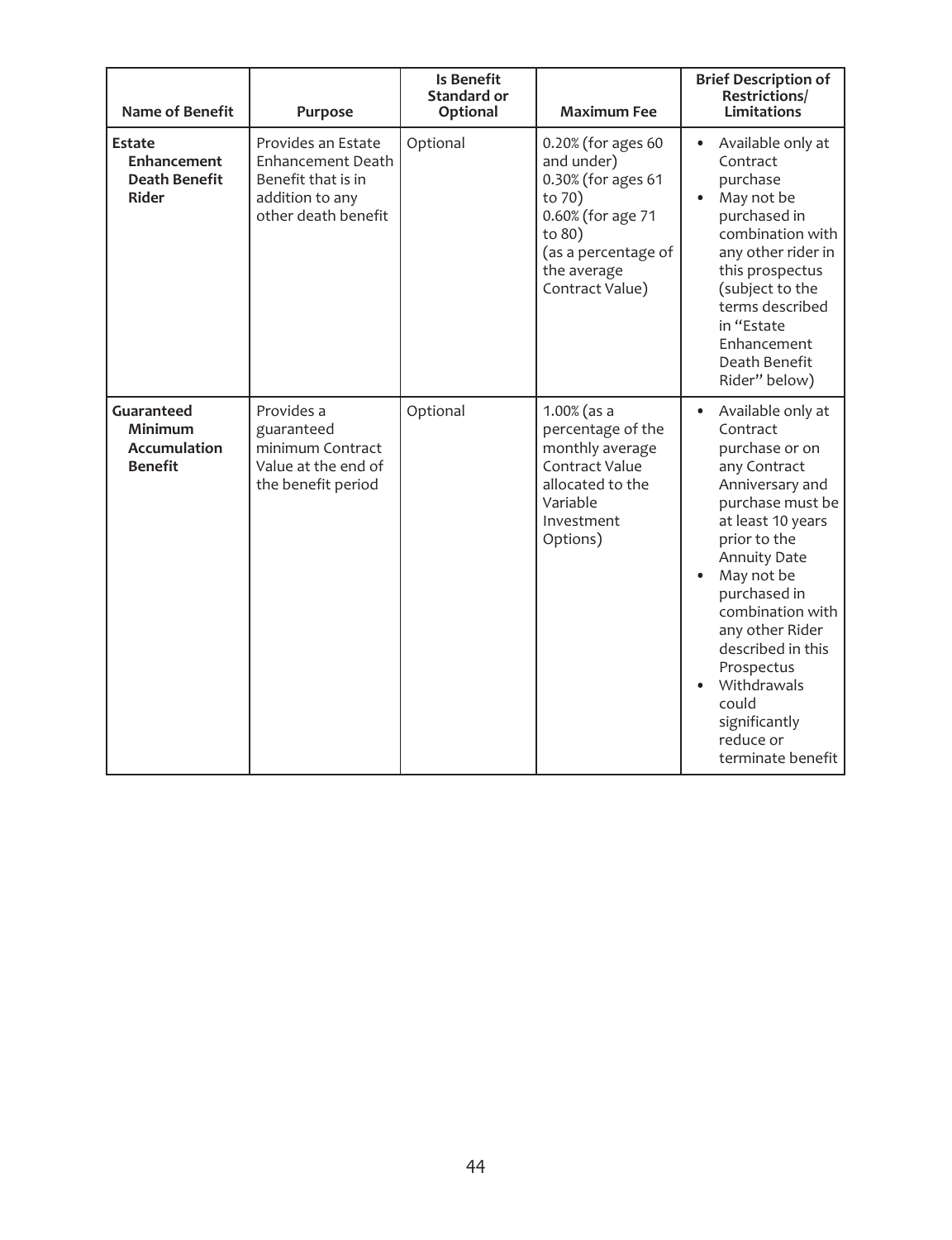| <b>Name of Benefit</b>                                          | Purpose                                                                                                                                                                                                                                                                                                                                                                                                                                                                                                                                                                                                                                                        | Is Benefit<br><b>Standard or</b><br>Optional | <b>Maximum Fee</b>                                                                                                                 | <b>Brief Description of</b><br>Restrictions/<br><b>Limitations</b>                                                                                                                                                                                                                                     |
|-----------------------------------------------------------------|----------------------------------------------------------------------------------------------------------------------------------------------------------------------------------------------------------------------------------------------------------------------------------------------------------------------------------------------------------------------------------------------------------------------------------------------------------------------------------------------------------------------------------------------------------------------------------------------------------------------------------------------------------------|----------------------------------------------|------------------------------------------------------------------------------------------------------------------------------------|--------------------------------------------------------------------------------------------------------------------------------------------------------------------------------------------------------------------------------------------------------------------------------------------------------|
| <b>Growth &amp; Income</b><br>Protector<br><b>Benefit Rider</b> | Provides a:<br>(1) Guaranteed<br>Minimum<br>Accumulation<br>Benefit which<br>allows the<br>Annuitant or Joint<br>Annuitant to receive<br>the guaranteed<br>return of initial<br>purchase payments,<br>plus a percentage<br>of additional<br>purchase payments,<br>for the first 10<br>years, pro-rated for<br>withdrawals<br>(2) Guaranteed<br>Minimum<br>Withdrawal Benefit<br>that permits the<br>Annuitant or Joint<br>Annuitant to receive<br>annual minimum<br>payments<br>regardless of the<br>Contract Value<br>either for a certain<br>period of time or<br>the lifetime of the<br>Annuitant or Joint<br>Annuitant<br>(3) Death Benefit<br>Enhancement | Optional                                     | $1.00\%$ (as a<br>percentage of the<br>monthly average<br>Contract Value<br>allocated to the<br>Variable<br>Investment<br>Options) | Available only at<br>Contract<br>purchase<br>May only elect<br>the Rider if the<br>Annuitant or the<br>younger of the<br>Annuitant and<br>the Joint<br>Annuitant is at<br>least 35 years old<br>and is not older<br>than 80<br>Withdrawals<br>could<br>significantly<br>reduce or<br>terminate benefit |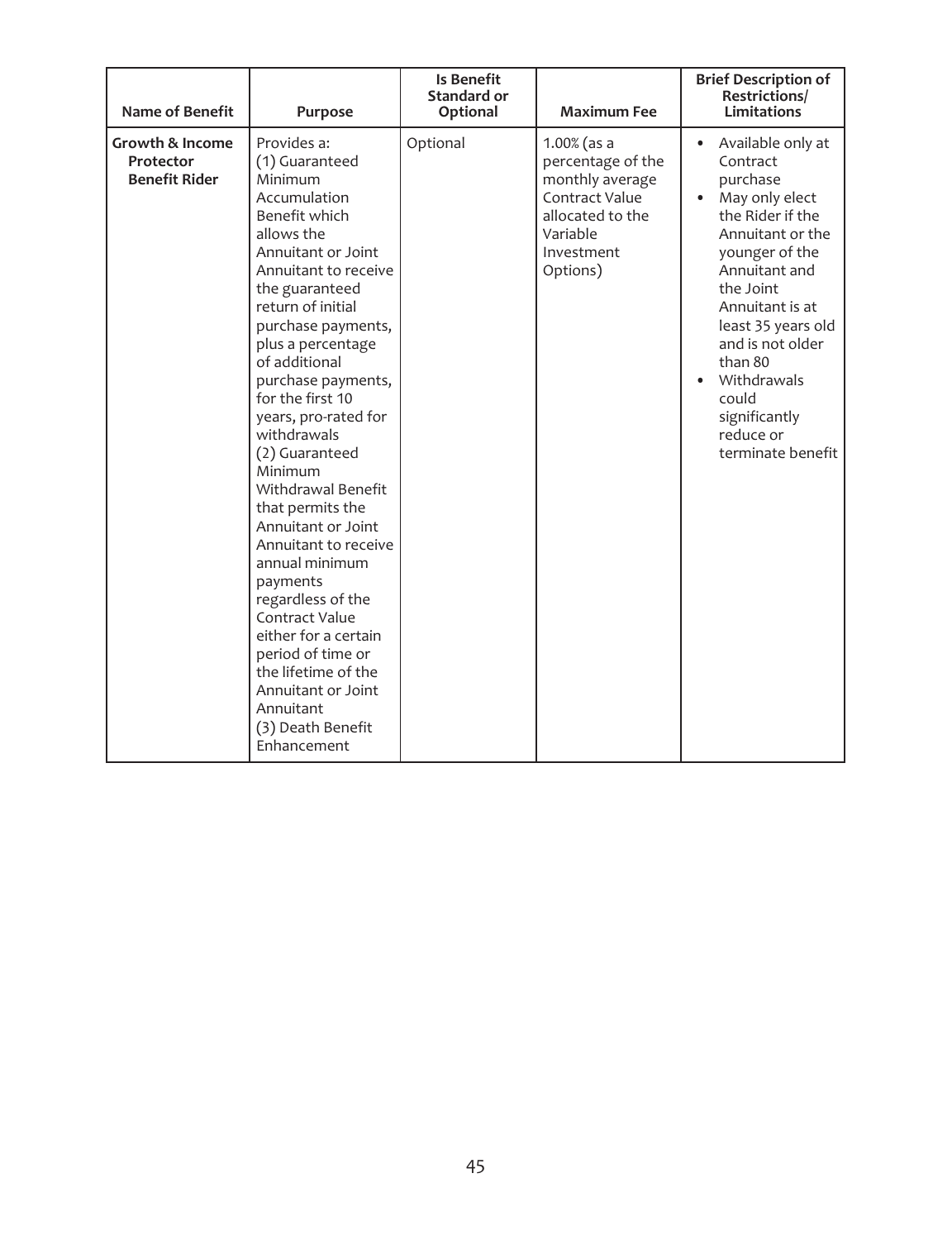| <b>Name of Benefit</b>                                          | Purpose                                                                                                                                                                                                                                                                                                                                          | Is Benefit<br>Standard or<br>Optional | <b>Maximum Fee</b>                                                                                                                | <b>Brief Description of</b><br>Restrictions/<br><b>Limitations</b>                                                                                                                                                                                                                                                                                                                                                          |
|-----------------------------------------------------------------|--------------------------------------------------------------------------------------------------------------------------------------------------------------------------------------------------------------------------------------------------------------------------------------------------------------------------------------------------|---------------------------------------|-----------------------------------------------------------------------------------------------------------------------------------|-----------------------------------------------------------------------------------------------------------------------------------------------------------------------------------------------------------------------------------------------------------------------------------------------------------------------------------------------------------------------------------------------------------------------------|
| <b>Growth &amp; Income</b><br>Advantage<br><b>Benefit Rider</b> | Provides a:<br>(1) Guaranteed<br>Minimum<br>Withdrawal Benefit<br>that permits the<br>Annuitant or Joint<br>Annuitant to receive<br>annual minimum<br>payments<br>regardless of the<br>Contract Value<br>either for a certain<br>period of time or<br>the lifetime of the<br>Annuitant or Joint<br>Annuitant<br>(2) Death Benefit<br>Enhancement | Optional                              | $1.00%$ (as a<br>percentage of the<br>monthly average<br>Contract Value<br>allocated to the<br>Variable<br>Investment<br>Options) | Available only at<br>$\bullet$<br>Contract<br>purchase<br>May not be<br>purchased in<br>combination with<br>any other<br>Rider described in<br>this Prospectus<br>May only elect<br>the Rider if the<br>Annuitant or the<br>younger of the<br>Annuitant and<br>the Joint<br>Annuitant is at<br>least 35 years old<br>and is not older<br>than 80<br>Withdrawals<br>could<br>significantly<br>reduce or<br>terminate benefit |
| <b>Purchasing Power</b><br>Protector<br><b>Benefit Rider</b>    | Provides a:<br>(1) Purchasing<br>Power Protector<br>benefit that permits<br>the Annuitant or<br>Joint Annuitants to<br>receive annual<br>minimum payments<br>adjusted for<br>inflation regardless<br>of the Contract<br>Value during the<br>lifetime of the<br>Annuitant or the<br>Joint Annuitant<br>(2) Death Benefit<br>Enhancement           | Optional                              | $1.25%$ (as a<br>percentage of the<br>monthly average<br>of the Withdrawal<br>Base)                                               | Available only at<br>$\bullet$<br>Contract<br>purchase<br>May not be<br>purchased in<br>combination with<br>any other Rider<br>described in this<br>Prospectus<br>May only elect<br>the Rider if the<br>Annuitant or the<br>younger of the<br>Annuitant and<br>the Joint<br>Annuitant is at<br>least 35 years old<br>and is not older<br>than 80<br>Withdrawals<br>could<br>significantly<br>reduce or<br>terminate benefit |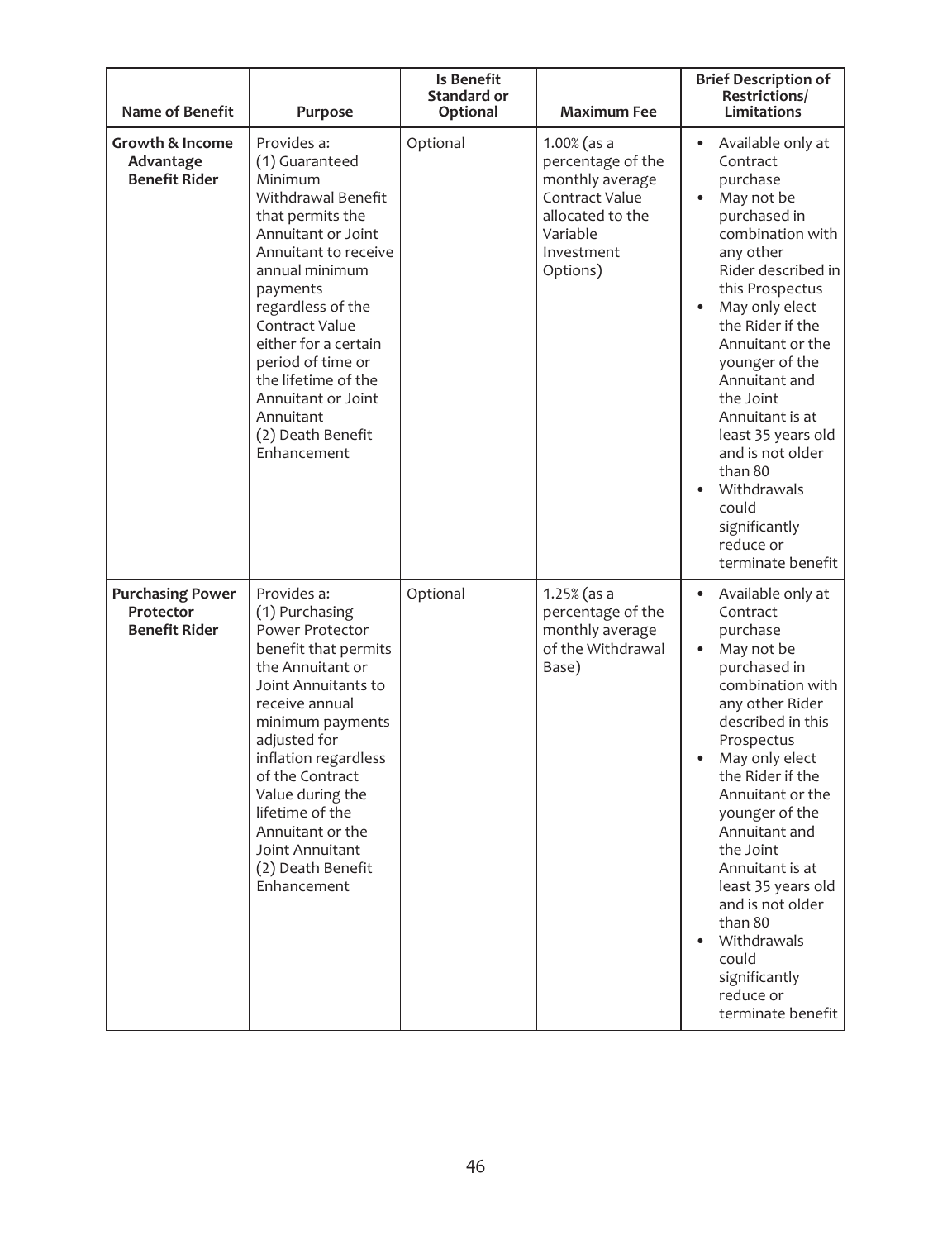| <b>Name of Benefit</b>                           | Purpose                                                                                                                                                                                              | Is Benefit<br>Standard or<br>Optional | <b>Maximum Fee</b>      | <b>Brief Description of</b><br>Restrictions/<br>Limitations                                                                                                                                                                                     |
|--------------------------------------------------|------------------------------------------------------------------------------------------------------------------------------------------------------------------------------------------------------|---------------------------------------|-------------------------|-------------------------------------------------------------------------------------------------------------------------------------------------------------------------------------------------------------------------------------------------|
| <b>Dollar Cost</b><br>Averaging<br>Program       | Allows you to<br>transfer amounts<br>automatically from<br>a Dollar Cost<br>Averaging Option to<br>a Variable<br>Investment Option<br>so that the cost of<br>the securities is<br>averaged over time | Optional                              | No additional<br>charge | Must have a<br>$\bullet$<br>Contract Value of<br>at least \$10,000<br>Minimum<br>transfer<br>amount must<br>be at least \$50<br>Only new<br>Purchase<br>Payments may be<br>allocated to the<br><b>Fixed Dollar-Cost</b><br>Averaging<br>Options |
| <b>Automatic Asset</b><br>Rebalancing<br>Program | Automatically<br>reallocates your<br>contract value<br>among the Variable<br><b>Investment Options</b><br>in accordance with<br>the proportions you<br>originally selected                           | Optional                              | No additional<br>charge | Must have a<br>Contract Value of<br>at least \$10,000<br>Dollar cost<br>averaging and<br>automatic asset<br>rebalancing may<br>not be elected at<br>the same time                                                                               |

Subject to the Company's right to discontinue or suspend the offering of optional benefits for new sales from time to time, you can purchase the optional benefits described above in addition to your Base Contract. There is an additional fee for the optional benefits. Please check with your financial professional to determine the optional benefits that may currently be available to you.

#### *Death Benefit*

You may designate a Beneficiary in your application. If you fail to designate a Beneficiary, your Beneficiary will be your estate.

You may change the Beneficiary at any time before your death or the death of the Annuitant, whichever occurs first.

If you die before the Annuity Date and you are not the Annuitant, we will pay your Beneficiary the Contract Value as of the date our Administrative Office receives proof of death, i.e., a death certificate or other official document establishing death, and any other information required to process the payment. If you are the Annuitant, we will pay your Beneficiary the death benefit described in the next paragraph.

For Contracts issued on or after August 11, 2003, if the Annuitant dies before the Annuity Date, we will pay a death benefit equal to the sum of the Separate Account death benefit and the Fixed Account death benefit as of the date we receive proof of death and other information required to process the payment. The Fixed Account death benefit is the Fixed Account Value. The Separate Account death benefit is the greater of: (1) the Variable Account Value; or (2) all purchase payments allocated and transfers made to the Separate Account, less adjusted partial withdrawals and transfers. "Adjusted partial withdrawals and transfers" means the amount of each partial withdrawal from or transfer out of the Separate Account, multiplied by the amount of the Separate Account death benefit just before the partial withdrawal or transfer, divided by your Variable Account Value just before the partial withdrawal or transfer. If you make a partial withdrawal or transfer at a time when the amount of your Separate Account death benefit is greater than your Variable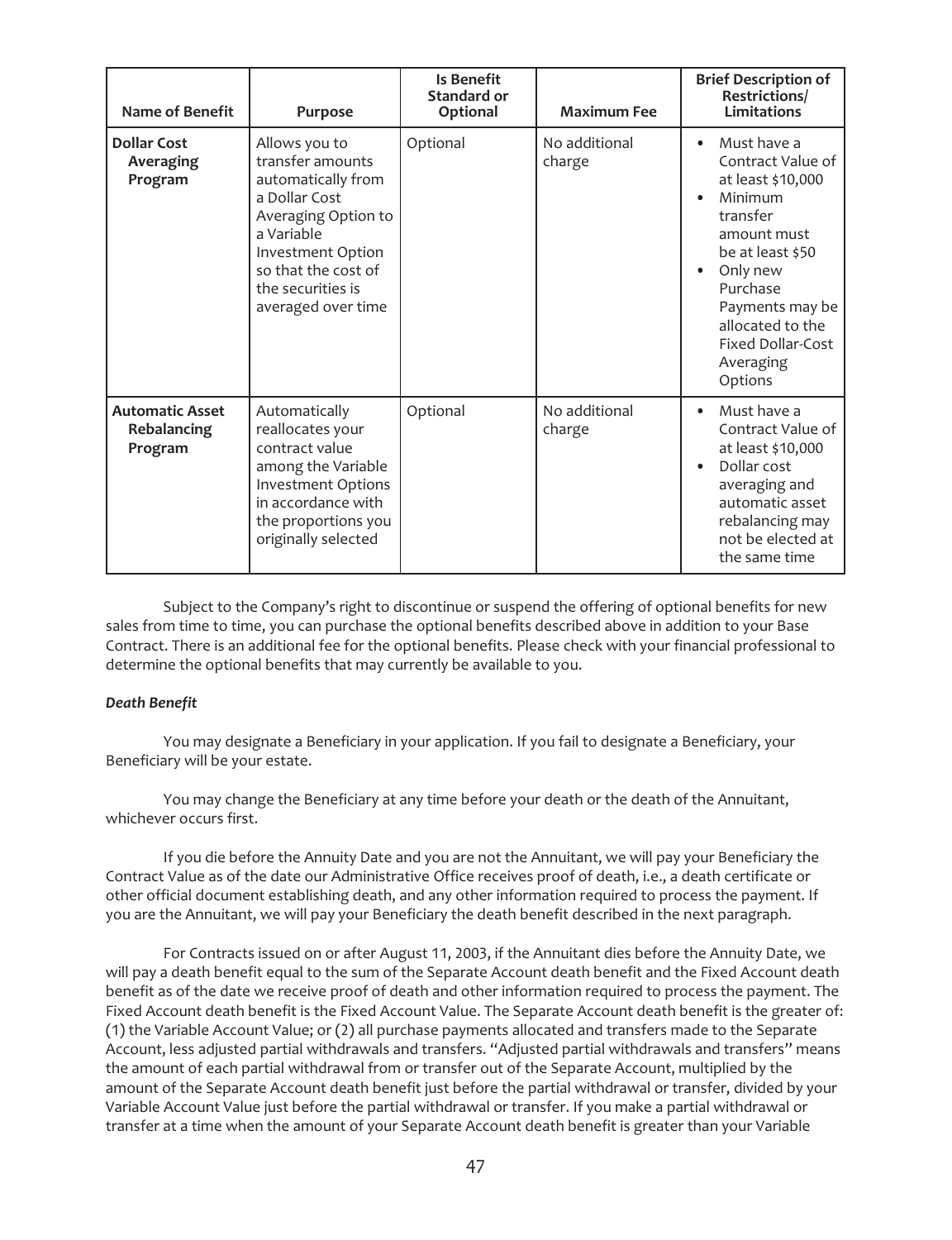Account Value, then your Separate Account death benefit amount will be reduced by an amount greater than the amount withdrawn or transferred.

For Contracts issued prior to August 11, 2003, the Separate Account death benefit is the greater of: (1) the Variable Account Value; or (2) all purchase payments allocated and transfers made to the Separate Account, less partial withdrawals and transfers from the Separate Account on a dollar-for-dollar basis.

*Example.* Assume that there is a single initial Purchase Payment of \$100,000 applied to the Separate Account, and prior to any withdrawals there is a Variable Account Value of \$90,000. A withdrawal in the amount of \$10,000 is taken. Adjusted Net Purchase Payments will be reduced by the adjusted withdrawal amount, which is the greater of (a) and (b) where:

- (a) is the amount of each withdrawal; and
- (b) is the amount of each withdrawal multiplied by the ratio of (i) and (ii) where:
	- (i) is the amount of the Adjusted Net Purchase Payments just before the withdrawal, and
	- (ii) is the Variable Account Value just before the withdrawal.

 $(a) = $10,000$ 

 $(b) = $10,000 \times ((i) $100,000) / ((ii) $90,000) = $11,111$ 

In this case,  $(b) = \frac{1}{11111}$ , is greater than  $(a) = \frac{1}{10000}$ . Therefore, the net Purchase Payments will be reduced by (b) = \$11,111. The adjusted net Purchase Payments amount after withdrawal will be \$100,000 –  $$11,111 = $88,889.$ 

The Separate Account Death Benefit after the withdrawal is taken will be equal to the greater of (1) and (2), where:

(1) is the Variable Account Value = \$90,000 – \$10,000 = \$80,000; or

(2) is the adjusted net Purchase Payments = \$88,889 (as calculated above).

In this case, (2) is greater, and therefore the Separate Account Death Benefit will be equal to \$88,889 after the withdrawal.

We generally pay the death benefit within seven days after we receive proof of death and all required information.

*Optional Step-Up Plus Death Benefit Enhancement Rider*. If the Annuitant is age 75 or less, you may purchase this death benefit enhancement rider as part of your Contract, and this must be elected at the time of application. If you purchase this death benefit enhancement rider, we will pay your Beneficiary(ies), upon the Annuitant's death, a Death Benefit Enhancement, as described below, in addition to any other death benefit payment under the Contract.

This Optional Step-Up Plus death benefit enhancement rider provides a benefit when (1) cumulative prior performance has been negative such that the Minimum Death Benefit Amount (defined below) exceeds the Variable Account Value, as determined on the first day of a calendar month, and (2) the Annuitant dies during that month.

You may purchase this rider only at the time you purchase your Contract. This rider may only be purchased in combination with the optional estate enhancement death benefit rider described below and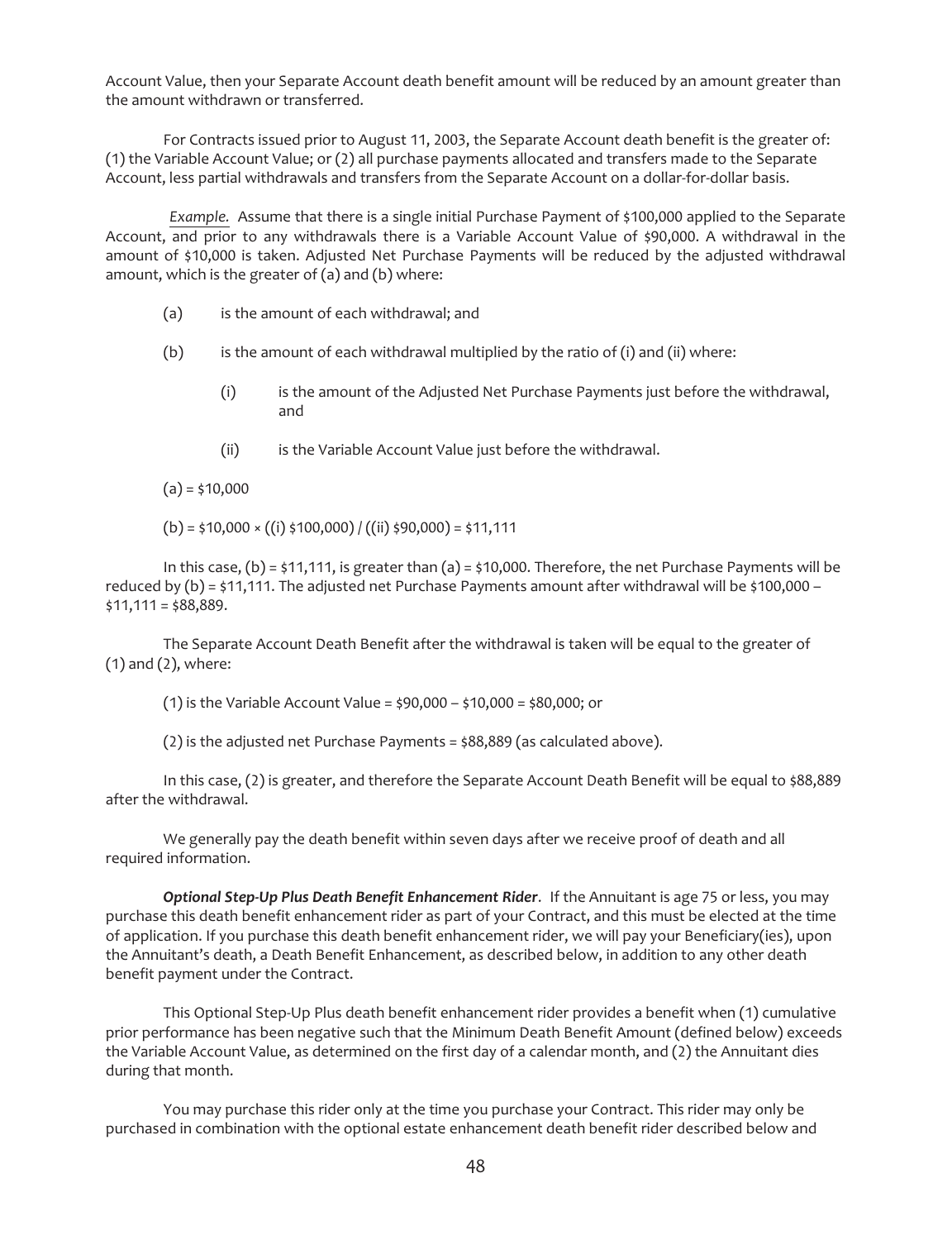may not be purchased with any other rider described in this prospectus, except for Contract Owners who purchased the rider prior to May 1, 2007, who may purchase the Optional Guaranteed Minimum Accumulation Benefit Rider described below. The Death Benefit Enhancement from this rider is limited to \$1 million. The Death Benefit Enhancement is payable until age 95.

If you purchase this rider, the Death Benefit Enhancement is determined on the first day of each calendar month before age 80 and remains level during the month. The Death Benefit Enhancement is the Minimum Death Benefit Amount as of the first day of that month minus the greater of (a) the Variable Account Value as of the first day of that month and (b) the sum of the purchase payments paid into the Separate Account less any withdrawals or transfers from the Separate Account. The Death Benefit Enhancement cannot be less than zero.

On the first Contract Anniversary, the Minimum Death Benefit Amount is equal to the greater of (a) the Variable Account Value and (b) the sum of the purchase payments paid into the Separate Account less any withdrawals from the Separate Account.

On each subsequent Contract Anniversary, the Minimum Death Benefit Amount is equal to the greater of (a) the Variable Account Value and (b) the Minimum Death Benefit Amount immediately prior to the Contract Anniversary.

In between Contract Anniversaries, the Minimum Death Benefit Amount is increased for purchase payments paid into the Separate Account and adjusted for withdrawals and transfers taken from the Separate Account. The adjustment is the greater of (a) the amount of the withdrawal and (b) the Minimum Death Benefit Amount immediately prior to the withdrawal divided by the Variable Account Value as of the day of the withdrawal multiplied by the amount of the withdrawal.

The Minimum Death Benefit Amount under this rider is based on the Variable Account Value. Accordingly, the amount of the premiums allocated to the Separate Account and investment experience are the factors which affect the Minimum Death Benefit Amount. Transfers into the Separate Account are treated as purchase payments paid into the Separate Account. Likewise, all transfers from the Separate Account are treated as withdrawals taken from the Separate Account. A full withdrawal of funds from the Separate Account will cause the Rider to terminate.

*Charge.* We will calculate and accrue a charge for your rider on the first day of each calendar month but only if the Death Benefit Enhancement is greater than zero on that day. The charge will be based on the attained age of the Annuitant as of the prior Contract Anniversary and the amount of the Death Benefit Enhancement. Accrued charges will be deducted on the last day of the Contract Year or, if sooner, on the date we pay the death benefit, you begin taking annuity payments or you surrender the Contract. There is no charge for any month if cumulative prior performance has been positive and there is no Death Benefit Enhancement payable.

For information on the cost of this death benefit enhancement rider, see *"What Are the Fees and Charges under the Contract?"* in this prospectus.

*Example.* Assume that there is a single initial Purchase Payment of \$100,000 applied to the Separate Account. On the first Contract Anniversary, your Variable Account Value is \$125,000 and you have not taken any withdrawals. The Minimum Death Benefit Amount is then equal to \$125,000 on the first Contract Anniversary, and the Death Benefit Enhancement is \$0.

On the second Contract Anniversary, your Variable Account Value is \$90,000. The Minimum Death Benefit Amount is \$125,000, and the Death Benefit Enhancement is the Minimum Death Benefit minus the greater of (a) the Variable Account Value and (b) the sum of the purchase payments paid into the Separate Account less any withdrawals or transfers from the Separate Account.

Death Benefit Enhancement = \$125,000 – max (\$90,000; \$100,000) = \$25,000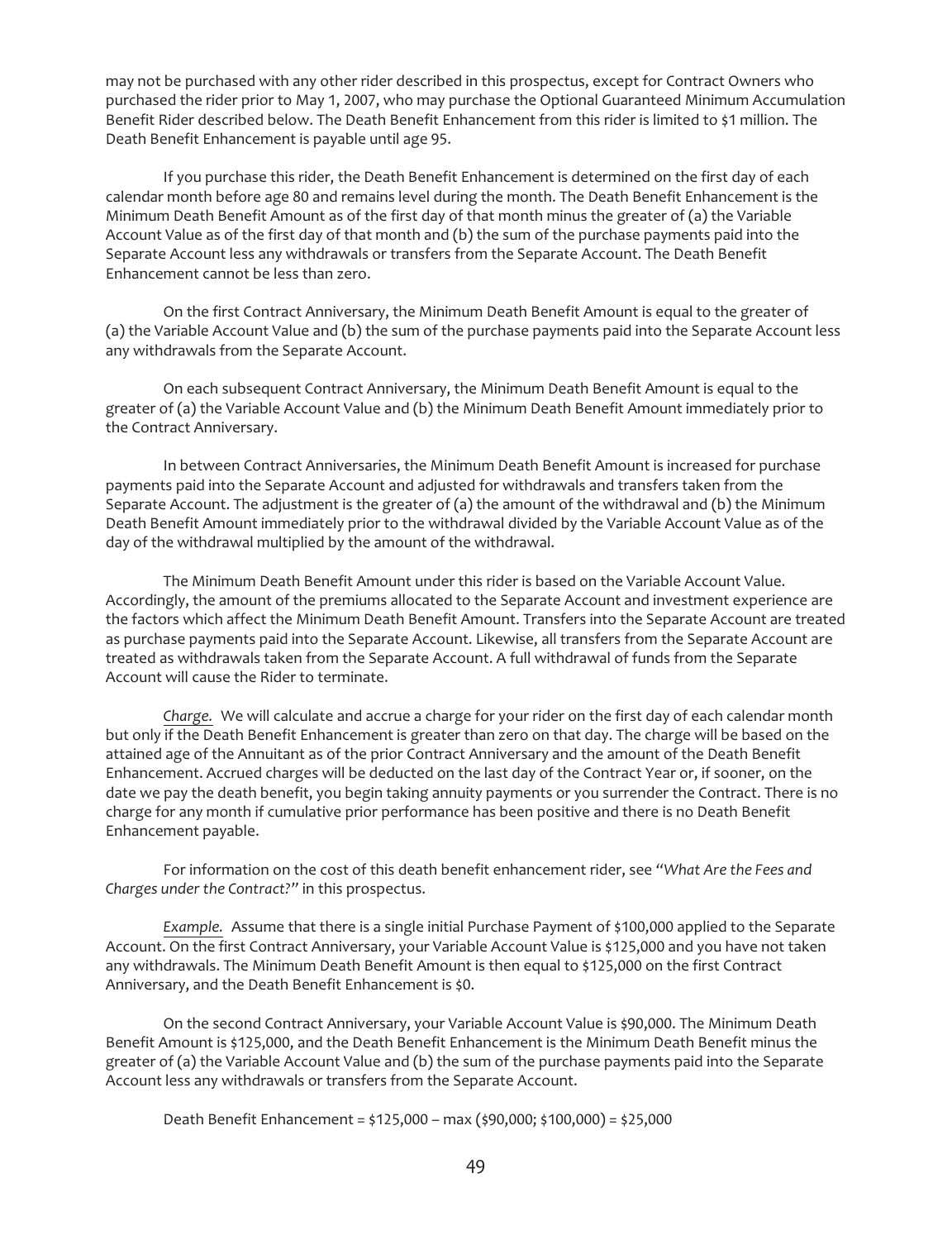On the third Contract Anniversary, your Variable Account Value is \$110,000. The Minimum Death Benefit Amount is \$125,000, and the Death Benefit Enhancement is the Minimum Death Benefit minus the greater of (a) the Variable Account Value and (b) the sum of the purchase payments paid into the Separate Account less any withdrawals or transfers from the Separate Account.

Death Benefit Enhancement = \$125,000 – max (\$110,000; \$100,000) = \$15,000

*Estate Enhancement Death Benefit Rider*. You may purchase an estate enhancement death benefit rider with your Contract at the time the Contract is issued. If you purchase the rider and the Annuitant dies before the Annuity Date, we will pay the estate enhancement death benefit to the Beneficiary as of the date we receive due proof of death and other information required to process the payment. The estate enhancement death benefit is in addition to the death benefit described in the preceding section and may not be purchased in combination with any other rider described in this prospectus, except (1) Contract Owners who purchased the rider prior to May 1, 2007, who may purchase the Optional Guaranteed Minimum Accumulation Benefit Rider described below, or (2) Contract Owners who purchased the Step-Up Plus Death Benefit Rider. If you purchase the rider and the Annuitant dies before the Annuity Date, we will pay the estate enhancement death benefit to the Beneficiary as of the date we receive due proof of death and other information required to process the payment.

The amount of the estate enhancement death benefit will be a percentage of the sum of the Fixed Account Value, the Variable Account Value and all withdrawals from the Contract, less all purchase payments, and any purchase payment enhancements, subject to a limit as specified in the Contract. If the purchase payments, and any purchase payment enhancements exceed the sum of Fixed Account Value, the Variable Account Value and all withdrawals from the Contract, no estate enhancement death benefit will be paid.

| Issue Age Range | <b>Estate Enhancement Benefit %</b> | <b>Estate Enhancement Benefit Cap %</b><br>(applied to total purchase<br>payments and any purchase<br>payment enhancements net of<br>withdrawals) |
|-----------------|-------------------------------------|---------------------------------------------------------------------------------------------------------------------------------------------------|
| 1 - 60          | 40%                                 | 100%                                                                                                                                              |
| $61 - 70$       | 35%                                 | 60%                                                                                                                                               |
| $71 - 80$       | 30%                                 | 40%                                                                                                                                               |
| 81 and above    | 0%                                  | 0%                                                                                                                                                |

The Estate Enhancement Benefit Percentage and Benefit Cap vary based on the issue age of the Annuitant as shown below:

*Example 1.* Assume an individual purchases the Contract with Annuitant age 65 and with the estate enhancement death benefit attached. Assume further that \$100,000 of purchase payments and \$20,000 of withdrawals have been made, and that when the Annuitant dies the Variable Account Value is \$90,000 and the Fixed Account Value is \$30,000. The benefit amount before applying the limit would be \$14,000, which is 35% of \$40,000 (the sum of the Variable Account Value (\$90,000), the Fixed Account Value (\$30,000) and withdrawals (\$20,000) less purchase payments (\$100,000)). The benefit cap would be \$48,000 (\$600 for each \$1,000 of the total \$100,000 purchase payments that were made less the \$20,000 of withdrawals). In this example, the benefit amount before applying the limit is less than the cap. Therefore, the estate enhancement death benefit would be \$14,000.

*Example 2.* Assume an individual purchases the Contract with Annuitant age 65 and with the estate enhancement death benefit attached. Assume further that \$100,000 of purchase payments and \$20,000 of withdrawals have been made, and that when the Annuitant dies the Variable Account Value is \$190,000 and the Fixed Account Value is \$130,000. The benefit amount before applying the limit would be \$84,000, which is 35% of \$240,000 (the sum of the Variable Account Value (\$190,000), the Fixed Account Value (\$130,000) and withdrawals (\$20,000) less purchase payments (\$100,000)). The benefit cap would be \$48,000 (\$600 for each \$1,000 of the total \$100,000 purchase payments that were made less the \$20,000 of withdrawals). In this example, the benefit amount before applying the limit is greater than the cap. Therefore, the estate enhancement death benefit would be capped at \$48,000.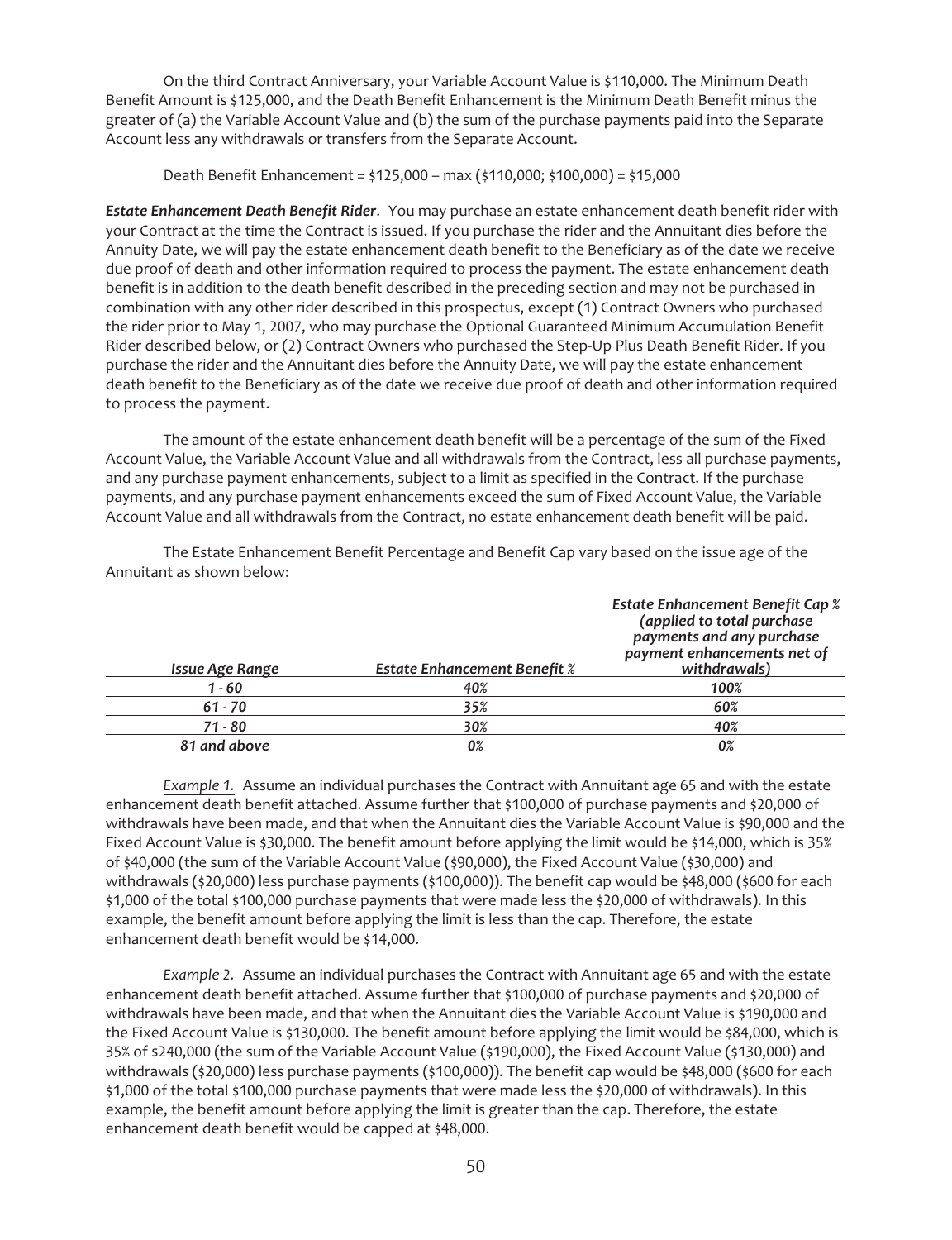For information on the cost of the estate enhancement death benefit, see "*What Are the Fees and Charges under the Contract*?" in this prospectus.

*Choosing a Lump Sum or Annuity*. Your Beneficiary has one year from your death to choose to receive the death benefit in a lump sum or as an annuity. Your Beneficiary has only 60 days to make this election if the death benefit is paid upon death of an Annuitant other than you.

- If the Beneficiary chooses a lump sum, he or she may ask us to postpone payment of the lump sum for up to five years (until paid out, the death benefit will be allocated to Variable Investment Options and/or the fixed interest account as directed by the Beneficiary).
- If the Beneficiary chooses an annuity, we will begin annuity payments no later than one year from the date of death. Payments will be made over the Beneficiary's life or over a period not longer than the Beneficiary's life expectancy.
- If an election is not made within one year of the date of death of the Contract Owner or within 60 days of the death of an Annuitant other than you, the death benefit will be paid to the Beneficiary in a lump sum.

If your Beneficiary is your surviving spouse, he or she may become the Contract Owner rather than receive the death benefit.

If there is more than one surviving Beneficiary, they must choose their portion of the death benefit in accordance with the above options.

If the Annuitant dies on or after the Annuity Date, the death benefit payable, if any, will be paid in accordance with your choice of annuity.

For individual retirement annuity (IRA) contracts, if the owner/annuitant of the IRA dies, the Beneficiary is entitled to receive the standard death benefit as described above. There are additional options for IRA Beneficiaries. With some exceptions, IRA beneficiaries must receive their entire death benefit by December 31st following the tenth anniversary of the IRA owner's death. However, a spouse named as sole primary Beneficiary may assume ownership of the IRA. An eligible designated beneficiary can continue the IRA as a "beneficiary" or a "stretch" IRA, in which case a new Penn Mutual Contract is issued. Please consult your tax advisor for additional information regarding the options of an IRA Beneficiary. The death benefit must be distributed in accordance with applicable regulations and tax laws.

*Guaranteed Minimum Accumulation Benefit Rider*. You may purchase a guaranteed minimum accumulation benefit rider as part of your Contract at the time the Contract is issued or on any Contract Anniversary after your Contract is issued as long as we receive written notice of your intention to do so. This rider may not be purchased in combination with any other rider described in this prospectus, except that this rider is available to Contract Owners who purchased the Optional Step-Up Plus Death Benefit Enhancement Rider or the Optional Estate Enhancement Death Benefit Rider prior to May 1, 2007. The date of such purchase, however, must be at least ten years prior to the Annuity Date specified in the contract. Written notice must be received by The Penn Mutual Life Insurance Company, Customer Service Group, at least 30 calendar days prior to your Contract Anniversary.

A guaranteed minimum accumulation benefit ensures the availability of a minimum Contract Value at the end of the benefit period, which is defined below. It may provide protection in the event of lower Contract Values that may result from the investment performance of the Contract. The Company also reserves the right to make the availability of the guaranteed minimum accumulation benefit contingent upon the investment of the entire Contract Value, according to an asset allocation program established by the Company for the full benefit period. At the present time, no asset allocation program is required for this rider. If the Company requires an asset allocation program in the future, the asset allocation program will only apply to new purchasers of this benefit.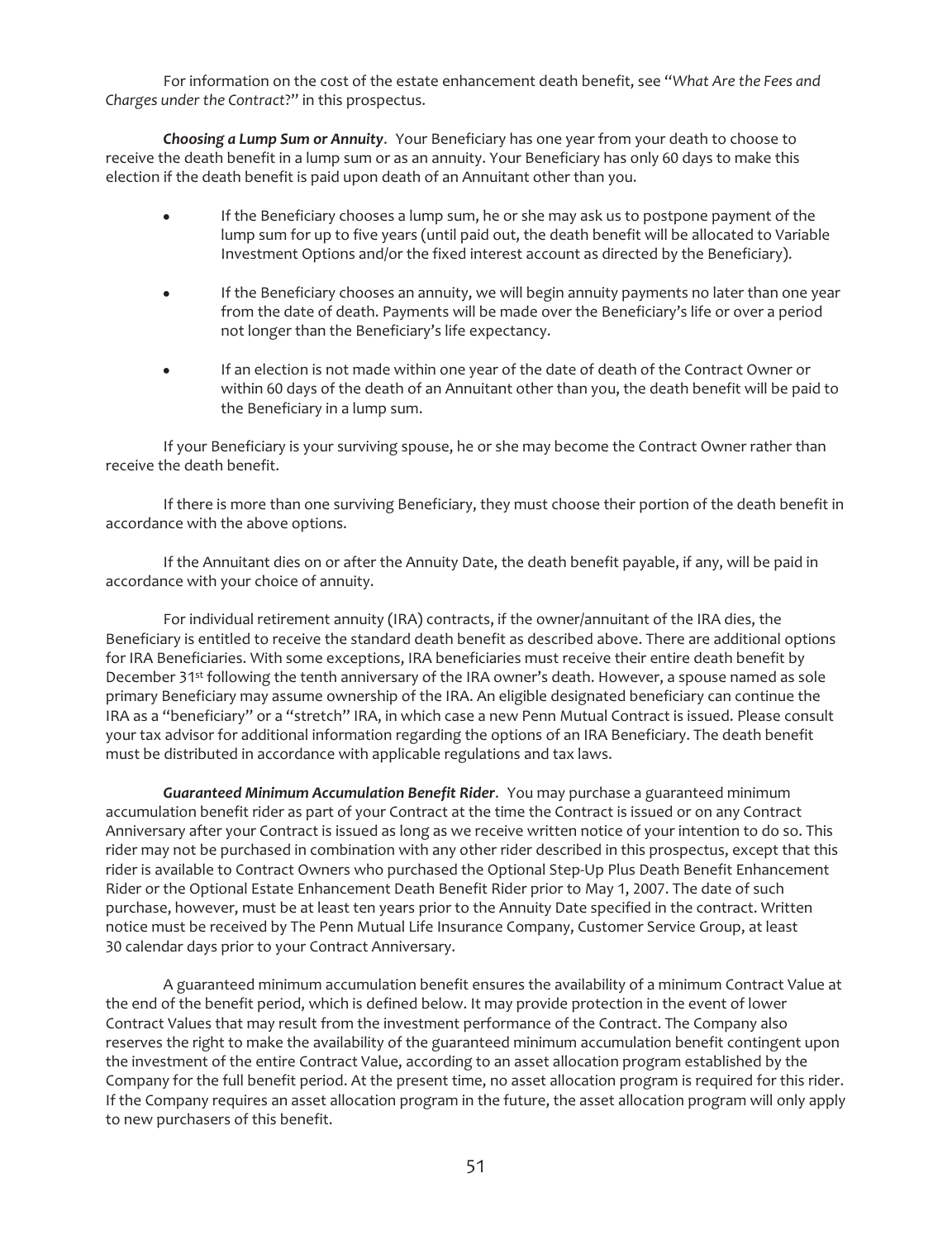The guaranteed minimum accumulation benefit will be equal to the Contract Value at the start of the benefit period, plus the amount of any subsequent purchase payments (and any purchase payment enhancements) received during the first Contract Year of the benefit period, reduced by a proportional amount for any partial withdrawals of the Contract Value during the benefit period. The reductions in the guaranteed minimum accumulation benefit will occur as of the date of each applicable partial withdrawal. If the guaranteed minimum accumulation benefit exceeds the Contract Value at the end of the benefit period, which is equal to ten years, the Company will increase the Contract Value so that it equals the guaranteed minimum accumulation benefit. At the end of the benefit period, the Contract Owner can elect to renew the guaranteed minimum accumulation benefit for a new benefit period.

The Contract Owner may elect to increase the guaranteed minimum accumulation benefit through the use of the Step-Up Benefit as of the Step-Up Benefit Date. The Step-Up Benefit Date is any Contract Anniversary starting with the 5th anniversary of the effective date of the rider. The Step-Up Benefit is the increase of the guaranteed minimum accumulation benefit to an amount equal to 100% of the Contract Value as of the Step-Up Benefit Date. Written notice must be received by The Penn Mutual Life Insurance Company, Customer Service Group, at least 30 days prior to the Contract Anniversary. An additional Step-Up Benefit can be elected on or after the 5th anniversary of the most recent Step-Up Benefit Date. Electing a Step-Up of the guaranteed minimum accumulation benefit extends the benefit period for an additional five years from the Step-Up date.

The guaranteed minimum accumulation benefit will terminate under the following conditions:

- (a) at the end of the benefit period if the guaranteed minimum accumulation benefit is not renewed;
- (b) on the Contract Anniversary immediately following receipt by the Company of a written request by the Contract Owner to discontinue the agreement;
- (c) full surrender of the Contract;
- (d) date of the first death of a Contract Owner or the date of death of the last surviving Annuitant; or
- (e) annuitization.

*Example.* Assume that there is a single initial Purchase Payment of \$100,000 applied to the Separate Account. The guaranteed minimum accumulation benefit at the start of the benefit period is \$100,000.

On the fifth Contract Anniversary, your Contract Value is \$125,000 and you have not taken any withdrawals. You elect to use the Step-Up Benefit to increase the guaranteed minimum accumulation benefit to \$125,000 and extend the benefit period an additional five years.

On the fifteenth Contract Anniversary, your Contract Value is \$110,000. The guaranteed minimum accumulation benefit exceeds your Contract Value at the end of the benefit period, and the Company increases the Contract Value to \$125,000.

*Growth & Income Protector Benefit Rider* — At the time you purchase your Contract, you may purchase a Growth & Income Protector Benefit rider for an additional charge, which includes the following enhancements to your Contract:

(1) Guaranteed Minimum Accumulation Benefit (GMAB) — This benefit allows the Annuitant or Joint Annuitant, if applicable, to receive the guaranteed return of initial purchase payments, plus a percentage of additional purchase payments, for the first 10 years, pro-rated for withdrawals. If the GMAB exceeds the contract value in year 10, the contract value will be increased to equal the GMAB.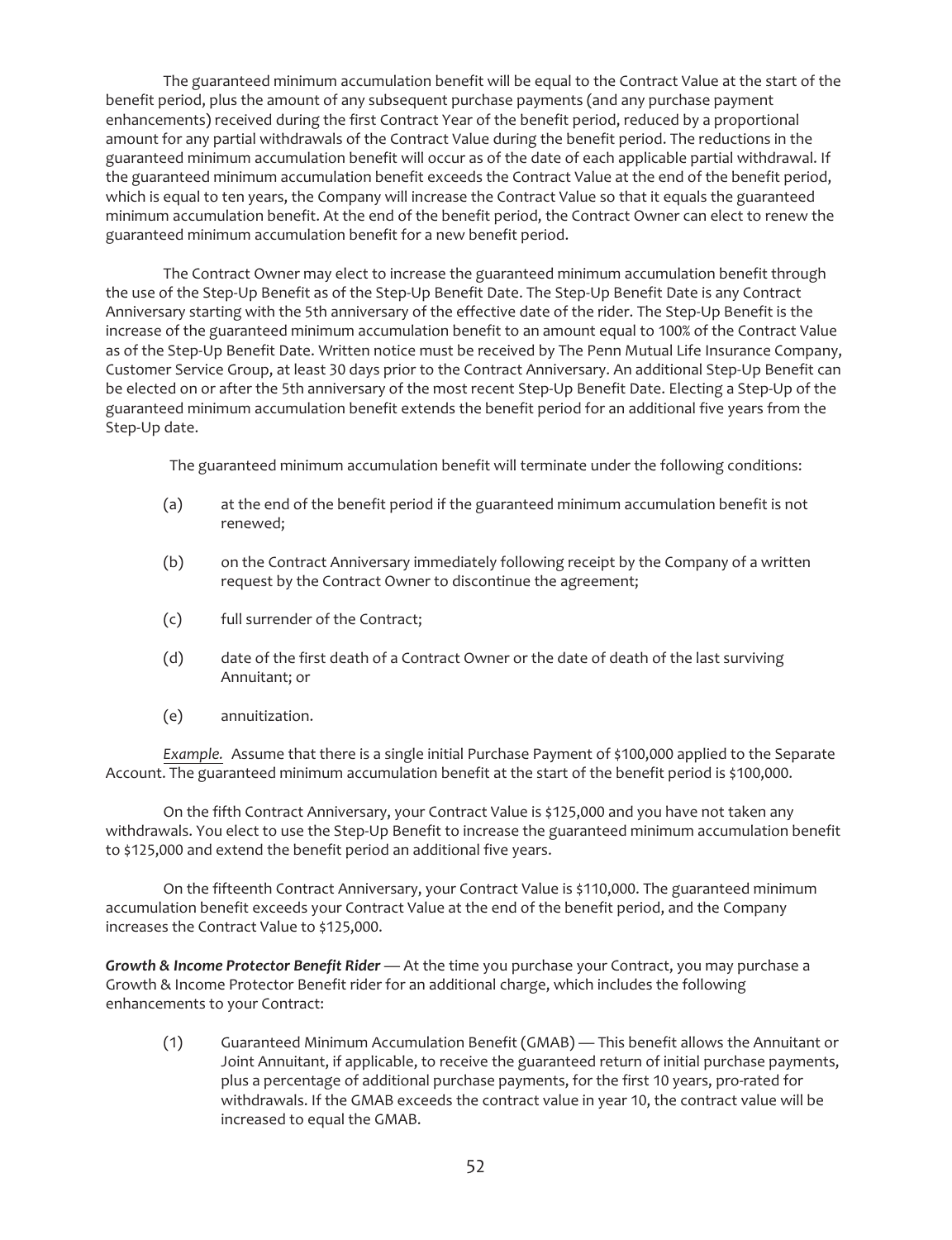- (2) Guaranteed Minimum Withdrawal Benefit This benefit permits the Annuitant or Joint Annuitant, if applicable, to receive annual minimum payments regardless of the Contract Value either for a certain period of time or for the Annuitant's lifetime or Joint Annuitant's lifetime.
- (3) Death Benefit Enhancement The Company will pay to a beneficiary upon the Annuitant's death or the last death of the Annuitant and Joint Annuitant, a death benefit enhancement in addition to the death benefit provided in your Contract.

Complete descriptions of these three enhancements are included below.

## **How do I elect the Growth & Income Protector Benefit Rider?**

You may elect the Growth & Income Protector Benefit rider at the time of purchase of your Contract for an additional charge. The Rider Effective Date is the Contract Date. This rider may not be added after you purchase your Contract and may not be selected in combination with any other Living Benefit or Death Benefit riders described in this prospectus. This rider can be purchased on a single or a joint life basis. The joint life basis permits joint annuitants, but does not allow joint ownership of the Contract.

You may elect the rider only if the Annuitant (if a Single Life Guarantee) or the younger of the Annuitant and the Joint Annuitant (if a Joint Life Guarantee) is at least 35 years old and is not older than 80 on the Contract Date. (Issue age is determined by Age Nearest Birthday.) The Contract Owner must satisfy the requirements of the base Contract.

## **Important information to note about the Growth & Income Protector Benefit Rider:**

- At the present time, there are no investment allocation restrictions required for this rider. However, the Company reserves the right to impose certain investment allocation restrictions in the future. If the Company imposes investment allocation restrictions in the future, the restrictions may apply to in-force and/or new contracts, upon the Company's discretion.
- The Contract Rider Charges are non-refundable, whether or not you have taken withdrawals while the rider is in effect. Rider Charges are subject to change in the future. (See "*Rider Charges*" section of the Prospectus for details.)
- All withdrawals, including the withdrawals made while the rider is in effect, reduce your Contract Value and Death Benefit.
- Once you elect this rider, any withdrawal will still be subject to the terms of the Contract. This includes the Free Withdrawal Amount.
- If the Withdrawal Amount is greater than the Free Withdrawal Amount, we will apply Contingent Deferred Sales Charges (See "*Contingent Deferred Sales Charge*" section of the Prospectus for details) and any other applicable charges.
- The rider may not be added after you purchase your Contract or in combination with any other riders.
- The Death Benefit Enhancement available as part of the package differs from the death benefit riders described above. (See "*What are the Supplemental Riders and Benefits that are Available*?" section of the Prospectus for details.)
- The rider can be terminated on or after the fifth Contract Anniversary.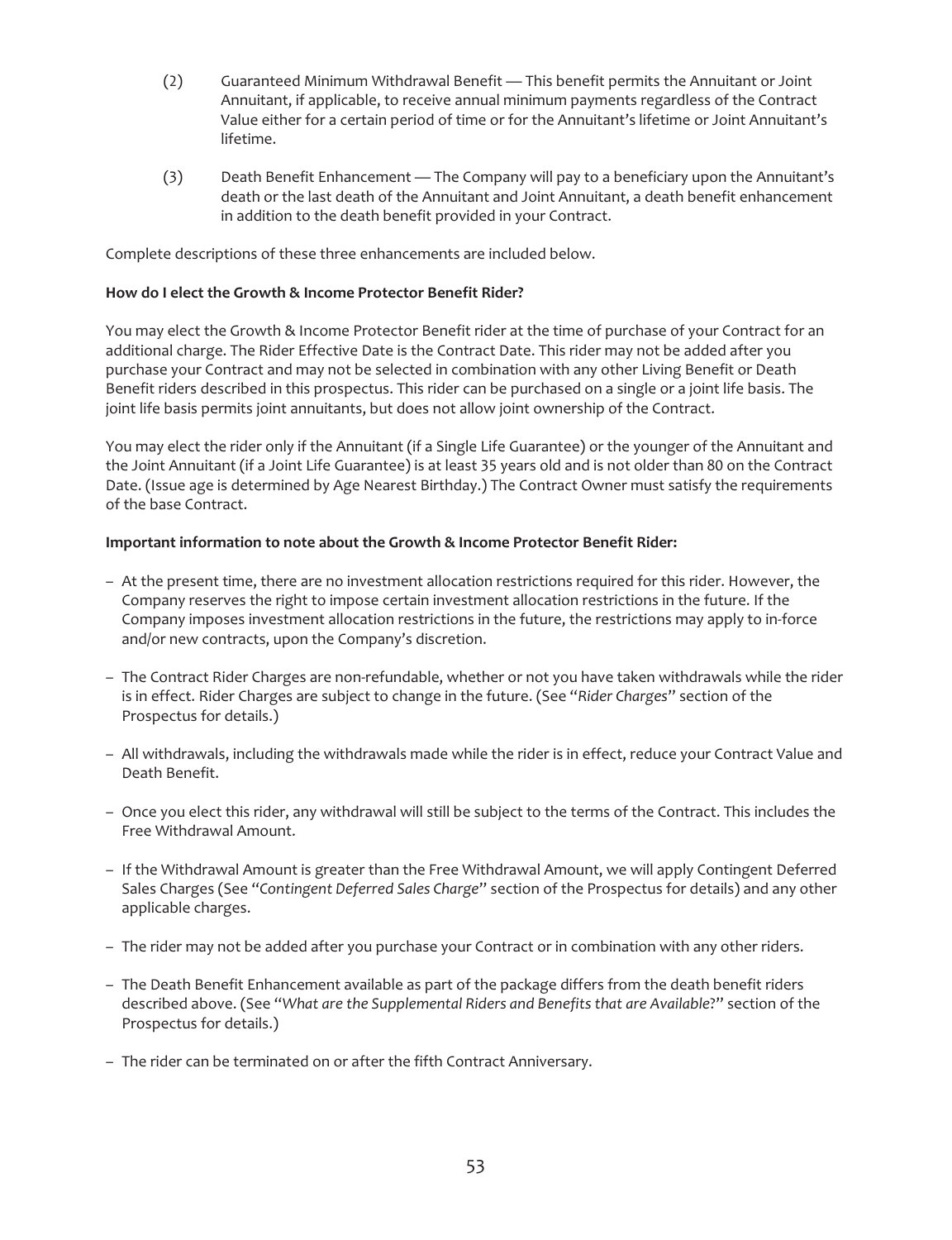## (1) **GUARANTEED MINIMUM ACCUMULATION BENEFIT**

The Guaranteed Minimum Accumulation Benefit (GMAB) will be equal to the Contract Value at the start of the benefit period, plus a percentage (set forth in the table below), of any subsequent purchase payments received during the benefit period, reduced by a proportional amount for any withdrawals during the benefit period. The benefit period is 10 years from the effective date of the rider. The reductions in the GMAB will occur as of the date of each applicable withdrawal. If the GMAB exceeds the Contract Value at the end of the benefit period, the Company will increase the Contract Value so that it equals the GMAB. At the end of 10 years, the GMAB will be automatically renewed for a new benefit period. The GMAB benefit period may also reset upon the election of a Step-Up Benefit (see below).

**Step-Up Benefit and Step-Up Benefit Date** — The Step-Up Benefit for the GMAB is the increase in the GMAB to an amount equal to 100% of the Contract Value as of the Step-Up Benefit Date. The Step-Up Benefit Date is any Contract Anniversary starting with the fifth anniversary of the effective date of the rider.

On the Step-Up Benefit Date, the Contract Owner has the option to increase both the GMAB and the Guaranteed Minimum Withdrawal Benefit (see below). If the Contract Owner elects to exercise the Step-Up Benefit, both the GMAB and the Guaranteed Minimum Withdrawal Benefit (see below) are evaluated for Step-Up. A Step-Up is effective if either the GMAB and/or the Guaranteed Minimum Withdrawal Benefit is increased to the Contract Value as of the most recent Step-Up Benefit Date.

Once a step-up has been elected and is effective, if the GMAB is increased to the Contract Value, a new 10-year benefit period begins. An additional Step-Up Benefit cannot be elected until after the fifth anniversary of the most recent Step-Up Benefit Date.

To elect a Step-Up Benefit, written notice must be received by The Penn Mutual Life Insurance Company, Annuity Customer Service, at least 30 days prior to the Contract Anniversary.

#### **How will additional Purchase Payments affect the Guaranteed Minimum Accumulation Benefit Base?**

For each 10-year benefit period, subsequent purchase payments made to the Contract will increase the Guaranteed Minimum Accumulation Benefit Base as follows:

- 100% of Purchase Payments made in years one through two
- 90% of Purchase Payments made in years three through four
- 80% of Purchase Payments made in years five through six
- 70% of Purchase Payments made in years seven through eight
- 60% of Purchase Payments made in years nine through ten

#### **How will withdrawals affect the Guaranteed Minimum Accumulation Benefit Base?**

The Guaranteed Minimum Accumulation Benefit Base will be reduced by the withdrawal in a proportional manner. The reductions in the Guaranteed Minimum Accumulation Benefit Base occur as of the date of each applicable withdrawal. The proportional reduction, which is subtracted from the GMAB base immediately prior to the withdrawal, is determined by multiplying (i) and (ii) where:

- (i) is the Guaranteed Minimum Accumulation Benefit immediately prior to the withdrawal, and
- (ii) is a ratio of the current withdrawal amount to the Contract Value immediately prior to the withdrawal.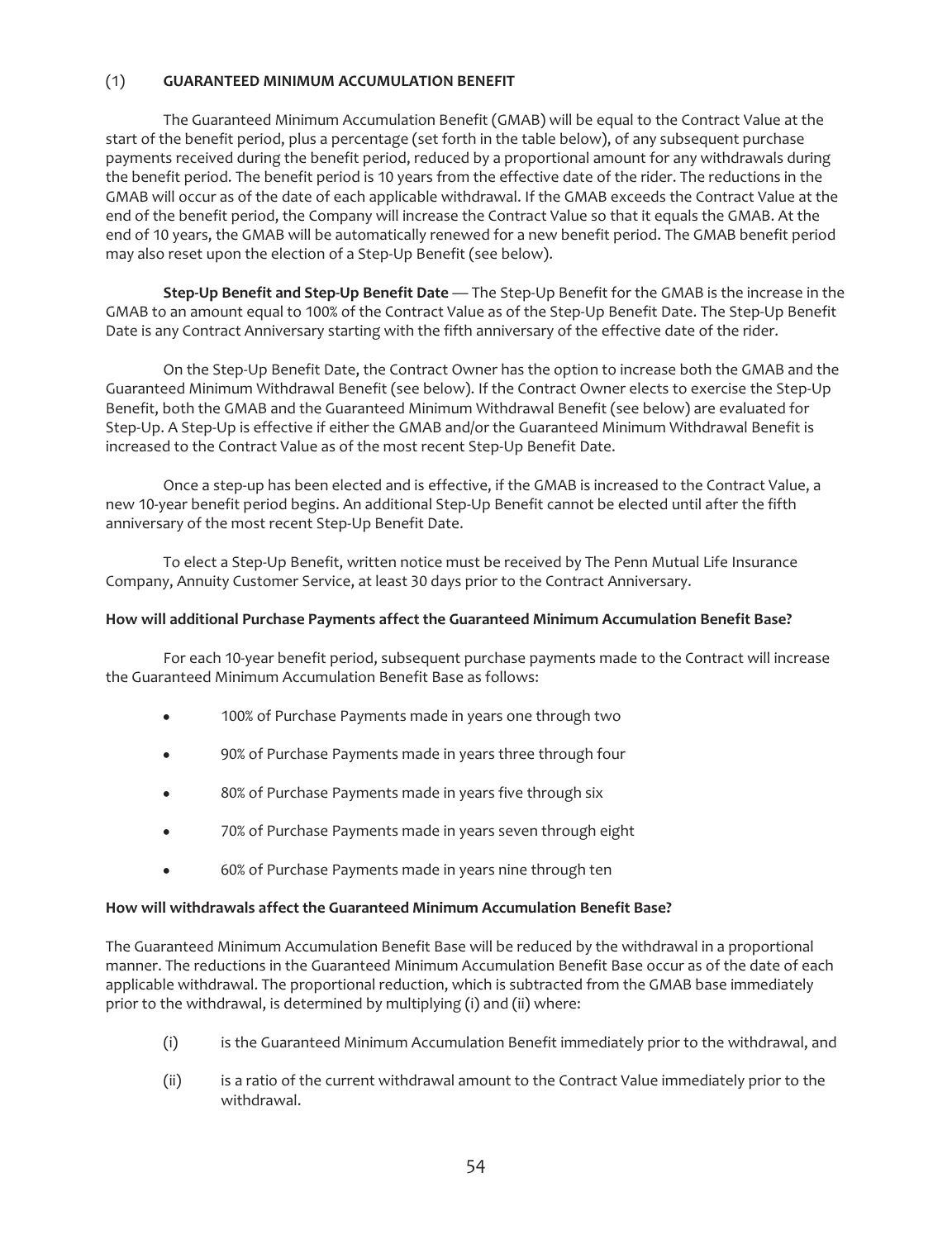Example: Assume there is a single \$7,500 withdrawal during a Contract Year. Suppose that the Contract Value and Guaranteed Minimum Accumulation Benefit Base just prior to the withdrawal are \$110,000 and \$100,000 respectively.

The Guaranteed Minimum Accumulation Benefit Base will be reduced by the following amount: Guaranteed Minimum Accumulation Benefit Base x (Withdrawal/Contract Value) = \$100,000 x  $($ \$7,500/\$110,000) = \$6,818.18

If the Contract Value just before the \$7,500 withdrawal was \$90,000, the reduction to the Guaranteed Minimum Accumulation Benefit Base would be as follows: Guaranteed Minimum Accumulation Benefit Base x (Withdrawal/Contract Value) = \$100,000 x (\$7,500/\$90,000) = \$8,333.33

## (2) **GUARANTEED MINIMUM WITHDRAWAL BENEFIT**

## **What are the two withdrawal options that I can choose with this rider?**

The Guaranteed Minimum Withdrawal Benefit allows you to receive withdrawals in guaranteed minimum amounts annually in two different ways — via the **Return of Benefit Base Withdrawal Option** or the **Guaranteed Lifetime Withdrawal Option**.

The Guaranteed Minimum Withdrawal Benefit Base (see below for description) is the starting point for determining the amounts you receive under the two minimum withdrawal options. These options are defined below and operate concurrently until one or both terminate.

- 1) **The Return of Benefit Base Withdrawal Option** You can withdraw an amount annually until the Guaranteed Minimum Withdrawal Benefit Base (see below for a description) is depleted. The amount that can be withdrawn is called the **Guaranteed Annual Withdrawal Amount**. This amount is first determined by multiplying the initial Guaranteed Minimum Withdrawal Benefit Base by the Guaranteed Annual Withdrawal Percentage. The current Guaranteed Annual Withdrawal Percentage is 7.0%.
- 2) **The Guaranteed Lifetime Withdrawal Option** You can withdraw an amount annually as long as either the Annuitant or Joint Annuitant, if applicable, is alive. The amount that can be withdrawn is called the **Guaranteed Annual Lifetime Withdrawal Amount**. This amount is first determined by multiplying the initial Lifetime Withdrawal Benefit Base by the Guaranteed Annual Lifetime Withdrawal Percentage. The current Guaranteed Annual Lifetime Withdrawal Percentage is 5.0%. Any change in the Lifetime Withdrawal Benefit Base will also change the Guaranteed Annual Lifetime Withdrawal Amount on the next Contract Anniversary.

## **How do I begin taking withdrawals?**

To begin withdrawals, call Annuity Customer Service at our toll-free customer service line.

## **What if I withdraw less than the Guaranteed Annual Withdrawal Amount or Guaranteed Annual Lifetime Withdrawal Amount?**

For both withdrawal options, you may take withdrawals equal to or less than the Guaranteed Annual Amount during each Contract Year as calculated per the above. Withdrawals in a Contract Year that do not exceed the Guaranteed Annual Amount do not affect the guaranteed amount for that option for subsequent years: if you elect to take less than or none of the Guaranteed Annual Amount in any given Contract Year, the Guaranteed Annual Amount is not increased in subsequent Contract Years. You cannot carry over any unused guaranteed withdrawal amounts to any future Contract Years.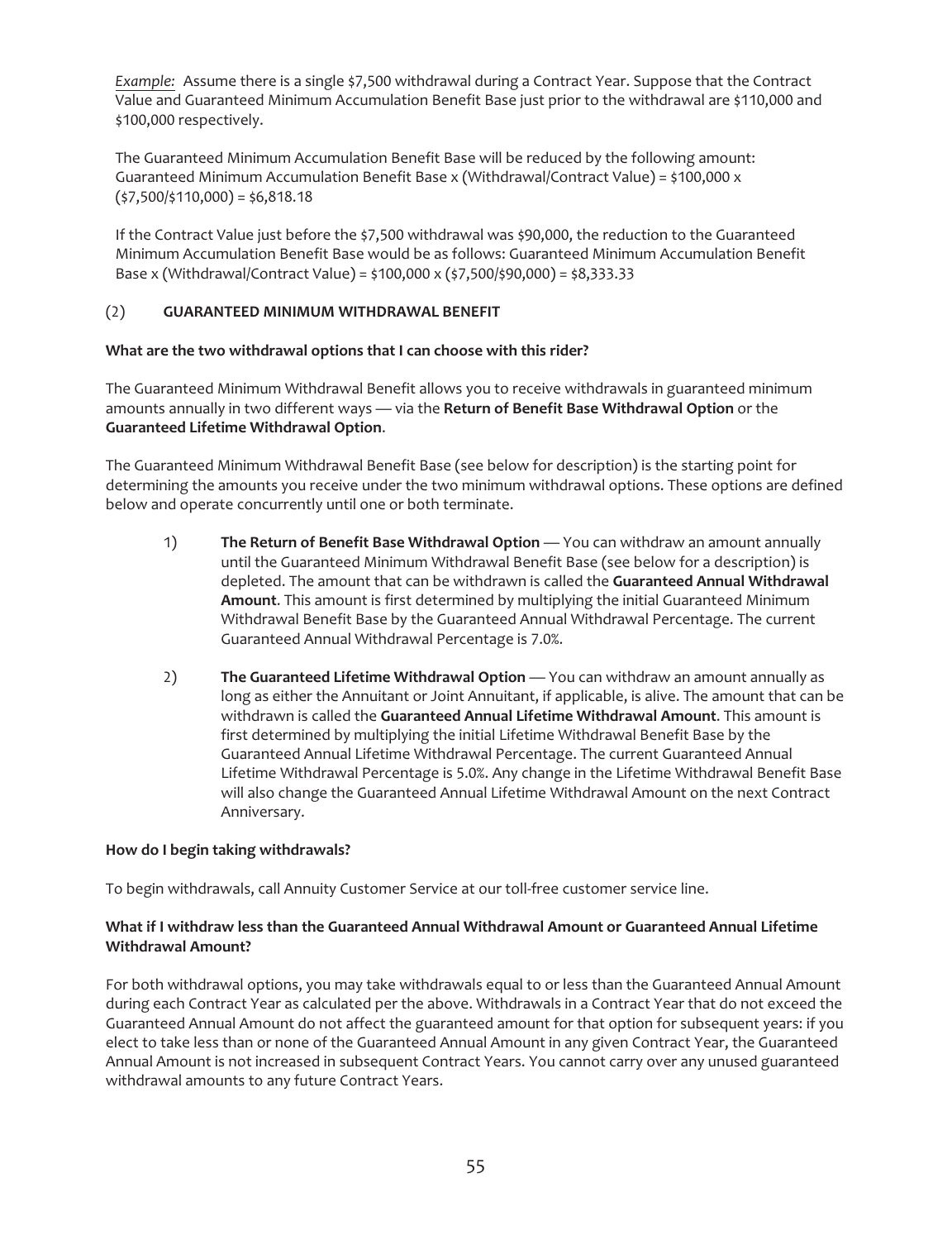*Example:* Suppose that with either withdrawal option, the Guaranteed Annual Amount is \$1,000 and you withdraw \$500 during the current Contract Year. The Guaranteed Annual Amount will not increase by \$500 in the next Contract Year.

## **What if I withdraw more than the Guaranteed Annual Amount?**

Each Contract Year, if your Contract Value is greater than zero, you may withdraw more than the Guaranteed Annual Amount in effect at the time of the withdrawal request. Any portion of a withdrawal that causes cumulative withdrawals in a given Contract Year to exceed the Guaranteed Annual Amount is referred to as an Excess Withdrawal. An Excess Withdrawal could significantly reduce your Guaranteed Minimum Withdrawal Benefit Base by more than your actual Excess Withdrawal amount. Excess Withdrawals will also reduce the amount of the future Guaranteed Annual Amount.

## **Once I select a withdrawal option, can I change to the other option?**

Even after you start withdrawing from one option, you may exchange to the other option and back as frequently as you want until one or both of them terminate. However, it is important to note that if you switch from a Return of Benefit Base Withdrawal Option to a Lifetime Benefit Base Withdrawal Option, the portion of the Guaranteed Annual Withdrawal Amount that was in excess of the Guaranteed Annual Lifetime Withdrawal Amount will be treated as an Excess Withdrawal under the Lifetime Benefit Base Withdrawal Option. This will result in a reduced Guaranteed Annual Lifetime Withdrawal Amount in subsequent years.

## **What is the Guaranteed Minimum Withdrawal Benefit Base?**

The Guaranteed Minimum Withdrawal Benefit Base is the starting point for determining the amounts you receive under the two minimum withdrawal options.

## 1) **On the Contract Date**:

The Guaranteed Minimum Withdrawal Benefit Base is the Initial Purchase Payment received and any Purchase Payment Enhancement, if applicable.

## 2) **After the Contract Date, but prior to the date of the first withdrawal**:

The Guaranteed Minimum Withdrawal Benefit Base is equal to the greater of (a) or (b), below, where:

- (a) is the sum of each Purchase Payment received and any Purchase Payment Enhancements, if applicable, accumulated on a daily basis at an annual effective rate equal to the Benefit Base Accumulation Rate (described below) until the earlier of 10 years from the Contract Date or the Benefit Base Accumulation Cease Date (described below) and the date of the first withdrawal; and
- (b) is the highest Contract Value as of any Contract Anniversary Date until the earlier of 10 years from the Contract Date or the Benefit Base Accumulation Cease Date (described below) and the date of the first withdrawal.

## 3) **On the date of the first withdrawal**:

The Guaranteed Minimum Withdrawal Benefit Base is equal to the greatest of (a), (b) or (c) below, where:

(a) is the Contract Value on the date of the first withdrawal, immediately prior to the first withdrawal;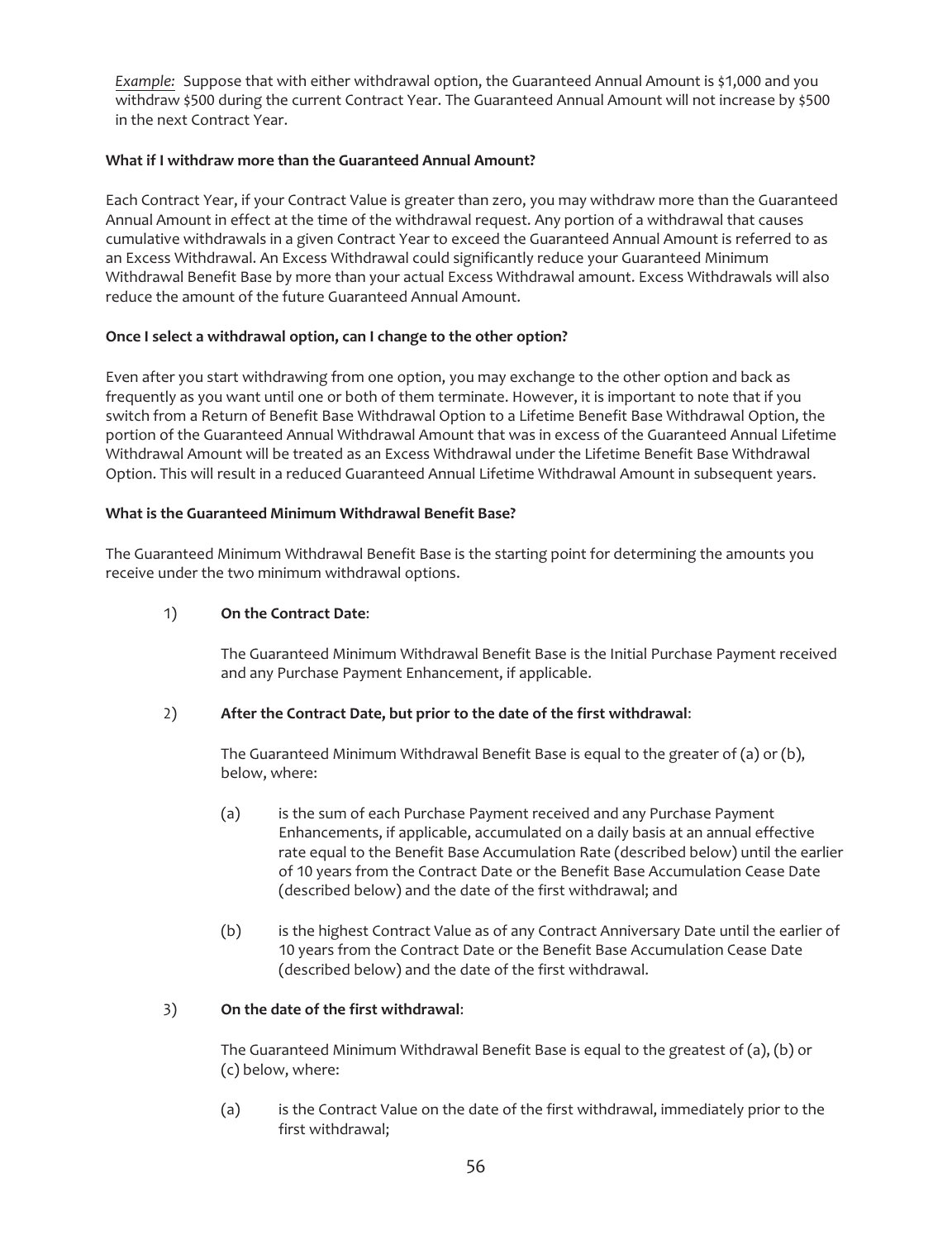- (b) is the sum of each Purchase Payment received and any Purchase Payment Enhancements, if applicable, accumulated on a daily basis at an annual effective rate equal to the Benefit Base Accumulation Rate (described below) until the earlier of 10 years from the Contract Date or the date of the first withdrawal; and
- (c) is the highest Contract Value on any Contract Anniversary Date until the earlier of 10 years and the date of the first withdrawal.

The current Benefit Base Accumulation Rate is 3% and the current Benefit Base Accumulation Cease Date is 10 years from the Contract Date. For contracts issued prior to May 4, 2009, the Benefit Base Accumulation Rate is 5% (3% for contracts issued in Washington).

## **How can the Guaranteed Minimum Withdrawal Benefit Base be affected?**

Your Benefit Base may be affected by withdrawals, step-ups or additional purchase payments.

## **Effect of Withdrawals on Guaranteed Minimum Withdrawal Benefit Base**

## 1) **Return of Benefit Base Withdrawal Option**

The Return of Benefit Base Withdrawal Option guarantees that each Contract Year you can take withdrawals up to the Return of Benefit Base Withdrawal Amount which is initially equal to the Guaranteed Annual Withdrawal Percentage multiplied by the initial Guaranteed Minimum Withdrawal Benefit Base. The current Return of Benefit Base Withdrawal Percentage is 7.0%.

If you take withdrawals less than or equal to the 7.0% Guaranteed Annual Withdrawal Amount during any Contract Year, the Guaranteed Minimum Withdrawal Benefit Base will be reduced by the dollar amount of the withdrawals until the Guaranteed Minimum Withdrawal Benefit Base is reduced to zero.

Once the 7.0% Guaranteed Annual Withdrawal Amount has been withdrawn in any Contract Year, any additional withdrawals where the full amount or a portion of the withdrawal exceeds the Guaranteed Annual Withdrawal Amount will reduce the Benefit Base in a proportional manner until it is reduced to zero. The proportional reduction is applied to the Guaranteed Minimum Withdrawal Benefit Base and is determined by multiplying (i) and (ii) where:

- i) is the Guaranteed Minimum Withdrawal Benefit Base just before the Excess Return of Benefit Base Withdrawal; and
- ii) is the ratio of the Excess Return of Benefit Base Withdrawal to the Contract Value just prior to the Excess Return of Benefit Base Withdrawal.

## 2) **Lifetime Benefit Base Withdrawal Option**

The Lifetime Withdrawal Option guarantees that each Contract Year you can take withdrawals up to the Guaranteed Annual Lifetime Withdrawal Amount which is initially equal to the Guaranteed Annual Lifetime Withdrawal Percentage multiplied by the initial Lifetime Withdrawal Benefit Base. The current Guaranteed Annual Lifetime Withdrawal Percentage is 5.0%.

If you take withdrawals less than or equal to the 5.0% Guaranteed Annual Lifetime Withdrawal Amount during any Contract Year, the Lifetime Withdrawal Benefit Base will not be adjusted;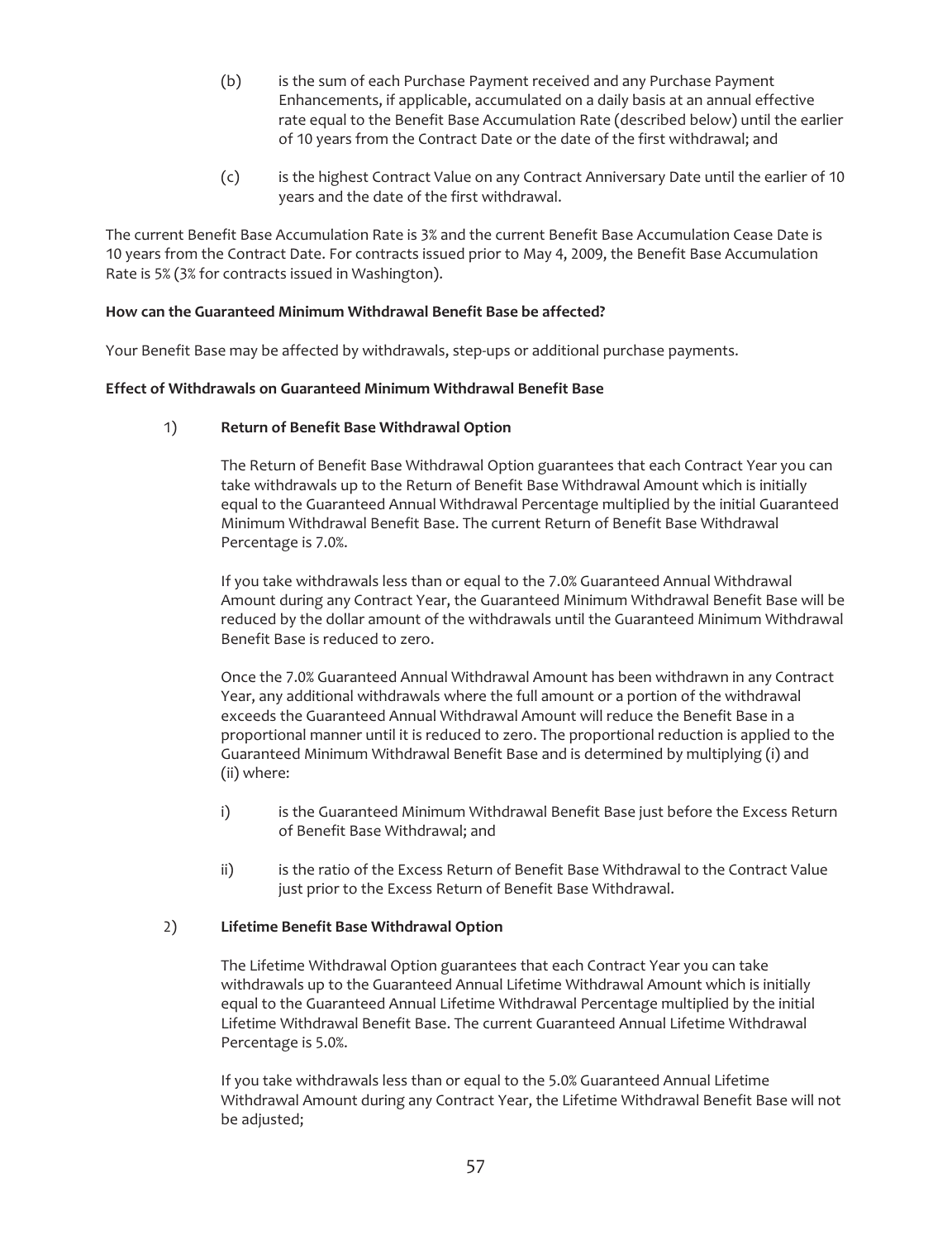If you take withdrawals greater than the 5.0% Guaranteed Annual Lifetime Withdrawal Amount during any Contract Year, the Lifetime Withdrawal Benefit Base will be reduced by the Excess Withdrawal Amount in a proportional manner. The proportional reduction is applied to the Lifetime Withdrawal Benefit Base and is determined by multiplying (i) and (ii) where:

- i) is the Lifetime Withdrawal Benefit Base just before the Excess Lifetime Withdrawal; and
- ii) is the ratio of the Excess Lifetime Withdrawal to the Contract Value just before the Excess Lifetime Withdrawal

This adjustment to your Lifetime Withdrawal Benefit Base will also result in a reduction to the Guaranteed Annual Lifetime Withdrawal Amount.

#### *Example:*

Assume that the Guaranteed Annual Withdrawal Amount (GAWA) is \$7,000 and there is a single \$7,500 withdrawal (WD) during a Contract Year. Suppose that the Contract Value (CV) and Guaranteed Minimum Withdrawal Base (GMWB) just prior to the \$500 Excess Withdrawal are \$110,000 and \$100,000, respectively:

**GAWA = \$7,000, WD = \$7,500, Excess WD = \$500, CV = \$110,000, GMWB = \$100,000**

The Guaranteed Minimum Withdrawal Base will be reduced by the following amount: GMWB x (Excess WD/CV) = \$100,000 x (\$500/\$110,000) = \$454.5

The Guaranteed Annual Withdrawal Amount will be reduced by the following amount: Previous GAWA x (Excess WD/CV) = \$7,000 x (\$500/\$110,000) = \$31.82

If the Contract Value just before the \$500 Excess Withdrawal was \$90,000: **GAWA = \$7,000, WD = \$7,500, Excess WD = \$500, CV = \$90,000, GMWB = \$100,000**

The Guaranteed Minimum Withdrawal Base will be reduced by the following amount: GMWB x (Excess Withdrawal/Contract Value) = \$100,000 x \$500/\$90,000) = \$555.5

Guaranteed Annual Withdrawal Amount will be reduced as follows: Previous GAWA x (Excess WD/CV) = \$7,000 x (\$500/\$90,000) = \$38.89

#### **Effect of Step-Ups on Guaranteed Minimum Withdrawal Benefit Base**

**Optional Step-Up Benefit and Return of Benefit Base**: After the first withdrawal, on each Step-Up Benefit Date, if the Contract Owner elects a Step-Up and the Contract Value is greater than the Guaranteed Minimum Withdrawal Benefit Base, then the Guaranteed Minimum Withdrawal Benefit Base will be increased to an amount equal to 100% of the Contract Value as of the Step-Up Benefit Date. The Step-Up Benefit Date is any Contract Anniversary starting with the 5th Contract Anniversary. An additional step-up benefit cannot be elected until after the 5th anniversary of the most recent Step-Up Benefit Date.

Once a step-up has been elected and is effective, if the Guaranteed Minimum Withdrawal Benefit Base is increased to the Contract Value as of the most recent Step-Up Benefit Date, the new Guaranteed Minimum Withdrawal Benefit Base replaces the previous benefit base. A new Guaranteed Annual Withdrawal Amount will commence as of the most recent Step-Up Benefit Date and will equal the Contract Value as of the Step-Up Benefit Date multiplied by the Guaranteed Annual Withdrawal Percentage.

To elect a Step-Up Benefit, written notice must be received by The Penn Mutual Life Insurance Company, Annuity Customer Service, at least 30 days prior to the Contract Anniversary.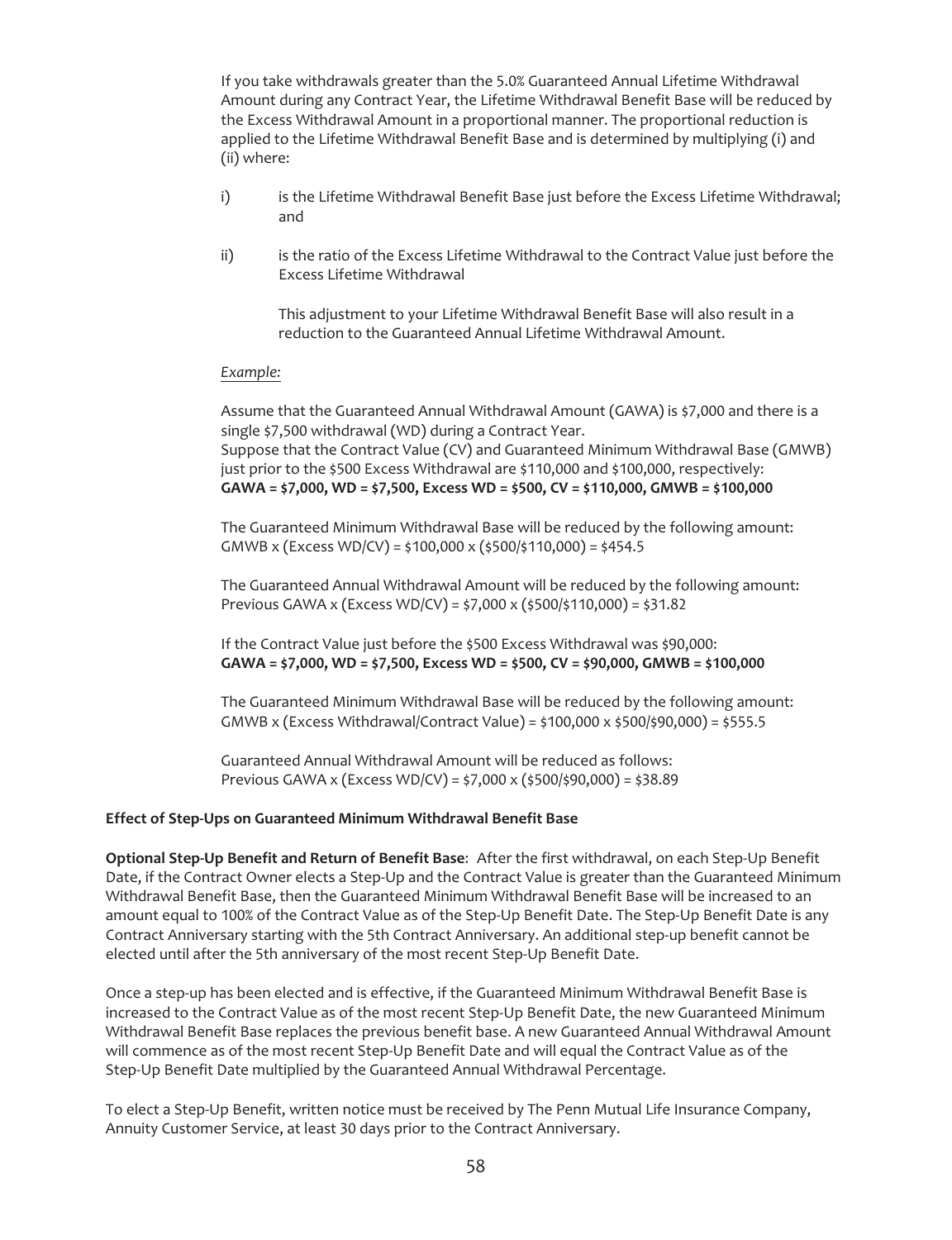**Optional Step-Up Benefit and Lifetime Benefit Base**: After the first withdrawal, on each Step-Up Benefit Date, if the Contract Owner elects a Step-Up and the Contract Value is greater than the Step-Up Benefit for the Lifetime Withdrawal Benefit Base, then the Lifetime Withdrawal Benefit Base will be increased to an amount equal to 100% of the Contract Value as of the Step-Up Benefit Date. The Step-Up Benefit Date is any Contract Anniversary starting with the 5th Contract Anniversary. An additional step-up benefit cannot be elected until after the 5th anniversary of the most recent Step-Up Benefit Date.

Once a step-up has been elected and is effective, if the Lifetime Withdrawal Benefit Base is increased to the Contract Value as of the most recent Step-Up Benefit Date, the new Lifetime Withdrawal Benefit Base replaces the previous benefit base. A new Guaranteed Annual Lifetime Withdrawal Amount will commence as of the most recent Step-Up Benefit Date and will equal the Contract Value as of the Step-Up Benefit Date multiplied by the Guaranteed Annual Lifetime Withdrawal Percentage.

To elect a Step-Up Benefit, written notice must be received by The Penn Mutual Life Insurance Company, Annuity Customer Service, at least 30 days prior to the Contract Anniversary.

## **Effect of Additional Purchase Payments made after the date of first withdrawal on Guaranteed Minimum Withdrawal Benefit Base**

As long as the Contract Value is positive, additional Purchase Payments will increase the Guaranteed Minimum Withdrawal Benefit Base, for both withdrawal options, on a dollar-for-dollar basis. The Guaranteed Annual Withdrawal Amount (or Guaranteed Lifetime Withdrawal Amount) will be increased by the amount of the additional Purchase Payment to the Guaranteed Minimum Withdrawal Base multiplied by the applicable Guaranteed Annual Withdrawal Percentage (or Guaranteed Annual Lifetime Withdrawal Percentage).

## **What happens to withdrawal benefits if the Contract Value is reduced to zero?**

If the Contract Value is reduced to zero and any benefits are due under either of the two withdrawal options, no additional Purchase Payments will be accepted and the remaining minimum withdrawals will be made as follows:

The Owner has the option to receive the remaining Guaranteed Minimum Withdrawal Benefit payment under either of the two withdrawal options:

- (a) If you choose the Return of Benefit Base Withdrawal Option, you will receive the remaining Guaranteed Annual Withdrawal Amount not yet withdrawn in the current Contract Year. In subsequent Contract Years, you will receive the Guaranteed Annual Withdrawal Amount in effect as of the date that the Contract Value was reduced to zero until your Guaranteed Withdrawal Benefit Base Remaining is depleted.
- (b) If you choose the Lifetime Withdrawal Option, you will receive the remaining Guaranteed Annual Lifetime Withdrawal Amount not yet withdrawn in the current Contract Year. In subsequent Contract Years, you will receive the Guaranteed Annual Lifetime Withdrawal Amount in effect as of the date that the Contract Value was reduced to zero.
- (c) If you do not specify a withdrawal option, the default option is the Lifetime Withdrawal Option.

#### **What if the Contract Value is reduced to zero due to Excess Withdrawals?**

If the Contract Value is reduced to zero in a Contract Year where:

- (1) The Guaranteed Annual Lifetime Withdrawal Amount is reduced to zero due to the impact of withdrawals in excess of the Guaranteed Annual Lifetime Withdrawal Amount, and
- (2) The Guaranteed Minimum Withdrawal Benefit Base is positive,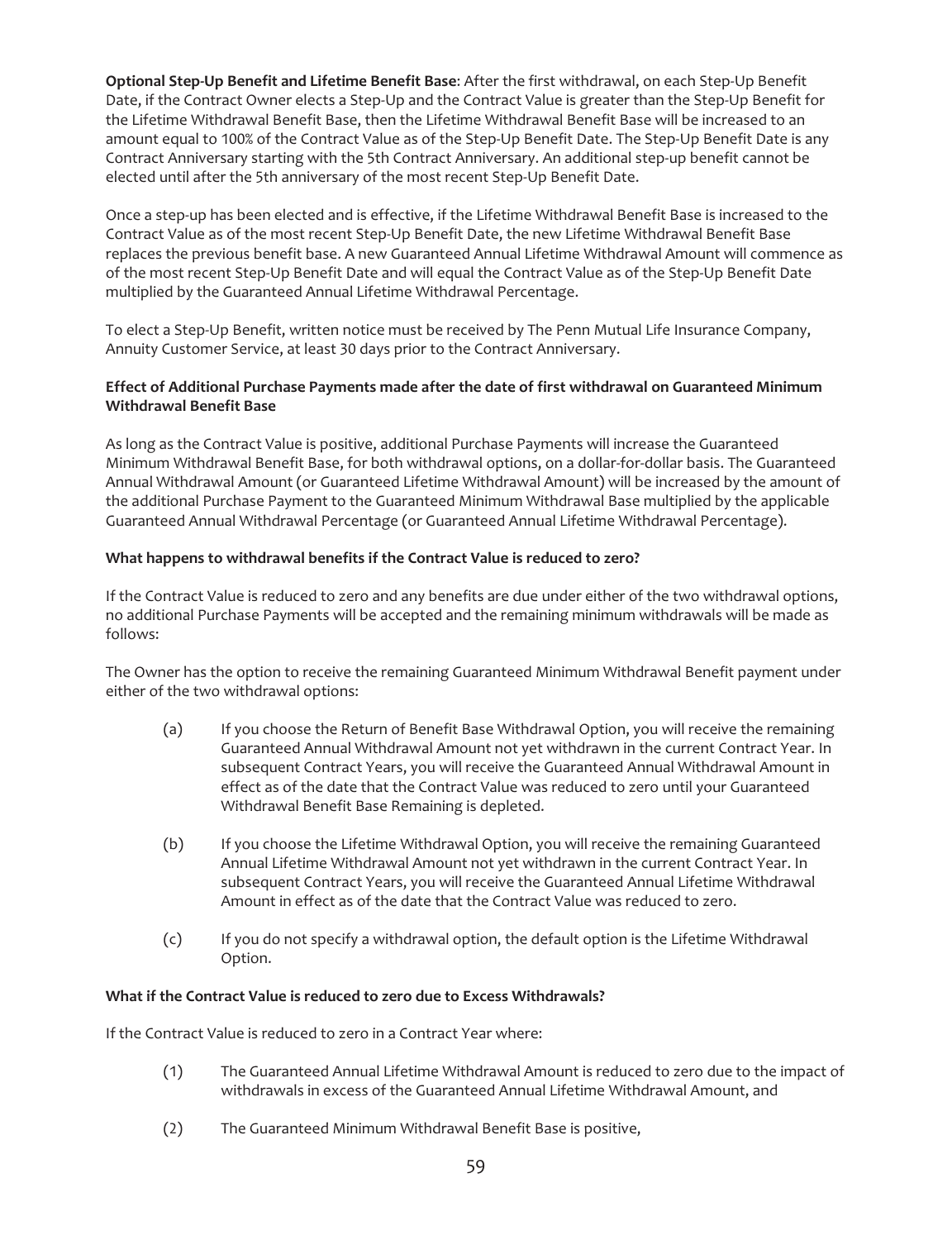you will receive the remaining minimum withdrawals under the Return of Benefit Base Withdrawal Option only. In the Contract Year in which the Contract Value is reduced to zero, we will pay the Guaranteed Annual Withdrawal Amount not yet withdrawn. In subsequent Contract Years, we will pay the Guaranteed Annual Withdrawal Amount, in effect as of the date that the Contract Value was reduced to zero, or any remaining Guaranteed Minimum Withdrawal Benefit Base, if less.

Remaining minimum withdrawal payments are made on an annual basis in a Contract Year. If the total remaining minimum withdrawals due each Contract Year are less than \$100, the remaining payments will be commuted and a lump sum will be paid.

If the remaining minimum withdrawals are based on the Guaranteed Annual Lifetime Withdrawal Amount, such payments will be commuted using the then currently available annuity factors for a single life annuity under the Contract. If the remaining minimum withdrawals are based on the Guaranteed Annual Withdrawal Amount, the remaining Benefit Base will be paid.

**Effect of Required Minimum Distributions on Guaranteed Minimum Withdrawal Benefit** — If you have elected required minimum distribution (RMD) withdrawals and your contract was in effect through at least one calendar year-end, you will automatically receive the Contract Year's RMD requirement according to the Code. If the RMD withdrawal is in excess of the Guaranteed Withdrawal Amount, the impact of the RMD withdrawal on the Guaranteed Minimum Withdrawal Benefit Base will be as follows:

> **Return of Benefit Base Withdrawal Option**: The RMD withdrawal will reduce the Guaranteed Minimum Withdrawal Base by the dollar amount of the withdrawal.

**Lifetime Withdrawal Option**: The RMD withdrawal will not reduce the Lifetime Withdrawal Benefit Base.

This treatment of the excess of the RMD withdrawal over the Guaranteed Withdrawal Amount will apply only in relation to the required minimum distribution based on the value of the Contract, including the actuarial present value of any optional death benefit or living benefit riders elected.

**Benefit Available on Annuity Date** — If the Annuity Date occurs while the rider is in effect, upon your request, you may elect one of the following options:

- (a) **Default Annuity Option**: Apply the Contract Value to any of the annuity options available in the Annuity Options section of the Contract;
- (b) **Lifetime Withdrawal Option**: Request that as of the annuity payment commencement date, annuity payments are made each year equal to the Guaranteed Annual Lifetime Withdrawal Amount until the death of the Annuitant for Single Life Guarantees, or the death of the survivor of the Annuitant and Joint Annuitant for Joint Life Guarantees;
- (c) **Return of Benefit Base Withdrawal Option**: Request that as of the annuity payment commencement date, the remaining Guaranteed Minimum Withdrawal Benefit Base is paid out in the form of annuity payments. Each year, these annuity payments will equal the lesser of the Guaranteed Annual Withdrawal Amount or the remaining Guaranteed Minimum Withdrawal Benefit Base. These annuity payments will be made until the earlier of the death of the Annuitant for Single Life Guarantees, or the death of the survivor of the Annuitant and Joint Annuitant for Joint Life Guarantees or the date that the Guaranteed Minimum Withdrawal Benefit Base is reduced to zero.

Our Administrative Office must receive a written notice at least 30 days prior to the current Annuity Date. If annuity payments are to commence and none of the above elections have been made, then the default annuity option in your Contract will apply.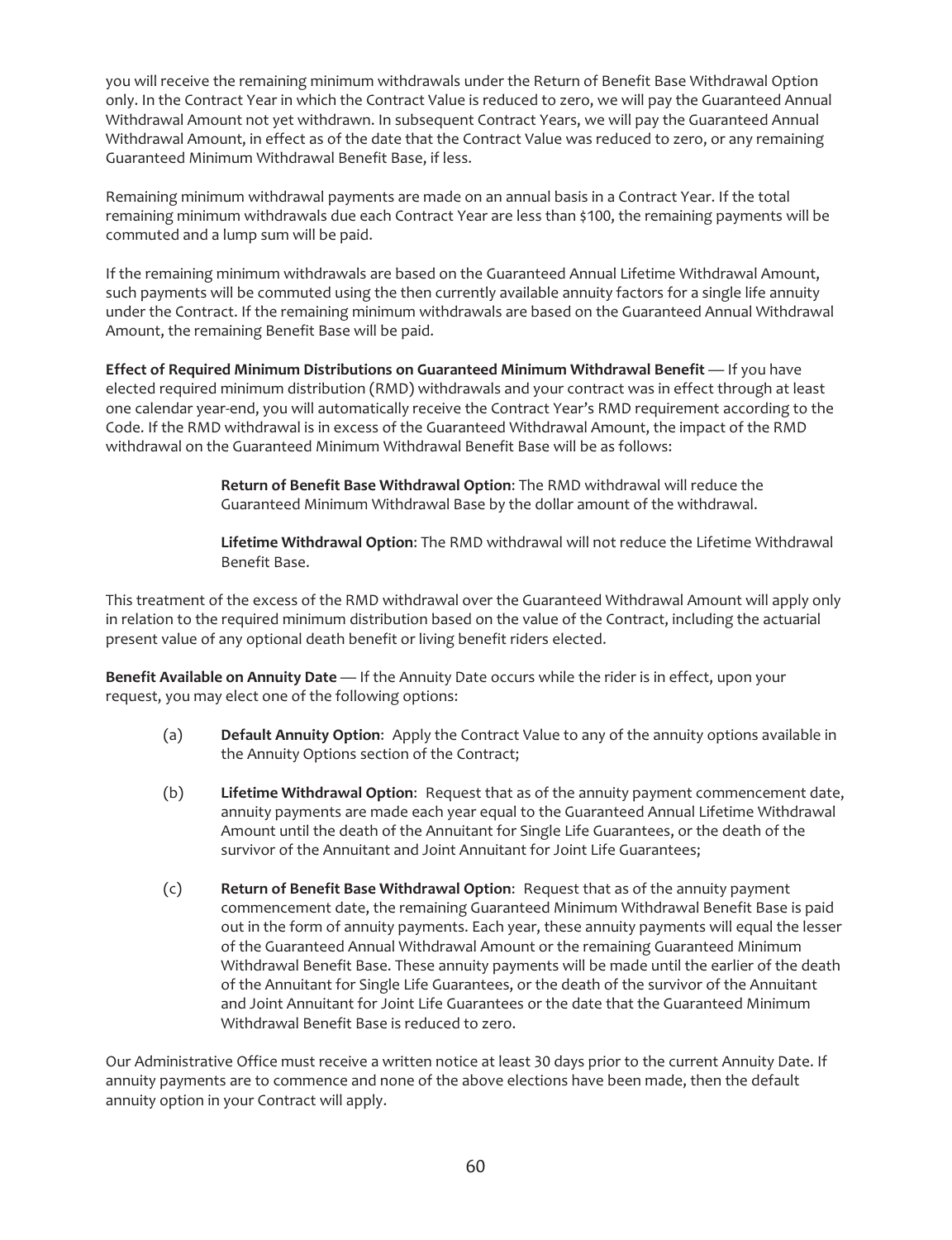## **Single and Joint Life Guarantees**

The Growth & Income Protector Benefit can be purchased on a single or a joint life basis. Under a Single Life Guarantee, the Guaranteed Annual Withdrawal Amounts are guaranteed over the lifetime of the Annuitant under the Lifetime Withdrawal Option, or until the Guaranteed Minimum Withdrawal Benefit Base is depleted under the Return of Benefit Option.

Under a Joint Life Guarantee, the Guaranteed Annual Lifetime Withdrawal Amount is guaranteed over the lifetime of the Annuitant and Joint Annuitant under the Lifetime Withdrawal Option, or until the Guaranteed Minimum Withdrawal Benefit Base is depleted under the Return of Benefit Option. (Note that the Lifetime Withdrawal Option is not available if withdrawals begin prior to the younger of the Annuitant or Joint Annuitant attaining age 59 1/2.) You must specify the Joint Annuitant on your application. The Joint Annuitant must be the spouse of the Annuitant on the rider effective date. The Joint Annuitant also must always be the Contract Owner's primary beneficiary.

## **Can I convert a Single Life Guarantee to a Joint Life Guarantee and vice-versa?**

You cannot convert a Single Life Guarantee to a Joint Life Guarantee.

If you have a Joint Life Guarantee, and have not taken any withdrawals, you can change a Joint Life Guarantee to a Single Life Guarantee and pay the Rider Charge for a Single Life Guarantee.

## **Can I change the Annuitant or Joint Annuitant?**

You cannot change the primary Annuitant. However, you may change the Joint Annuitant under certain circumstances. The Joint Annuitant can be changed to the Annuitant's current spouse, if no withdrawals have been taken.

If a withdrawal has been taken, the Joint Annuitant cannot be changed. The Joint Annuitant can be removed from the Contract, but the charge for the rider would remain at the Joint Life Guarantee charge, and the Withdrawal Percentage would not change.

If no withdrawals have been taken, the guarantee and the associated Rider Charge convert to a Single Life Guarantee based on the Joint Annuitant's lifetime. If withdrawals have been taken, the guarantee and the Rider Charge do not change and the Withdrawal Amount applies to the Joint Annuitant's lifetime.

Note that the Joint Life Guarantee option acts like a second to die policy. Therefore, the Contract with the Joint Life Guarantee option is set up with one owner and two annuitants. Upon the death of the first annuitant, the second annuitant becomes the successor owner. The Contract then stays in force, and the living benefit features continue until the death of the second annuitant. Also note that the successor owner has no contractual rights while the Contract Owner is alive and steps into ownership upon the death of the Contract Owner.

## (3) **DEATH BENEFIT ENHANCEMENT**

The Growth & Income Protector Benefit rider has a Death Benefit that is payable prior to the Annuity Date upon the Annuitant's death or the last death of the Annuitant and Joint Annuitant. This Death Benefit Enhancement is paid only if the Death Benefit Enhancement Benefit Base, described below, is greater than the standard death benefit provided by the Contract. This amount cannot be less than zero or greater than \$1,000,000. There is no additional charge for the Death Benefit Enhancement payable under the rider. This Death Benefit Enhancement is paid upon receipt of due proof of Annuitant death or the last death of the Annuitant and Joint Annuitant and the necessary forms to make payment to a beneficiary.

## **Death Benefit Enhancement Benefit Base**

The value of the Death Benefit Enhancement Benefit Base depends upon when you make your first withdrawal.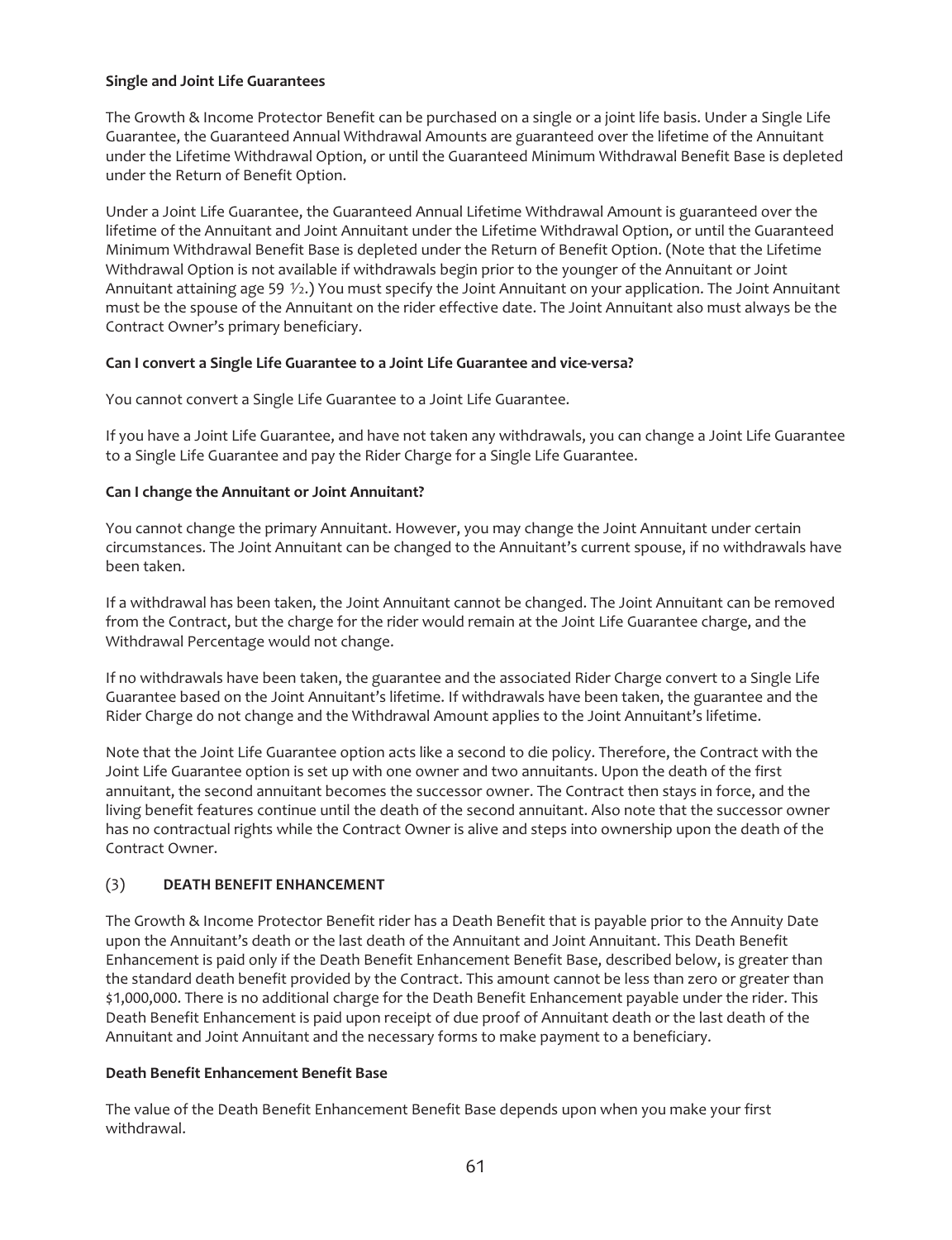The Death Benefit Enhancement Benefit Base equals:

## 1. **On the Contract Date**:

The Initial Purchase Payment received plus any Purchase Payment Enhancement, if applicable;

## 2. **After the Contract Date, but prior to the first withdrawal**:

Equal to the greater of (a) or (b) below, where:

- (a) is the sum of  $(1)$  plus  $(2)$ , where:
	- (1) is the Contract Value on the rider effective date accumulated on a daily basis at a rate of 3% (5% for Contracts issued prior to May 4, 2009 except in Washington) until the earliest of
		- (i) 10 years from the Contract Date;
		- (ii) the attainment of age 80 by the Annuitant for Single Life Guarantees or by the younger of the Annuitant and the Joint Annuitant for Joint Life Guarantees; and
		- (iii) the date of the first withdrawal;
	- (2) is each additional Purchase Payment received after the rider effective date but prior to the first withdrawal, accumulated on a daily basis at a rate of 3% (5% for Contracts issued prior to May 4, 2009 except in Washington) until the earliest of
		- (i) 10 years from the Contract Date;
		- (ii) the attainment of age 80 by the Annuitant for Single Life Guarantees or by the younger of the Annuitant and the Joint Annuitant for Joint Life Guarantees; and
		- (iii) the date of the first withdrawal;
- (b) is the highest Contract Value on any Contract Anniversary until the earliest of:
	- (1) 10 years from the Contract Date;
	- (2) the attainment of age 80 by the Annuitant for Single Life Guarantees or by the younger of the Annuitant and the Joint Annuitant for Joint Life Guarantees; and
	- (3) the date of the first withdrawal.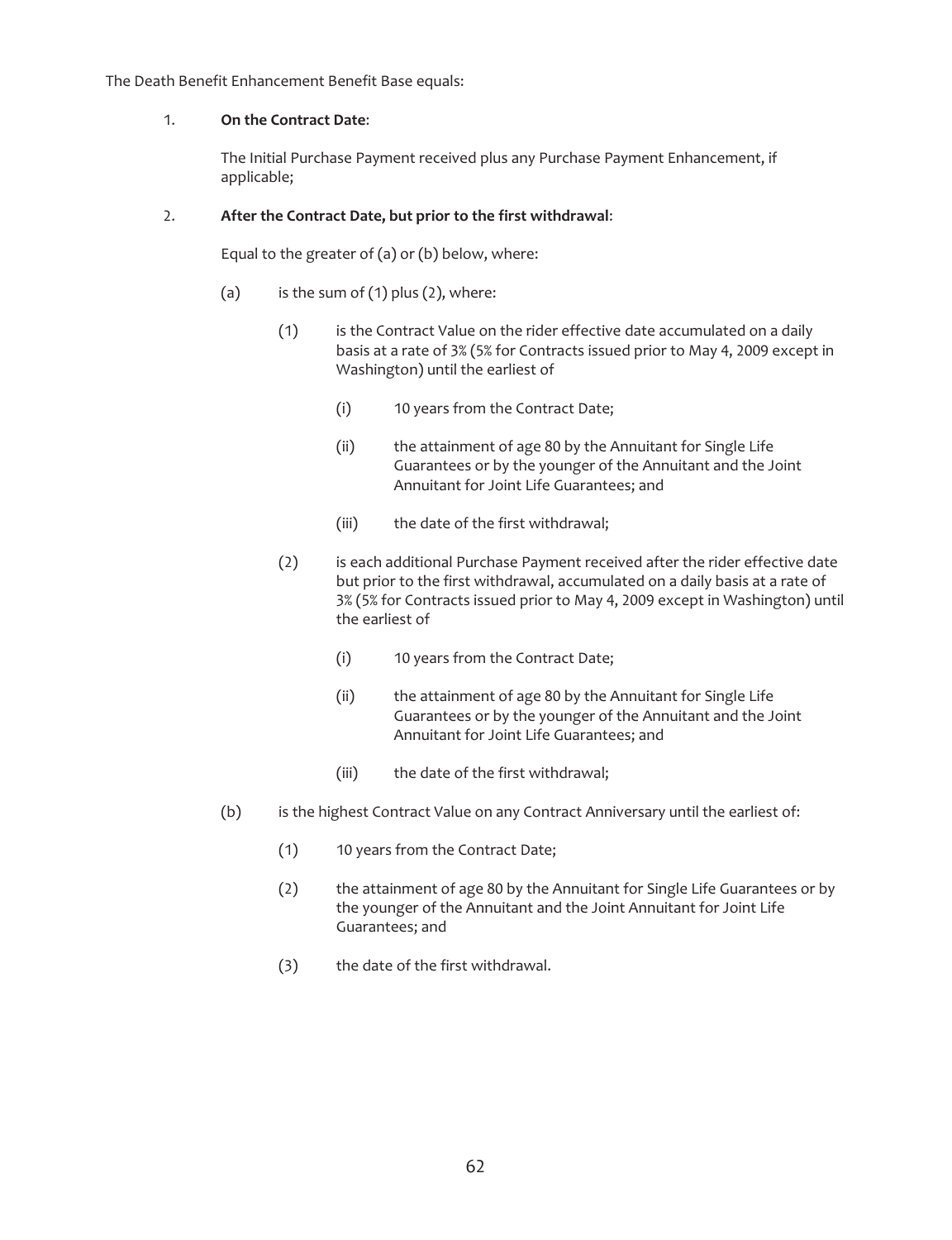## 3. **On the date of first withdrawal after the Contract Date:**

Equal to the greatest of  $(a)$ ,  $(b)$  or  $(c)$  below, where:

- (a) is the sum of  $(1)$  plus  $(2)$ , where:
	- (1) is the Contract Value on the rider effective date accumulated on a daily basis at a rate of 3% (5% for Contracts issued prior to May 4, 2009 except in Washington) until the earliest of
		- (i) 10 years from the Contract Date;
		- (ii) the attainment of age 80 by the Annuitant for Single Life Guarantees or by the younger of the Annuitant and the Joint Annuitant for Joint Life Guarantees; and
		- (iii) the date of the first withdrawal;
	- (2) is each additional Purchase Payment received after the rider effective date but prior to the first withdrawal, accumulated on a daily basis at a rate of 3% (5% for Contracts issued prior to May 4, 2009 except in Washington) until the earliest of
		- (i) 10 years from the Contract Date;
		- (ii) the attainment of age 80 by the Annuitant for Single Life Guarantees or by the younger of the Annuitant and the Joint Annuitant for Joint Life Guarantees; and
		- (iii) the date of the first withdrawal;
- (b) is the highest Contract Value on any Contract Anniversary until the earlier of 10 years from the Contract Date and the date of the first withdrawal; and
- (c) is the Contract Value on the date of the first withdrawal, just before the first withdrawal.

## 4. **After the date of first withdrawal:**

If and only if there is a step-up of the Withdrawal Benefit Base, the Death Benefit Enhancement Base automatically increases to 100% of the Contract Value until the attainment of age 80 by the Annuitant for Single Life Guarantees, or by the younger of the Annuitant and the Joint Annuitant for Joint Life Guarantees.

## **What are the effects of withdrawals on the Death Benefit Enhancement Benefit Base?**

If you withdraw less than or equal to the Guaranteed Withdrawal Amount in effect at the time of request during each Contract Year, the Death Benefit Enhancement Benefit Base is reduced by the dollar amount of the withdrawal. This is the case even when RMD withdrawals exceed the Guaranteed Withdrawal Amount.

If you withdraw greater than the Guaranteed Withdrawal Amount in effect at the time of request during each Contract Year, then the amount that is in excess of the Guaranteed Withdrawal Amount is an Excess Withdrawal. Excess Withdrawals reduce the Death Benefit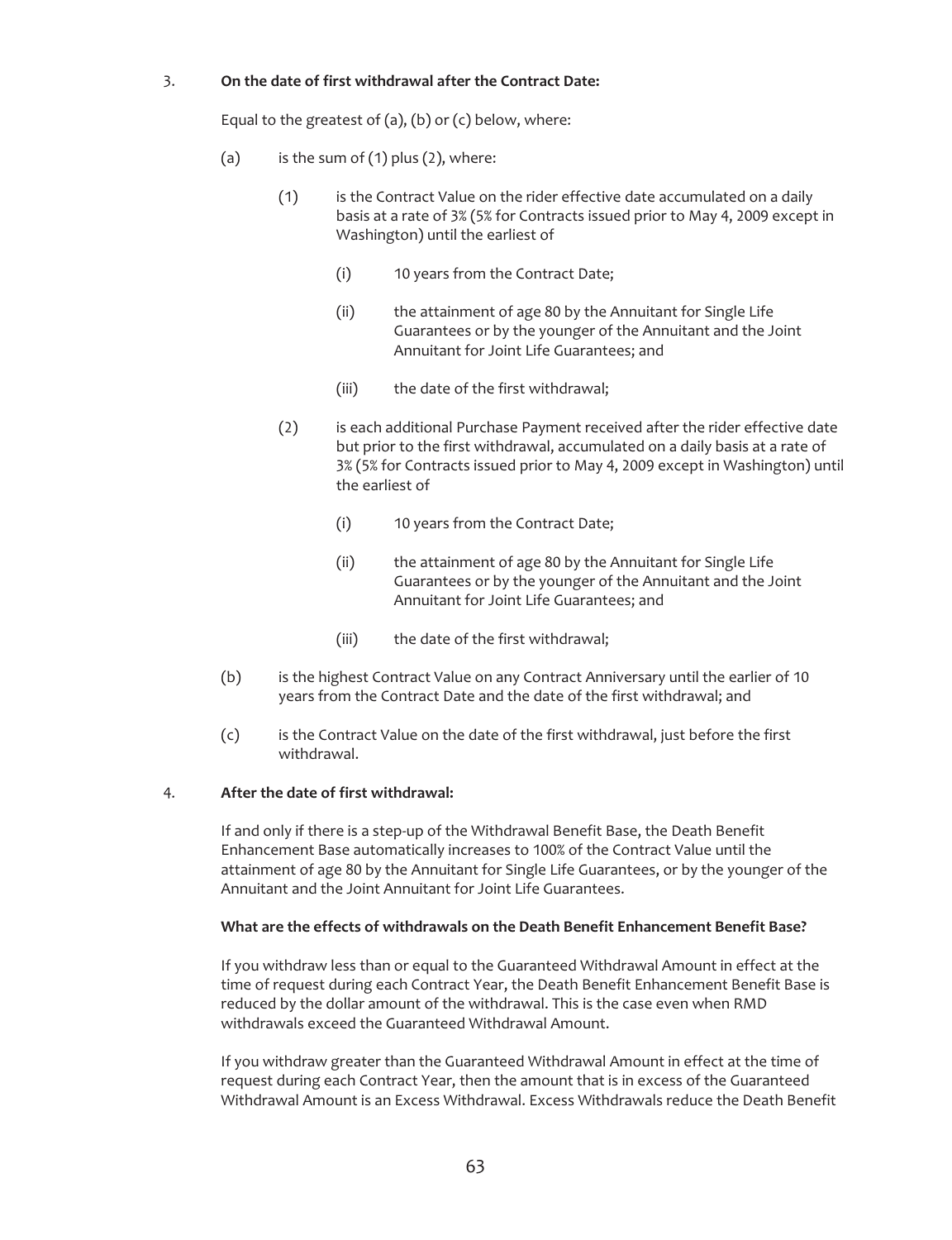Enhancement Benefit Base. The reduction is determined by multiplying the Excess Withdrawal by the ratio of (a) to (b), where:

- (a) is the Death Benefit Enhancement Benefit Base immediately prior to the Excess Withdrawal; and
- (b) is the Contract Value just before the withdrawal of the Excess Withdrawal.

#### **What are the effects of additional Purchase Payments on the Death Benefit Enhancement Benefit Base?**

If you make any Purchase Payments after the date of the first withdrawal, the Death Benefit Enhancement Benefit Base will be increased on a dollar-for-dollar basis.

#### **Step-Up Benefit and Step-Up Benefit Date**

The Step-Up Benefit for the Death Benefit Enhancement Benefit Base is the increase in the Death Benefit Enhancement Benefit Base to an amount equal to 100% of the Contract Value as of the Step-Up Benefit Date. The Step-Up Benefit Date is any Contract Anniversary starting with the 5th anniversary of the effective date of the rider. An additional step-up benefit cannot be elected until after the 5th anniversary of the most recent Step-Up Benefit Date.

On the Step-Up Benefit Date, the Contract Owner has the option to increase the Guaranteed Minimum Withdrawal Benefit (see above) as of the Step-Up Benefit Date. Any increase in the Guaranteed Minimum Withdrawal Benefit Base as a result of a Step-Up Benefit will increase the Death Benefit Enhancement Benefit Base as of the Step-Up Benefit Date until age 80. The Death Benefit Enhancement Benefit Base cannot step up independently from the Guaranteed Minimum Withdrawal Benefit Base.

To elect a Step-Up Benefit, written notice must be received by The Penn Mutual Life Insurance Company, Customer Service Group, at least 30 days prior to the Contract Anniversary.

#### **Impact of Annuitant Death on the Rider**

- 1) **Single Life Guarantees** Upon the death of the Annuitant, the Company will pay the Beneficiary the Standard Death Benefit under the Contract and the Death Benefit Enhancement, if any, and the rider is terminated.
- 2) **Joint Life Guarantees** If the Annuitant dies and the Joint Annuitant is still alive after the Annuitant's death, the Joint Annuitant can surrender the Contract, and receive a Death Benefit equal to the Contract Value and the Contract and rider terminate.

The Joint Annuitant as successor owner may elect to continue the Contract and the rider. If no withdrawals have been taken, the successor owner may convert to a Single Life Guarantee based on his/her lifetime. If withdrawals have been taken, the guarantee does not change.

If the Joint Annuitant dies and the Annuitant is still alive, no Death Benefit is paid. If no withdrawals have been taken, the Contract Owner has the option, upon written request to the Company, to convert the guarantee, and the associated Rider Charge, to a Single Life Guarantee based on the Annuitant's lifetime. If the Contract Owner does not convert the guarantee to a Single Life Guarantee, the Annuitant may name a new spouse as the Joint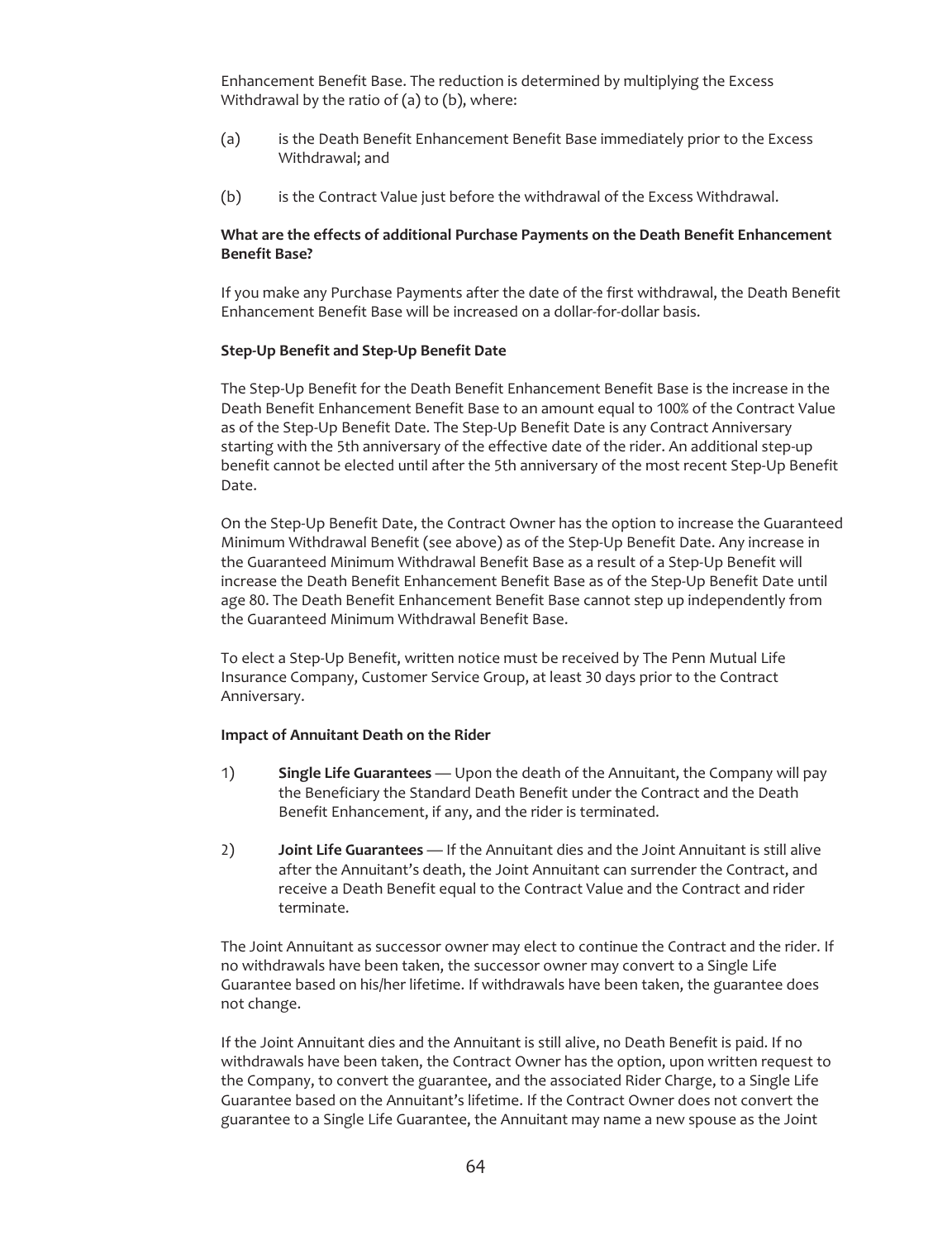Annuitant before withdrawals are taken. If withdrawals have been taken, the guarantee and the Rider Charge do not change.

If the Annuitant is not alive on the date of death of the Joint Annuitant, the Standard Death Benefit and the Enhanced Death Benefit amount, if applicable, is payable to a Beneficiary and the rider is terminated.

## **Can I cancel the Growth & Income Protector Benefit Rider?**

You may cancel the Growth & Income Protector Benefit rider on or after the fifth Contract Anniversary effective on the Contract Anniversary immediately following receipt by the Company of a written cancellation request by the Contract Owner.

## **When will the Growth & Income Protector Benefit Rider terminate?**

This rider will terminate upon the earliest of:

- a) cancellation of the Growth & Income Protector Benefit Rider;
- b) if the Contract Value equals zero and there is no Guaranteed Annual Withdrawal Amount due in future years, no Guaranteed Annual Lifetime Withdrawal Amount due in future years, and no remaining Guaranteed Minimum Withdrawal Benefit Base;
- c) full surrender of the Contract;
- d) on the date of the death of the Annuitant for Single Life Guarantees, or the date of the last death of the Annuitant or Joint Annuitant for Joint Life Guarantees;
- e) on the date of death of the Annuitant for a Joint Life Guarantee if the Joint Annuitant receives the death benefit equal to Contract Value; or
- f) annuitization.

All charges for this rider will cease upon Contract termination.

**Growth & Income Advantage Benefit Rider** — At the time you purchase your Contract, you may purchase a Growth & Income Advantage Benefit rider, which includes the following enhancements to your Contract:

- 1) **Guaranteed Minimum Withdrawal Benefit** The Guaranteed Minimum Withdrawal Benefit permits the Annuitant or Joint Annuitant, if applicable, to receive annual minimum payments regardless of the Contract Value either for a certain period of time or during the Annuitant's lifetime or Joint Annuitant's lifetime (in case of a Joint Life Guarantee).
- 2) **Enhanced Death Benefit** The Company will pay to a beneficiary upon the Annuitant's death or the last death of the Annuitant and Joint Annuitant a death benefit enhancement in addition to the death benefit provided in your Contract.

#### **How do I elect the Growth & Income Advantage Benefit Rider?**

You may elect the Growth & Income Advantage Benefit rider at the time of purchase of your Contract for an additional charge. The Rider Effective Date is the Contract Date. This rider may not be added after you purchase your Contract and may not be selected if you intend to purchase any of the other available Living Benefit or Death Benefit Riders. This rider can be purchased on a single or a joint life basis. The joint life basis permits joint annuitants, but does not allow joint ownership of the contract. You may elect the rider only if the Annuitant (if a Single Life Guarantee) or the younger of the Annuitant and the Joint Annuitant (if a Joint Life Guarantee) is at least 35 years old and is not older than 80 on the Contract Date. (Issue age is determined by Age Nearest Birthday.)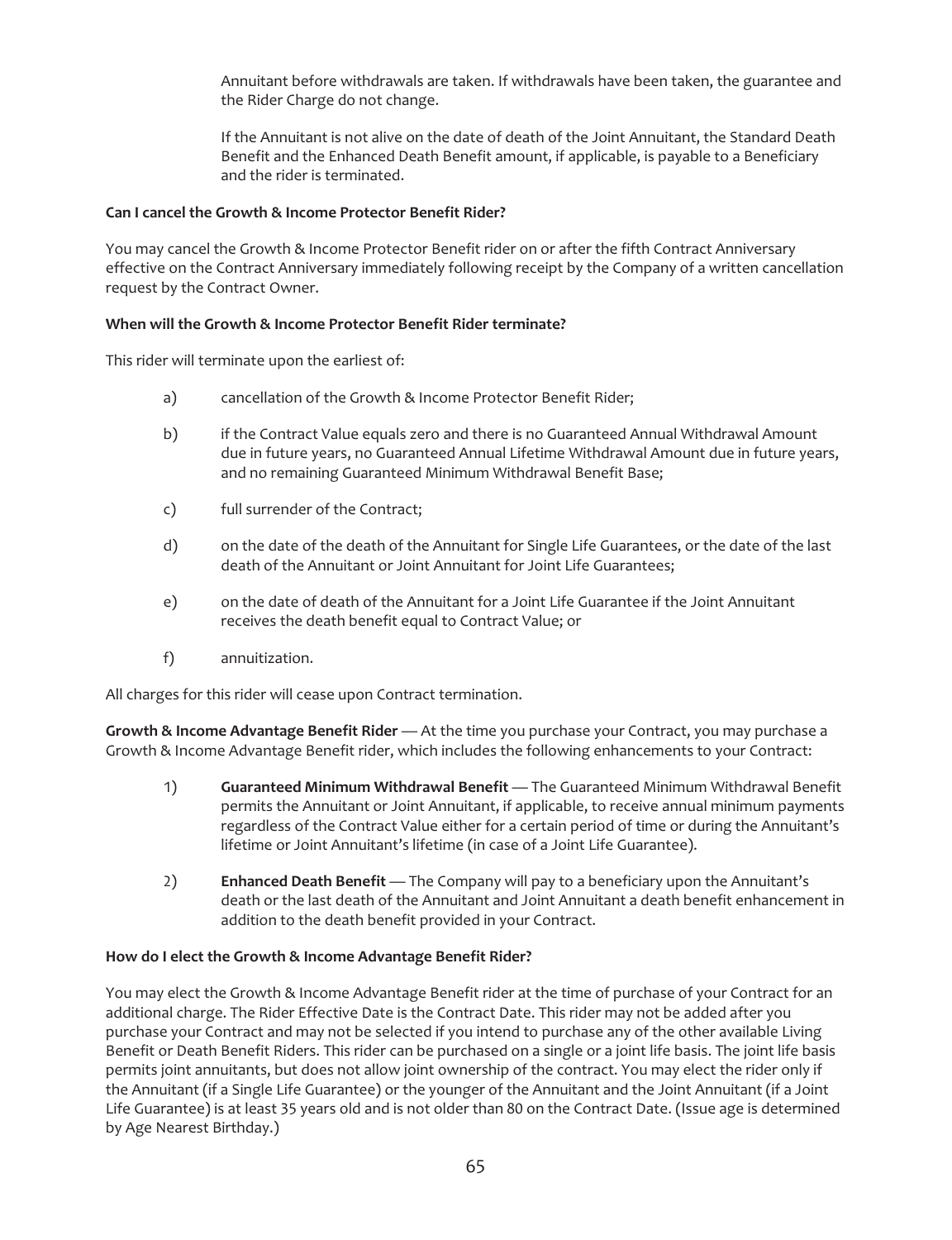## **Important information to note about the Growth & Income Advantage Benefit Rider:**

- At the present time, there are no investment allocation restrictions required for this rider. However, the Company reserves the right to impose certain investment allocation restrictions in the future. If the Company requires an asset allocation program in the future, the restrictions may apply to in-force and/or new contracts, at the Company's discretion.
- The Contract Rider Charges are non-refundable, whether or not you have taken withdrawals while the rider is in effect. Rider Charges are subject to change in the future. (See "*Rider Charges*" section of the Prospectus for details.)
- All withdrawals, including the withdrawals made while the rider is in effect, reduce your Contract Value and death benefit.
- Once you elect this rider, any withdrawal will still be subject to the terms of the Contract. This includes the free-withdrawal amount.
- If the Withdrawal Amount is greater than the free withdrawal amount, we will apply contingent deferred sales charges (See "*Contingent Deferred Sales Charge*" section of the Prospectus for details) and any other applicable charges.
- The rider may not be added after you purchase your Contract or in combination with any other riders.
- If the age of the Annuitant or younger of the Annuitant or Joint Annuitant, if applicable, at first withdrawal is less than 59 $\frac{1}{2}$ , the lifetime withdrawal provision is not available and you can only withdraw under the Return of Benefit Base Withdrawal Option (see below for a description).
- The Enhanced Death Benefit available as part of the Growth & Income Advantage Benefit rider is different from the optional Death Benefit Riders offered.
- The rider can be terminated on or after the fifth Contract Anniversary.

#### **What are the two withdrawal options that I can choose with this rider?**

If this rider is purchased, the Company guarantees that you can withdraw an amount annually in two different ways — the **Return of Benefit Base Withdrawal Option** or the **Lifetime Withdrawal Option**.

- 1) **The Return of Benefit Base Withdrawal Option** You can withdraw an amount annually until the Guaranteed Minimum Withdrawal Benefit Base (see below for a description) is depleted. The amount that can be withdrawn is called the **Guaranteed Annual Withdrawal Amount**. This amount is first determined by multiplying the initial Guaranteed Minimum Withdrawal Benefit Base by the Guaranteed Annual Withdrawal Percentage. The current Guaranteed Annual Withdrawal Percentage is 7.0%.
- 2) **The Guaranteed Lifetime Withdrawal Option** You can withdraw an amount annually as long as either the Annuitant or Joint Annuitant, if applicable, is alive. The **Guaranteed Annual Lifetime Withdrawal Amount** is first determined by multiplying the initial Lifetime Withdrawal Benefit Base by the Guaranteed Annual Lifetime Withdrawal Percentage. The current Guaranteed Annual Lifetime Withdrawal Percentage is 5.0% (4.0% for contracts issued on or after May 4, 2009, but prior to February 1, 2010). Any change in the Lifetime Withdrawal Base will also change the Guaranteed Annual Lifetime Withdrawal Amount. This option is not available if withdrawals begin prior to Age Actual of 59 $1/2$ .

#### **How do I begin to take withdrawals?**

To begin withdrawals, call Annuity Customer Service at our toll-free customer service line.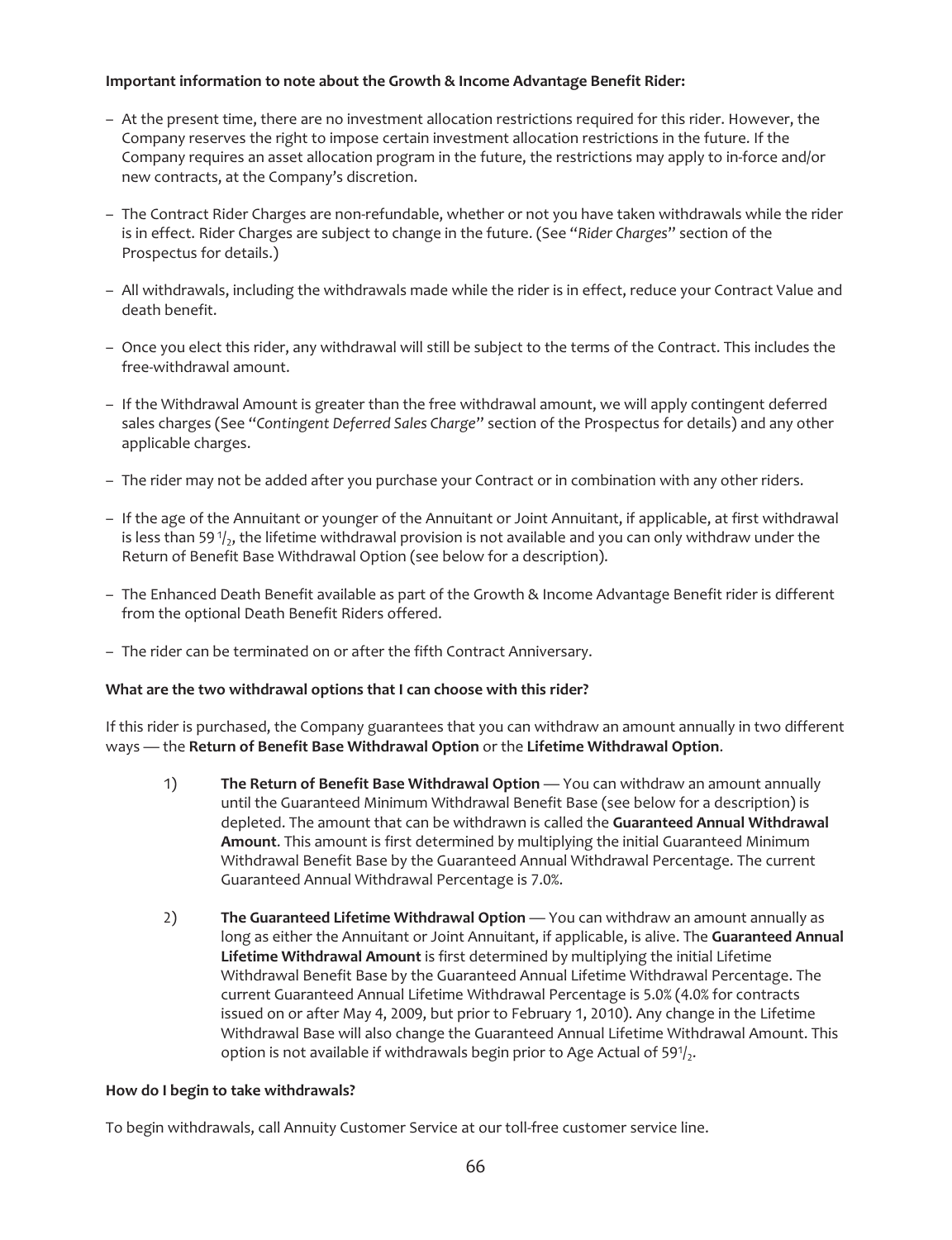## **Once I select a withdrawal option, can I change to the other option?**

Yes, as long as you start withdrawals after Age Actual of 591/2. Even after you start withdrawing from one option, you may exchange to the other option and back as frequently as you want until one or both of them terminate. If withdrawals begin before Age Actual of  $59<sup>1</sup>/2$ , only the Return of Benefit Base Withdrawal Option is available.

However, it is important to note that if you switch from a Return of Benefit Base Withdrawal Option to the Lifetime Benefit Base Withdrawal Option, the Guaranteed Annual Withdrawal Amount will be treated as an Excess Withdrawal under the Lifetime Benefit Base Withdrawal Option as it may be greater than the Guaranteed Annual Lifetime Withdrawal Amount. This will result in a reduced Guaranteed Annual Lifetime Withdrawal Amount in subsequent years.

## **What if I withdraw less than the Guaranteed Annual Withdrawal Amount or Guaranteed Annual Lifetime Withdrawal Amount?**

For both withdrawal options, you may take withdrawals equal to or less than the Guaranteed Annual Amount during each Contract Year as calculated per the above. If you elect to take less than or none of the Guaranteed Annual Amount in any given Contract Year, the Guaranteed Annual Amount is not increased in subsequent Contract Years. You cannot carry over any unused guaranteed withdrawal amounts to any future Contract Years.

*Example #1:* Suppose that with either withdrawal option, the Guaranteed Annual Amount is \$1,000 and you withdraw \$500 during the current Contract Year. The Guaranteed Annual Amount will not increase by \$500 in the next Contract Year.

## **What if I withdraw more than the Guaranteed Annual Amount?**

Each Contract Year, you may withdraw more than the Guaranteed Annual Amount in effect at the time of the withdrawal request. Any portion of a withdrawal that causes cumulative withdrawals in a given Contract Year to exceed the Guaranteed Annual Amount is referred to as an Excess Withdrawal. An Excess Withdrawal could significantly reduce your Guaranteed Minimum Withdrawal Benefit Base by more than your actual Excess Withdrawal amount. Excess Withdrawals will also reduce the amount of the future Guaranteed Annual Amount.

**Guaranteed Minimum Withdrawal Benefit** — The Guaranteed Minimum Withdrawal Benefit allows you to receive withdrawals in guaranteed minimum amounts via the Return of Benefit Base Withdrawal Option or the Lifetime Withdrawal Option. These options operate concurrently until one or both terminate. If the Annuitant's Age Actual (or younger of the Annuitant and Joint Annuitant's Age Actual for a Joint Life Guarantee) on the date of the first withdrawal is less than  $59<sup>1</sup>/2$ , the Return of Benefit Base Withdrawal Option is the only guaranteed withdrawal option available for the life of the contract.

**Guaranteed Minimum Withdrawal Benefit Base** — The Guaranteed Minimum Withdrawal Benefit Base is the starting point for determining the amounts you receive under the two minimum withdrawal options.

## (1) **On the Contract Date:**

The Guaranteed Minimum Withdrawal Benefit Base is the Initial Purchase Payment received and any Purchase Payment Enhancement, if applicable.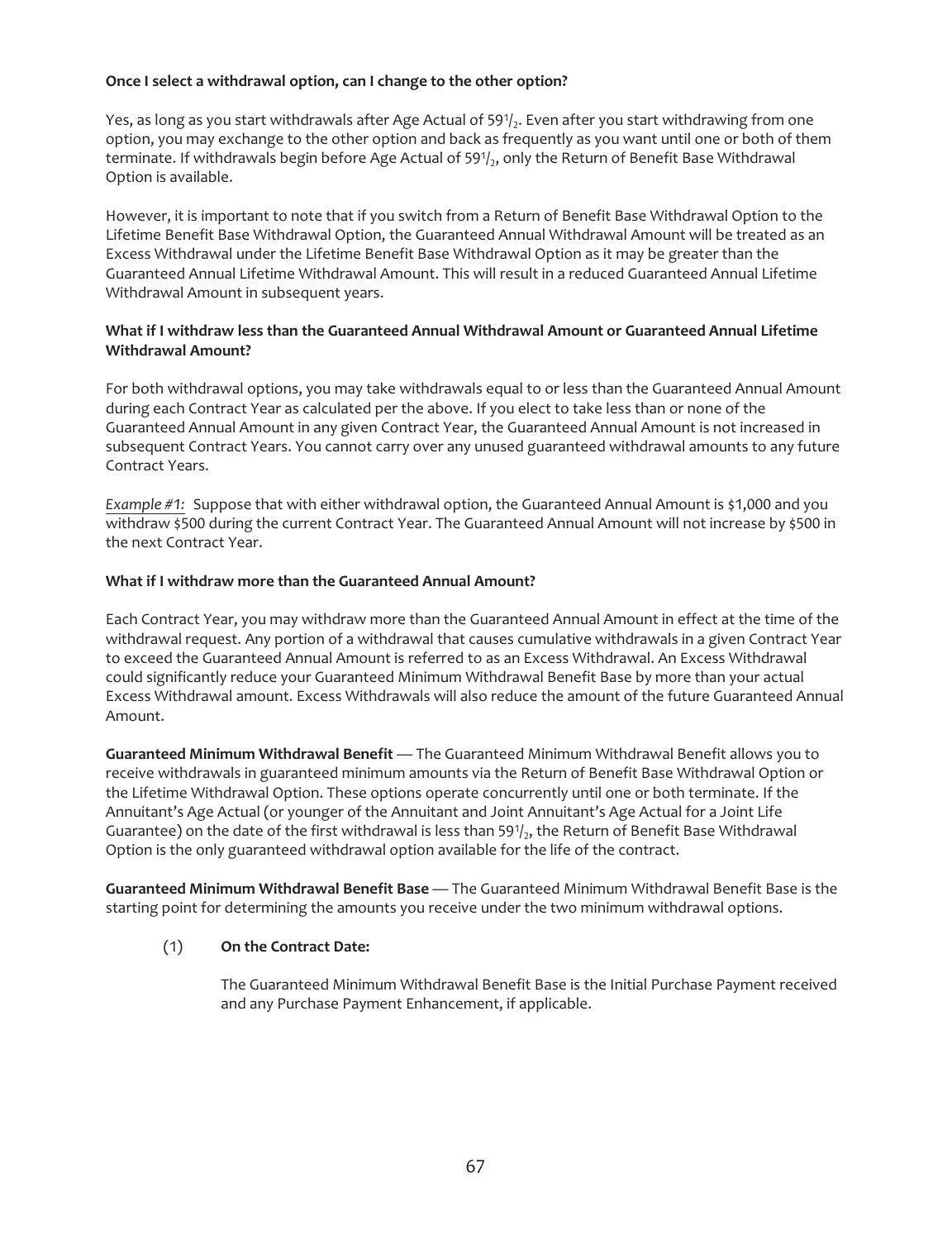## (2) **After the Contract Date, but prior to the date of the first withdrawal**:

Equal to the greater of (a) or (b), below, where:

- (a) is the sum of  $(1)$  plus  $(2)$ , where:
	- (1) is the Initial Purchase Payment and any Purchase Payment Enhancements, if applicable, accumulated on a daily basis at an annual effective rate of 6.0% until the earlier of 10 years from the Contract Date or the date of the first withdrawal; and
	- (2) is each Purchase Payment received and any Purchase Payment Enhancements, if applicable, after the Contract Date but prior to the first withdrawal, accumulated on a daily basis at an annual effective rate of 6.0% until the earlier of 10 years from the Contract Date or the date of the first withdrawal.

For policies issued prior to May 4, 2009, the annual accumulation rate is 7.2%;

For policies issued on or after May 4, 2009, but prior to February 1, 2010, the annual accumulation rate is 4.0%; and

(b) is the highest Contract Value on any Contract Anniversary before the date of the first withdrawal.

## (3) **On the date of the first withdrawal**:

Equal to the greatest of  $(a)$ ,  $(b)$  or  $(c)$  below, where:

- (a) is the Contract Value on the date of the first withdrawal, immediately prior to the first withdrawal;
- (b) is the sum of (1) plus (2), where;
	- (1) is the Initial Purchase Payment and any Purchase Payment Enhancements, if applicable, accumulated on a daily basis at an annual effective rate of 6.0% until the earlier of 10 years from the Contract Date or the date of the first withdrawal; and
	- (2) is each Purchase Payment and any Purchase Payment Enhancements received after the Contract Date but prior to the first withdrawal, accumulated on a daily basis at an annual effective rate of 6.0% until the earlier of 10 years from the Contract Date or the date of the first withdrawal

For policies issued prior to May 4, 2009, the annual accumulation rate is 7.2%;

For policies issued on or after May 4, 2009, but prior to February 1, 2010, the annual accumulation rate is 4.0%; and

(c) is the highest Contract Value on any Contract Anniversary before the date of the first withdrawal.

#### (4) **After the date of the first withdrawal:**

If the Age Actual of the Annuitant or the younger of the Annuitant or Joint Annuitant, if applicable, is greater than or equal to  $59\frac{1}{2}$ , then you have two withdrawal options to choose from. Both withdrawal options operate concurrently until one or both terminate. This interrelationship between the two options means that a withdrawal under one option will also impact the calculations for the other option.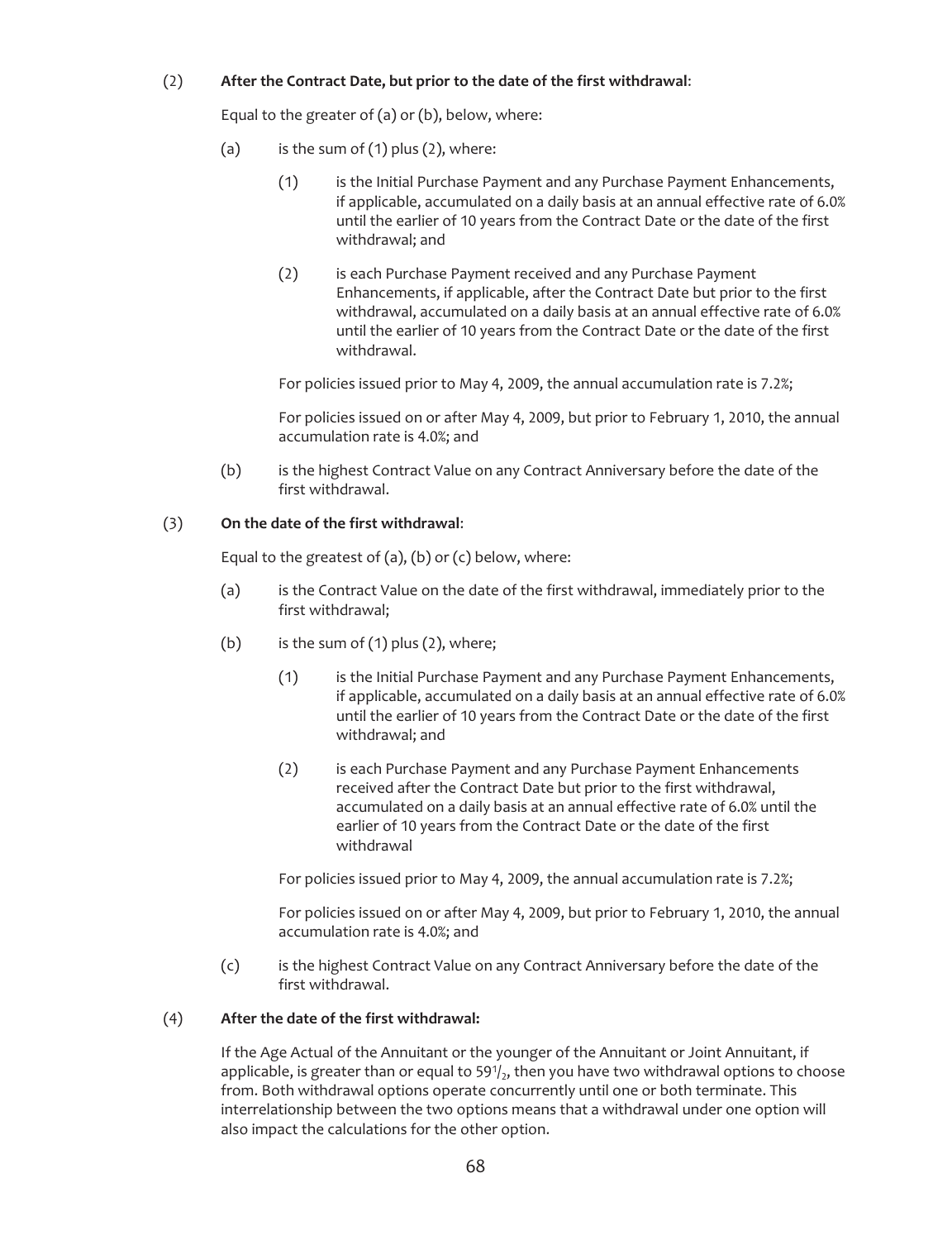**Return of Benefit Base Withdrawal Option** — The Return of Benefit Base Withdrawal Option guarantees that each Contract Year you can take withdrawals up to the Return of Benefit Base Withdrawal Amount which is initially equal to the Guaranteed Annual Withdrawal Percentage multiplied by the initial Guaranteed Minimum Withdrawal Benefit Base. The current Return of Benefit Base Withdrawal Percentage is 7.0%.

If you take withdrawals less than or equal to the 7.0% Guaranteed Annual Withdrawal Amount during any Contract Year, the Guaranteed Minimum Withdrawal Benefit Base will be reduced by the dollar amount of the withdrawals until the Guaranteed Minimum Withdrawal Benefit Base is reduced to zero. Once the 7.0% Guaranteed Annual Withdrawal Amount has been withdrawn in any Contract Year, any extra Return of Benefit Base Withdrawals (the full amount or a portion of a withdrawal that exceeds the remaining Guaranteed Annual Withdrawal Amount within any Contract Year) reduce the Benefit Base in a proportional manner until it is reduced to zero. The proportional reduction is applied to the Guaranteed Minimum Withdrawal Benefit Base and is determined by multiplying (i) and (ii) where:

- i) is the Guaranteed Minimum Withdrawal Benefit Base just before the Excess Return of Benefit Base Withdrawal; and
- ii) is the ratio of the Excess Return of Benefit Base Withdrawal to the Contract Value just prior to the Excess Return of Benefit Base Withdrawal.

*Example #2:* Assume that the Guaranteed Annual Withdrawal Amount is \$7,000 and there is a single \$7,500 withdrawal during a Contract Year. Suppose that the Contract Value and Guaranteed Minimum Withdrawal Base just prior to the \$500 Excess Withdrawal are \$110,000 and \$100,000 respectively. The Guaranteed Minimum Withdrawal Base will be reduced by the following amount:

Guaranteed Minimum Withdrawal Base x (Excess Withdrawal/Contract Value) = \$100,000 x  $(5500/\xi 110,000) = \xi 454.50$ 

If the Contract Value just before the \$500 Excess Withdrawal was \$90,000, the reduction to the Guaranteed Minimum Withdrawal Base would be as follows:

Guaranteed Minimum Withdrawal Base x (Excess Withdrawal/Contract Value) = \$100,000 x  $($ \$500/\$90,000)= \$555.50

**Automatic Annual Step-Up** — On each Contract Anniversary following the first withdrawal, if the Contract Value is greater than the Guaranteed Minimum Withdrawal Benefit Base, then the Guaranteed Minimum Withdrawal Benefit Base will be increased automatically to the Contract Value. If, as a result of a step-up, the new Benefit Base multiplied by the Guaranteed Annual Withdrawal Percentage is higher than the previous Guaranteed Annual Withdrawal Amount, then the annual withdrawal amount will be increased.

**Additional Purchase Payments** — If you make additional Purchase Payments after the date of first withdrawal, they will increase the Guaranteed Minimum Withdrawal Benefit Base and the Guaranteed Annual Withdrawal Amount as long as the Contract Value is positive. The Guaranteed Minimum Withdrawal Benefit Base will be increased by the amount of each additional Purchase Payment. The increase to the Guaranteed Annual Withdrawal Benefit will be equal to the Guaranteed Annual Withdrawal Percentage multiplied by each additional Purchase Payment.

**Lifetime Benefit Base Withdrawal Option:** The Lifetime Withdrawal Option guarantees that each Contract Year you can take withdrawals up to the Guaranteed Annual Lifetime Withdrawal Amount which is initially equal to the Guaranteed Annual Lifetime Withdrawal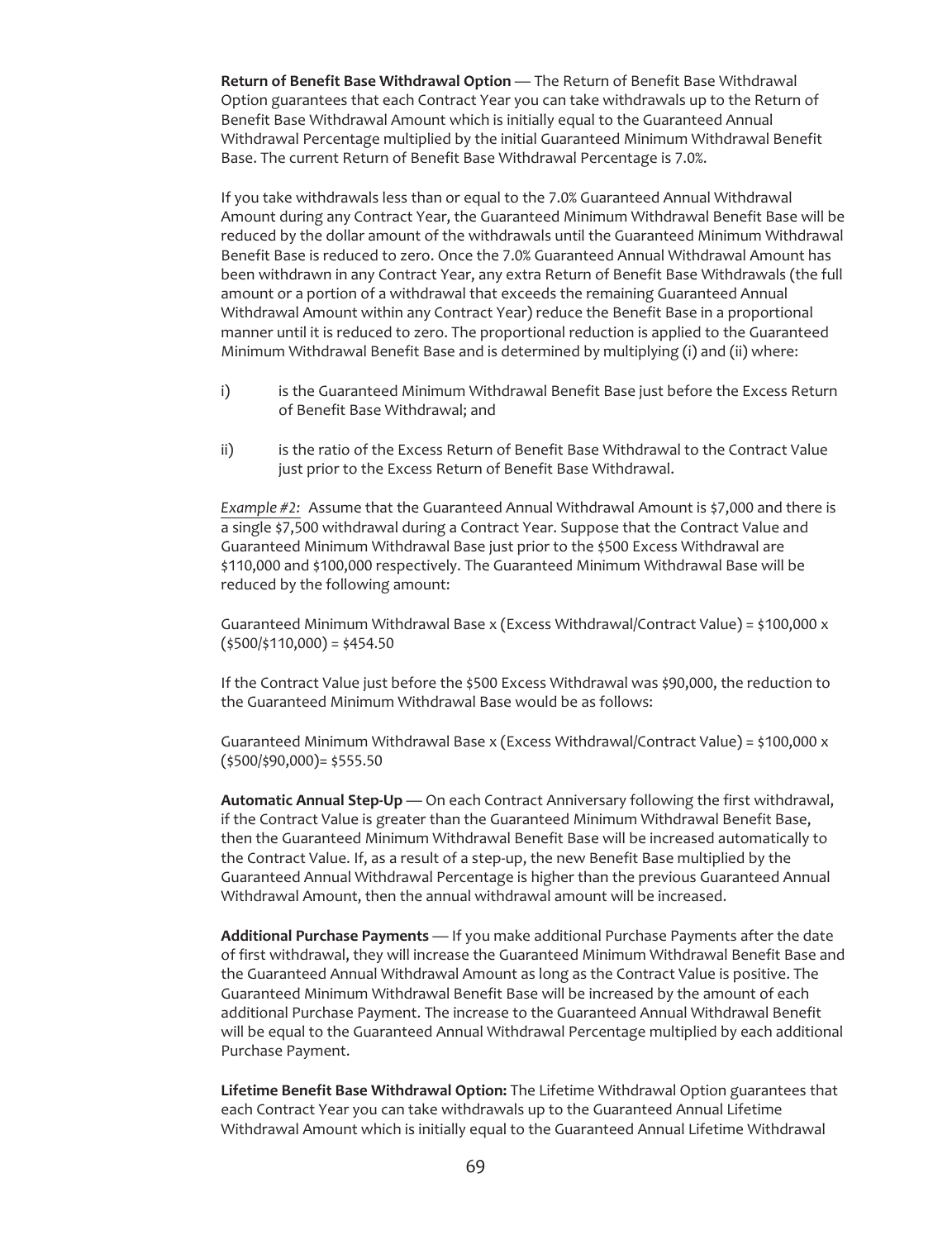Percentage multiplied by the initial Lifetime Withdrawal Benefit Base. The current Guaranteed Annual Lifetime Withdrawal Percentage is 5.0% (4.0% for contracts issued on or after May 4, 2009, but prior to February 1, 2010).

If you take withdrawals less than or equal to the 5.0% (4.0% for contracts issued on or after May 4, 2009, but prior to February 1, 2010) Guaranteed Annual Lifetime Withdrawal Amount during any Contract Year, the Lifetime Withdrawal Benefit Base will not be adjusted.

If you take withdrawals greater than the 5.0% (4.0 % for contracts issued on or after May 4, 2009, but prior to February 1, 2010) Guaranteed Annual Lifetime Withdrawal Amount during any Contract Year, the Lifetime Withdrawal Benefit Base will be reduced by the Excess Withdrawal Amount in a proportional manner. The proportional reduction is applied to the Lifetime Withdrawal Benefit Base and is determined by multiplying (a) and (b) where:

- (a) is the Lifetime Withdrawal Benefit Base just before the Excess Lifetime Withdrawal; and
- (b) is the ratio of the Excess Lifetime Withdrawal to the Contract Value just before the Excess Lifetime Withdrawal

This adjustment to your Lifetime Withdrawal Benefit Base will also result in a reduction to the Guaranteed Annual Lifetime Withdrawal Amount.

**Automatic Annual Step-Up** — On each Contract Anniversary following the first withdrawal, if the Contract Value is greater than the Lifetime Withdrawal Benefit Base, then the Lifetime Withdrawal Benefit Base will be increased automatically to the Contract Value. As a result of the Step-Up, the Guaranteed Annual Lifetime Withdrawal Amount steps up to an amount equal to the Contract Value, multiplied by the Guaranteed Annual Lifetime Withdrawal Percentage.

**Additional Purchase Payments** — If you make additional Purchase Payments after the date of first withdrawal, they will increase the Lifetime Withdrawal Benefit Base and the Guaranteed Annual Lifetime Withdrawal Amount as long as the Contract Value is positive. The Lifetime Withdrawal Benefit Base will be increased by the amount of each additional Purchase Payment. The increase to the Guaranteed Annual Lifetime Withdrawal Benefit will be equal to the Guaranteed Annual Lifetime Withdrawal Percentage multiplied by each additional Purchase Payment.

#### **What happens to withdrawal benefits if the Contract Value is reduced to zero?**

If the Contract Value is reduced to zero and any benefits are due under either of the two withdrawal options, no additional Purchase Payments will be accepted and the remaining minimum withdrawals will be made as follows:

(1) If Age Actual at first withdrawal is less than 59 $\frac{1}{2}$  — If the Age Actual of the Annuitant or the younger of the Annuitant or Joint Annuitant, if applicable, at first withdrawal is less than 59 $\frac{1}{2}$ , you will only receive the Guaranteed Annual Withdrawal Amount under the Return of Benefit Base Withdrawal Option. You will receive the remaining Guaranteed Annual Withdrawal Amount not yet withdrawn in the current Contract Year. In subsequent Contract Years, you will receive the Guaranteed Annual Withdrawal Amount in effect as of the date that the Contract Value was reduced to zero.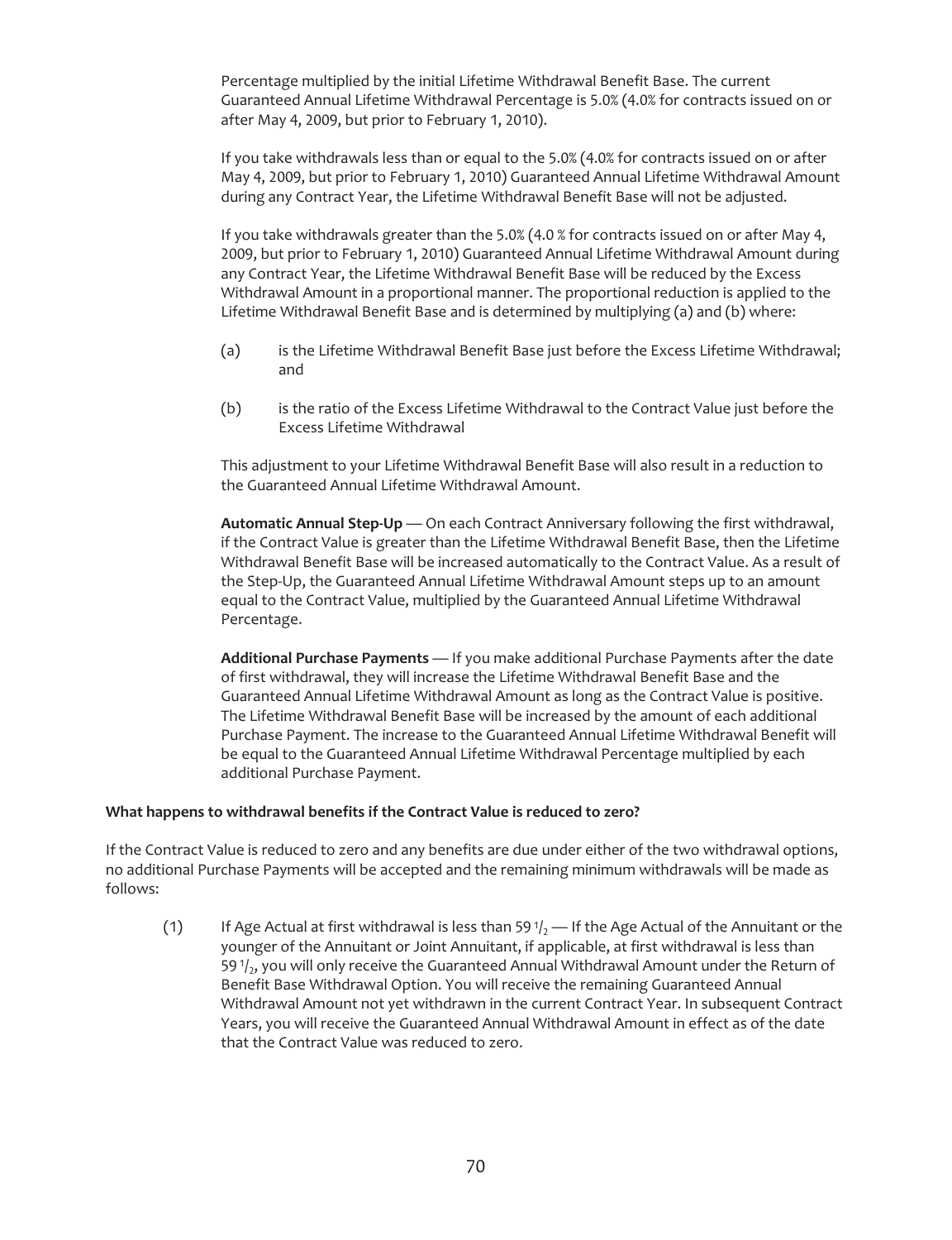- (2) If Age Actual at first withdrawal is equal to or greater than 59 $1/2$  If the Age Actual of the Annuitant or the younger of the Annuitant or Joint Annuitant, if applicable, at first withdrawal is equal to or greater than 59 $\frac{1}{2}$ , you can receive the remaining Guaranteed Minimum Withdrawal Benefit Payment under either of the withdrawal options:
	- (a) If you choose the Return of Benefit Base Withdrawal Option, you will receive the remaining Guaranteed Annual Withdrawal Amount not yet withdrawn in the current Contract Year. In subsequent Contract Years, you will receive the Guaranteed Annual Withdrawal Amount in effect as of the date that the Contract Value was reduced to zero.
	- (b) If you choose the Lifetime Withdrawal Option, you will receive the remaining Guaranteed Annual Lifetime Withdrawal Amount not yet withdrawn in the current Contract Year. In subsequent Contract Years, we will pay the Guaranteed Annual Lifetime Withdrawal Amount in effect as of the date that the Contract Value was reduced to zero.
	- (c) If you do not specify a withdrawal option, the default option is the Lifetime Withdrawal Option.

## **What if the Contract Value is reduced to zero due to Excess Withdrawals?**

If the Contract Value is reduced to zero in a Contract Year where:

- (1) The Guaranteed Annual Lifetime Withdrawal Amount is reduced to zero due to the impact of Excess Lifetime Withdrawals, and
- (2) The Guaranteed Minimum Withdrawal Benefit Base is positive, you will receive the remaining minimum withdrawals under the Return of Benefit Base Withdrawal Option only. In the Contract Year in which the Contract Value is reduced to zero, we will pay the Guaranteed Annual Withdrawal Amount not yet withdrawn. In subsequent Contract Years, we will pay the Guaranteed Annual Withdrawal Amount, in effect as of the date that the Contract Value was reduced to zero, or any remaining Guaranteed Minimum Withdrawal Benefit Base, if less.

Remaining minimum withdrawal payments are made on an annual basis in a Contract Year. If the total remaining minimum withdrawals due each Contract Year are less than \$100, the remaining payments will be commuted and a lump sum will be paid.

If the remaining minimum withdrawals are based on the Guaranteed Annual Lifetime Withdrawal Amount, such payments will be commuted using the greater of the then currently available single premium immediate annuity factors or the then currently available annuity factors for a single life annuity under the Contract. If the remaining minimum withdrawals are based on the Guaranteed Annual Withdrawal Amount, the remaining Guaranteed Minimum Withdrawal Benefit Base will be paid.

**Effect of Required Minimum Distributions on Guaranteed Minimum Withdrawal Benefit** — If you have elected required minimum distribution (RMD) withdrawals and your Contract was in effect through at least one calendar year-end, you will automatically receive the Contract Year's RMD requirement according to the Code. If the RMD withdrawal is in excess of the Guaranteed Withdrawal Amount, the impact of the RMD withdrawal on the Guaranteed Minimum Withdrawal Benefit Base will be as follows:

> **Return of Benefit Base Withdrawal Option**: The RMD withdrawal will reduce the Guaranteed Minimum Withdrawal Base by the dollar amount of the withdrawal.

**Lifetime Withdrawal Option**: The RMD withdrawal will not reduce the Lifetime Withdrawal Benefit Base.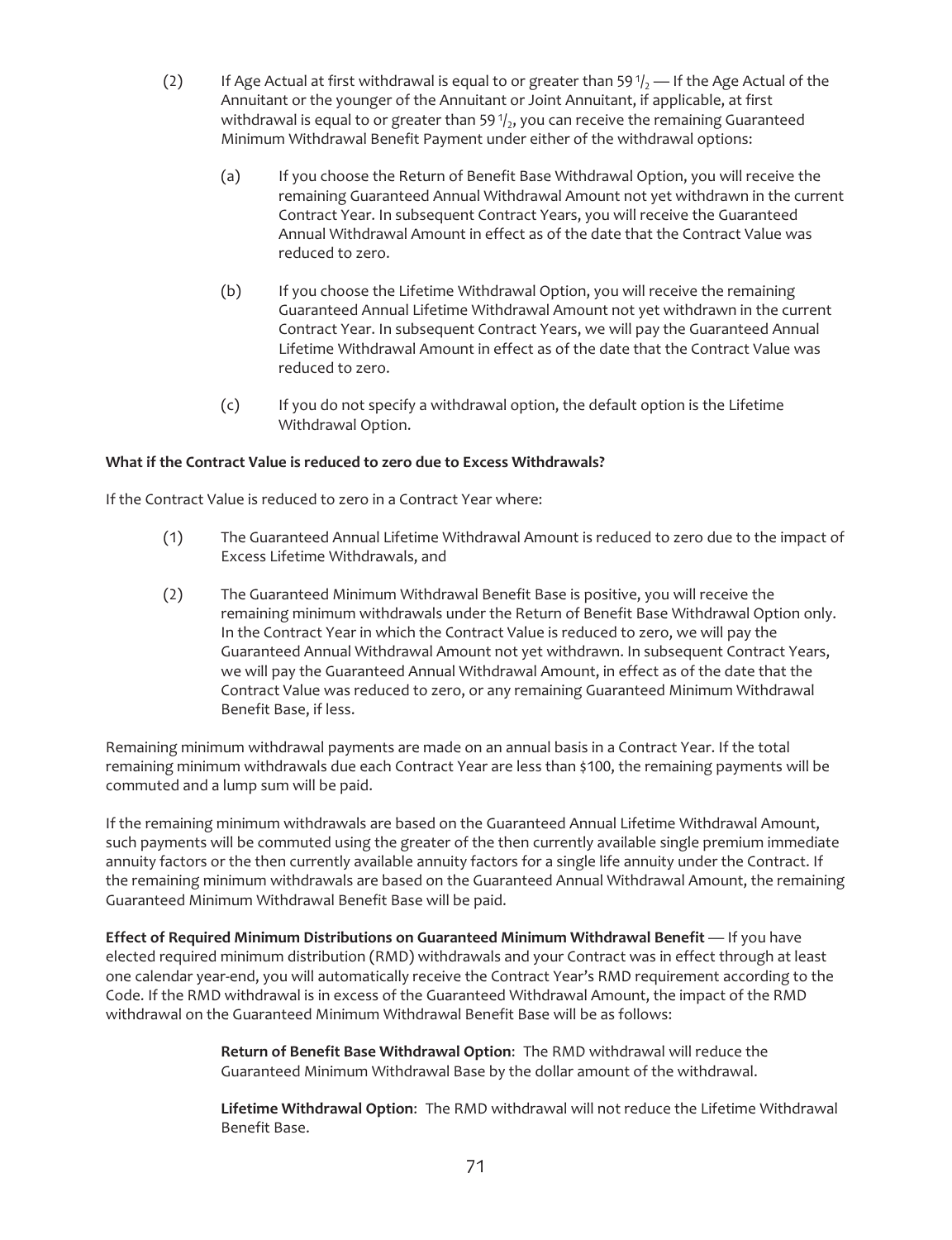This treatment of the excess of the RMD withdrawal over the Guaranteed Withdrawal Amount will apply only in relation to the required minimum distribution based on the value of the Contract, including the actuarial present value of any optional death benefit or living benefit riders elected.

**Benefit Available on Annuity Date** — If the Annuity Date occurs while the rider is in effect, upon your request, you may elect one of the following options:

- (a) **Default Annuity Option**: Apply the Contract Value to any of the annuity options available in the Annuity Options section of the Contract;
- (b) **Lifetime Withdrawal Option**: Request that as of the annuity payment commencement date, annuity payments are made each year equal to the Guaranteed Annual Lifetime Withdrawal Amount until the death of the Annuitant for Single Life Guarantees, or the death of the Annuitant and Joint Annuitant for Joint Life Guarantees;
- (c) **Return of Benefit Base Withdrawal Option**: Request that as of the annuity payment commencement date, the remaining Guaranteed Minimum Withdrawal Benefit Base is paid out in the form of annuity payments. Each year these annuity payments will equal the lesser of the Guaranteed Annual Withdrawal Amount or the remaining Guaranteed Minimum Withdrawal Benefit Base. These annuity payments will be made until the earlier of the death of the Annuitant for Single Life Guarantees, or the death of the survivor of the Annuitant and Joint Annuitant for Joint Life Guarantees or the date that the Guaranteed Minimum Withdrawal Benefit Base is reduced to zero.

Our Administrative Office must receive a written notice at least 30 days prior to the current Annuity Date. If annuity payments are to commence and none of the above elections have been made, then the default annuity option in your Contract will apply.

## **Single and Joint Life Guarantees**

The Growth & Income Advantage Benefit rider can be purchased on a single or a joint life basis. Under a Single Life Guarantee, the Guaranteed Annual Withdrawal Amounts are guaranteed over the lifetime of the Annuitant under the Lifetime Withdrawal Option, or until the Guaranteed Minimum Withdrawal Benefit Base is depleted under the Return of Benefit Option. (Note that the Lifetime Withdrawal Option is not available if withdrawals begin before Age Actual 59  $\frac{1}{2}$ . See "What are the two withdrawal options that I can choose with *this rider*?" subsection of the "*Growth & Income Advantage Benefit Rider"* section).

Under a Joint Life Guarantee, the Guaranteed Annual Lifetime Withdrawal Amount is guaranteed over the lifetime of the Annuitant and Joint Annuitant under the Lifetime Withdrawal Option, or until the Guaranteed Minimum Withdrawal Benefit Base is depleted under the Return of Benefit Option. (Note that the Lifetime Withdrawal Option is not available if withdrawals begin prior to the younger of the Annuitant or Joint Annuitant attaining Age Actual 59 1⁄2. See "*What are the two withdrawal options that I can choose with this rider?*" subsection of the "*Growth & Income Advantage Benefit Rider"* section). You must specify the Joint Annuitant on your application. The Joint Annuitant must be the spouse of the Annuitant on the rider effective date. The Joint Annuitant also must always be the Contract Owner's primary beneficiary.

#### **Can I convert a Single Life Guarantee to a Joint Life Guarantee and vice-versa?**

You cannot convert a Single Life Guarantee to a Joint Life Guarantee.

If you have a Joint Life Guarantee, and have not taken any withdrawals, you can change a Joint Life Guarantee to a Single Life Guarantee and pay the Rider Charge for a Single Life Guarantee going forward.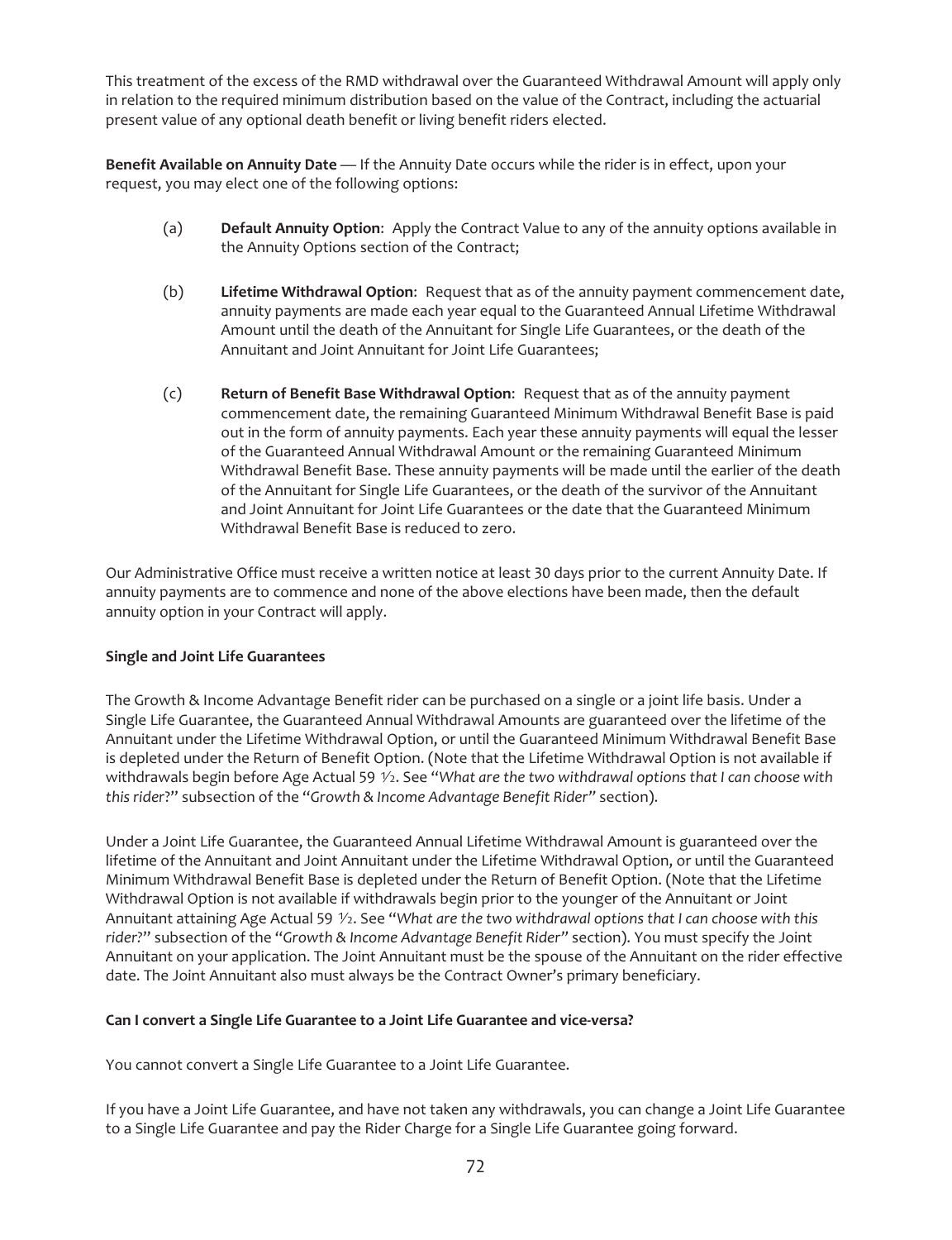#### **Can I change the Annuitant or Joint Annuitant?**

You cannot change the primary Annuitant. However, you may change the Joint Annuitant under the following conditions:

- If no withdrawals have been taken, the Joint Annuitant can be changed to the Annuitant's current spouse.
- If withdrawals have been taken, the Joint Annuitant cannot be changed.
- If withdrawals have been taken, the Joint Annuitant can be removed from the Contract, but the charge for the rider would remain at the Joint Life Guarantee charge, and the Withdrawal Percentage would not change and the payout is based on the single annuitant's lifetime.
- If no withdrawals have been taken, the guarantee and the associated Rider Charge convert to a Single Life Guarantee based on the Annuitant's lifetime.

## **Death Benefit Enhancement**

The Growth & Income Advantage Benefit rider has a Death Benefit that is payable prior to the Annuity Date upon the Annuitant's death or the last death of the Annuitant and Joint Annuitant. This Death Benefit Enhancement is paid only if the Death Benefit Enhancement Benefit Base, described below, is greater than the Standard Death Benefit provided by the Contract. This amount cannot be less than zero or greater than \$1,000,000. There is no additional charge for the Death Benefit Enhancement payable under the rider. This Death Benefit Enhancement is paid upon receipt of due proof of Annuitant death or the last death of the Annuitant and Joint Annuitant and the necessary forms to make payment to a beneficiary.

#### **Death Benefit Enhancement Benefit Base**

The value of the Death Benefit Enhancement Benefit Base depends upon when you make your first withdrawal.

The Death Benefit Enhancement Benefit Base equals:

## 1. **On the Contract Date**:

The Initial Purchase Payment received plus any Purchase Payment Enhancement, if applicable;

## 2. **After the Contract Date, but prior to the first withdrawal:**

Equal to the greater of (a) or (b) below, where:

- (a) is the sum of  $(1)$  plus  $(2)$ , where,
	- (1) is the Initial Purchase Payment; and any Purchase Payment Enhancements, as applicable;
	- (2) is each additional Purchase Payment received after the Contract Date; and
- (b) is the highest Contract Value on any Contract Anniversary before the date of first withdrawal until the attainment of age 80 by the Annuitant for Single Life Guarantee, or by the younger of the Annuitant and the Joint Annuitant for Joint Life Guarantees.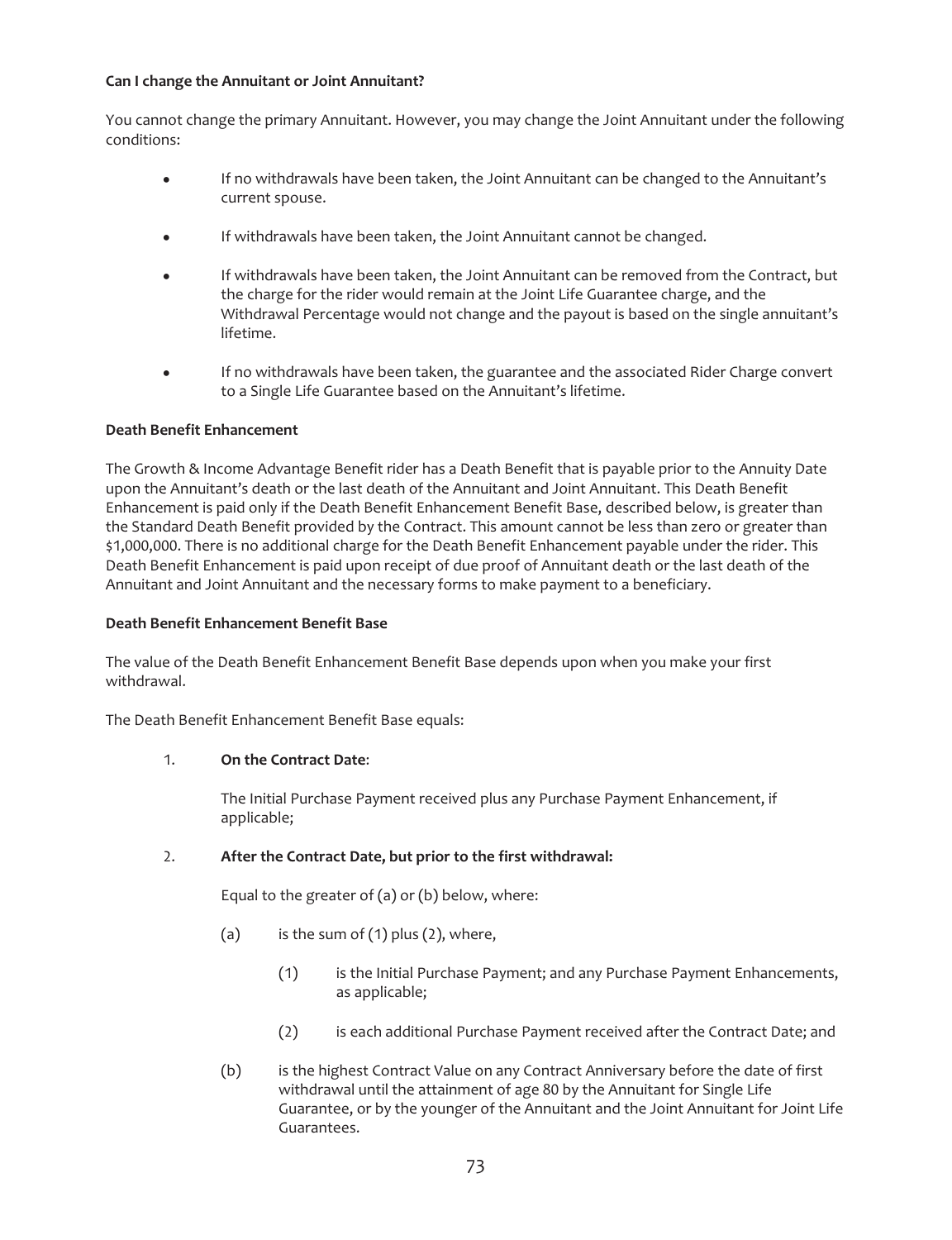#### 3. **On the date of first withdrawal after the Contract Date:**

Equal to the greatest of  $(a)$ ,  $(b)$  or  $(c)$  below, where:

- (a) is the sum of  $(1)$  plus  $(2)$ , where,
	- (1) is the Initial Purchase Payment; and any Purchase Payment Enhancements, as applicable;
	- (2) is each additional Purchase Payment received after the Contract Date; and
- (b) is the highest Contract Value on any Contract Anniversary before the date of first withdrawal until the attainment of age 80 by the Annuitant for Single Life Guarantee, or by the younger of the Annuitant and the Joint Annuitant for Joint Life Guarantees.
- (c) is the Contract Value immediately prior to the first withdrawal.

## 4. **After the date of first withdrawal:**

If and only if there is a step-up of the Withdrawal Benefit Base, the Death Benefit Enhancement Base automatically increases to 100% of the Contract Value until the attainment of age 80 by the Annuitant for Single Life Guarantees, or by the younger of the Annuitant and the Joint Annuitant for Joint Life Guarantees. The Death Benefit Enhancement Base cannot step-up independently of the Withdrawal Benefit Base.

## **What are the effects of withdrawals on the Death Benefit Enhancement Benefit Base?**

If you withdraw less than or equal to the Guaranteed Withdrawal Amount in effect at the time of request during each Contract Year, the Death Benefit Enhancement Benefit Base is reduced by the dollar amount of the withdrawal. This is the case even when RMD withdrawals exceed the Guaranteed Withdrawal Amount.

If you withdraw greater than the Guaranteed Withdrawal Amount in effect at the time of request during each Contract Year, then the amount that is in excess of the Guaranteed Withdrawal Amount is an Excess Withdrawal. Excess Withdrawals reduce the Death Benefit Enhancement Benefit Base. The reduction is determined by multiplying the Excess Withdrawal by the ratio of (a) to (b), where:

- (a) is the Death Benefit Enhancement Benefit Base immediately prior to the Excess Withdrawal; and
- (b) is the Contract Value just before the withdrawal of the Excess Withdrawal.

#### **What are the effects of additional Purchase Payments on the Death Benefit Enhancement Benefit Base?**

If you make any Purchase Payments after the date of the first withdrawal, the Death Benefit Enhancement Benefit Base will be increased on a dollar-for-dollar basis.

## **Impact of Annuitant's Death**

#### **Single Life Guarantees**

Upon the death of the Annuitant, the Company will pay the beneficiary the Standard Death Benefit under the Contract and the Death Benefit Enhancement, if any, and the rider is terminated. However, an eligible Spousal Beneficiary can continue the Contract but not the Growth & Income Advantage Benefit rider.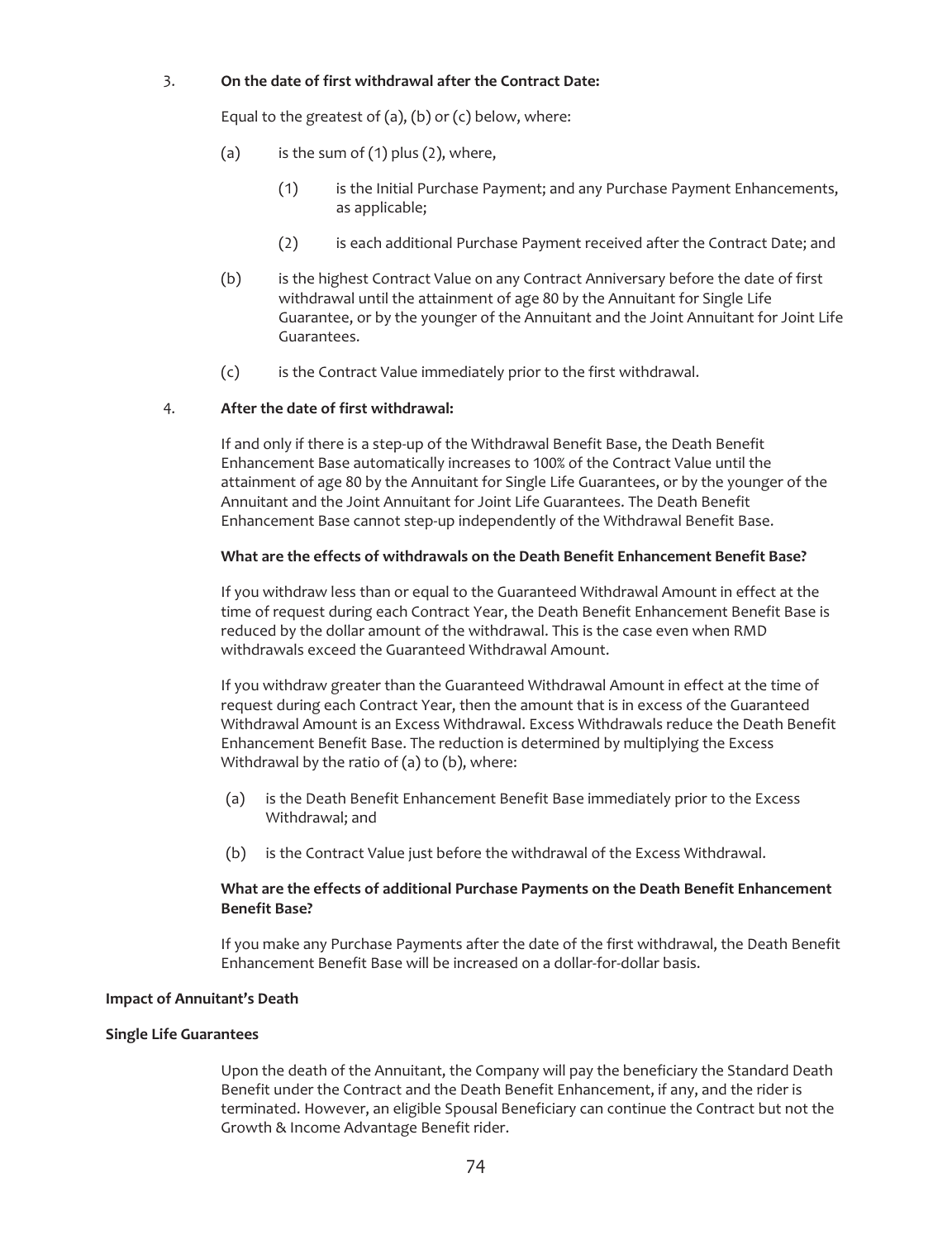#### **Joint Life Guarantees**

Upon the death of the Annuitant, an eligible spousal beneficiary who is also the primary beneficiary can become the Successor Owner of the Contract and continue the Contract and the Growth & Income Advantage Benefit rider upon Annuitant's death. If you have not taken any withdrawals, you can change a Joint Life Guarantee to a Single Life Guarantee based on the Joint Annuitant's lifetime and pay the Rider Charge for a Single Life Guarantee going forward.

If withdrawals have been taken, the guarantee and the Rider Charge do not change and the annuitant cannot name a new spouse.

The spousal beneficiary also has the option of surrendering the Contract and receiving a Death Benefit equal to the Contract Value as of the date of the Annuitant's death, and the Contract and rider will terminate.

If the Joint Annuitant is not alive on the date of death of the Annuitant, the Death Benefit is payable to a beneficiary and the rider is terminated.

Note that the Joint Life Guarantee option acts like a second to die policy. Therefore, the contract with the Joint Life Guarantee option is set up with one owner and two annuitants. Upon the death of the first annuitant, the second annuitant becomes the successor owner. The contract then stays in force, and the living benefit features continue until the death of the second annuitant. Also note that the successor owner has no contractual rights while the owner is alive and steps into ownership upon the death of the owner. In addition, it is important to name a contingent beneficiary in addition to your primary beneficiary.

**Impact of Joint Annuitant's Death for Joint Life Guarantees**. If the Joint Annuitant dies and the Annuitant is still alive, no Death Benefit is paid. If no withdrawals have been taken, the Contract Owner has the option, upon written request to the Company, to convert the guarantee, and the associated Rider Charge, to a Single Life Guarantee based on the Annuitant's lifetime. If the Annuitant does not convert the guarantee to a Single Life Guarantee, the Annuitant may name a new spouse as the Joint Annuitant before withdrawals are taken. If withdrawals have been taken, the guarantee and the Rider Charge do not change and the Annuitant cannot name a new spouse as Joint Annuitant.

If the Annuitant is not alive on the date of death of the Joint Annuitant, the Standard Death Benefit plus any Death Benefit Enhancement, if applicable is payable to a beneficiary and the rider is terminated.

#### **Can I cancel the Growth & Income Advantage Benefit Rider?**

You may cancel the Growth & Income Advantage Benefit rider on or after the fifth Contract Anniversary effective on the Contract Anniversary immediately following receipt by the Company of a written cancellation request by the Contract Owner.

#### **When will the Growth & Income Advantage Benefit Rider terminate?**

This rider will terminate upon the earliest of:

- (a) cancellation of the Growth & Income Advantage Benefit Rider;
- (b) if the Contract Value equals zero and there is no Guaranteed Annual Withdrawal Amount due in future years, no Guaranteed Annual Lifetime Withdrawal Amount due in future years, or no remaining Guaranteed Minimum Withdrawal Benefit Base;
- (c) upon full surrender of the Contract;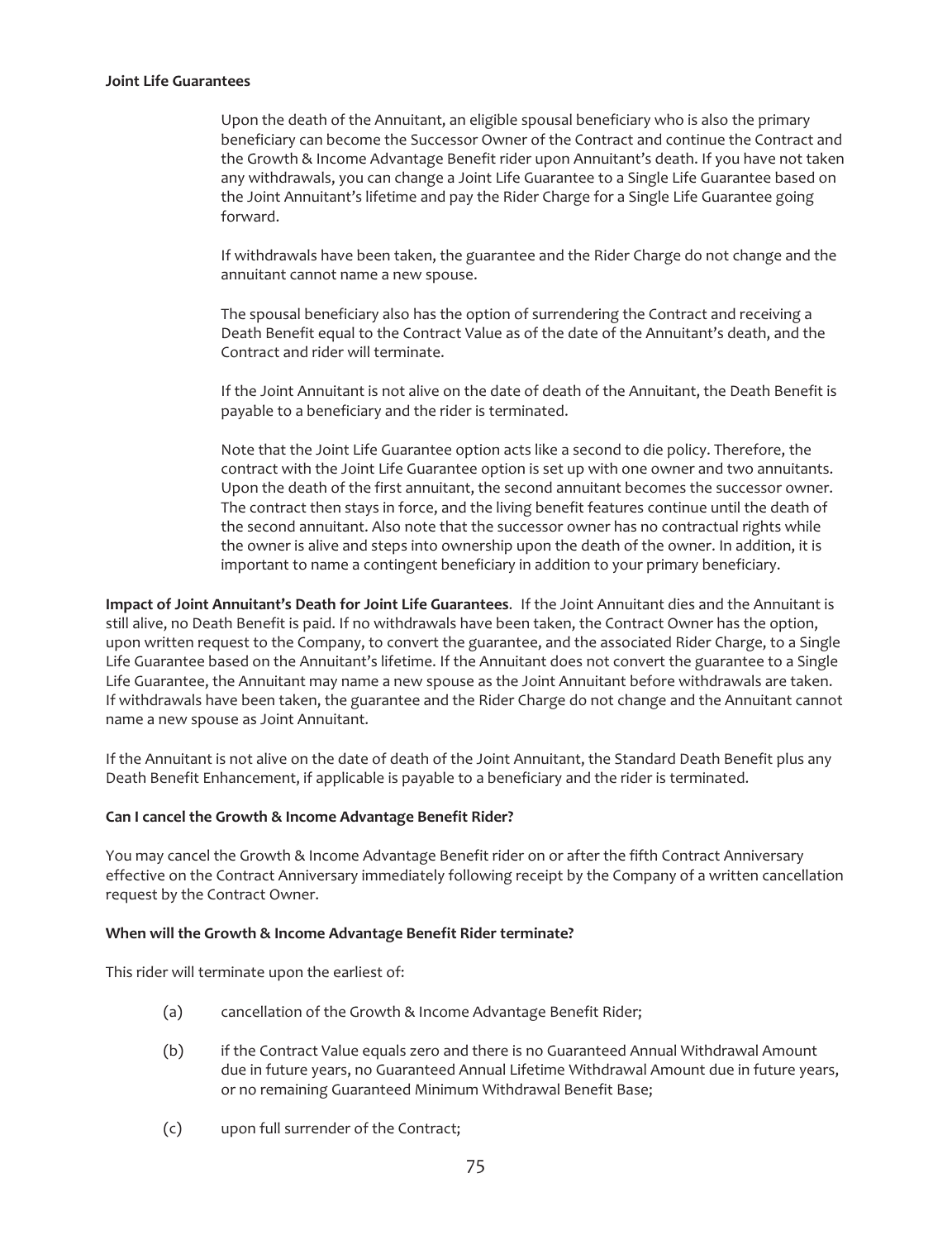- (d) on the date of the death of the Annuitant for Single Life Guarantees, or the date of the last death of the Annuitant or Joint Annuitant for Joint Life Guarantees;
- (e) on the date of death of the Annuitant for a Joint Life Guarantee if the Joint Annuitant receives the death benefit equal to Contract Value; or
- (f) upon annuitization.

All charges for this rider will cease upon Contract termination.

*Purchasing Power Protector Benefit Rider* — This version of the Purchasing Power Protector rider applies to policies who elected this rider on or after the date of availability in the State of issue (refer to Appendix C).

For those policies who elected this rider prior to the date of availability in the State of issue, the older version of this rider (refer to Appendix C) will apply.

If you purchased your Contract prior to February 7, 2011, you may have purchased a Purchasing Power Protector Benefit rider which includes the following enhancements to your Contract:

- 1) **Purchasing Power Protector Benefit** The Purchasing Power Protector Benefit permits the Annuitant or Joint Annuitants, if applicable, to receive annual minimum payments adjusted for inflation regardless of the Contract Value during the Annuitant's lifetime or Joint Annuitant's lifetime (in case of a Joint Life Guarantee).
- 2) **Death Benefit Enhancement** The Company will pay to a beneficiary upon the Annuitant's death or the last death of the Annuitant and Joint Annuitant a death benefit enhancement in addition to the death benefit provided in your Contract.

#### **Important information to note about the Purchasing Power Protector Benefit Rider:**

- At the present time, there are no investment allocation restrictions required for this rider. However, the Company reserves the right to impose certain investment allocation restrictions in the future. If the Company requires an asset allocation program in the future, the restrictions may apply to in-force contracts, upon the Company's discretion.
- The Contract Rider Charges are non-refundable, whether or not you have taken withdrawals while the rider is in effect.
- All withdrawals, including the withdrawals made while the rider is in effect, reduce your Contract Value and death benefit.
- Once you elect this rider, any withdrawal will be subject to the terms of the rider. This includes the freewithdrawal amount.
- If the Withdrawal Amount is greater than the free withdrawal amount, we will apply contingent deferred sales charges (See *"Contingent Deferred Sales Charge"* section of the prospectus for details) and any other applicable charges.
- The rider may not be added after you purchase your Contract or in combination with any other riders.
- If the Age Actual of the Annuitant or younger of the Annuitant or Joint Annuitant, if applicable, at first withdrawal is less than 591/ $_2$ , no inflation adjustment will be made.
- The Enhanced Death Benefit available as part of the Purchasing Power Protector Benefit rider is different from the optional Death Benefit riders offered.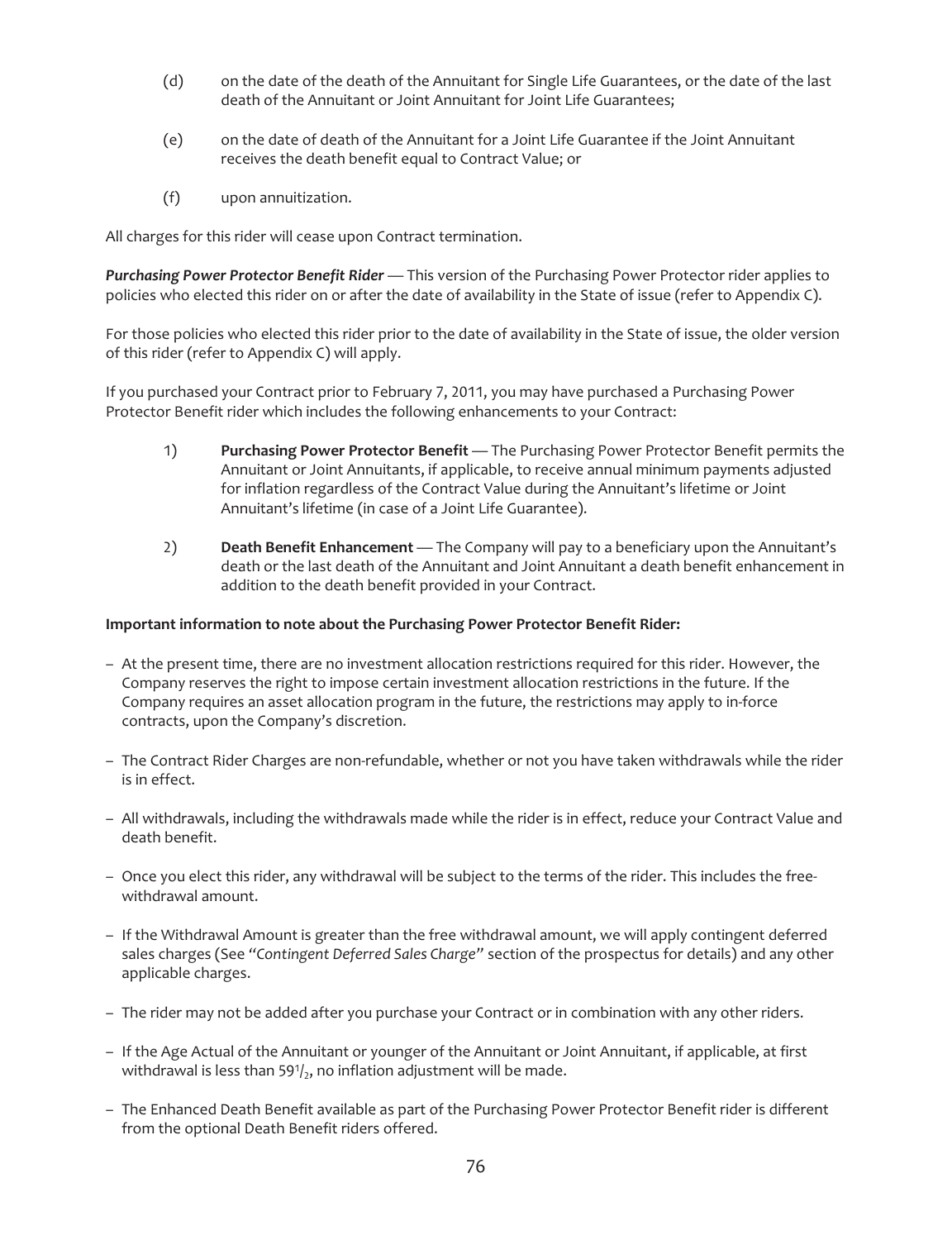## **What is the Guaranteed Annual Lifetime Withdrawal Amount?**

If this rider is purchased, the Company guarantees that the Annuitant or Joint Annuitants, if applicable, can withdraw an amount annually as long as the Annuitant or either of the Joint Annuitants, if applicable is alive. The amount which can be withdrawn is called the Guaranteed Annual Lifetime Withdrawal Amount. The Guaranteed Annual Lifetime Withdrawal Amount is determined by multiplying the Lifetime Withdrawal Benefit Base ("Withdrawal Base") by the Guaranteed Annual Lifetime Withdrawal Percentage. For a Single Life Guarantee, the Withdrawal Percentage is based on the Age Actual of the Annuitant at the time of the first withdrawal. For a Joint Life Guarantee, the Withdrawal Percentage is based on the Age Actual of the younger of the Annuitant or Joint Annuitant at the time of the first withdrawal. The Guaranteed Annual Lifetime Withdrawal Percentage is 4% if the Age Actual at the time of the first withdrawal is less than 641/ $_2$ . The Guaranteed Annual Lifetime Withdrawal Percentage is 5% if the Age Actual at the time of the first withdrawal is greater than or equal to 641/<sub>2</sub>. Any change in the Withdrawal Base will also change the Guaranteed Annual Lifetime Withdrawal Amount.

For policies issued prior to February 1, 2010, the Guaranteed Annual Lifetime Withdrawal Percentage is 5% for all ages.

## **What if I withdraw less than the Guaranteed Annual Lifetime Withdrawal Amount?**

You may take withdrawals equal to or less than the Guaranteed Annual Lifetime Withdrawal Amount during each Contract Year. If you elect to take less than or none of the Guaranteed Annual Lifetime Withdrawal Amount in any given Contract Year, the Guaranteed Annual Lifetime Withdrawal Amount is not increased in subsequent Contract Years for the amount not taken. You cannot carry over any unused Guaranteed Annual Lifetime Withdrawal Amounts to any future Contract Years.

*Example:* Suppose that the Guaranteed Annual Lifetime Withdrawal Amount is \$1,000 and you withdraw \$500 during the current Contract Year. The Guaranteed Annual Lifetime Withdrawal Amount will not increase by \$500 in the next Contract Year.

If the Guaranteed Annual Lifetime Withdrawal Amount is greater than the free withdrawal amount, we will apply contingent deferred sales charges (See "*Contingent Deferred Sales Charge"* section of the Prospectus for details) and any other applicable charges.

## **What if I withdraw more than the Guaranteed Annual Lifetime Withdrawal Amount?**

Each Contract Year, you may withdraw more than the Guaranteed Annual Lifetime Withdrawal Amount in effect at the time of the withdrawal request. Any portion of a withdrawal that causes cumulative withdrawals in a given Contract Year to exceed the Guaranteed Annual Lifetime Withdrawal Amount is referred to as an Excess Withdrawal. An Excess Withdrawal could significantly reduce your Withdrawal Base by more than your actual Excess Withdrawal amount. Excess Withdrawals will also reduce the amount of the future Guaranteed Annual Lifetime Withdrawal Amount.

#### **How is the Withdrawal Base determined?**

The Withdrawal Base is used to calculate the Guaranteed Annual Lifetime Withdrawal Amount and determine the rider charge. Please note that if the Withdrawal Base increases, the Guaranteed Annual Lifetime Withdrawal Amount and the rider charge will increase. It is also important to note that the Withdrawal Base does not establish or guarantee a Contract Value, Surrender Value or any kind of death benefit.

The value of the Withdrawal Base depends upon when you take your first withdrawal.

## (1) **On the Contract Date:**

On the Contract Date, the Withdrawal Base is equal to the Initial Purchase Payment received plus any Purchase Payment Enhancement, if applicable;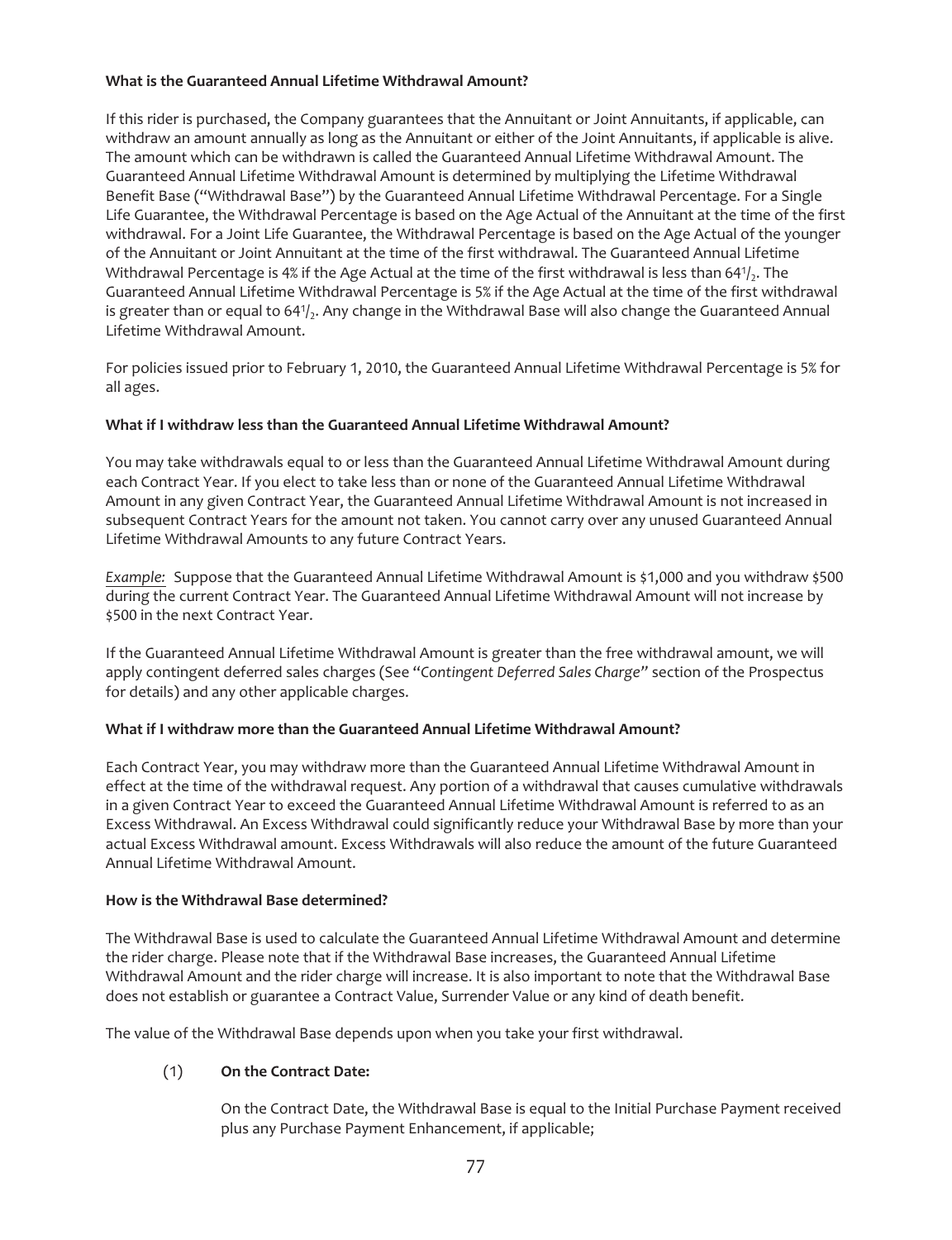### (2) **After the Contract Date but prior to the date of first withdrawal:**

The Withdrawal Base is equal to the greater of (a) or (b), where:

- (a) is the sum of  $(1)$  plus  $(2)$ , where,
	- (1) is the Initial Purchase Payment;
	- (2) is each Purchase Payment received after the Contract Date; and
- (b) is the highest Contract Value on any Contract Anniversary before the date of first withdrawal.

#### (3) **On the date of first withdrawal:**

The Withdrawal Base is equal to the greatest of (a) or (b) or (c) below, where:

- (a) is the Contract Value on the date of the first withdrawal, immediately prior to the first withdrawal;
- (b) is the sum of  $(1)$  plus  $(2)$ , where;
	- (1) is the Initial Purchase Payment; and
	- (2) is each Purchase Payment received after the Contract Date; and
- (c) is the highest Contract Value on any Contract Anniversary before the date of first withdrawal.

#### (4) **After the first withdrawal after the Contract Date**

**Inflation Adjustment** — The Company credits an automatic inflation adjustment to the Withdrawal Base following the first withdrawal, if the Age Actual of the Annuitant or the younger of the Annuitant and Joint Annuitant, if applicable is greater than or equal to  $59<sup>1</sup>$ . The inflation adjustment is only made when it is greater than 0.0% and there is no upper limit to the inflation adjustment. Please note that the Withdrawal Base will NOT be adjusted for inflation, if the Age Actual of the Annuitant or the younger of the Annuitant and Joint Annuitant is less than 59 $\frac{1}{2}$  at the time of the first withdrawal. This is in effect even after the Annuitant or the younger of the Annuitant and Joint Annuitant has reached Age Actual of  $59\frac{1}{2}$ .

The inflation adjustment is made on each Contract Anniversary after the first withdrawal and equals (a) multiplied by (b), where:

- (a) is the current CPI Factor; and
- (b) is the average monthly value of the Withdrawal Base throughout the Contract Year.

**CPI Factor** — The CPI Factor equals the ratio of (a) to (b), where:

- (a) is the greater of 0 and the difference between (1) and (2), where:
	- (1) is the Consumer Price Index for All Urban Consumers ("CPI-U") released in the previous month; and
	- (2) is the CPI-U released twelve months prior to the most recent release; and
- (b) is the CPI-U released twelve months prior to the most recent release.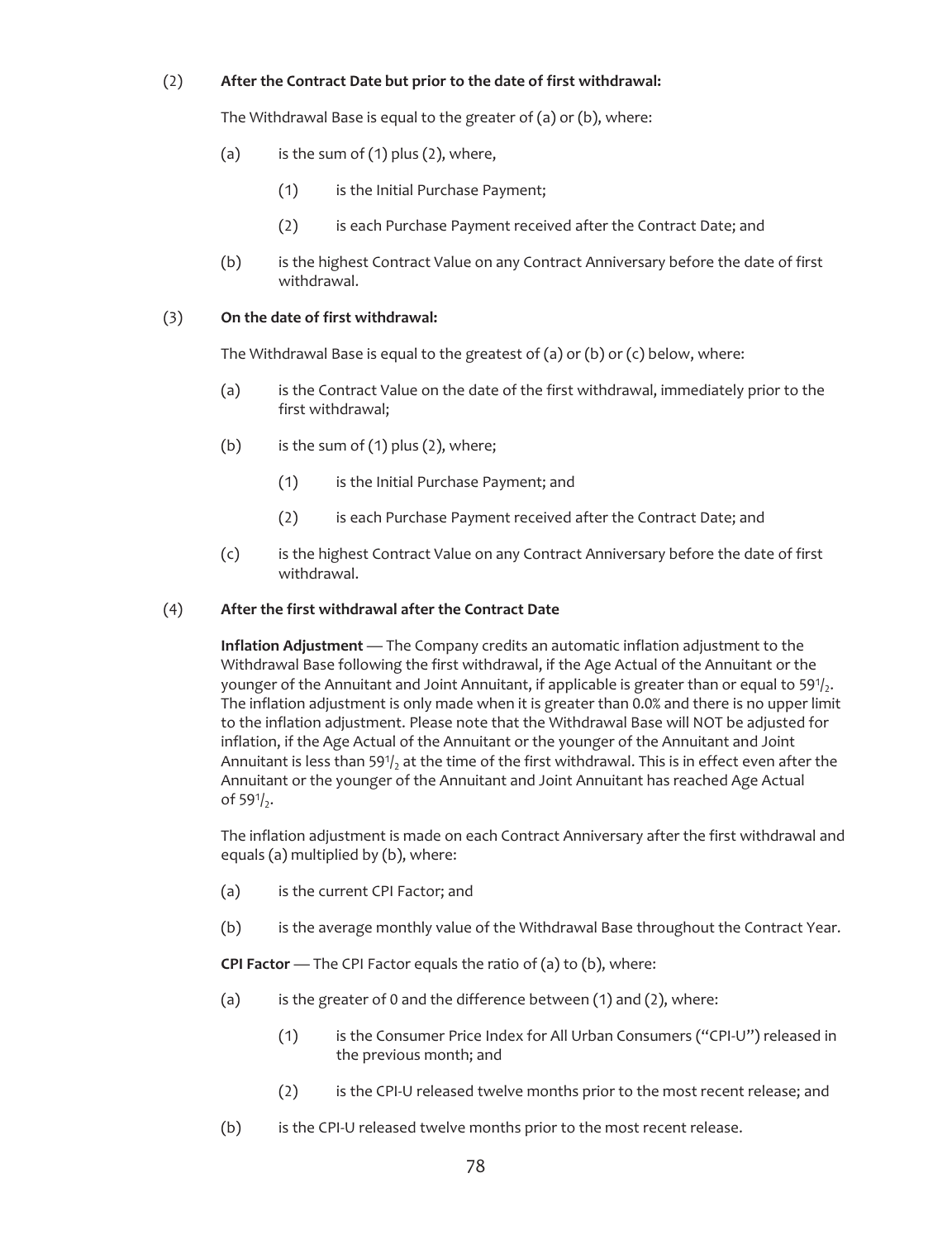The CPI-U is published monthly by the United States Department of Labor on a one month lag. If this index is discontinued or a new index series is established on a different basis, the Company may establish a new basis for determining the CPI Factor. The Contract Owner will be given at least 90 days' notice prior to any such change.

The CPI Factor applicable to your Contract on your Contract Anniversary is determined at the beginning of the calendar month that contains your Contract Anniversary. It is determined according to the formula above such that the CPI Factor for a Contract Anniversary that occurs in the month of March will use the CPI-U from the month of January of the current year and the CPI-U from the month of January of the prior year for (1) and (2) under (a) above.

If you take the first withdrawal between Contract Anniversaries, the Company will calculate the CPI Factor for the partial year between the date of the first withdrawal and the following Contract Anniversary.

## **Automatic Annual Step-Up**

On each Contract Anniversary following the first withdrawal, if the Contract Value is greater than the Withdrawal Base, then the Withdrawal Base will automatically be increased to the Contract Value. The Guaranteed Annual Lifetime Withdrawal Amount will increase by the same percentage as the Withdrawal Base.

The Withdrawal Base at any Contract Anniversary following the first withdrawal will be the greater of (1) or (2), where:

- (1) is the average monthly value of the Withdrawal Base throughout the Contract Year multiplied by the CPI Factor; and
- (2) is the Withdrawal Base after a step-up, if any, on the Contract Anniversary

Any additional purchase payments made after the date of first withdrawal will be added dollar for dollar to the Withdrawal Base.

## **Effect of Withdrawals on the Withdrawal Base**

If your total withdrawals in a Contract Year do not exceed the Guaranteed Annual Lifetime Withdrawal Amount, the Withdrawal Base will not be reduced. It remains equal to the Withdrawal Base just prior to the withdrawal. However, if the total withdrawals in a Contract Year exceed the Guaranteed Annual Lifetime Withdrawal Amount, the Withdrawal Base is reduced. The reduction is determined by multiplying the Excess Withdrawal by the ratio of (a) to (b) where:

- (a) is the Withdrawal Base just prior to the Excess Withdrawal; and
- (b) is the Contract Value just prior to the Excess Withdrawal.

## **Effect of Required Minimum Distributions (RMD) on Guaranteed Annual Lifetime Withdrawal Amount**

If you have elected required minimum distribution (RMD) withdrawals and your contract was in effect through at least one calendar year-end, you will automatically receive the Contract Year's RMD requirement according to the Code. An RMD withdrawal will not reduce the Withdrawal Base if the required amount exceeds the Guaranteed Annual Lifetime Withdrawal Amount.

This treatment of the excess of the RMD withdrawal over the Guaranteed Withdrawal Amount will apply only in relation to the required minimum distribution based on the value of the Contract, including the actuarial present value of any optional death benefit or living benefit riders elected.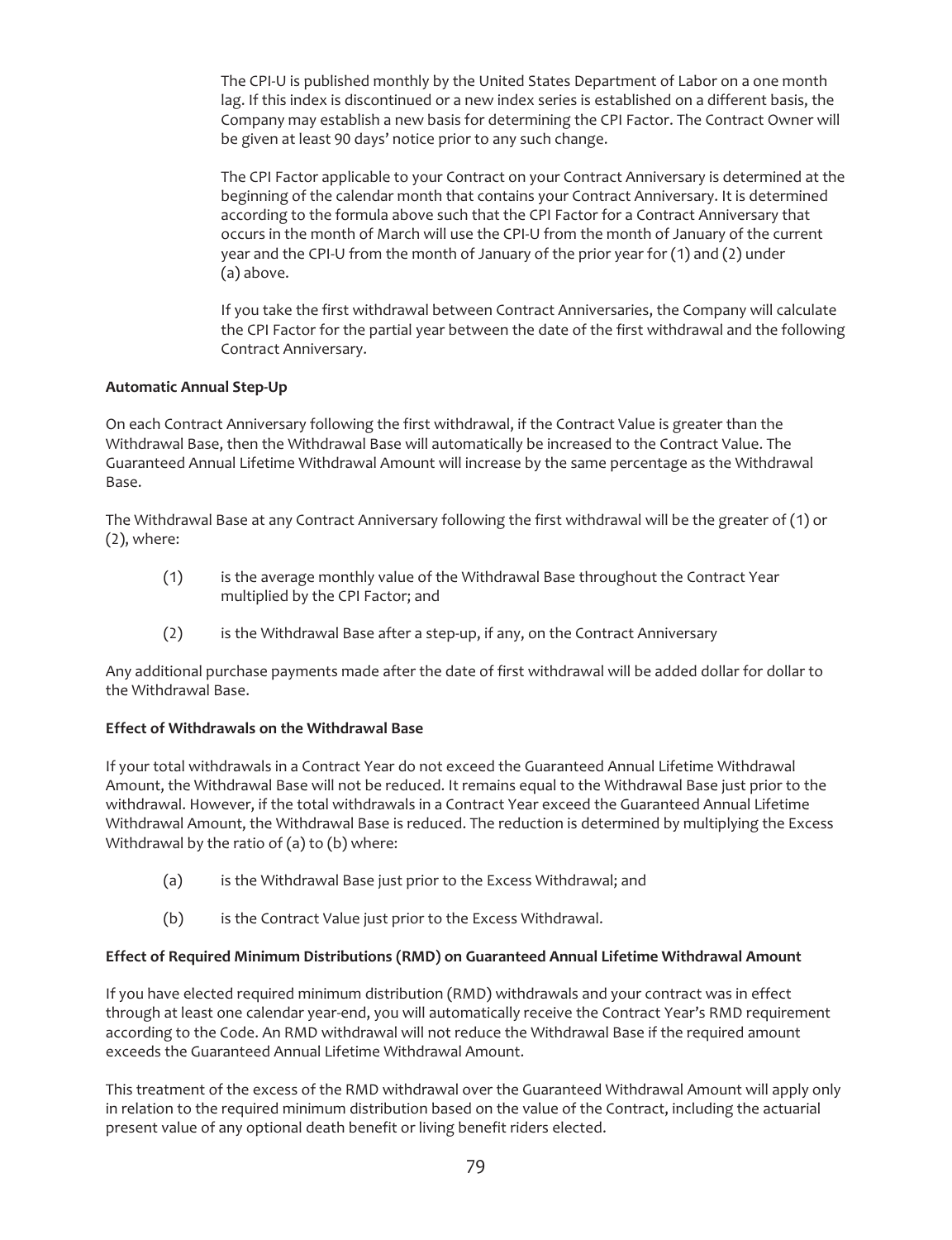#### **Benefit Available on Annuity Date**

If the Annuity Date occurs while the rider is in effect, upon your request, you may elect one of the following options:

- (a) apply the Contract Value to any of the annuity options available in the Annuity Options section of the Contract; or
- (b) request that as of the annuity payment commencement date, annuity payments are made each year equal to the Guaranteed Annual Lifetime Withdrawal Amount until the death of the Annuitant for Single Life Guarantees, or the death of the Annuitant and Joint Annuitant for Joint Life Guarantees.

Our Administrative Office must receive a written notice at least 30 days prior to the current Annuity Date. If annuity payments are to commence and none of the above elections have been made, then the default annuity option in your Contract will apply.

#### **What if the Contract Value is reduced to zero?**

If the Contract Value is reduced to zero and the Withdrawal Base is greater than zero, any Remaining Payments under the Purchasing Power Protector Benefit rider will be made on an annual basis in a Contract Year. In this situation, no additional Purchase Payments will be accepted. The only provisions of the Contract that remain in effect are those that are associated with Remaining Purchasing Power Protector Benefit Payments.

If the Contract Value is reduced to zero in a Contract Year and there is any Guaranteed Annual Lifetime Withdrawal Amount due for that year, the Contract Owner will receive any Remaining Payment, as of the date the Contract Value is reduced to zero.

If the Remaining Payments due each Contract Year are less than \$100, the Remaining Payments will be commuted and a lump sum will be paid.

#### **Single and Joint Life Guarantees**

The Purchasing Power Protector Benefit can be purchased on a single or a joint life basis. Under a Single Life Guarantee, the Guaranteed Annual Lifetime Withdrawal Amount is guaranteed over the lifetime of the Annuitant. You need not specify a Joint Annuitant in the Contract Specifications at the time of issue of the Single Life Guarantee.

Under a Joint Life Guarantee, the Guaranteed Annual Lifetime Withdrawal Amount is guaranteed over the lifetime of the Annuitant and Joint Annuitant. You must specify the Joint Annuitant in the Contract Specifications at the time of issue of the Joint Life Guarantee. The Joint Annuitant must be the spouse of the Annuitant on the rider effective date and the spousal Joint Annuitant must always be the Contract Owner's primary beneficiary unless the rider is changed to a Single Life Guarantee before withdrawals have begun.

#### **Can I convert a Single Life Guarantee to a Joint Life Guarantee and vice-versa?**

You cannot convert a Single Life Guarantee to a Joint Life Guarantee.

If you have a Joint Life Guarantee and have not taken any withdrawals, you can change a Joint Life Guarantee to a Single Life Guarantee and pay the Rider Charge for a Single Life Guarantee. The Joint Annuitant can also be changed to the Annuitant's current spouse, if no withdrawals have been taken.

If a withdrawal has been taken, the Joint Annuitant cannot be changed. The Joint Annuitant can be removed from the Contract, but the charge for the rider would remain at the Joint Life Guarantee charge.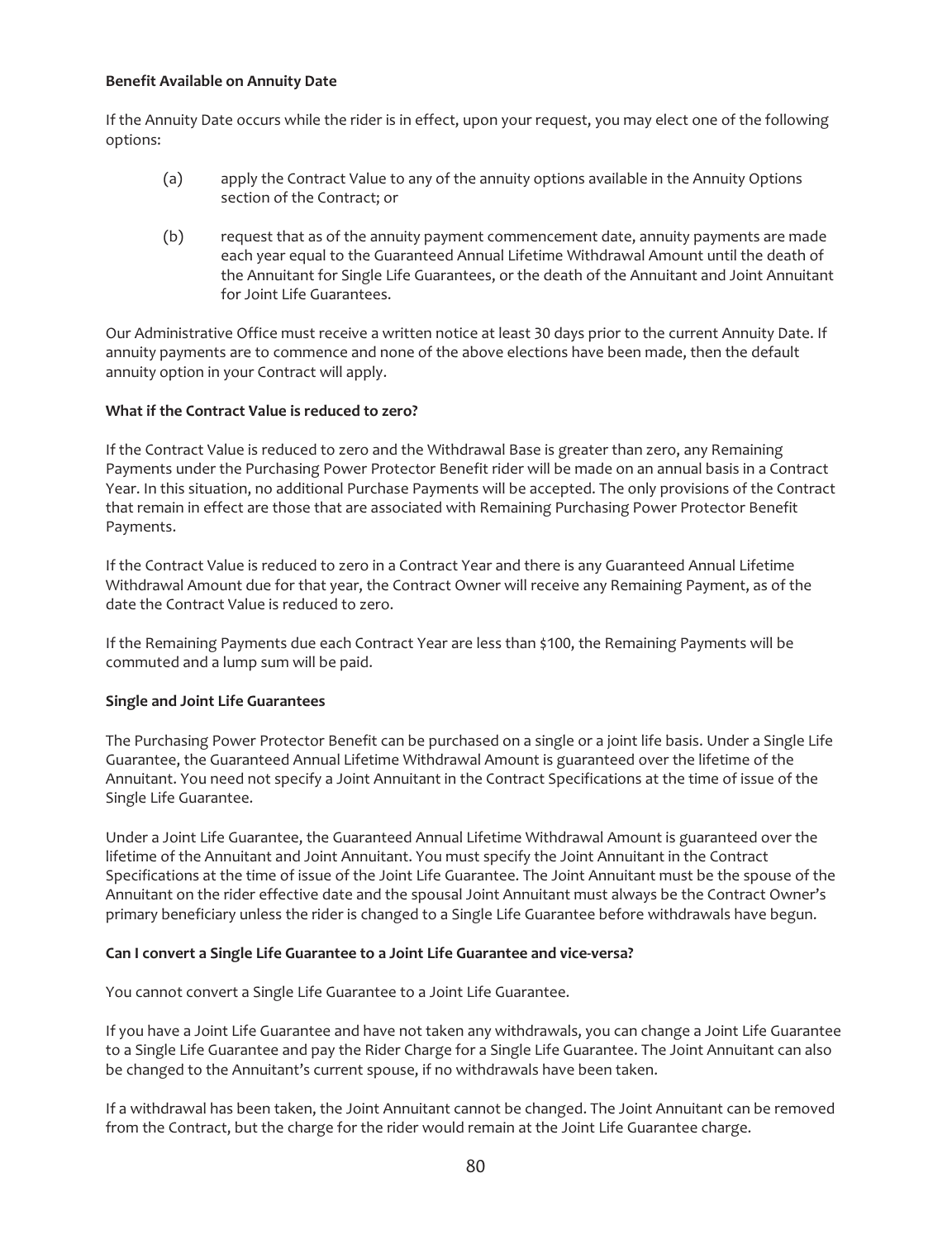#### **Death Benefit Enhancement**

The Purchasing Power Protector rider has a Death Benefit that is payable prior to the Annuity Date upon the Annuitant's death or the last death of the Annuitant and Joint Annuitant only if the Death Benefit Enhancement Benefit Base is greater than the sum of the Fixed Account death benefit and the Variable Account death benefit payable under the Contract. The amount by which the Enhanced Death Benefit Base exceeds the death benefit provided in your Contract is called the Death Benefit Enhancement. This amount cannot be less than zero or greater than \$1,000,000. There is no additional charge for the Death Benefit enhancement payable under the rider. Upon receipt of due proof of Annuitant death or the last death of the Annuitant and Joint Annuitant and the necessary forms to make payment to a beneficiary, the Company will pay the Death Benefit Enhancement in addition to the death benefit provided in your Contract.

#### **Death Benefit Enhancement Benefit Base**

The value of the Death Benefit Enhancement Benefit Base depends upon when you make your first withdrawal.

The Death Benefit Enhancement Benefit Base equals:

## 1. **On the Contract Date**

On the Contract Date, the Death Benefit Enhancement Benefit Base is the Initial Purchase Payment received plus any Purchase Payment Enhancement, if applicable;

#### 2. **After the Contract Date but prior to the first withdrawal**

The Death Benefit Enhancement Benefit Base is equal to the greater of (a) or (b), where:

- (a) is the sum of  $(1)$  plus  $(2)$ , where,
	- (1) is the Initial Purchase Payment and any Purchase Payment Enhancement, if applicable and
	- (2) is each additional Purchase Payment and any Purchase Payment Enhancement received after the Contract Date; and
- (b) is the highest Contract Value on any Contract Anniversary before the date of first withdrawal until the attainment of Age 80 by the Annuitant for Single Life Guarantee, or by the younger of the Annuitant and the Joint Annuitant for Joint Life Guarantees.

## 3. **On the date of first withdrawal after the Contract Date**

The Benefit Base is the greatest of (a), (b) or (c) below, where:

(a) is the Contract Value on the date of the first withdrawal, immediately prior to the first withdrawal; and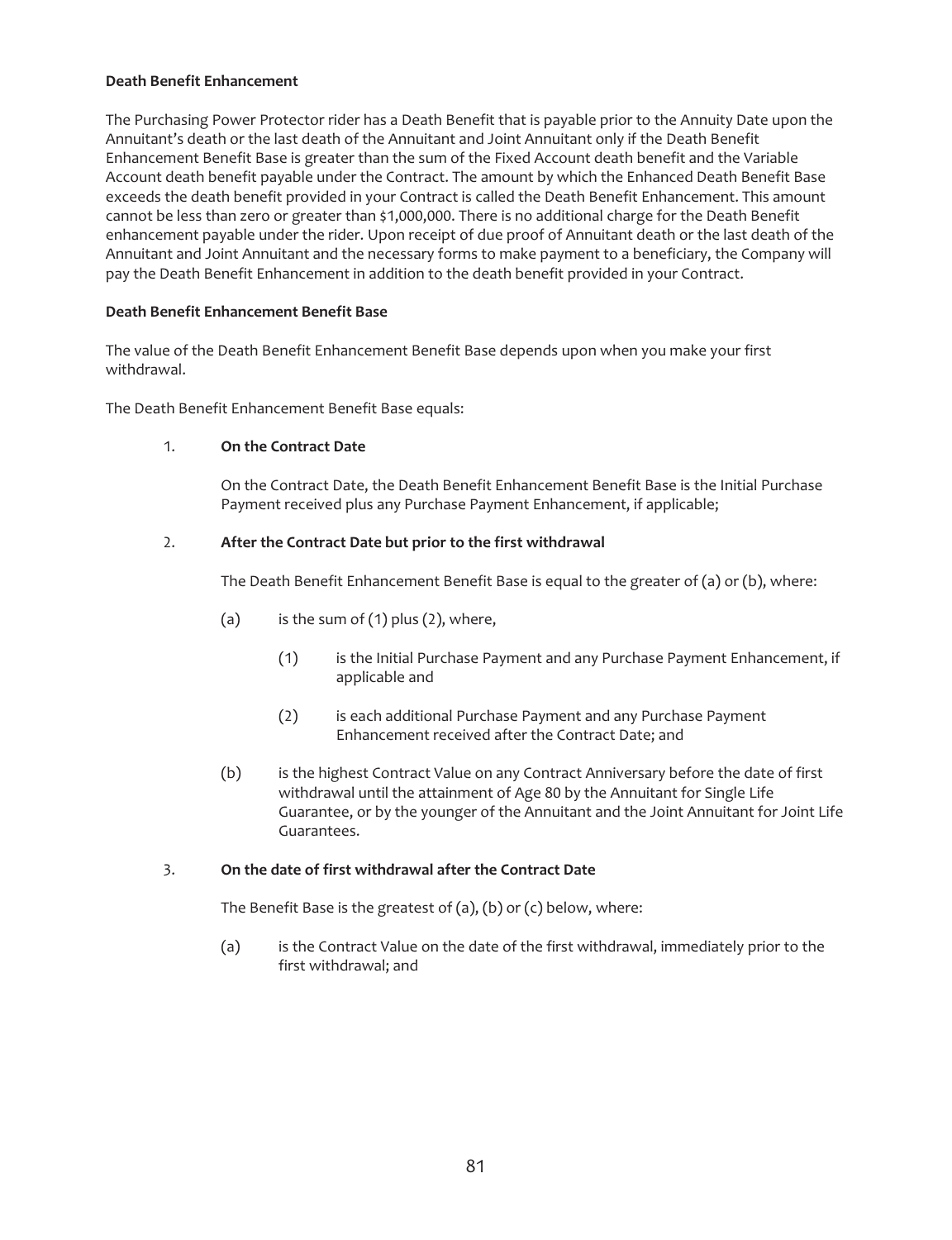- (b) is the sum of  $(1)$  plus  $(2)$ , where,
	- (1) is the Initial Purchase Payment and any purchase Payment Enhancement, if applicable and
	- (2) is each additional Purchase Payment and any Purchase Payment Enhancement, if applicable, received after the Contract Date; and
	- (c) is the highest Contract Value on any Contract Anniversary before the date of first withdrawal until the attainment of Age 80 by the Annuitant for Single Life Guarantees, or by the younger of the Annuitant and the Joint Annuitant for Joint Life Guarantees.

#### 4. **After the date of first withdrawal**

If and only if there is a step-up of the Withdrawal Base, the Death Benefit Enhancement Benefit Base automatically increases to 100% of the Contract Anniversary Value until the attainment of Age 80 by the Annuitant for Single Life Guarantees, or by the younger of the Annuitant and the Joint Annuitant, if applicable for Joint Life Guarantees. The Death Benefit Enhancement Benefit Base cannot step-up independently of the Withdrawal Base.

#### **Effect of Withdrawals on the Death Benefit Enhancement Benefit Base**

If you withdraw less than or equal to the Guaranteed Annual Lifetime Withdrawal Amount in effect at the time of request during each Contract Year, the Death Benefit Enhancement Benefit Base is reduced by the dollar amount of the withdrawal. This is the case even when RMD withdrawals exceed the Guaranteed Annual Lifetime Withdrawal Amount. Note that the Guaranteed Minimum Withdrawal Base is not reduced by the amount of this withdrawal but the Death Benefit Enhancement Benefit Base is.

If you withdraw greater than the Guaranteed Annual Lifetime Withdrawal Amount in effect at the time of request during each Contract Year, then the amount that is in excess of the Guaranteed Annual Lifetime Withdrawal Amount is an Excess Withdrawal. Excess Withdrawals reduce the Death Benefit Enhancement Benefit Base. The reduction is determined by multiplying the Excess Withdrawal by the ratio of (a) to (b), where:

- (a) is the Death Benefit Enhancement Benefit Base immediately prior to the Excess Withdrawal; and
- (b) is the Contract Value immediately prior to the Excess Withdrawal.

If you make any Purchase Payments after the date of the first withdrawal, the Death Benefit Enhancement Benefit Base will be increased on a dollar-for-dollar basis.

#### **Impact of Annuitant's Death**

## 1. **Single Life Guarantees**

Upon the death of the Annuitant, the Company will pay the beneficiary the Standard Death Benefit under the Contract and the Death Benefit Enhancement, if any and the rider is terminated. An eligible Spousal Beneficiary, however can continue the Contract but not the Purchasing Power Protector Benefit rider.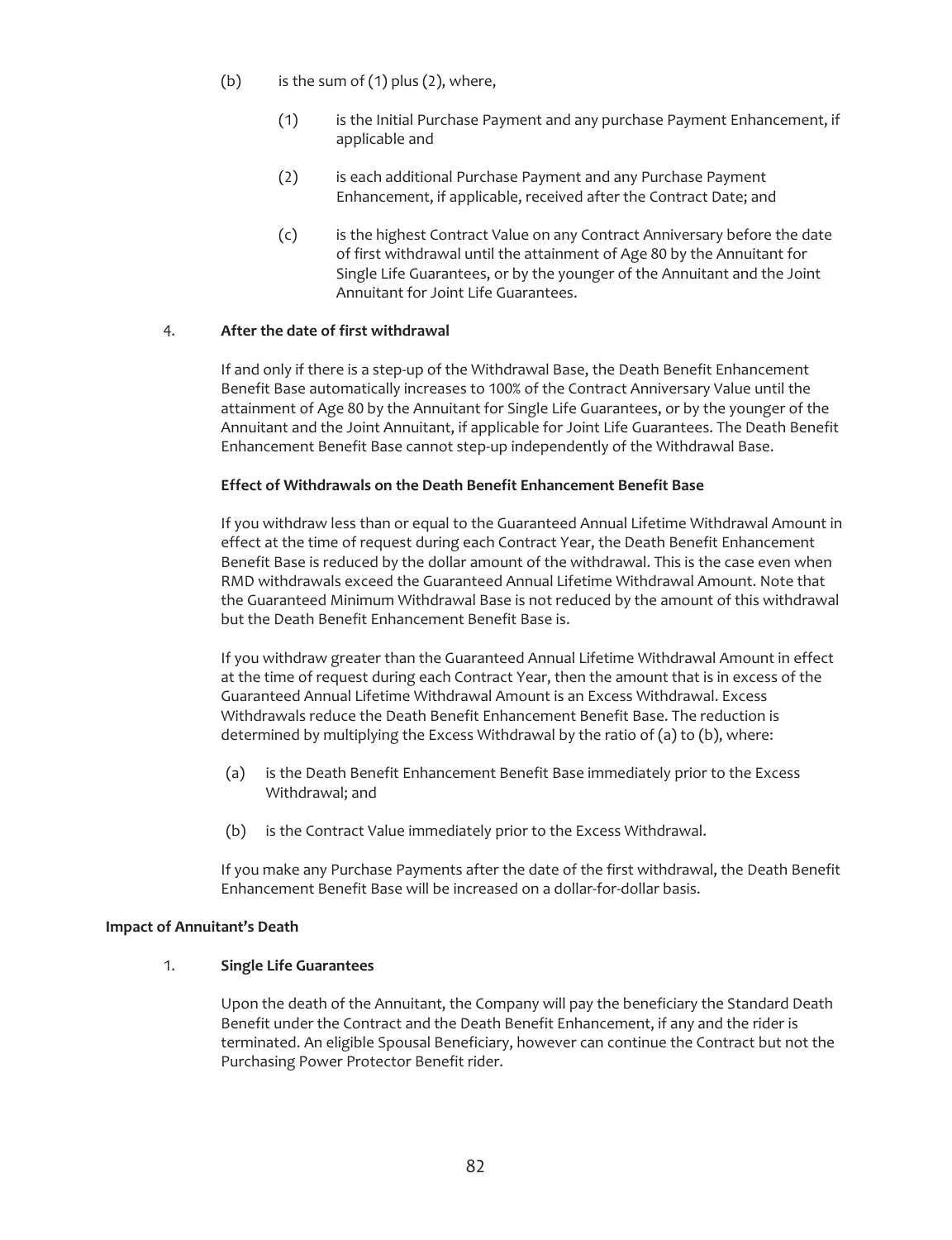#### 2. **Joint Life Guarantees**

Upon the Annuitant's death, an eligible spousal beneficiary who is also the primary beneficiary can become the Successor Owner of the Contract and continue the Contract and the Purchasing Power Protector Benefit rider upon Annuitant's death.

The spousal beneficiary also has the option of surrendering the Contract and receiving a Death Benefit equal to the Contract Value as of the date of the Annuitant's death.

If you have not taken any withdrawals, you can change a Joint Life Guarantee to a Single Life Guarantee based on the Joint Annuitant's lifetime and pay the Rider Charge for a Single Life Guarantee going forward.

If withdrawals have been taken, the guarantee and the Rider Charge do not change and the Annuitant cannot name a new spouse.

If the Joint Annuitant is not alive on the date of death of the Annuitant, the Death Benefit is payable to a beneficiary and the rider is terminated.

#### **Impact of Joint Annuitant's Death for Joint Life Guarantees**

If the Joint Annuitant dies and the Annuitant is still alive, no Death Benefit is paid. If no withdrawals have been taken, the Contract Owner has the option, upon written request to the Company, to convert the guarantee, and the associated Rider Charge, to a Single Life Guarantee based on the Annuitant's lifetime. If the Annuitant does not convert the guarantee to a Single Life Guarantee, the Annuitant may name a new spouse as the Joint Annuitant before withdrawals are taken. If withdrawals have been taken, the guarantee and the Rider Charge do not change and the Annuitant cannot name a new spouse.

If the Annuitant is not alive on the date of death of the Joint Annuitant, the Death Benefit is payable to a beneficiary and the rider is terminated.

For information on the cost of this package of enhancements, see *"What Are the Fees and Charges under the Contract?"* in this prospectus.

#### **Can I cancel the Purchasing Power Protector Benefit Rider?**

You may cancel the Purchasing Power Protector Benefit rider on or after the third Contract Anniversary effective on the Contract Anniversary immediately following receipt by the Company of a written cancellation request by the Contract Owner.

#### **When will the Purchasing Power Protector Benefit Rider terminate?**

This rider will terminate upon the earliest of:

- (a) cancellation of the Purchasing Power Protector Benefit rider;
- (b) the Contract Value equals zero and there is no Guaranteed Annual Lifetime Withdrawal Amount due in future years;
- (c) full surrender of the Contract;
- (d) the date of the death of the Annuitant for Single Life Guarantees, or the date of the last death of the Annuitant or Joint Annuitant for Joint Life Guarantees;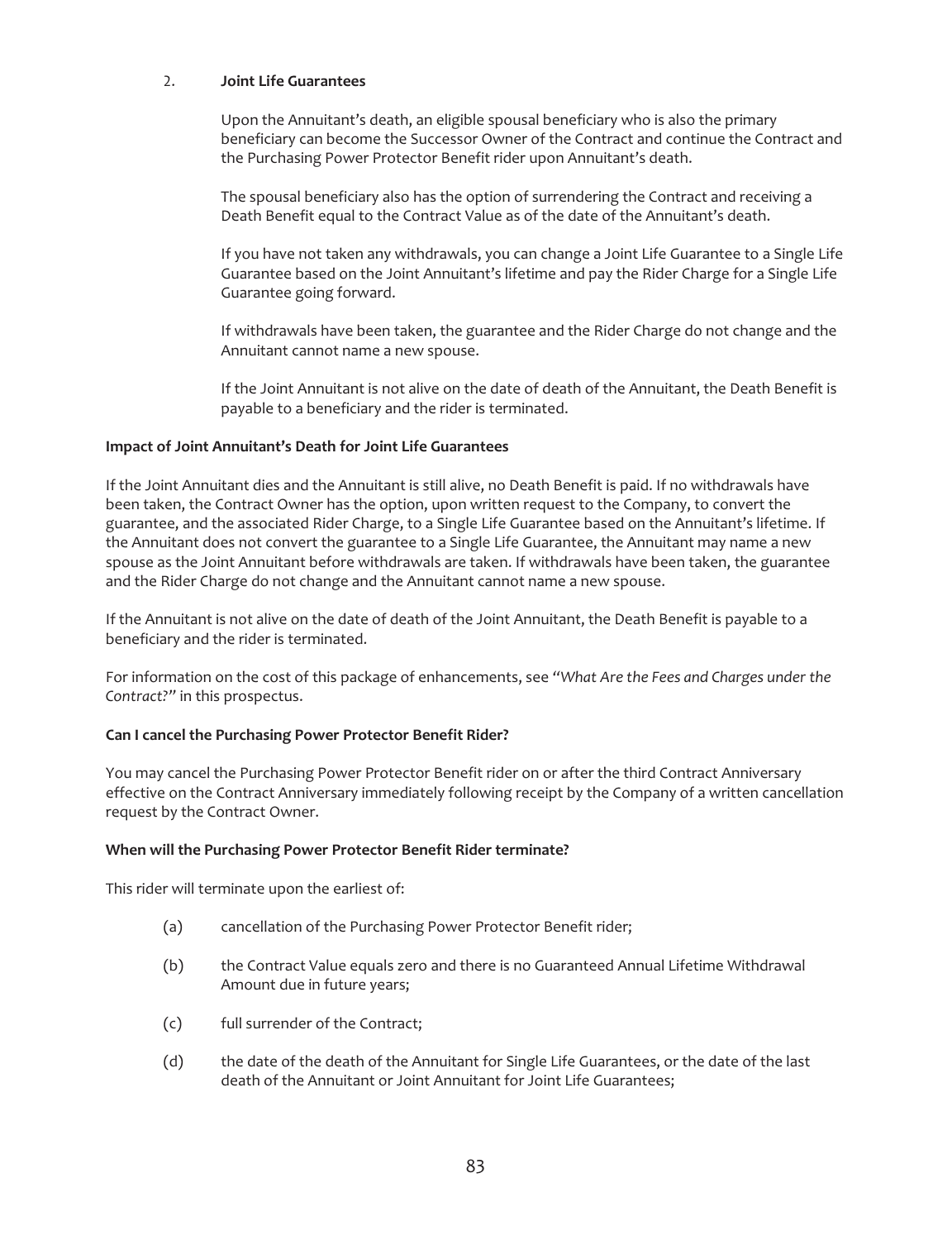- (e) the date of death of the Annuitant for a Joint Life Guarantee if the Joint Annuitant receives the death benefit equal to Contract Value; or
- (f) annuitization.

All charges for this rider will cease upon Contract termination.

#### **Dollar Cost Averaging Program**

Dollar cost averaging is a way to invest in which securities are purchased at regular intervals in fixed dollar amounts, so that the cost of the securities gets averaged over time and possibly over market cycles. If the Contract Value is at least \$10,000, you may allocate any new Purchase Payments to one of the Dollar Cost Averaging Options and have a fixed percentage transferred monthly from that Option to Variable Investment Options to achieve dollar cost averaging. Amounts may only be allocated to one of the Dollar Cost Averaging Options in conjunction with an election of the Dollar Cost Averaging program. The minimum transfer amount to each Variable Investment Option is \$50. Once a Dollar Cost Averaging Option is selected, an additional Dollar Cost Averaging Option cannot be selected. If you elect to discontinue participation in the program while in the Six or Twelve Month Dollar Cost Averaging Accounts, any money left in the account will be transferred into the Money Market Subaccount. There is no charge for participating in the Dollar Cost Averaging Program.

#### **Fixed Dollar Cost Averaging Options**

The available periods under the Fixed Dollar Cost Averaging Options are:

- 1) Six-Month Dollar Cost Averaging Period, and
- 2) Twelve-Month Dollar Cost Averaging Period.

Only new Purchase Payments may be allocated to the Fixed Dollar Cost Averaging Options. Such allocations of Initial and Subsequent Purchase Payments are subject to the Contract Value minimum requirements. Amounts held in a Dollar Cost Averaging Option of the Fixed Account will be credited with interest at effective annual rates, declared by the Company. See "*Appendix B—Fixed Account Options*" for details.

#### **Variable Dollar Cost Averaging Options**

Dollar Cost Averaging may also be done from one of the following Variable Investment Options: Money Market Subaccount, Limited Maturity Bond Subaccount and Quality Bond Subaccount. New Purchase Payments and transfers may be allocated to the selected Variable Investment Option, subject to the Contract Value minimum requirements. The available periods under the Variable Dollar Cost Averaging Options are up to 60 months.

#### **Automatic Asset Rebalancing Program**

Automatic rebalancing is a way to maintain your desired asset allocation percentages. Because the value of your Variable Investment Options will fluctuate in response to investment performance, your asset allocation percentages may change over time. If you have a Contract Value of at least \$10,000 you may elect Automatic Asset Rebalancing. We will transfer funds under your Contract on a quarterly (calendar) basis among the Variable Investment Options to maintain a specified percentage allocation among your selected Variable Investment Options. You may elect to participate in the program when you apply for your Contract or, after you have owned your Contract, by completing an election form or by calling our office. You may discontinue the program at any time. There is no charge for participating in the Automatic Asset Rebalancing Program.

Dollar Cost Averaging and Automatic Asset Rebalancing programs may not be elected at the same time and are not available after Annuitization.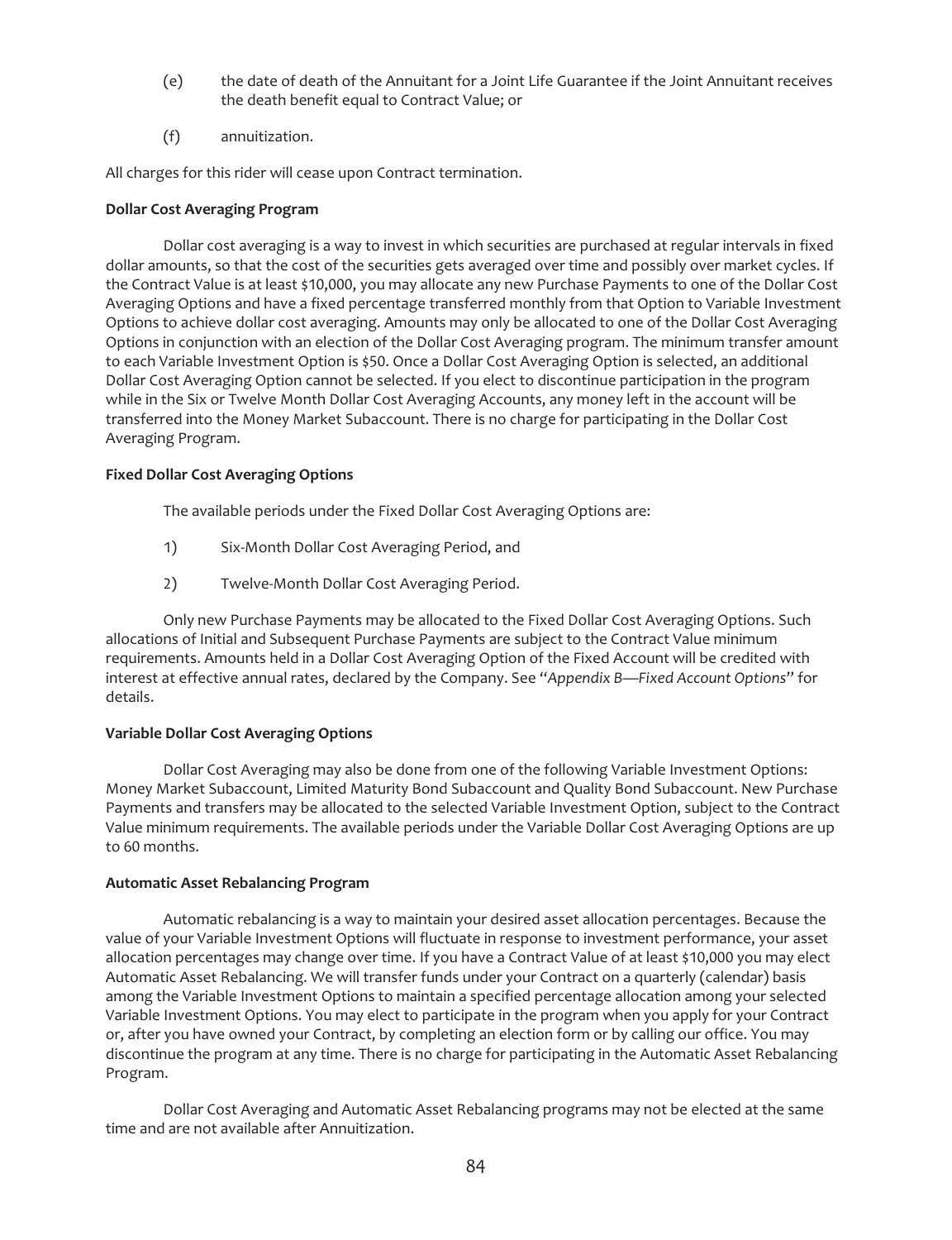#### **Systematic Withdrawals**

Systematic Withdrawals are regular payments that we make to you on a monthly, quarterly, semiannual or annual basis. Details about the Systematic Withdrawal Program can be found in the *"Systematic Withdrawals"* paragraph under *"How Can I Withdraw My Money From the Contract?".*

#### **How Is the Contract Treated Under Federal Income Tax Law?**

The following summary provides a general description of the federal income tax considerations associated with the Contract and does not purport to be complete or to cover all tax situations. This discussion is not intended as tax advice. Counsel or other competent tax advisors should be consulted for more complete information. This discussion is based upon our understanding of the present federal income tax laws as they are currently interpreted by the IRS. No representation is made as to the likelihood of continuation of the present federal income tax laws or of the current interpretations by the IRS.

You pay no federal income tax on increases in the value of your Contract until money is distributed to you or your Beneficiary as a withdrawal, death benefit or an annuity payment.

#### *Early Withdrawals*

An additional federal income tax of 10% may be imposed on the taxable portion of an early withdrawal prior to age 59 $\frac{1}{2}$  unless one of several exceptions applies. Generally, there will be no additional income tax on:

- early withdrawals that are part of a series of substantially equal periodic payments (not less frequently than annually) made for the life (or life expectancy) of the taxpayer or the joint lives (or joint life expectancies) of the taxpayer and a Beneficiary;
- $\bullet$  withdrawals made on or after age 59 1/2;
- distributions made on or after death; or
- withdrawals attributable to disability, as determined under the Code.

If you receive systematic payments that you intend to qualify for the "substantial equal periodic payments" exception described above, any modification (except due to death or disability) to your systematic payments before the age of 59  $\frac{1}{2}$  or within five years after the beginning of those payments, whichever is later, will result in the retroactive imposition of the 10% additional income tax with interest.

Other exceptions to taxes imposed on early withdrawals in this context may apply, potentially including exceptions that the Internal Revenue Service has provided in connection with the COVID-19 pandemic. You should consult a tax advisor to determine if an early withdrawal will result in the imposition of a 10% penalty tax.

#### *Multiple Contracts*

All nonqualified Contracts that are issued by Penn Mutual to the same Contract Owner during any calendar year are treated as one annuity for purposes of determining the amount includable in such Contract Owner's taxable income when a taxable distribution (other than an annuity payment) occurs. A Nonqualified Contract is generally a Contract that does not qualify for favorable tax treatment as a qualified plan (described in more detail below), individual retirement annuity ("IRA"), Roth IRA, Simplified Employee Pension IRA, or tax-sheltered annuity.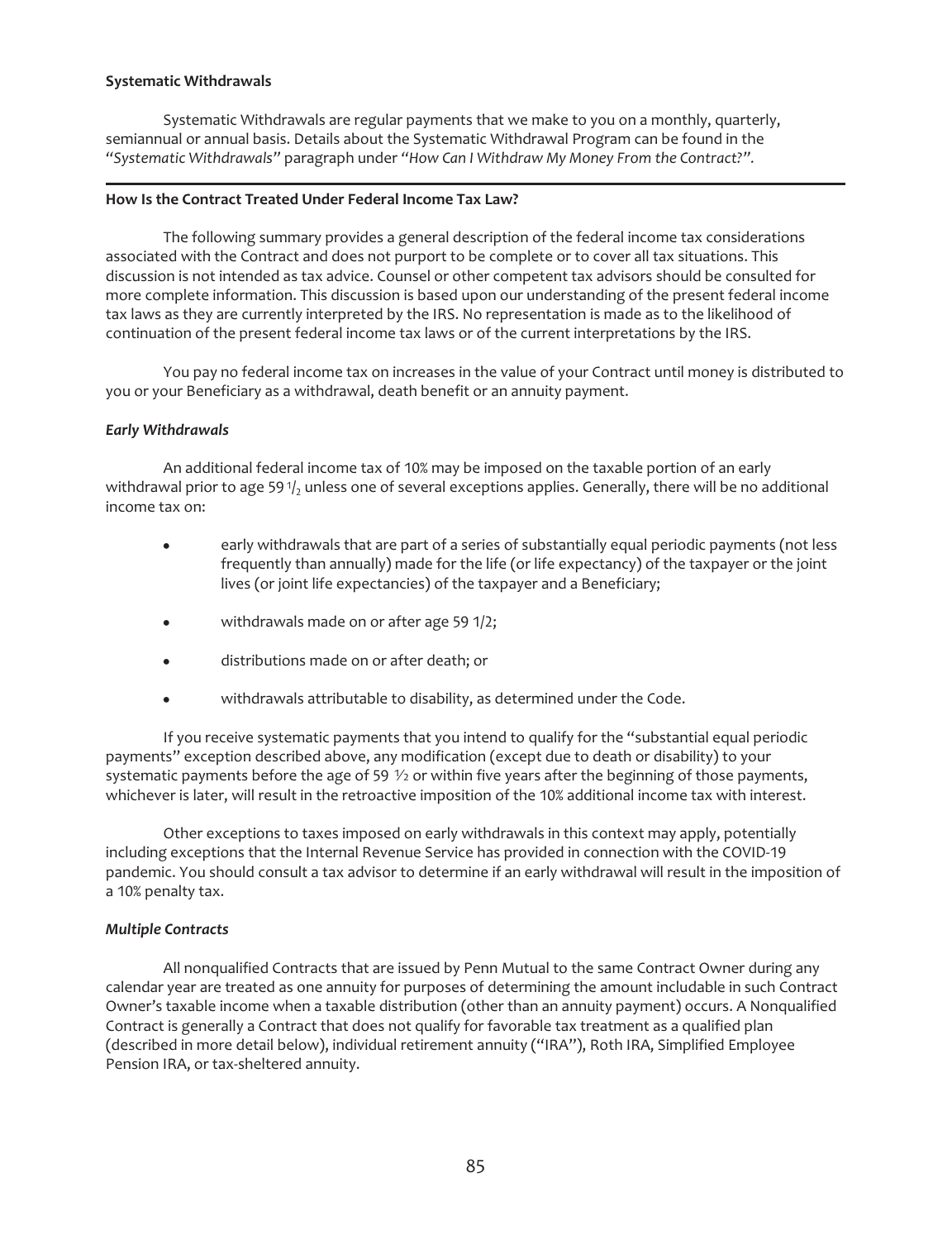#### *Ownership*

Subject to certain exceptions, a Contract must be held by or on behalf of a natural person in order to be treated as an annuity contract under federal income tax law and to be accorded the tax treatment described in the preceding paragraphs. If a Contract is not treated as an annuity contract for federal income tax purposes, the income on the Contract is treated as ordinary income received or accrued by the Contract Owner during the taxable year.

#### *Transfer of Ownership*

You may pay federal income taxes if you transfer the ownership of your Contract to someone else. If the transfer is for less than adequate consideration, the taxable portion would be the Contract Value at the time of transfer in excess of the investment in the Contract at such time. This rule does not apply to ownership transfers between spouses or to transfers incident to a divorce.

#### *Separate Account Diversification*

Section 817(h) of the Code provides that the investments of a separate account in which a Contract invests (underlying a variable annuity contract which is not purchased under a qualified retirement plan or certain other types of plans or the investments of a mutual fund, the shares of which are owned by the variable annuity separate account) must be "adequately diversified" in order for the Contract to be treated as an annuity contract for tax purposes. The Funds in which each Variable Investment Option of the Separate Account may invest are owned exclusively by the Separate Account and certain other qualified investors. As a result, the Separate Account expects to be able to look through to the Funds' investments in order to establish that each Variable Investment Option is "adequately diversified." It is expected that each underlying Funds will comply with the diversification requirement applicable to the Variable Investment Options as though the requirement applied to that underlying Fund. Penn Mutual believes that each Separate Account will meet the diversification requirement, and Penn Mutual will monitor continued compliance with this requirement.

The Treasury Department has stated in published rulings that a variable Contract Owner will be considered the owner of Separate Account assets if the Contract Owner possesses incidents of ownership in those assets, such as the ability to exercise investment control over the assets. If a variable Contract Owner is treated as an owner of separate account assets, income and gain from the assets would be includable in the variable Contract Owner's gross income. The Treasury Department has indicated that, in regulations or revenue rulings under Section 817(d) (relating to the definition of a variable contract), it would provide guidance on the extent to which Contract Owners may direct their investments to particular Funds without being treated as owners of the underlying shares. No such regulations have been issued to date. The Internal Revenue Service has issued Revenue Ruling 2003-91 in which it ruled that the ability to choose among as many as 20 subaccounts and make not more than one transfer per 30-day period without charge did not result in the owner of a contract being treated as the owner of the assets in the subaccount under the investment control doctrine.

The ownership rights under your Contract are similar to, but different in certain respects from, those described by the IRS in Revenue Ruling 2003-91 and other rulings in which it was determined that Contract Owners were not owners of the Variable Investment Option assets. Although we do not believe this to be the case, these differences could result in Contract Owners being treated as the owners of the assets of the Variable Investment Options under the Contract. We, therefore, reserve the right to modify the Contract as necessary to attempt to prevent the owners of the Contract from being considered the owners of a pro-rata share of the assets of the Variable Investment Options under the Contract. It is possible that if regulations or additional rulings are issued, the Contracts may need to be modified to comply with them.

#### *Non-qualified Annuity Payments*

The non-taxable portion of a non-qualified annuity payment generally is determined by multiplying the payment by the ratio of the investment in the Contract (as adjusted for any refund feature) to the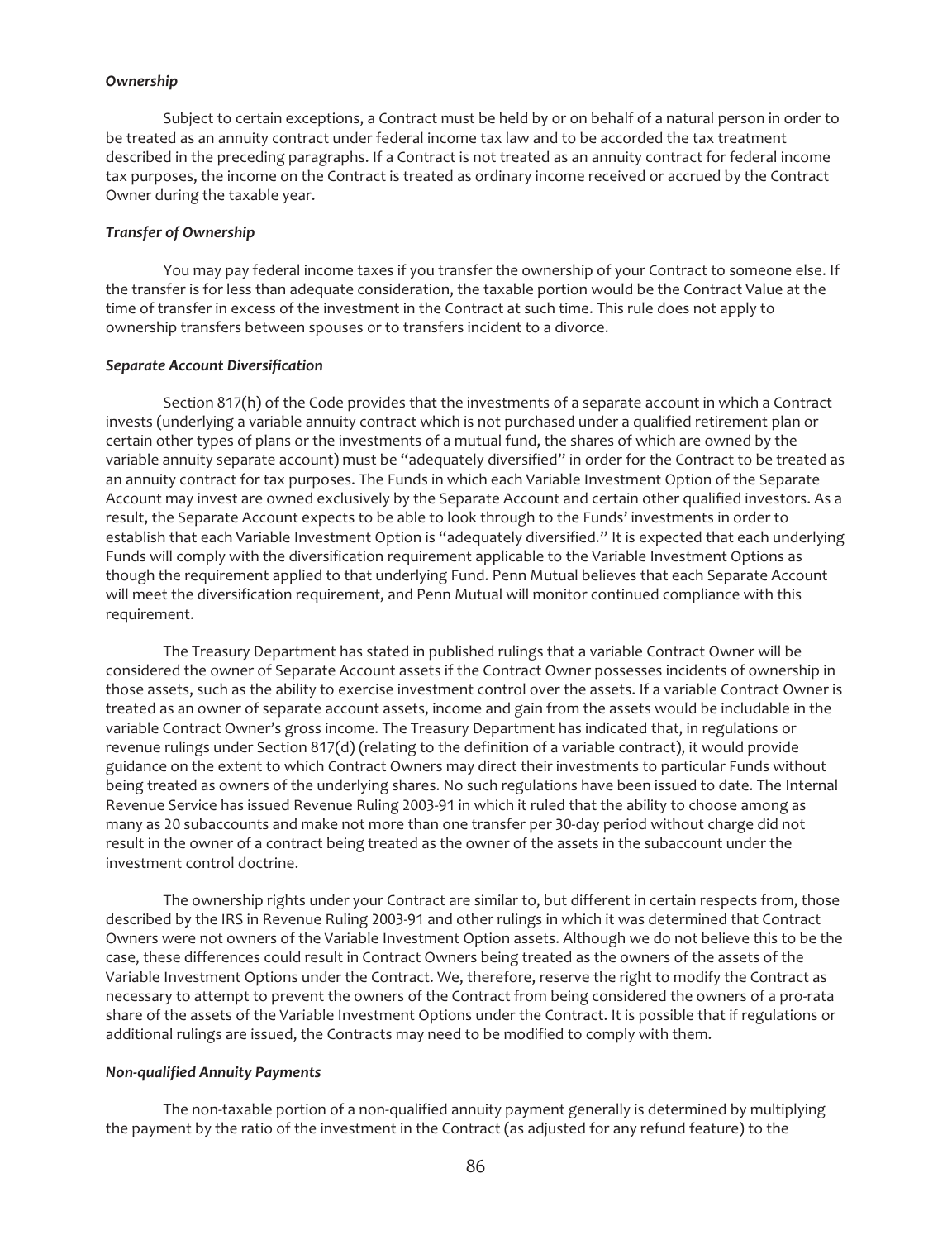expected return under the Contract. The remaining portion is taxed at ordinary income tax rates. Once you have recovered the investment in the Contract, further annuity payments are taxable at ordinary income rates.

If your nonqualified Contract contains a Growth & Income Protector Benefit Rider, it is not clear whether guaranteed withdrawals will be taxed as withdrawals or annuities. Consult a tax advisor before purchasing this Contract with such a Rider. IRA annuities in the income (payout) phase are subject to tax. Roth IRA annuities may be tax-free if it is a qualified distribution as explained below.

#### *IRA and Qualified Annuities*

Generally, unless you have a cost basis, all withdrawals and death benefits paid are subject to federal income taxation.

#### *Roth IRA Annuities*

Generally, you do not include in your gross income qualified distributions (see below) or distributions that are a return of your annual contributions from your Roth IRA.

Qualified distributions are any payments or distributions from your Roth IRA that meet both of the following requirements:

- i) payment or distribution is made after the 5-year period beginning with the first taxable year for which a contribution was made to a Roth IRA established for your benefit, and
- ii) payment or distribution is:
	- a. made on or after the date you reach age 59 $\frac{1}{2}$
	- b. made because you are disabled,
	- c. made to a Beneficiary or to your estate on or after your death, or
	- d. one that meets the requirements for the first-time home buyer exception to the tax on early distributions as described below (up to a \$10,000 lifetime limit).

#### *Premium Taxes*

Some states and municipalities impose premium taxes on Purchase Payments received by insurance companies. Generally, any premium taxes payable will be deducted upon Annuitization, although we reserve the right to deduct such taxes when due in jurisdictions that impose such taxes on Purchase Payments. Currently, state premium taxes on Purchase Payments range from 0% to 3.5%.

#### *Taxation of Withdrawals and Death Benefits*

For U.S. federal income tax purposes, you may pay tax on a withdrawal, and your Beneficiary may pay tax on a death benefit. These payments generally will be taxable to the extent the cash value of your Contract exceeds your investment in the Contract. Purchase Payment Enhancements are not considered to be investments for income tax purposes; they are considered earnings and are taxed accordingly when withdrawn. Ordinary income tax rates apply. If you designate a Beneficiary who is either a family member or two or more generations below you, or a person (other than a spouse) more than 37 1/2 years younger than you, you may be subject to the Generation Skipping Transfer Tax under Section 2601 of the Code.

In the case of a non-qualified Contract and death of an Annuitant who was not the Contract Owner, an election by the Beneficiary to receive the death benefit in the form of Annuity Payment must be made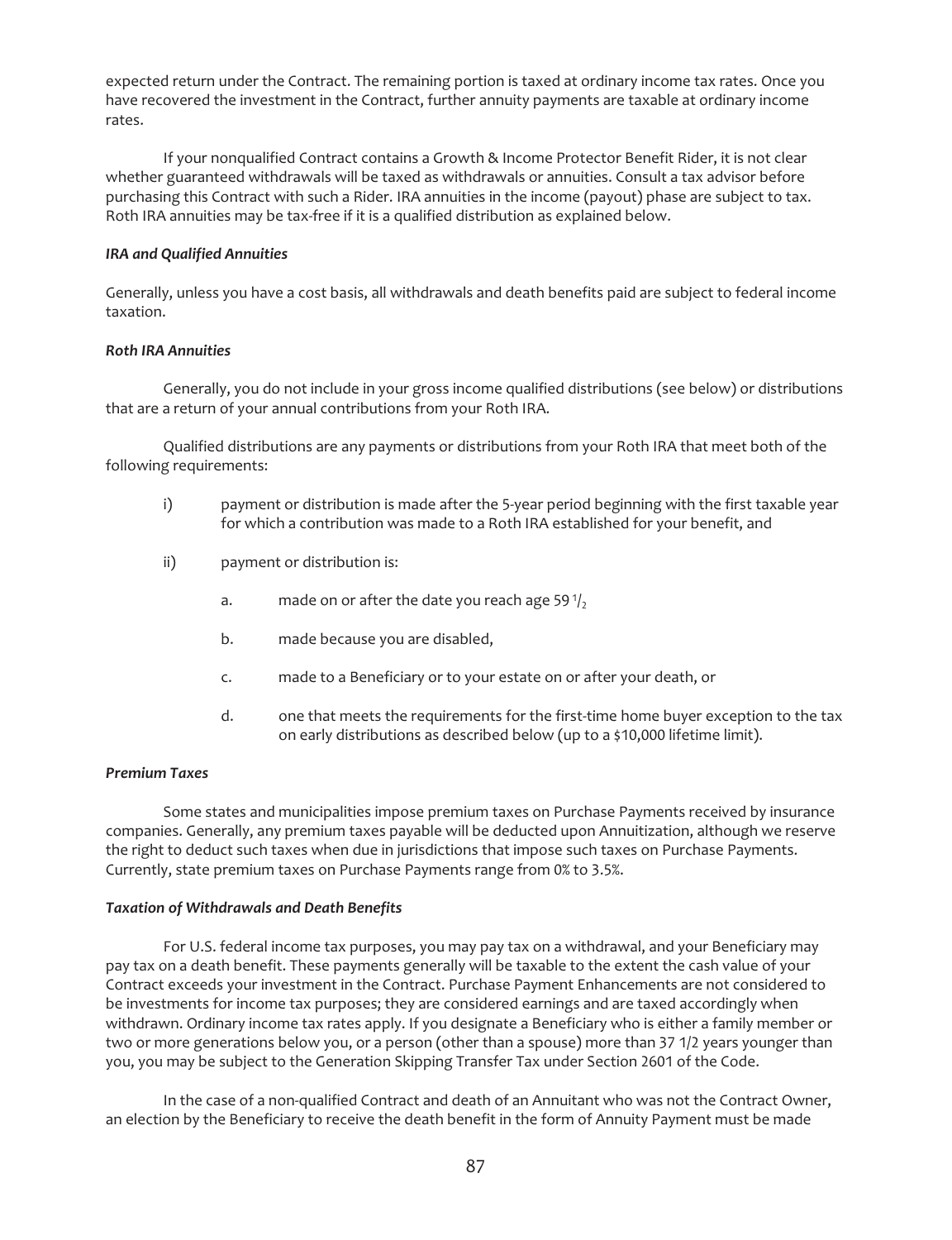within 60 days. If such election is not made, the gain from the Contract will generally be taxed as a lump sum payment as described above.

#### *Required Minimum Distributions*

Required Minimum Distributions (RMDs) generally are minimum amounts that participants in qualified retirement plans and owners of individual retirement arrangements (IRAs) must withdraw each year following the calendar year that he or she reaches the required age (age 72 effective January 1, 2020). Failure to make RMDs may result in a 50% tax on the amount of the required distribution. Please, refer to "Required Minimum Distributions" for more information about the special treatment of RMDs under the Base Contract, and the appropriate subsection of the rider section that applies to you.

#### *Withholding*

Generally, for purposes of a nonqualified annuity or rollover IRA qualified under Section 408(b), unless the Contract Owner elects to the contrary and properly notifies the Company of that election, any amounts that are received under the Contract that the Company believes are includable in gross income for tax purposes will be subject to mandatory withholding to meet federal income tax obligations.

#### *Medicare Contribution Tax*

A 3.8% Medicare contribution tax generally applies to all or a portion of the net investment income of a taxpayer who is an individual and not a nonresident alien for federal income tax purposes and who has adjusted gross income (subject to certain adjustments) that exceeds a threshold amount (\$250,000 if married filing jointly or if considered a "surviving spouse" for federal income tax purposes, \$125,000 if married filing separately, and \$200,000 in other cases). For these purposes, amounts received under annuities that are includable in gross income are considered net investment income. Income from annuities that are part of a qualified retirement plan are not treated as investment income for the purpose of this tax but may be includible for purposes of determining whether the applicable income limits are exceeded for purposes of this tax.

#### **How Do I Communicate With Penn Mutual?**

#### *Contact Information*

The information below lists the various ways by which you can contact Penn Mutual Customer Service, depending on your inquiry. Contact your Penn Mutual financial professional with questions or requests for information.

#### **By Mail:**

#### All Subsequent Purchase Payments should be sent as follows:

#### **Checks sent by regular mail:**

The Penn Mutual Life Insurance Company Payment Processing Center PO Box 825799 Philadelphia, PA 19182-5799

All requests should be sent as follows:

## **Customer Service requests sent by regular mail:**

Penn Mutual Life Insurance Company C/O Annuity Services PO Box 178 Philadelphia, Pennsylvania 19105

#### **Checks sent by overnight delivery:**

The Penn Mutual Life Insurance Company Lockbox#825799 525 Fellowship Rd., Suite 330 Mt. Laurel, NJ 08054-3415

#### **Customer Service requests sent by overnight delivery:** EDM C/O The Penn Mutual Life Insurance Company 1600 Malone Street Millville, NJ 08332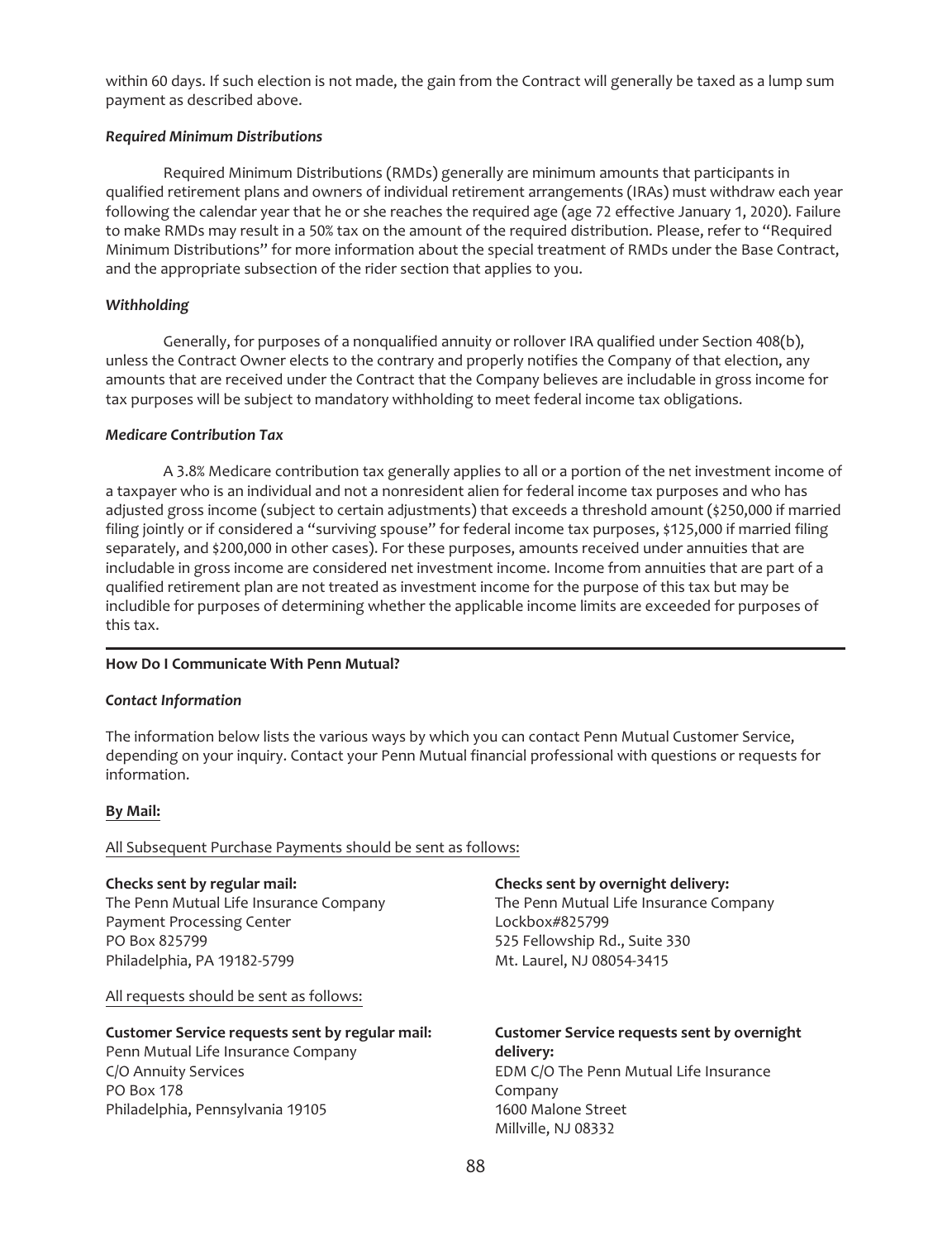#### All death claims should be sent as follows:

Penn Mutual Life Insurance Company Death Claims Division PO Box 178 Philadelphia, Pennsylvania 19105

#### **By Phone:**

You can call Customer Service with any inquiries or contract needs. An interpretation service is available for clients in more than 100 languages.

**Toll-Free Customer Service** 1-800-523-0650 Monday — Friday, 8:30 a.m. to 6:00 p.m., Eastern Time

**Automated Phone Service** 1-800-523-0650 Monday — Friday, 7:00 a.m. to 12:00 midnight, Eastern Time Saturday & Sunday, 8:00 a.m. to 6:00 p.m., Eastern Time

#### **By Fax:**

#### **Customer Service Fax Number (215) 956-7699**

#### **Via Internet:**

You can go to www.pennmutual.com where you will be able to access the Client Service Center.

#### **Customer Service Contacts for New York Contract Owners**

Penn Mutual Life Insurance Company PO Box 170 Philadelphia, Pennsylvania 19105-0170

#### **Toll-Free Customer Service**

1-855-446-7393 Monday — Friday, 8:30 a.m. to 6:00 p.m., Eastern Time

#### *Signatures*

Signature of Contract Owner(s) is required on all written notifications and forms.

#### *Reports*

We provide a quarterly statement free of charge. Reports will contain at least the following information:

- (a) The beginning and end dates of the current report period;
- (b) The Contract Value, if any, at the beginning of the current report period and at the end of the current report period, including information on the Separate Account, the Variable Account Value, the number of Accumulation Units, the value per Accumulation Unit and the Fixed Account Value.
- (c) The amounts and types of transactions that have been credited or debited to the account value during the current report period;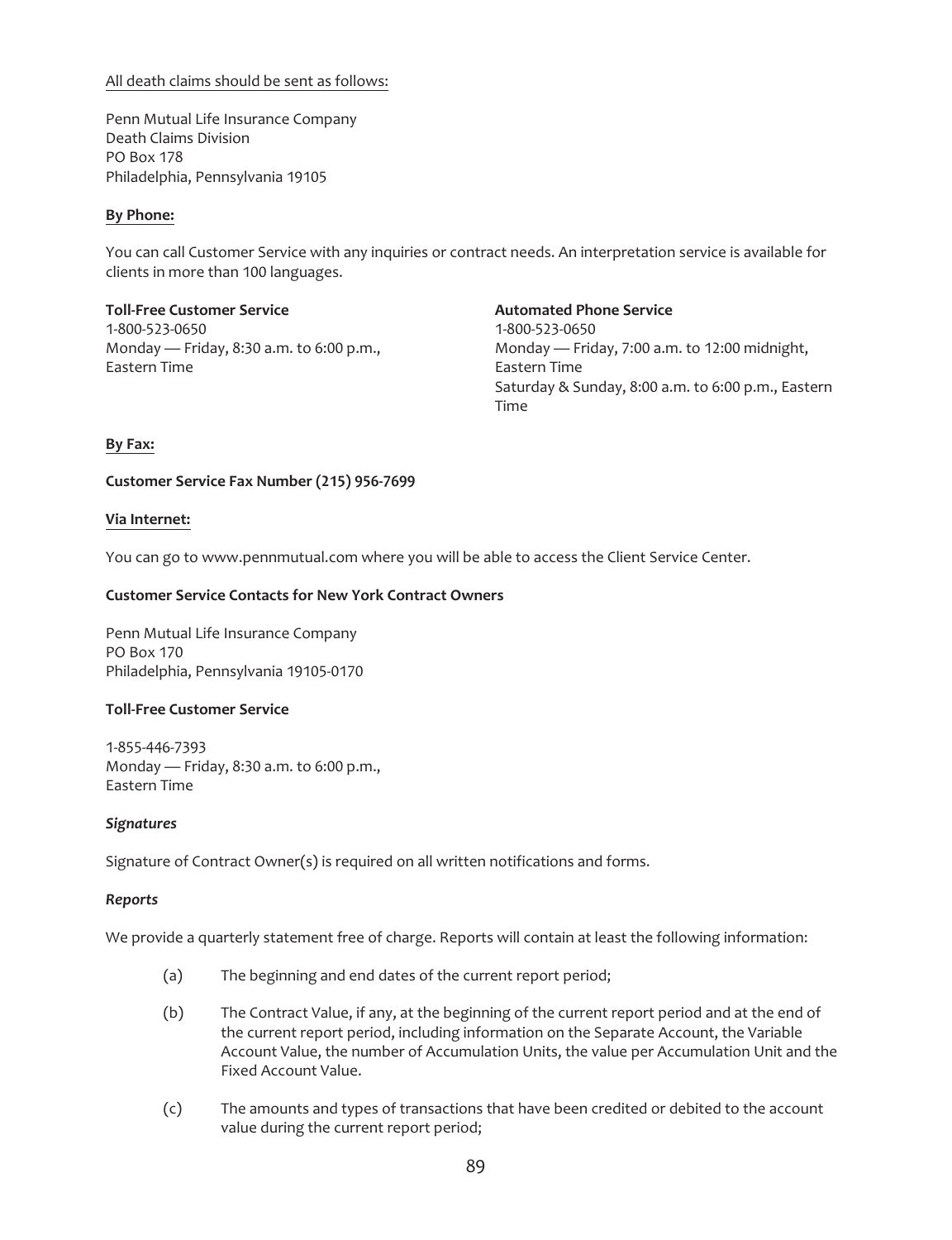(d) The Surrender Value, if any, at the end of the current report period.

Additional status reports will be made available to the Contract Owner. The following additional status reports are available upon request:

- Reprint of your transaction confirmation,
- Reprint of your latest statement.

#### **THE PENN MUTUAL LIFE INSURANCE COMPANY**

The Penn Mutual Life Insurance Company is a Pennsylvania mutual life insurance company, chartered in 1847. We are licensed to sell life insurance and annuities in the District of Columbia and all states except New York. We are located at 600 Dresher Road, Horsham, Pennsylvania, 19044, a suburb of Philadelphia. Our mailing address is The Penn Mutual Life Insurance Company, PO Box 178, Philadelphia, Pennsylvania 19105. The Company is obligated to pay all amounts promised to investors under the Contract.

#### **PENN MUTUAL VARIABLE ANNUITY ACCOUNT III**

Penn Mutual established Penn Mutual Variable Annuity Account III (the "Separate Account") on April 13, 1982. The Separate Account is registered with the Commission as a unit investment trust under the Investment Company Act of 1940 (the "1940 Act") and qualifies as a "separate account" within the meaning of the federal securities laws.

Purchase Payments received under the Contract and under other variable annuity contracts are allocated to the Variable Investment Options for investment in the Funds. They are allocated in accordance with instructions from contract owners.

Income, gains and losses, realized or unrealized, in a Variable Investment Option are credited or charged against that Variable Investment Options without regard to any other income, gains or losses of Penn Mutual. Assets equal to the reserves and other contract liabilities with respect to the investments held in each Variable Investment Option are not chargeable with liabilities arising out of any other business or account of Penn Mutual. If the assets exceed the required reserves and other liabilities, we may transfer the excess to our general account.

We reserve the right to add, combine or remove any Variable Investment Options or underlying Funds when permitted by law. We retain the right, subject to any applicable law, to make substitutions with respect to the underlying Funds of the Variable Investment Options. If investment in shares of a Fund should no longer be possible or, if in our judgment, becomes inappropriate to the purposes of the Contracts, or, if in our judgment, investment in another fund is in the interest of owners, we may substitute another fund. No substitution may take place without notice to owners and prior approval of the Commission and insurance regulatory authorities, to the extent required by applicable law.

In the event of a Fund merger, any future premium payments will be allocated to the successor or acquiring Fund. In the event of the liquidation of a Fund, you will be required to provide a new allocation to one of the available Funds or accounts for contract value in, and any future premium payments allocated to, that Fund. If you do not provide instructions, and such amounts may be allocated to a money market fund or as otherwise allowed by law.

## **THE FUNDS**

The assets of each Fund are separate from the others and each such Fund has different investment objectives and policies. As a result, each Fund operates as a separate investment fund and the investment performance of one Fund has no effect on the investment performance of any other Fund. You can make or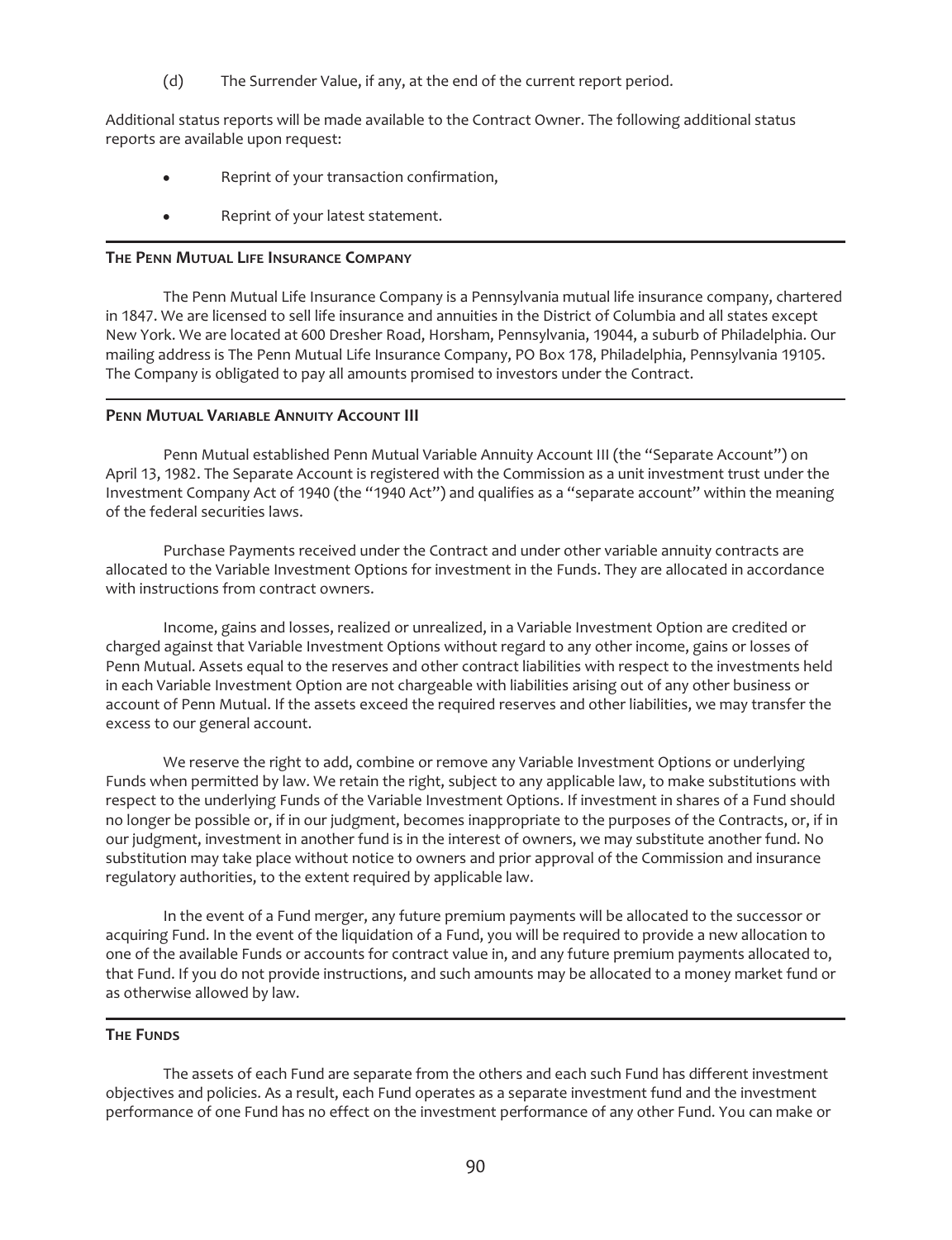lose money in any of the Variable Investment Options. The Fund's prospectus should be read carefully before any decision is made concerning the allocation of Purchase Payments and contract value to a Variable Investment Option corresponding to a particular Fund.

## **We offer no assurance that any of the Funds will attain their respective stated** i**nvestment objectives**.

Specific information regarding each Fund, including (1) its name, (2) its fund type (*e.g.,* bond fund, large cap value, small cap growth, specialty, money market fund, etc.); (3) its investment adviser and any sub-adviser; (4) current expenses; and (5) investment performance, is available in Appendix A to this prospectus. For more information about each of these Funds, please read the Fund prospectuses. You should also read a Fund's prospectus carefully before making any decision about allocating premium payments or a portion of your contract value to a Variable Investment Option corresponding to a particular Fund. Please contact us at 1-800-523-0650, or contact your financial professional, or go online to www.pennmutual.com/ for-individuals-and-businesses/performance-and-rates/prospectuses or send an email request to FundOperations@pennmutual.com if you would like to obtain any of the underlying Fund prospectuses (in either paper or electronic format).

The Funds' shares may be available to certain other separate accounts we use to fund variable life insurance contracts offered by the Company. This is called "mixed funding." The Funds' shares may also be available to separate accounts of insurance companies that are not affiliated with the Company and, in certain instances, to tax-qualified policies. This is called "shared funding." Although we do not anticipate that any difficulties will result from mixed and shared funding, it is possible that differences in tax treatment and other considerations may cause the interests of owners of various contracts participating in the Funds to be in conflict. In the event of a material conflict, we could be required to withdraw your contract value from a Fund. For more information about the risks of mixed and shared funding, please refer to the relevant Fund prospectus.

Penn Mutual Asset Management, LLC ("PMAM"), a wholly owned subsidiary of the Company, serves as the investment adviser of the Penn Series Funds, Inc. For some Funds, PMAM has entered into sub-advisory agreements with one or more other investment advisers (the "sub-advisers") to carry out investment decisions for the Funds. As such, among other responsibilities, PMAM oversees the activities of the sub-advisers with respect to the Funds and is responsible for retaining or discontinuing the services of those sub-advisers.

We do not provide investment advice to contract owners and do not recommend or endorse any particular Fund. You are responsible for determining that these decisions are appropriate for your own individual circumstances and your investment goals, financial situation, and risk tolerance. Decisions regarding investment allocations should be carefully considered. You bear the risk of any decline in the value of your Contract resulting from the performance of the Funds you have chosen. You should consult with your financial professional to determine which combination of Investment Options is most appropriate for you, and periodically review your choices.

Certain Funds, generally referred to as "funds of funds," may invest all or substantially all of their assets in portfolios of other funds. In such cases, you will indirectly pay fees and expenses at both fund levels, which would reduce your investment return.

Investment selections should be based on a thorough investigation of all of the information regarding the Funds that is available to you, including each Fund's prospectus, statement of additional information, and annual and semi-annual reports. Other sources, such as the Fund's website or newspapers and financial and other magazines, provide more current information, including information about any regulatory actions or investigations relating to a Fund.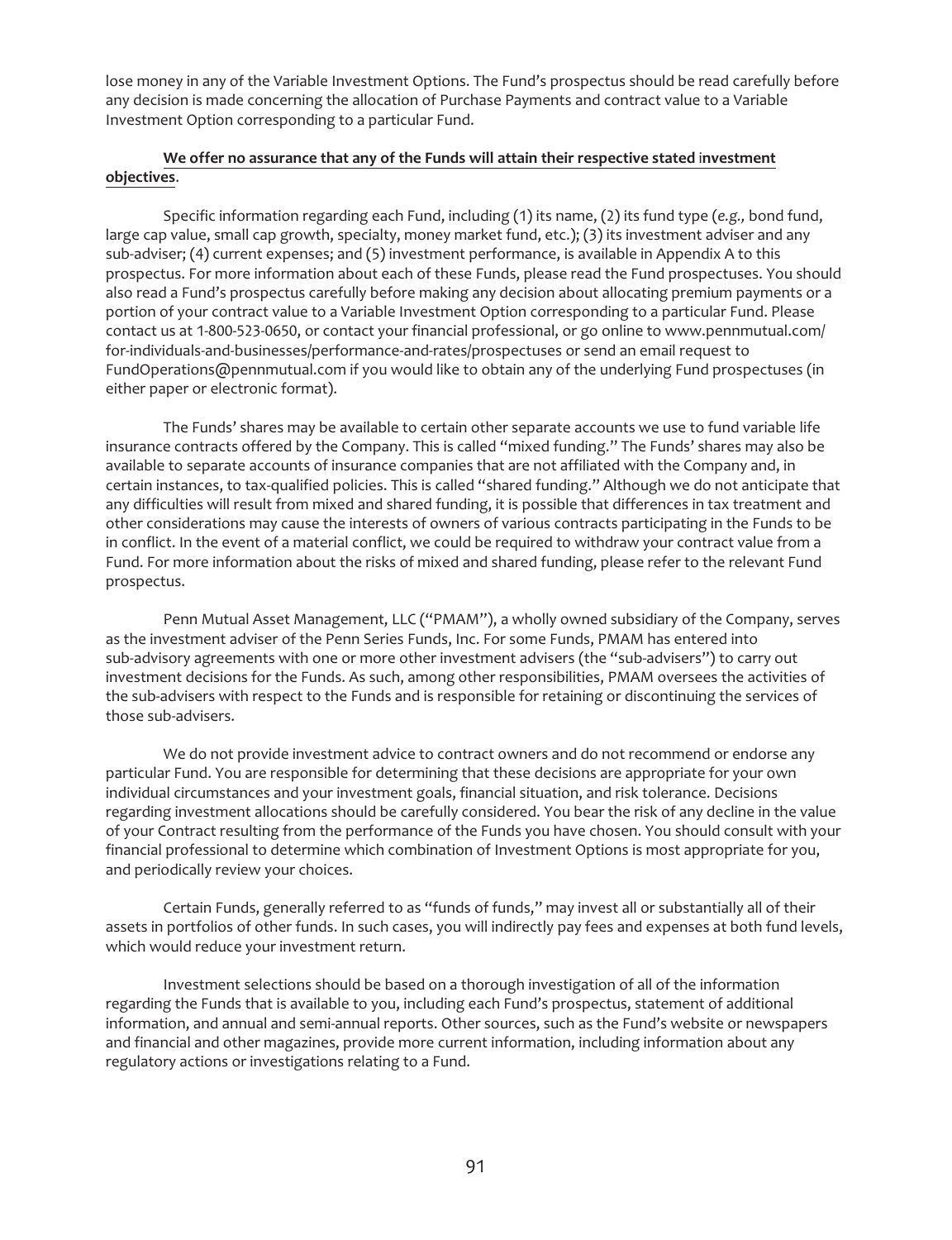#### **VOTING SHARES OF THE INVESTMENT FUNDS**

You have the right to tell us how to vote proxies for the Fund shares to which your Contract Value is allocated. If the law changes and permits us to vote the Fund shares, we may do so.

If you are a contract owner, we determine the number of full and fractional Fund shares that you may vote by dividing the portion of the owner's contract value allocated to the Variable Investment Option by the net asset value of one share of the applicable Fund. Fractional votes will be counted. We may change these procedures whenever we are required or permitted to do so by law.

Penn Mutual will vote the shares held in the Variable Investment Options in accordance with voting instructions received from Contract Owners and other persons entitled to provide voting instructions. Fund shares for which Contract owners and other persons entitled to vote have not provided voting instructions and shares owned by Penn Mutual in its general and unregistered separate accounts will be voted in proportion to the shares for which voting instructions have been received. Under state insurance law and federal regulations, there are certain circumstances under which Penn Mutual may vote other than as instructed by contract owners and other persons entitled to vote. The effect of this proportional voting is that a small number of contract owners may be able to determine the outcome of a vote.

#### **OTHER INFORMATION**

#### *Abandoned Property*

Every state has unclaimed property laws that generally provide for escheatment to the state of unclaimed property (including escheatment of annuity, life, and other insurance policies) under various circumstances. In addition to the state unclaimed property law, we may be required to escheat property pursuant to regulatory demand, finding, agreement or settlement. To help prevent such escheatment it is important that you keep your Contract and other information on file with us up to date, including the names, contact and identifying information for owners, insureds, annuitants, beneficiaries and other payees.

#### *Anti-Money Laundering and Counter-Terrorism*

Federal laws designed to counter terrorism and prevent money laundering by criminals might in certain circumstances require us to take action, including, but not limited to, rejecting a premium payment and/or "freezing" an owner's account. If these laws apply in a particular situation, absent instructions from the appropriate regulator, we would not be allowed to pay any request for surrenders (either full or partial)or death benefits, make transfers, or continue making payments. We may also be required to provide information about you and your Contract to government agencies or departments.

#### *Legal Proceedings*

We, like other life insurance companies, are subject to regulatory and legal proceedings, including lawsuits, in the ordinary course of our business. Such legal and regulatory matters include proceedings specific to us and other proceedings generally applicable to business practices in the industry in which we operate. In some lawsuits and regulatory proceedings involving insurers, substantial damages have been sought and/or material settlement payments have been made. Although the outcome of any litigation or regulatory proceeding cannot be predicted with certainty, at the present time, we believe that there are no pending or threatened proceedings or lawsuits that are likely to have a material adverse impact on the separate account, on the principal underwriter's ability to perform under its principal underwriting agreement, or on our ability to meet our obligations under the Contract.

#### **DISTRIBUTION ARRANGEMENTS**

Penn Mutual has a distribution agreement with Hornor, Townsend & Kent, LLC ("HTK") to act as principal underwriter for the distribution and sale of the Contracts. HTK is a wholly-owned subsidiary of Penn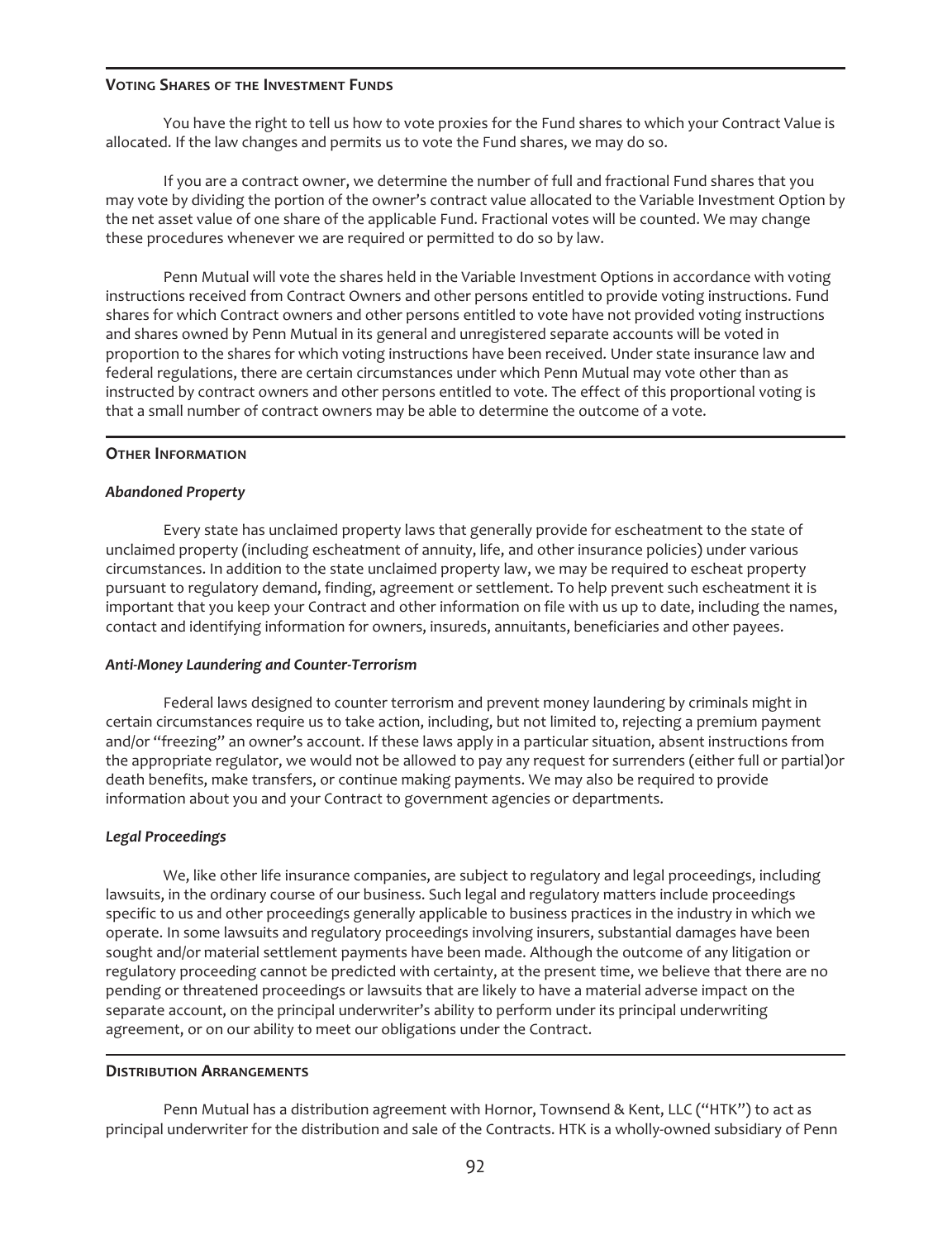Mutual and is located at 600 Dresher Road, Suite C1C, in Horsham, Pennsylvania, 19044. HTK sells the Contracts through its financial professionals. HTK has also entered into selling agreements with other brokerdealers who in turn sell the Contracts through their financial professionals. HTK is registered as a brokerdealer with the SEC under the Securities Exchange Act of 1934, as well as with the securities commissions in the states in which it operates and is a member of the Financial Industry Regulatory Authority, Inc. ("FINRA").

Penn Mutual enters into selling agreements with HTK and other broker-dealers whose financial professionals are authorized by state insurance and securities departments to solicit applications for the Contracts. Sales and renewal compensation are paid to these broker-dealers for soliciting applications as premium-based commission, asset-based commission (sometimes referred to as "trails" or "residuals"), or a combination of the two. Premium-based commissions on Purchase Payments made under the Contract will not exceed 5.5%.

In addition to or partially in lieu of commission, Penn Mutual may also make override payments and pay expense allowances and reimbursements, bonuses, wholesaler fees, and training and marketing allowances. Such payments may offset broker-dealer expenses in connection with activities they are required to perform, such as educating personnel and maintaining records. Financial professionals may also receive non-cash compensation such as expense-paid educational or training seminars involving travel within and outside the U.S. or promotional merchandise.

Such additional compensation may give Penn Mutual greater access to financial professionals of the broker-dealers that receive such compensation. While this greater access provides the opportunity for training and other educational programs so that your financial professional may serve you better, this additional compensation may provide Penn Mutual access to marketing benefits such as web site placement, access to financial professional lists, extra marketing assistance, or other heightened visibility and access to the broker-dealer's sales force that otherwise influences the way that the broker-dealer and the financial professional market the contracts.

Finally, within certain limits imposed by FINRA, financial professionals who are associated with HTK, as a Penn Mutual broker-dealer affiliate, may qualify for sales incentive programs and other benefits sponsored by Penn Mutual. These HTK financial professionals are also agents of Penn Mutual and upon achievement of specified annual sales goals may be eligible for compensation in addition to the amounts stated above, including bonuses, fringe benefits, financing arrangements, conferences, trips, prizes and awards.

All of the compensation described in this section, and other compensation or benefits provided by Penn Mutual or its affiliates, may be more or less than the overall compensation on similar or other products and may influence your financial professional or broker-dealer to present this Contract rather than other investment options.

Individual financial professionals typically receive a portion of the compensation that is paid to the broker-dealer in connection with the Contract, depending on the agreement between the financial professional and their broker-dealer firm. Penn Mutual is not involved in determining that compensation arrangement, which may present its own incentives or conflicts. You may ask your financial professional how he/she will be compensated for the transaction.

#### **FINANCIAL STATEMENTS**

The statutory financial statements of Penn Mutual and the financial statements of the Separate Account appear in the statement of additional information, which may be obtained from The Penn Mutual Life Insurance Company, Attn: SAI Request, PO Box 178, Philadelphia, Pennsylvania, 19105. Or you can call toll- free at 1-800-523-0650. The statutory financial statements of Penn Mutual should be distinguished from any financial statements of the Separate Account and should be considered only as bearing upon Penn Mutual's ability to meet its obligations under the Contracts.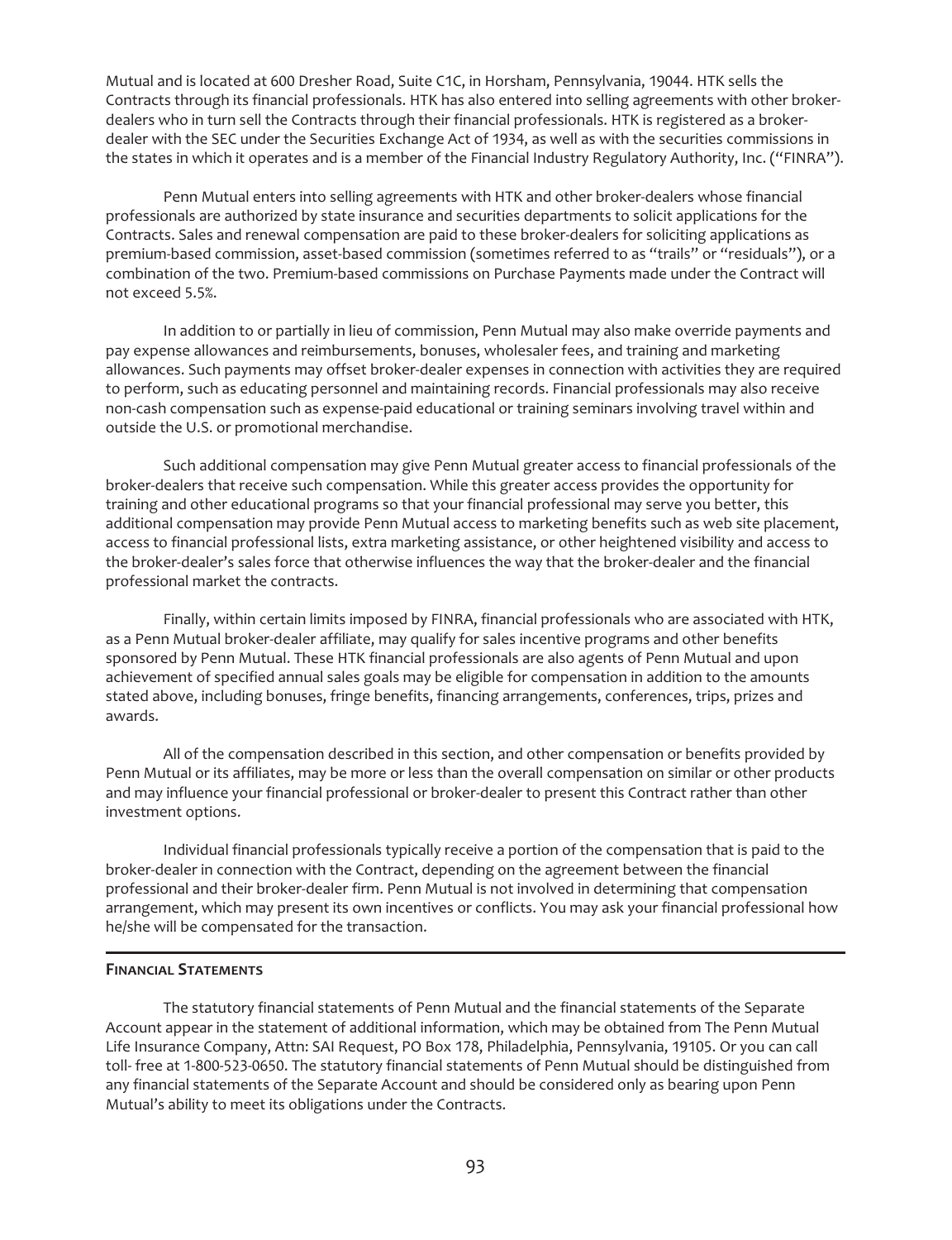#### **APPENDIX A**

#### **Funds Available Under the Contract**

The following is a list of Funds available under the Contract. More information about the Funds is available in the prospectuses for the Funds, which may be amended from time to time and can be found online at https://www.pennmutual.com/for-individuals-and-businesses/performance-and-rates/prospectuses. You can also request this information at no cost by calling 1-800-523-0650 or sending an email request to FundOperations@pennmutual.com.

The current expenses and performance information below reflects fees and expenses of the Funds, but does not reflect the other fees and expenses that your Contract may charge. Expenses would be higher and performance would be lower if these other charges were included. Each Fund's past performance is not necessarily an indication of future performance.

|                         |                                                                              | Current         | <b>Average Annual Total Returns</b><br>(as of 12/31/2021) |        |         |
|-------------------------|------------------------------------------------------------------------------|-----------------|-----------------------------------------------------------|--------|---------|
| <b>Fund Type</b>        | <b>Fund And Adviser/Subadviser</b>                                           | <b>Expenses</b> | 1 Year                                                    | 5 Year | 10 Year |
| Money Market            | Money Market Fund<br>Penn Mutual Asset Management,<br>LLC ("PMAM")           | 0.58%           | 0.01%                                                     | 0.48%  | 0.25%   |
| Fixed Income            | Limited Maturity Bond Fund<br><b>PMAM</b>                                    | 0.69%           | 0.38%                                                     | 2.39%  | 1.60%   |
| Fixed Income            | Quality Bond Fund<br><b>PMAM</b>                                             | 0.66%           | (0.69%)                                                   | 4.21   | 3.08    |
| Fixed Income            | High Yield Bond Fund<br><b>PMAM</b>                                          | 0.72%           | 5.12%                                                     | 6.54%  | 6.80%   |
| <b>Asset Allocation</b> | Flexibly Managed Fund<br>PMAM/T. Rowe Price Associates,<br>Inc.              | 0.87%           | 18.29%                                                    | 14.93  | 13.61%  |
| <b>Asset Allocation</b> | <b>Balanced Fund</b><br><b>PMAM</b>                                          | 0.65%           | 15.77%                                                    | 12.40% | 10.72%  |
| Large-Cap Equity        | Large Growth Stock Fund<br>PMAM/T. Rowe Price Associates,<br>Inc.            | 0.93%           | 16.44%                                                    | 22.28% | 18.52%  |
| Large-Cap Equity        | Large Cap Growth Fund<br>PMAM/Massachusetts Financial<br>Services Company    | 0.85%           | 25.85%                                                    | 22.63% | 16.05%  |
| Large-Cap Equity        | Large Core Growth Fund<br>PMAM/Morgan Stanley<br>Investment Management, Inc. | 0.84%           | (3.94%)                                                   | 24.12% | 17.87%  |
| Large-Cap Equity        | Large Cap Value Fund<br>PMAM/AllianceBernstein, L.P.                         | 0.91%           | 27.88%                                                    | 11.32% | 11.85%  |
| Large-Cap Equity        | Large Core Value Fund<br>PMAM/Eaton Vance Management                         | 0.92%           | 24.46%                                                    | 12.26% | 12.45%  |
| Large-Cap Equity        | Index 500 Fund<br>PMAM/SSGA Funds Management,<br>Inc.                        | 0.34%           | 28.29%                                                    | 18.15% | 16.18%  |
| Mid-Cap Equity          | Mid Cap Growth Fund<br>PMAM/Delaware Investments<br><b>Fund Advisers</b>     | 0.98%           | 16.66%                                                    | 25.11% | 17.18%  |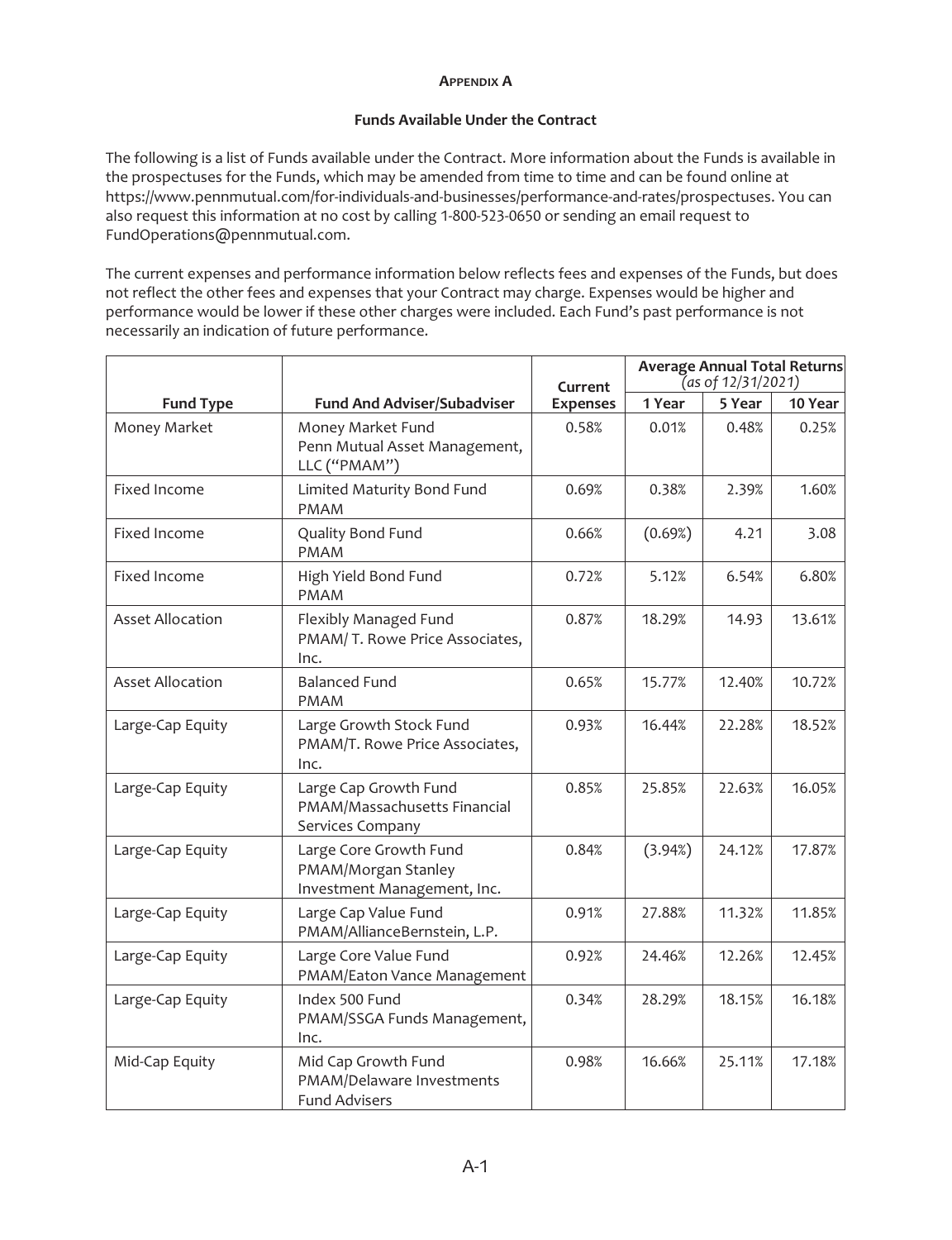|                         |                                                                                | Current         | <b>Average Annual Total Returns</b><br>(as of 12/31/2021) |        |         |
|-------------------------|--------------------------------------------------------------------------------|-----------------|-----------------------------------------------------------|--------|---------|
| <b>Fund Type</b>        | <b>Fund And Adviser/Subadviser</b>                                             | <b>Expenses</b> | 1 Year                                                    | 5 Year | 10 Year |
| Mid-Cap Equity          | Mid Cap Value Fund<br>PMAM/Janus Henderson Investors<br>US LLC                 | 0.82%           | 19.27%                                                    | 4.05%  | 8.90%   |
| Mid-Cap Equity          | Mid Core Value Fund<br>PMAM/American Century<br>Investment Management, Inc.    | 1.00%           | 23.13%                                                    | 9.33%  | 12.51%  |
| Small/Mid-Cap Equity    | SMID Cap Growth Fund<br>PMAM/Goldman Sachs Asset<br>Management, L.P.           | 1.02%           | 7.73%                                                     | 22.23% | 16.82%  |
| Small/Mid-Cap Equity    | SMID Cap Value Fund<br>PMAM/ AllianceBernstein L.P.                            | 1.15%           | 35.58%                                                    | 9.59%  | 12.84%  |
| Small-Cap Equity        | Small Cap Growth Fund<br>PMAM/Janus Henderson Investors<br>US LLC              | 0.99%           | 8.70%                                                     | 16.99% | 14.13%  |
| Small-Cap Equity        | Small Cap Value Fund<br>PMAM/Goldman Sachs Asset<br>Management, L.P.           | 0.98%           | 26.67%                                                    | 9.04%  | 12.14%  |
| Small-Cap Equity        | Small Cap Index Fund<br>PMAM/SSGA Funds Management,<br>Inc.                    | 0.70%           | 14.35%                                                    | 11.37% | 12.52%  |
| International Equity    | Developed International Index<br>Fund<br>PMAM/SSGA Funds Management,<br>Inc.   | 0.85%           | 10.54%                                                    | 9.06%  | 7.45%   |
| International Equity    | International Equity Fund<br>PMAM/Vontobel Asset<br>Management, Inc.           | 1.03%           | 12.23%                                                    | 13.76% | 9.48%   |
| International Equity    | Emerging Markets Equity Fund<br>PMAM/Vontobel Asset<br>Management, Inc.        | 1.25%           | (5.69%)                                                   | 6.62%  | 3.86%   |
| Real Estate Equity      | Real Estate Securities Fund<br>PMAM/Cohen & Steers Capital<br>Management, Inc. | 0.95%           | 42.70%                                                    | 13.49% | 12.53%  |
| <b>Asset Allocation</b> | Aggressive Allocation Fund<br><b>PMAM</b>                                      | 1.18%           | 16.42%                                                    | 11.23% | 10.53%  |
| <b>Asset Allocation</b> | Moderately Aggressive Allocation<br>Fund<br><b>PMAM</b>                        | 1.12%           | 15.33%                                                    | 10.74% | 9.80%   |
| <b>Asset Allocation</b> | Moderate Allocation Fund<br><b>PMAM</b>                                        | 1.08%           | 11.32%                                                    | 9.24%  | 8.26%   |
| <b>Asset Allocation</b> | Moderately Conservative<br>Allocation Fund<br>PMAM                             | 1.06%           | 8.58%                                                     | 7.41%  | 6.52%   |
| <b>Asset Allocation</b> | Conservative Allocation Fund<br><b>PMAM</b>                                    | 1.03%           | 4.52%                                                     | 5.41%  | 4.54%   |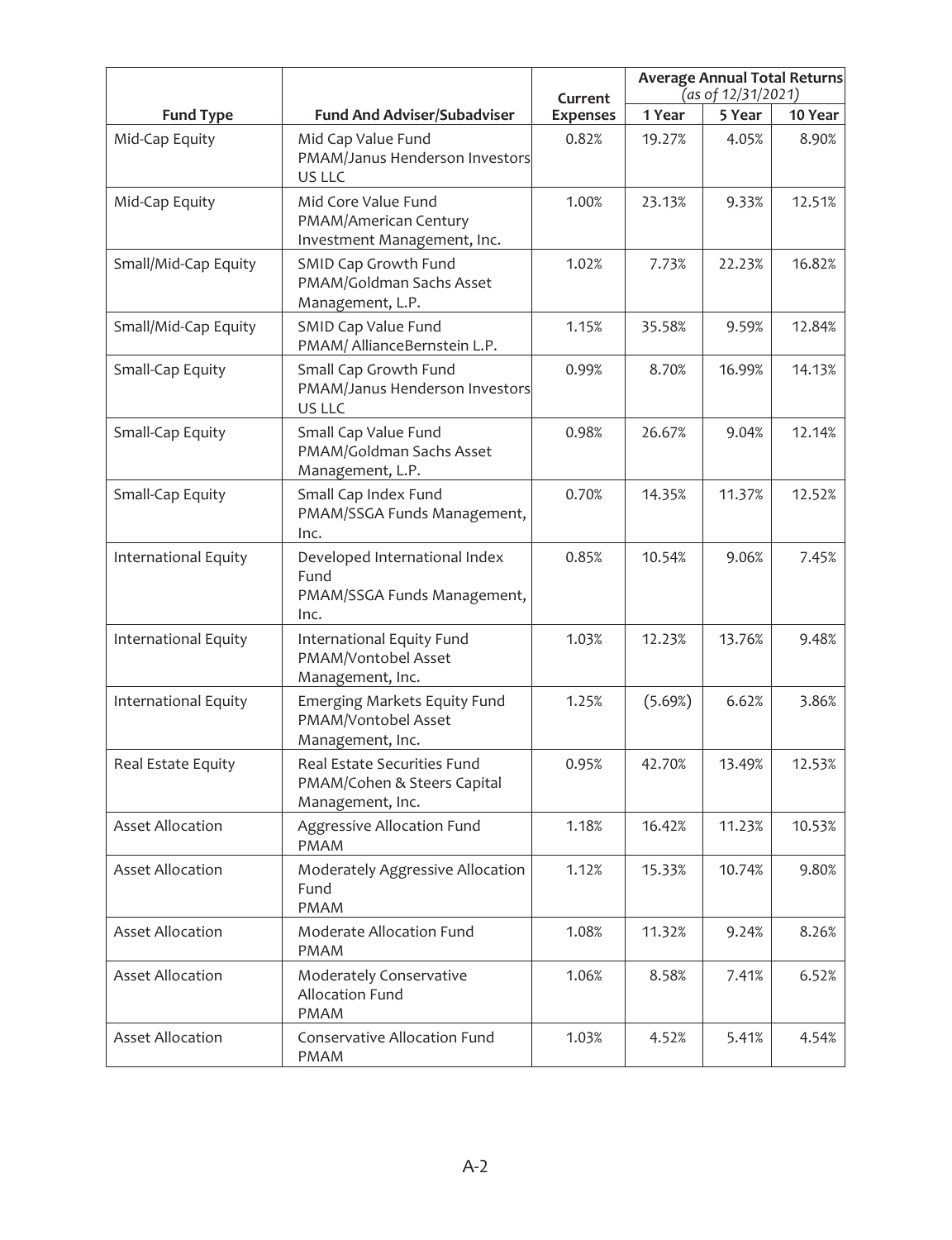#### **APPENDIX B**

#### **Fixed Account Options**

#### **General**

**Premium payments allocated and Contract Value transferred to the Fixed Account become part of Penn Mutual's general account, which is subject to the claims of the Company's creditors. The Company's insurance obligations and guarantees under the Contract (including the fixed account options, the Standard Death Benefit, and the optional benefits) are paid in part out of the general account and, therefore, Contract Owners should consider the Company's financial statements and claims paying ability for the payment of such obligations and guarantees. Interests in the general account have not been registered under the Securities Act of 1933, nor is the general account registered as an investment company under the 1940 Act. Accordingly, neither the general account nor any interests therein are generally subject to the provisions of the 1933 and 1940 Acts. Disclosures regarding the fixed accounts, however, are subject generally to applicable provisions of federal securities laws relating to the accuracy and completeness of statements made in the Prospectus. You can allocate your funds to any of the Fixed Account Options currently offered under your Contract, subject to availability and restrictions.**

#### **The Fixed Account**

You may allocate or transfer your Contract Value to any of the Fixed Account Options currently offered under your Contract, subject to availability and restrictions.

The Dollar Cost Averaging Program is described in detail under *"Description of the Contract — Optional Contract Features."* If you participate in our dollar cost averaging program, you may allocate money to either our Six Month Dollar Cost Averaging Account or our Twelve Month Dollar Cost Averaging Account. Amounts may be only allocated to one of the Dollar Cost Averaging Accounts. The interest rate that you earn is set at the time that you invest and will not vary during the period you selected. The rate will never be less than 3%, unless applicable law permits a reduction. If you stop dollar cost averaging before your money has been in either account for the full six month or twelve month term, your money will be transferred to the Money Market Subaccount unless you specify a different investment option. The One Year Fixed Interest Account is not available to Contracts issued on or after August 11, 2003.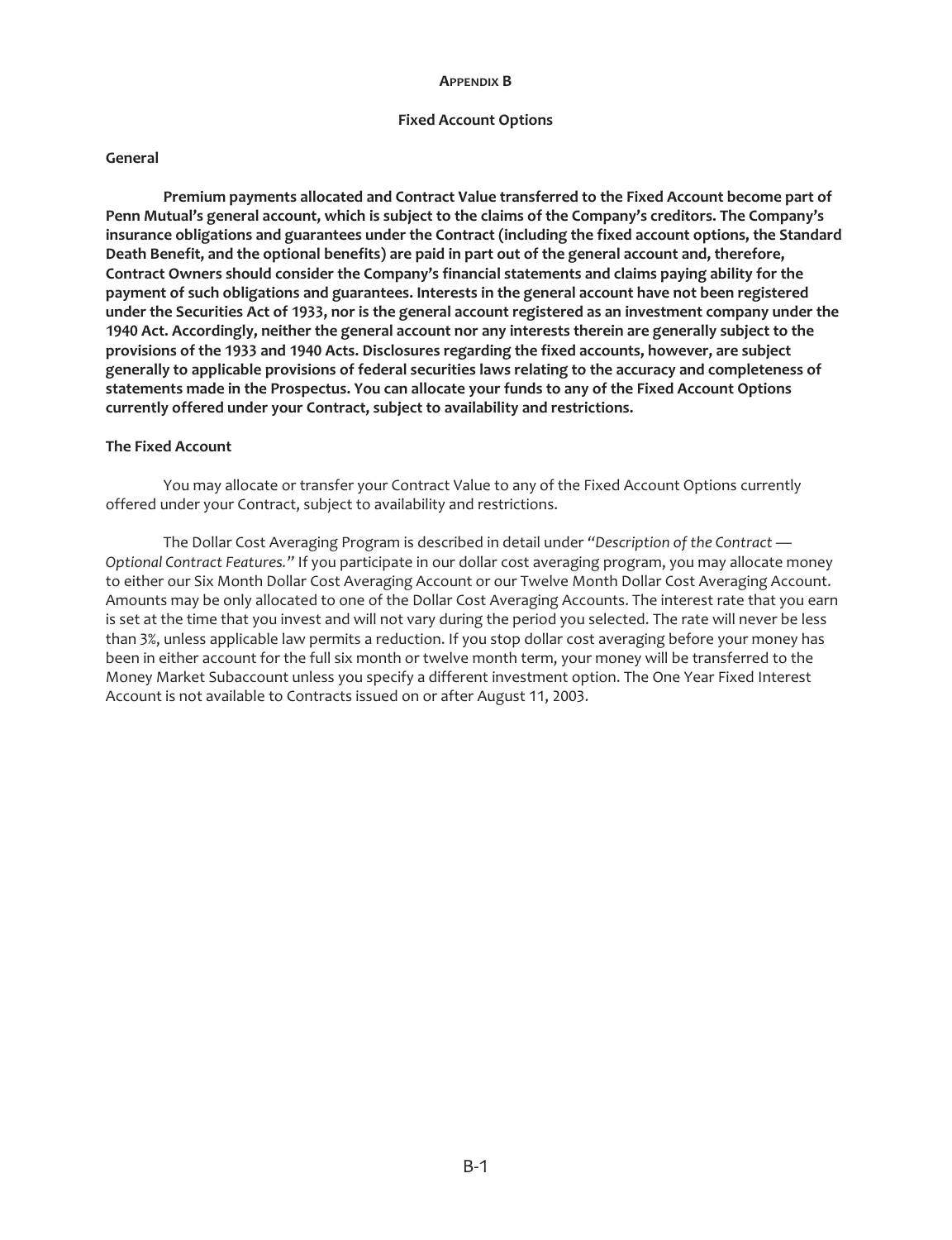#### **APPENDIX C**

#### **State Variations**

Below is the date of availability by State of the version of the Purchasing Power Protector Benefit rider launched as of August 25, 2008.

| <b>State</b>         | <b>Date</b> | <b>State</b>   | <b>Date</b> |
|----------------------|-------------|----------------|-------------|
| Alaska               | 9/3/2008    | Montana        | 10/7/2008   |
| Alabama              | 9/3/2008    | North Carolina | 9/3/2008    |
| Arkansas             | 9/3/2008    | North Dakota   | 9/3/2008    |
| Arizona              | 9/3/2008    | Nebraska       | 9/3/2008    |
| California           | 12/5/2008   | New Hampshire  | 9/8/2008    |
| Colorado             | 9/3/2008    | New Jersey     | 10/6/2008   |
| Connecticut          | 9/3/2008    | New Mexico     | 9/3/2008    |
| District of Columbia | 9/3/2008    | Nevada         | 9/3/2008    |
| Delaware             | 10/1/2008   | New York       | 9/24/2008   |
| Florida              | 9/3/2008    | Ohio           | 9/3/2008    |
| Georgia              | 9/3/2008    | Oklahoma       | 9/3/2008    |
| Hawaii               | 9/3/2008    | Oregon         | 11/4/2008   |
| lowa                 | 9/3/2008    | Pennsylvania   | 9/3/2008    |
| Idaho                | 9/3/2008    | Rhode Island   | 9/3/2008    |
| Illinois             | 9/3/2008    | South Carolina | 9/3/2008    |
| Indiana              | 9/3/2008    | South Dakota   | 9/3/2008    |
| Kansas               | 9/3/2008    | Tennessee      | 9/3/2008    |
| Kentucky             | 9/3/2008    | Texas          | 9/3/2008    |
| Louisiana            | 9/3/2008    | Utah           | 9/18/2008   |
| Massachusetts        | 1/23/2009   | Virginia       | 9/3/2008    |
| Maryland             | 9/3/2008    | Vermont        | 9/3/2008    |
| Maine                | 9/3/2008    | Washington     | 9/3/2008    |
| Michigan             | 9/3/2008    | Wisconsin      | 9/3/2008    |
| Minnesota            | 10/8/2008   | West Virginia  | 9/3/2008    |
| Missouri             | 9/3/2008    | Wyoming        | 9/3/2008    |
| Mississippi          | 9/3/2008    |                |             |

The information below applies to policies who elected the Purchasing Power Protector Benefit rider prior to the date of availability in the State of issue:

*Guaranteed Lifetime Withdrawal Benefit Rider*. At the time you purchase your Contract, you may purchase The Purchasing Power Protector, a package which includes the following enhancements to your Contract:

- 1) Guaranteed Lifetime Withdrawal Benefit; and
- 2) Death Benefit Enhancement.

This package of enhancements is available for Annuitants ages 35 to 80 and may not be added after you purchase your Contract and may not be selected if you intend to purchase any other package of enhancements or riders described in this prospectus. Certain capitalized terms used to describe this package of enhancements are defined in this section or in the rider itself.

The Death Benefit Enhancement available as part of the package differs from the death benefit riders described above, see "*What are the Supplemental Riders and Benefits that are Available*?"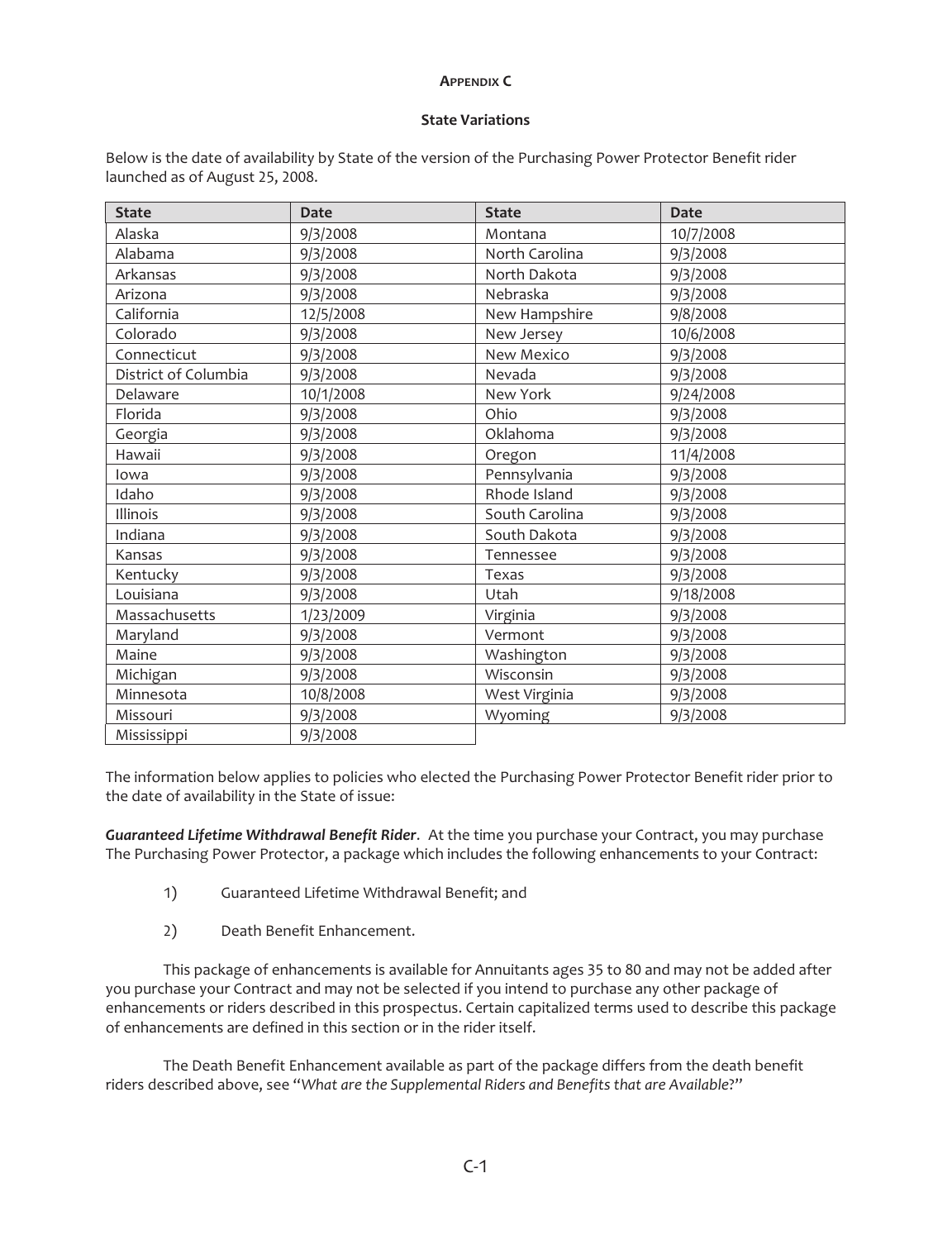If this rider is purchased, the Company guarantees that the Annuitant or Joint Annuitants, if selected, can withdraw an amount annually as long as either the Annuitant or the Joint Annuitant, if applicable, is alive. The amount which can be withdrawn is called the Guaranteed Annual Lifetime Withdrawal Amount ("Withdrawal Amount") and equals the Lifetime Withdrawal Base ("Withdrawal Base") multiplied by the Guaranteed Annual Lifetime Withdrawal Percentage ("Withdrawal Percentage").

**Withdrawal Base.** The Withdrawal Base is the greater of (a) or (b) where:

- (a) is the Contract Value on the date of the first withdrawal, prior to the first withdrawal; and
- (b) is the sum of  $(1)$  plus  $(2)$ , where;
	- (1) is the Contract Value on the rider effective date; and
	- (2) is each purchase payment received after the rider effective date, including any purchase payment enhancements.

**Withdrawal Percentage.** For a Single Life Guarantee, the Withdrawal Percentage is based on the age of the Annuitant at the time of the first withdrawal. For a Joint Life Guarantee, the Withdrawal Percentage is based on the age of the younger of the Annuitant or Joint Annuitant at the time of the first withdrawal. Set forth below are the Withdrawal Percentages for your Contract.

#### **Single or Joint Life Guarantee**

| Age of Annuitant (at time of first<br>withdrawal) | <b>Withdrawal Percentage</b> |
|---------------------------------------------------|------------------------------|
| Under 55                                          | 2.5%                         |
| 55-59                                             | 3.0%                         |
| 60-64                                             | 3.5%                         |
| 65-69                                             | 4.0%                         |
| 70-74                                             | 4.5%                         |
| 75 and older                                      | 5.0%                         |

The Withdrawal Base is subject to certain adjustments while the rider is in effect. The Withdrawal Base will automatically be increased by an inflation adjustment on each Contract Anniversary after the first withdrawal from the Contract and will be increased if the Contract Owner elects a step-up benefit. The Withdrawal Base will be reduced if cumulative withdrawals in a Contract Year exceed the Withdrawal Amount.

**Inflation Adjustment.** The inflation adjustment is credited to the Withdrawal Base following the first withdrawal. The inflation adjustment is made on each Contract Anniversary and equals (a) multiplied by (b), where:

- (a) is the current CPI Factor; and
- (b) is the average monthly value of the Withdrawal Base throughout the Contract Year.

**CPI Factor.** The CPI Factor equals the ratio of (a) to (b), where:

- (a) is the greater of 0 and the difference between (1) and (2), where:
	- (1) is the Consumer Price Index for All Urban Consumers ("CPI-U") released in the previous month; and
	- (2) is the CPI-U released twelve months prior to the most recent release; and
- (b) is the CPI-U released twelve months prior to the most recent release.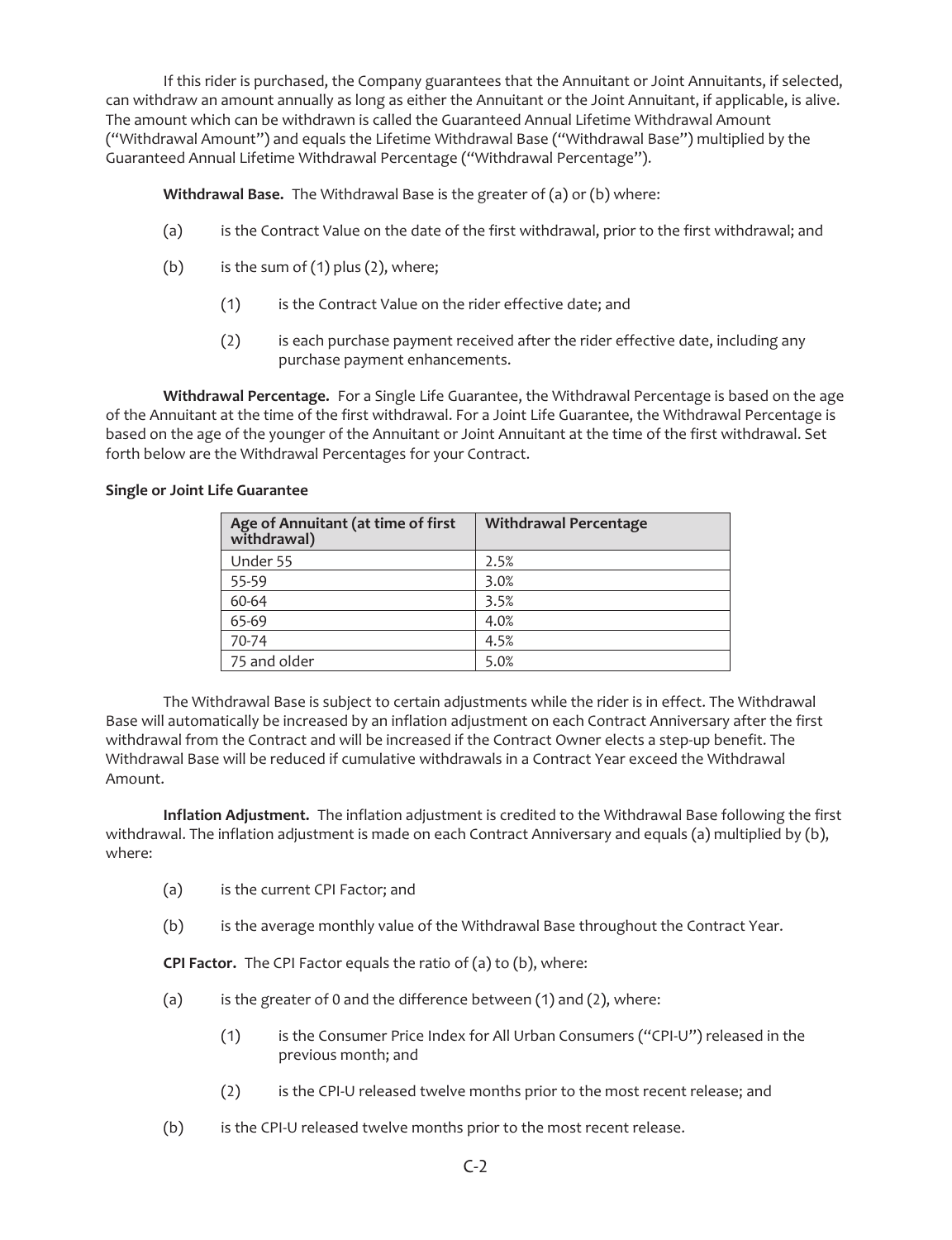The CPI-U is published monthly by the United States Department of Labor on a one month lag. If this index is discontinued or a new index series is established on a different basis, the Company may establish a new basis for determining the CPI Factor. The Contract Owner will be given at least 90 days' notice prior to any such change.

The CPI Factor applicable to your Contract on your Contract Anniversary, is determined at the beginning of the calendar month that contains your Contract Anniversary. It is determined according to the formula above such that the CPI Factor for a Contract Anniversary that occurs in the month of March will use the CPI-U from the month of January of the current year and the CPI-U from the month of January of the prior year for (1) and (2) under (a) above.

If you take the first withdrawal between Contract Anniversaries, the Company will calculate the CPI Factor as stated above and apply it to the average monthly Withdrawal Base as defined under Inflation Adjustment. The Inflation Adjustment is then pro-rated for the partial year between the date of the first withdrawal and the following Contract Anniversary before being added to the Withdrawal Base.

**Step-Up Benefit and Step-Up Benefit Date.** The Step-Up Benefit allows the Contract Owner to increase the Withdrawal Base to an amount equal to 100% of the Contract Value as of the Step-Up Benefit Date. This would increase the Withdrawal Amount which would then equal the increased Contract Value multiplied by the Withdrawal Percentage.

The first Step-Up Benefit Date a Contract Owner can elect is the third Contract Anniversary starting with the rider's effective date. Subsequent Step-Up Benefit Dates can be no earlier than the third anniversary of the previous Step-Up Benefit Date.

Election of a Step-Up Benefit must be made in writing by the Contract Owner and received by the Company, in good order, at least thirty days prior to the Contract Anniversary on which the Step-Up Benefit is effective.

**Excess Withdrawal Reduction.** If your cumulative withdrawals in a Contract Year exceed the Withdrawal Amount, the Withdrawal Base will be reduced. The Excess Withdrawal is the amount by which the cumulative withdrawals exceed the Withdrawal Amount. The reduction is determined by multiplying the Excess Withdrawal by the ratio of (a) to (b) where:

- (a) is the Withdrawal Base; and
- (b) is the Contract Value immediately prior to the Excess Withdrawal.

**Waiting Bonus.** In addition to the adjustments to the Withdrawal Base described above, the Withdrawal Percentage can be increased by an amount (the "Waiting Bonus") which is added to the Withdrawal Percentage if the first withdrawal is taken after a specified Contract Anniversary. The Waiting Bonus percentages are as follows:

| <b>Contract Year at First</b><br>Withdrawal | <b>Waiting Bonus</b> |
|---------------------------------------------|----------------------|
| $1 - 5$                                     | $0\%$                |
| $6 - 10$                                    | 0.5%                 |
| 11 and later                                | 1.0%                 |

**Effect of Withdrawals Less Than the Withdrawal Amount.** If total withdrawals in a Contract Year are less than the Withdrawal Amount, the Withdrawal Amount is not increased in subsequent Contract Years.

**Effect of Required Minimum Distributions on Withdrawal Amount.** If you have elected required minimum distribution (RMD) withdrawals and your contract was in effect through at least one calendar year-end, you will automatically receive the Contract Year's RMD requirement according to the Code. An RMD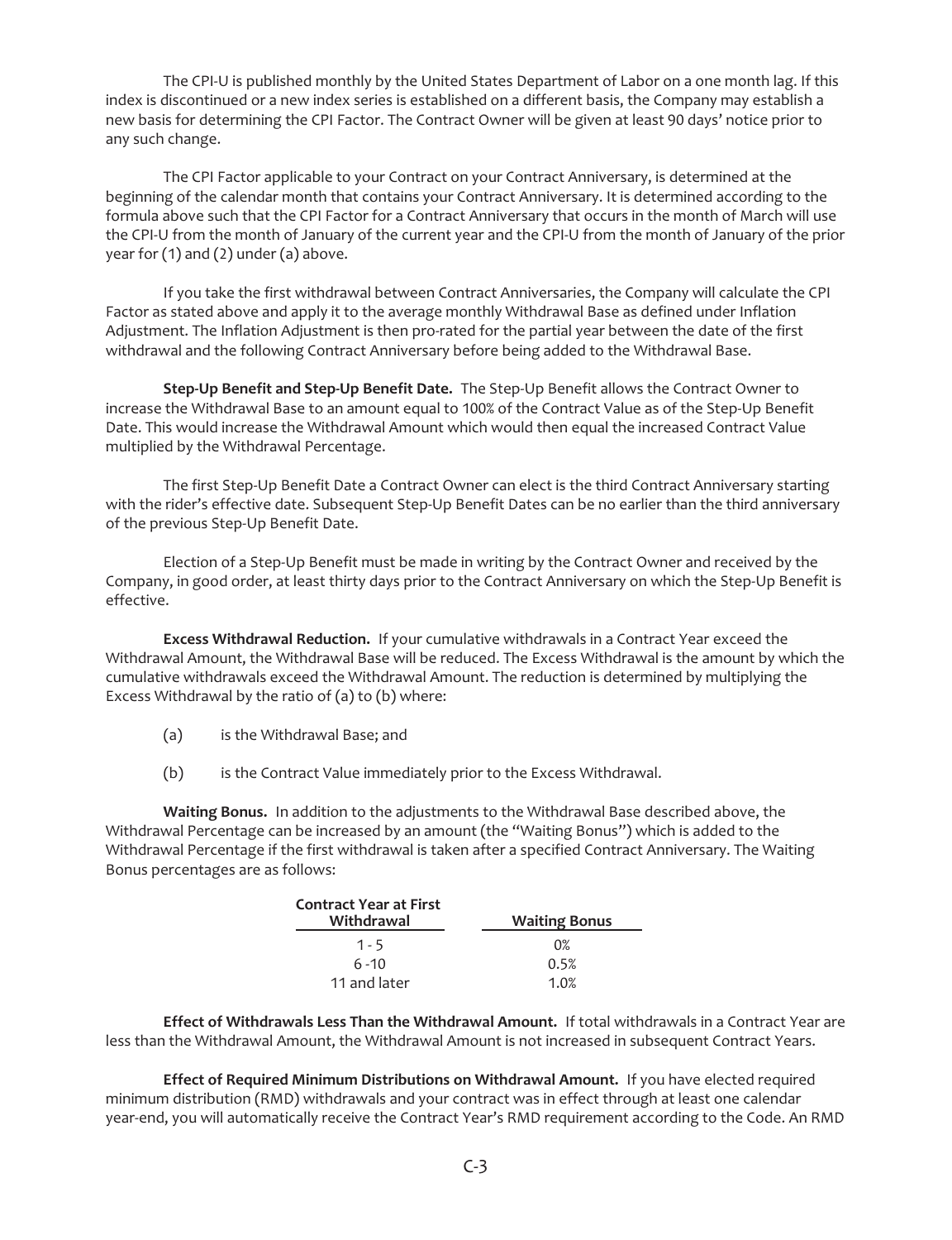withdrawal will not reduce the Withdrawal Base if the required amount exceeds the Guaranteed Annual Lifetime Withdrawal Amount.

This treatment of the excess of the RMD withdrawal over the Guaranteed Withdrawal Amount will apply only in relation to the required minimum distribution based on the value of the Contract, including the actuarial present value of any optional death benefit or living benefit riders elected.

**Annuity Payments.** The Contract Owner can elect to receive annuity payments under one of the following options:

- (a) apply the Contract Value to any of the annuity options available in the Annuity Options section of the Contract;
- (b) request that as of the annuity payment commencement date, annuity payments are made each year equal to the Withdrawal Amount until the death of the Annuitant for Single Life Guarantees, or the death of the Annuitant and Joint Annuitant for Joint Life Guarantees;

If annuity payments are to commence and none of the above elections have been made, then the default annuity option in your Contract will apply.

**Remaining Payments When Contract Value is Reduced to Zero.** If the Contract Value is reduced to zero and the Withdrawal Base is still positive, such Remaining Payments will be made once each Contract Year. In this situation, no additional purchase payments will be accepted. The only provisions of the Contract that remain in effect are those that are associated with Remaining Guaranteed Lifetime Withdrawal Benefit Payments.

If the Contract Value is reduced to zero in a Contract Year and there is any Withdrawal Amount due for that year, the Contract Owner will receive any Remaining Payment, as of the date the Contract Value is reduced to zero.

**Joint and Single Life Guarantees.** The Guaranteed Lifetime Withdrawal Benefit can be purchased on a single or a joint life basis. A Joint Life Guarantee is issued when a Joint Annuitant is specified in the Contract Specifications. The Withdrawal Amount is guaranteed over the lifetime of the Annuitant and Joint Annuitant. The Joint Annuitant must be the spouse of the Annuitant on the rider effective date. If the Contract Owner is a natural person, the Contract Owner must also be the Annuitant, and the spouse must be the Joint Annuitant and Successor Owner.

A Single Life Guarantee is issued when a Joint Annuitant is not specified in the Contract Specifications. The Withdrawal Amount is guaranteed over the lifetime of the Annuitant. If the Contract Owner is a natural person, the Contract Owner must also be the Annuitant.

A Single Life Guarantee cannot be converted to a Joint Life Guarantee. If no withdrawals have been taken, a Joint Life Guarantee can be changed to a Single Life Guarantee. The Joint Annuitant can also be changed to the Annuitant's current spouse if no withdrawals have been taken. If a withdrawal has been taken, the Joint Annuitant cannot be changed. The Joint Annuitant can be dropped from the Contract, but the charge for the Rider would remain at the Joint Life Guarantee charge.

Note that the Joint Life Guarantee option acts like a second to die policy. Therefore, the contract with the Joint Life Guarantee option is set up with one owner and two annuitants. Upon the death of the first annuitant, the second annuitant becomes the successor owner. The contract then stays in force, and the living benefit features continue until the death of the second annuitant. Also note that the successor owner has no contractual rights while the owner is alive and steps into ownership upon the death of the owner. The Spousal Joint Annuitant must always be the Contract Owner's primary beneficiary unless the rider is changed to a Single Life Guarantee before withdrawals have begun.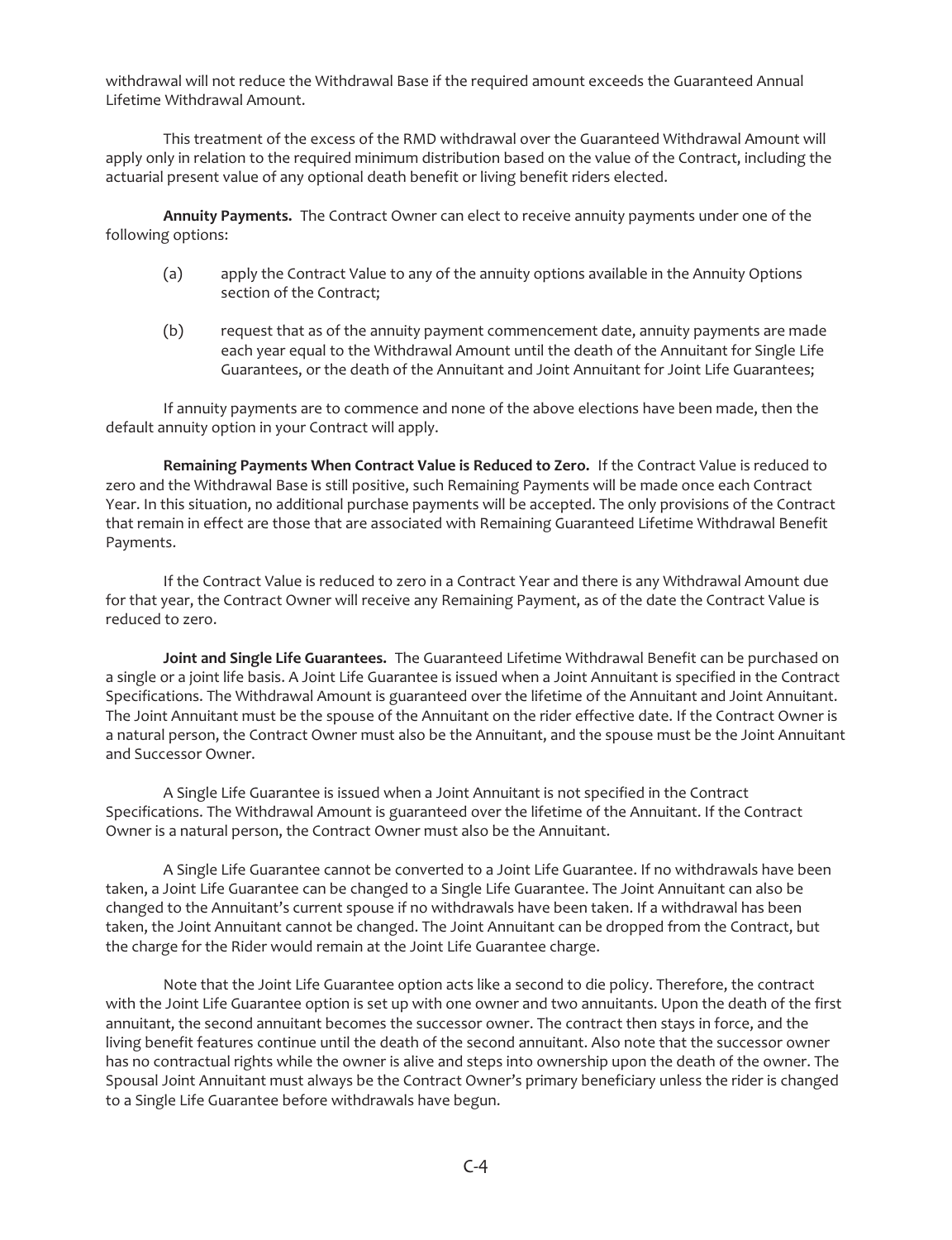**Death Benefit Enhancement.** Prior to the Annuity Date and upon receipt of due proof of the Annuitant's death for Single Life Guarantees, or the last death of the Annuitant and Joint Annuitant for Joint Life Guarantees, and the necessary forms to make payment to a Beneficiary, the Company will pay a Death Benefit Enhancement in addition to the death benefit provided in your Contract. The Death Benefit Enhancement is equal to the remaining Death Benefit Enhancement Benefit Base (the "Benefit Base"), minus the sum of the Fixed Account death benefit and the Variable Account death benefit payable under the Contract. The Death Benefit Enhancement cannot be less than zero. The maximum Death Benefit Enhancement is \$1 million.

**Death Benefit Enhancement Benefit Base.** For purposes of calculating the Death Benefit Enhancement, the Benefit Base is the greatest of (a), (b) or (c) below, where:

- (a) is the Contract Value on the date of the first withdrawal, just before the first withdrawal; and
- (b) is the sum of  $(1)$  plus  $(2)$ , where:
	- (1) is the Contract Value on the rider effective date accumulated on a daily basis at a rate of 5% (3% for Contracts issued in Washington) until the earliest of:
		- (i) 10 years from the Contract Date;
		- (ii) attainment of age 80 of the Annuitant, or age 80 of the younger of the Annuitant or the Joint Annuitant;
		- (iii) the date of the first withdrawal; and
	- (2) is each purchase payment received after the rider effective date but prior to the first withdrawal, including purchase payment enhancements, accumulated on a daily basis at a rate of 5% (3% for Contracts issued in Washington) until the earliest of:
		- (i) 10 years from the Contract Date,
		- (ii) attainment of age 80 of the Annuitant, or age 80 of the younger of the Annuitant or the Joint Annuitant,
		- (iii) the date of the first withdrawal; and
- (c) the highest Contract Value as of a Contract Anniversary until the earliest of:
	- (i) 10 years from the Contract Date,
	- (ii) attainment of age 80 of the Annuitant for Single Life Guarantees, or age 80 of the younger of the Annuitant or the Joint Annuitant for Joint Life Guarantees, and
	- (iii) the date of the first withdrawal.

Purchase payments made after the date of the first withdrawal will increase the Death Benefit Enhancement Benefit Base on a dollar-for-dollar basis.

Any increase in the Guaranteed Withdrawal Benefit Base as a result of a Step-Up Benefit will increase the Death Benefit Enhancement Benefit Base as of the Step-Up Benefit Date.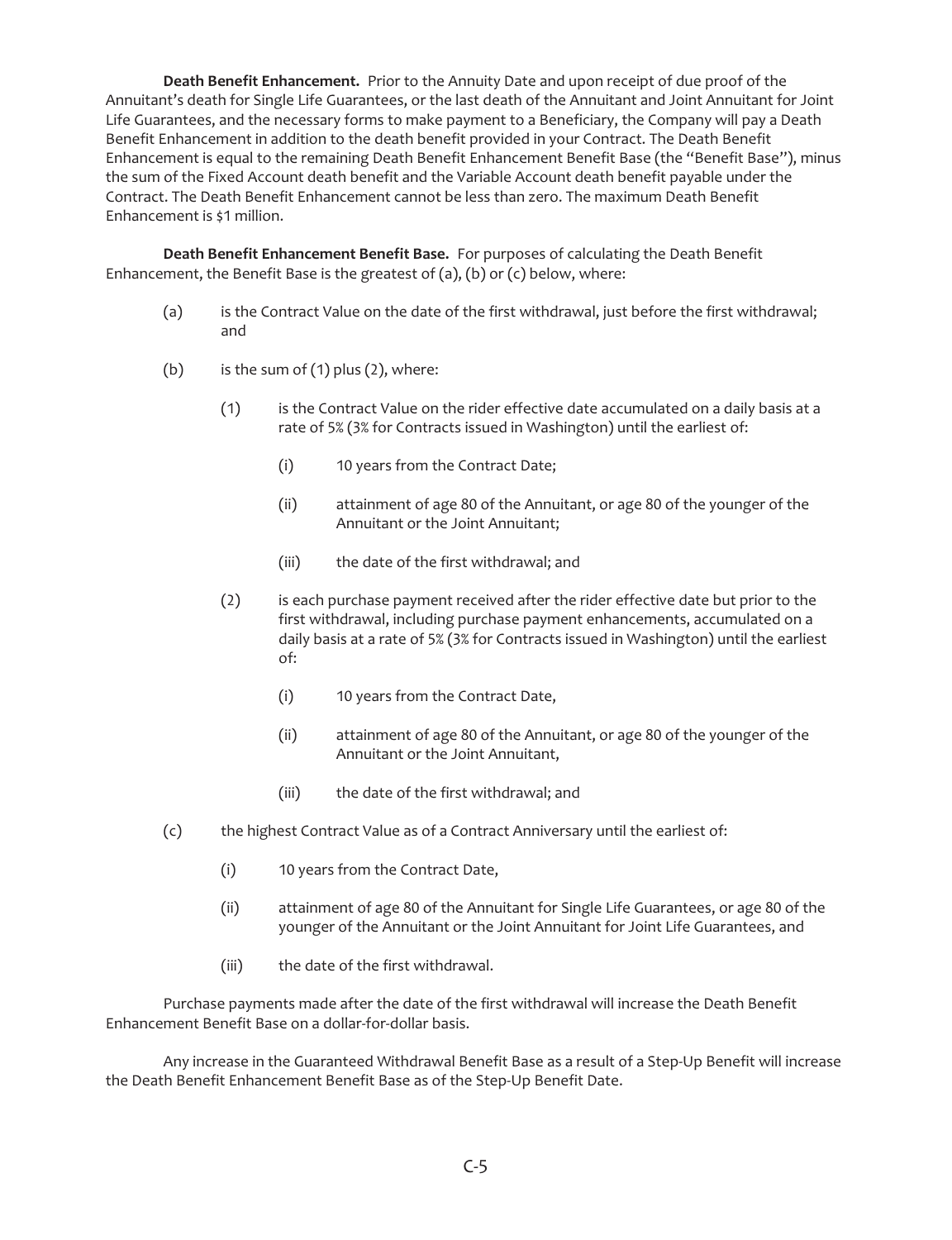**Effect of Withdrawals on the Death Benefit Enhancement Benefit Base.** If total withdrawals in a Contract Year are less than the Withdrawal Amount, the Benefit Base is reduced for the withdrawals on a dollar-for-dollar basis. If the total withdrawals in a Contract Year exceed the Withdrawal Amount, the Benefit Base is reduced for the amount of the Excess Withdrawals by multiplying the Excess Withdrawal by the ratio of (a) to (b) where

- (a) is the Benefit Base immediately prior to the Excess Withdrawal; and
- (b) is the Contract Value immediately prior to the Excess Withdrawal.

## **Impact of Annuitant's Death for Joint Life Guarantees.**

The Joint Annuitant has the option of continuing the contract. If no withdrawals have been taken, the successor owner may elect to convert the guarantee to a Single Life Guarantee based on the Joint Annuitant's lifetime. If no withdrawals have been taken, the guarantee converts to a Single Life Guarantee based on the Joint Annuitant's lifetime. If withdrawals have been taken, the guarantee does not change and the Withdrawal Amount applies to the Joint Annuitant's lifetime.

The Joint Annuitant also has the option to surrender the Contract and receive a Death Benefit equal to the Contract Value, and the Contract and rider terminate.

If the Joint Annuitant is not alive on the date of death of the Annuitant, the Death Benefit is payable to a Beneficiary and the Contract and rider are terminated.

**Impact of Joint Annuitant's Death for Joint Life Guarantees.** If the Joint Annuitant dies and the Annuitant is still alive, no Death Benefit is paid. If no withdrawals have been taken, the Contract Owner has the option, upon written request to the Company to convert the guarantee to a Single Life Guarantee based on the Annuitant's lifetime. If the Annuitant does not convert the guarantee to a Single Life Guarantee, the Annuitant may name a new spouse as the Joint Annuitant before withdrawals are taken. If withdrawals have been taken, the guarantee does not change and the Withdrawal Amount applies to the Annuitant's lifetime.

If the Annuitant is not alive on the date of death of the Joint Annuitant, the Death Benefit is payable to a Beneficiary and the rider is terminated.

For information on the cost of this package of enhancements, see – "*What Are the Fees and Charges under the Contract?"* in this prospectus.

## **Termination of Rider.** This Rider will terminate:

- (a) on any Contract Anniversary, after the third Contract Anniversary immediately following receipt by the Company of a written request by the Contract Owner to discontinue the Rider;
- (b) if the Contract Value equals zero and there is no Withdrawal Amount due in future years;
- (c) upon full surrender of the Contract;
- (d) on the date of the death of the Annuitant for Single Life Guarantees, or the date of the last death of the Annuitant or Joint Annuitant for Joint Life Guarantees;
- (e) on the date of death of the Annuitant for a Joint Life Guarantee if the Joint Annuitant receives the death benefit equal to Contract Value; or
- (f) upon annuitization.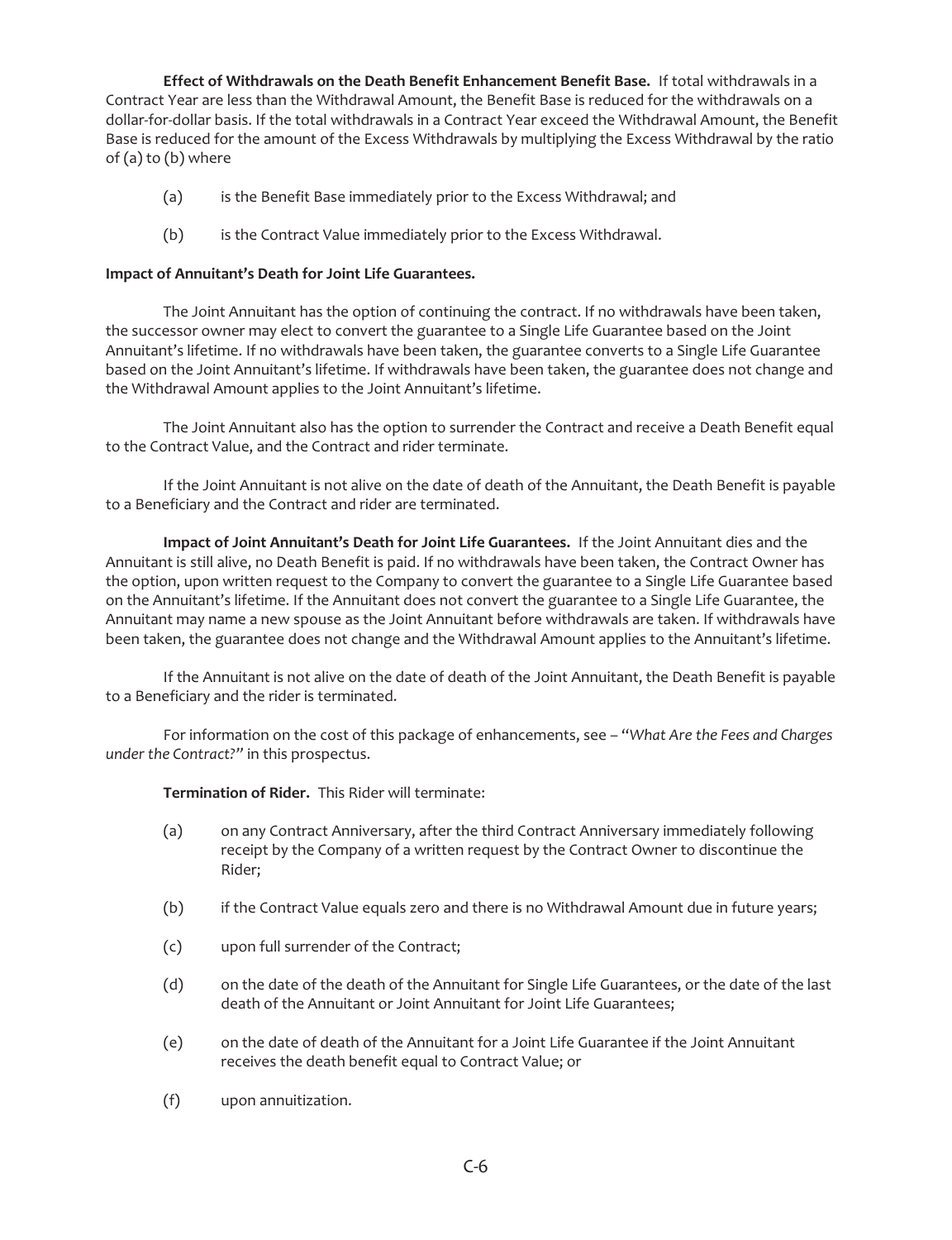The Statement of Additional Information ("SAI") contains additional information about the Enhanced Credit Variable Annuity, including financial statements of The Penn Mutual Life Insurance Company, and additional information on The Penn Mutual Life Insurance Company, the Separate Account and the Contract. The SAI is available without charge upon request from The Penn Mutual Life Insurance Company, Attn: SAI Request, PO Box 178, Philadelphia, Pennsylvania, 19105. Or you can call us toll-free at 1-800-523-0650 or visit our website at www.pennmutual.com. The SAI is incorporated by reference into this prospectus and, therefore, legally forms a part of this prospectus.

Reports and other information about the Penn Mutual Variable Annuity Account III, including the SAI, may be obtained from the EDGAR Database on the Securities and Exchange Commission's Internet site at http://www.sec.gov, and copies of this information also may be obtained, after paying a duplicating fee, by emailing the Commission at publicinfo@sec.gov.